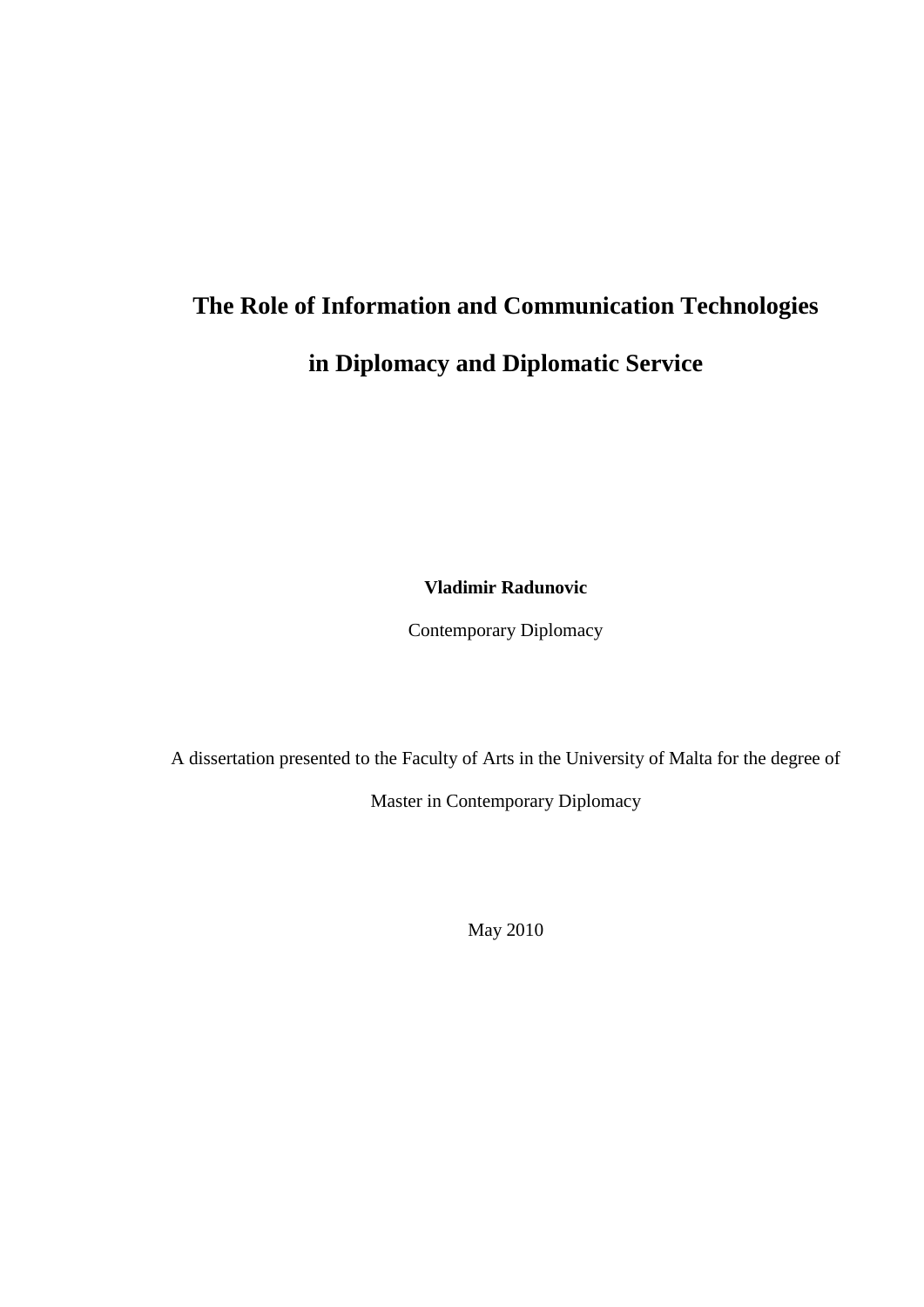# **DECLARATION**

I hereby declare that this dissertation is my own original work and I have acknowledged any use of published or unpublished works of other people.

Vladimir Radunovic

30 May 2010

Belgrade, Serbia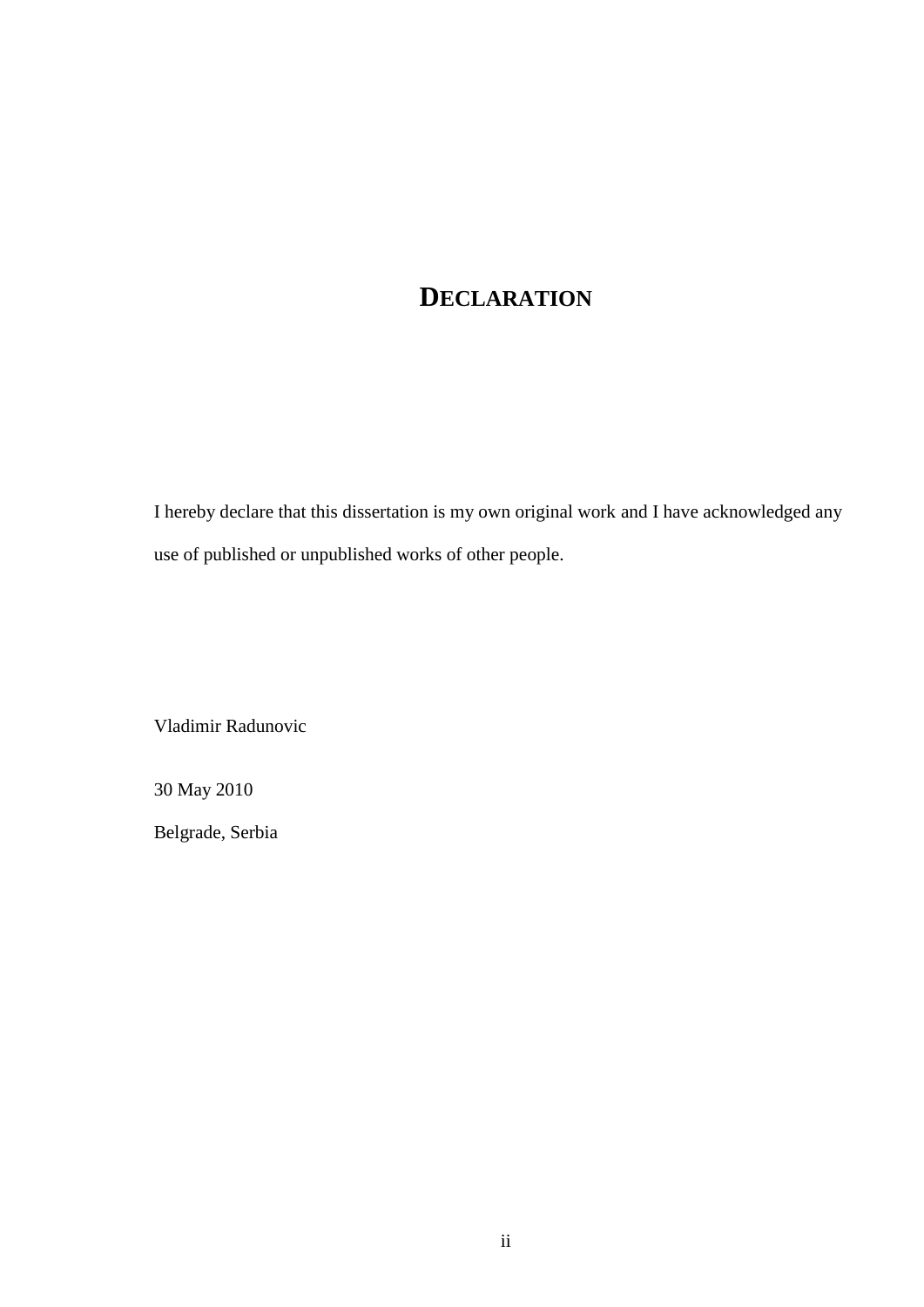### **ACKNOWLEDGMENT**

I would like to thank my supervisor Dr. Alex Sceberras Trigona for cooperation and understanding, Hannah Slavik and Dr. Jovan Kurbalija for their constant support, and DiploFoundation for bringing me into this amazing world of diplomacy.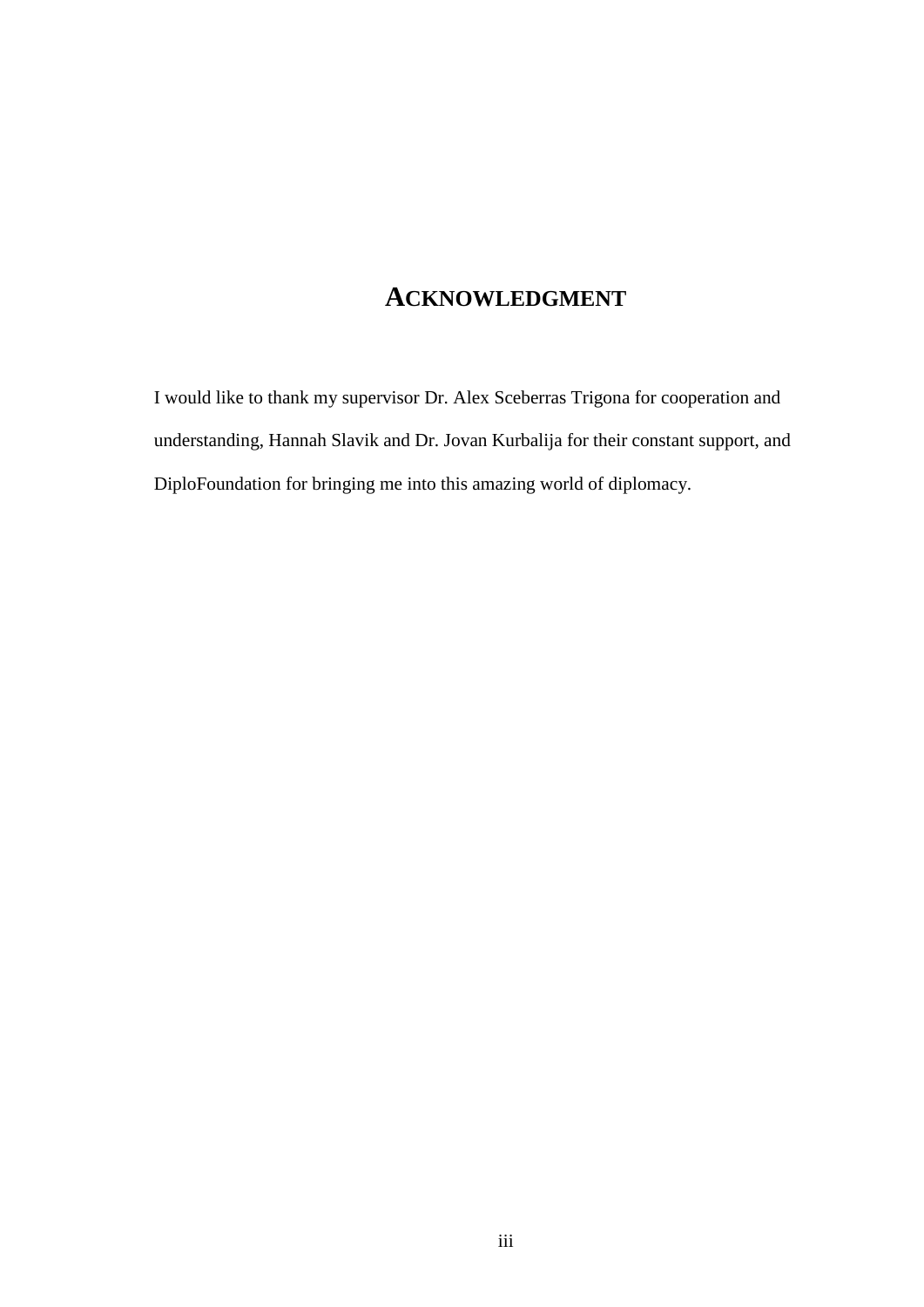# **DEDICATION**

To my patient family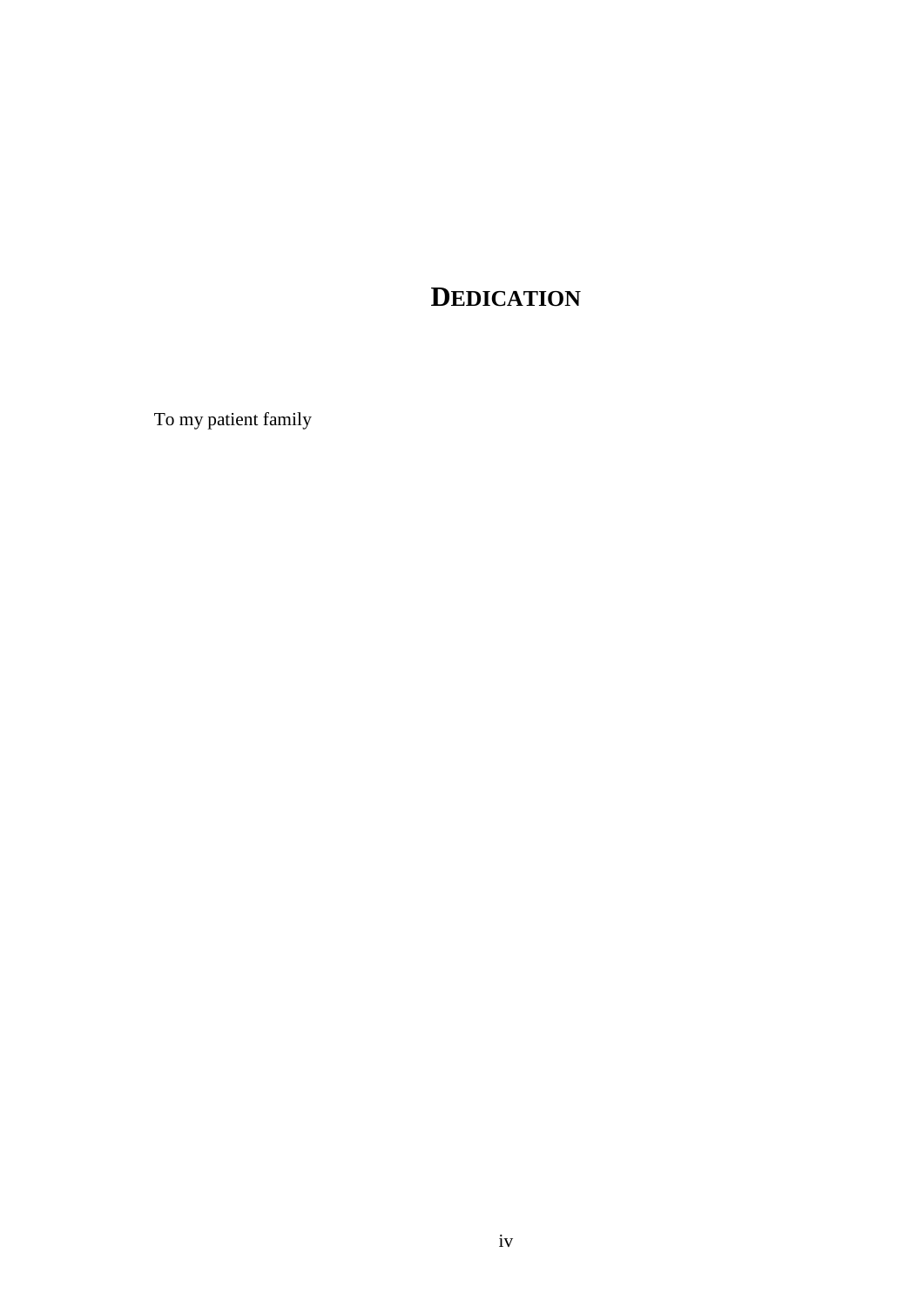### **ABSTRACT**

<span id="page-4-0"></span>Rapid development of information and communication technologies (ICT) has lead to significant changes in social, economical and political relations of the modern society. Access to information and control over it contribute to the prevalence of soft power in politics of digital age, and empower the non-state actors in international relations. Contemporary diplomatic service, besides being faced with enhanced roles, requests for extended outreach and accountability, yet shrinking resources, is also challenged with multistakeholder and multidisciplinary international arena. The profoundly planned and well organised use of ICT can empower diplomatic service, especially of small and developing countries, and help it cope with the emerging challenges and deliver its maximum.

The paper provides comprehensive link between trends of the information society and the challenges of contemporary diplomacy. It analyses the potentials of ICT, as well as the related limits and possible risks, in key areas of diplomatic service: bilateral and multilateral diplomacy, consular work, negotiations, public diplomacy and the organisation of MFA. The paper suggests the apprehension of ICT with the implementation of necessary shifts in diplomatic practice, as respond to global challenges in international relations.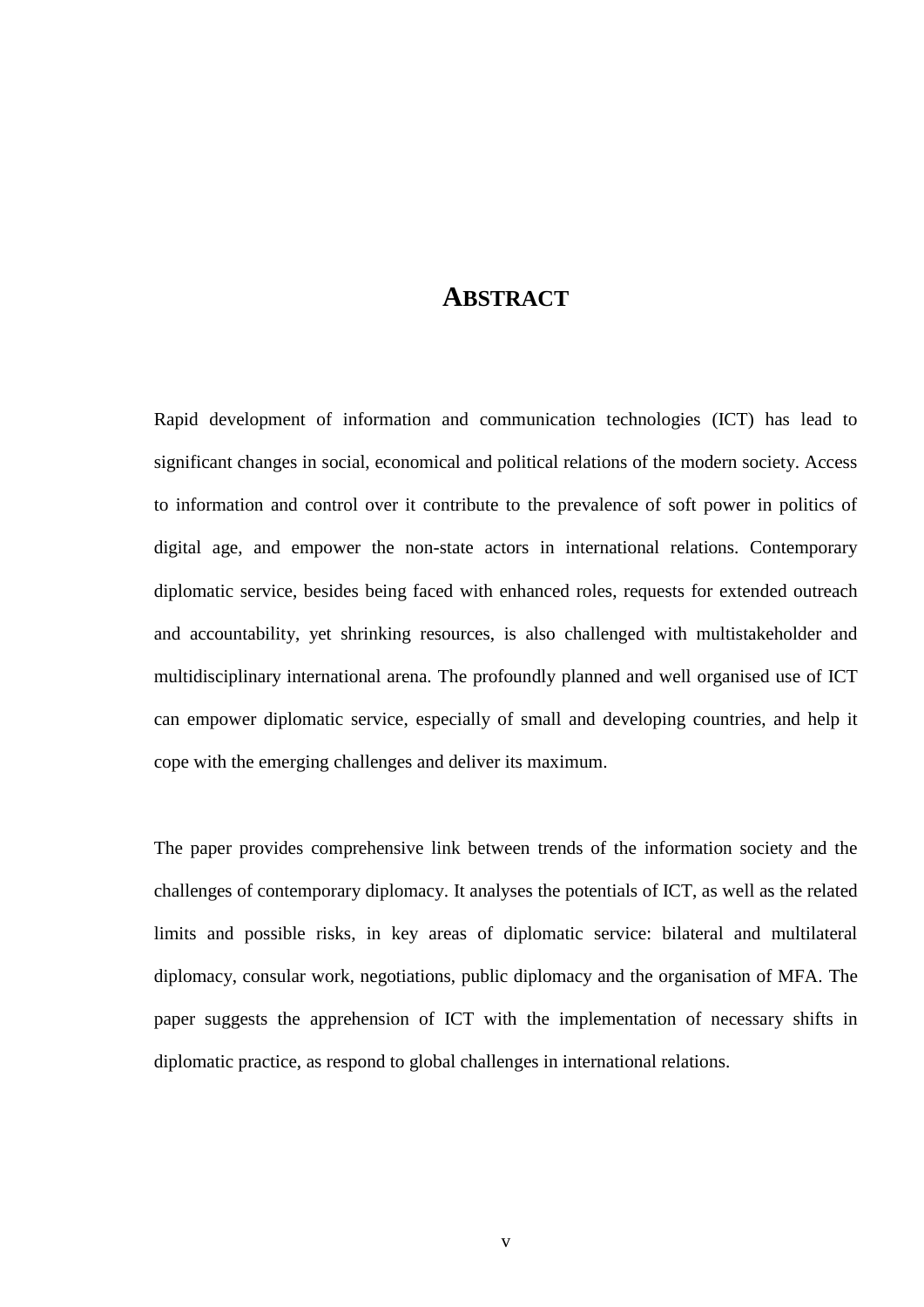# **TABLE OF CONTENTS**

| CHAPTER 3-ICT IN DIPLOMACY: OPPORTUNITIES AND LIMITS 33 |  |
|---------------------------------------------------------|--|
|                                                         |  |
|                                                         |  |
|                                                         |  |
|                                                         |  |
|                                                         |  |
|                                                         |  |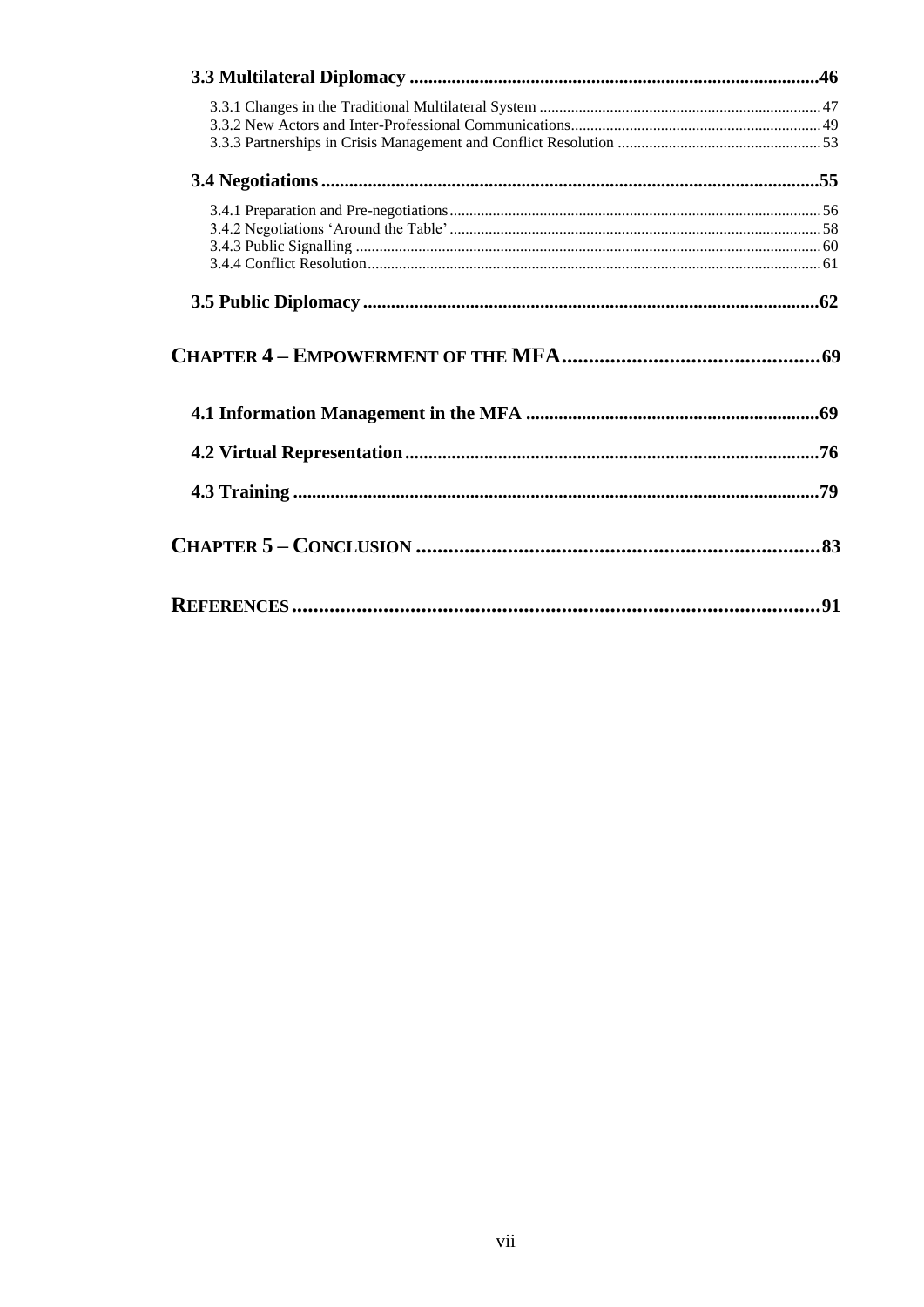# **ABBREVIATIONS AND ACRONYMS**

- <span id="page-7-0"></span>CEO – Chief Executive Officer
- CIO Chief Information Offices
- ICT Information and communication technologies
- IGF Internet Governance Forum
- IGO Inter-governmental organisations
- IT Information technology
- MFA Ministry of Foreign Affairs
- NGO non-government organisations
- RSS Rich Site Summary
- SEO search engine optimisation
- SMS Short Message Send, a messaging service of mobile telephony
- SNP Social Networking Platforms
- UN United Nations
- UNESCO United Nations Educational, Scientific and Cultural Organization
- USIP United States Institute of Piece
- VIP Very important person
- VoIP Voice over IP (voice service offered via Internet)
- Web2.0 web 'version  $2$ ' that allows user-created content
- WSIS World Summit on the Information Society
- WWW World Wide Web (also referred to as web)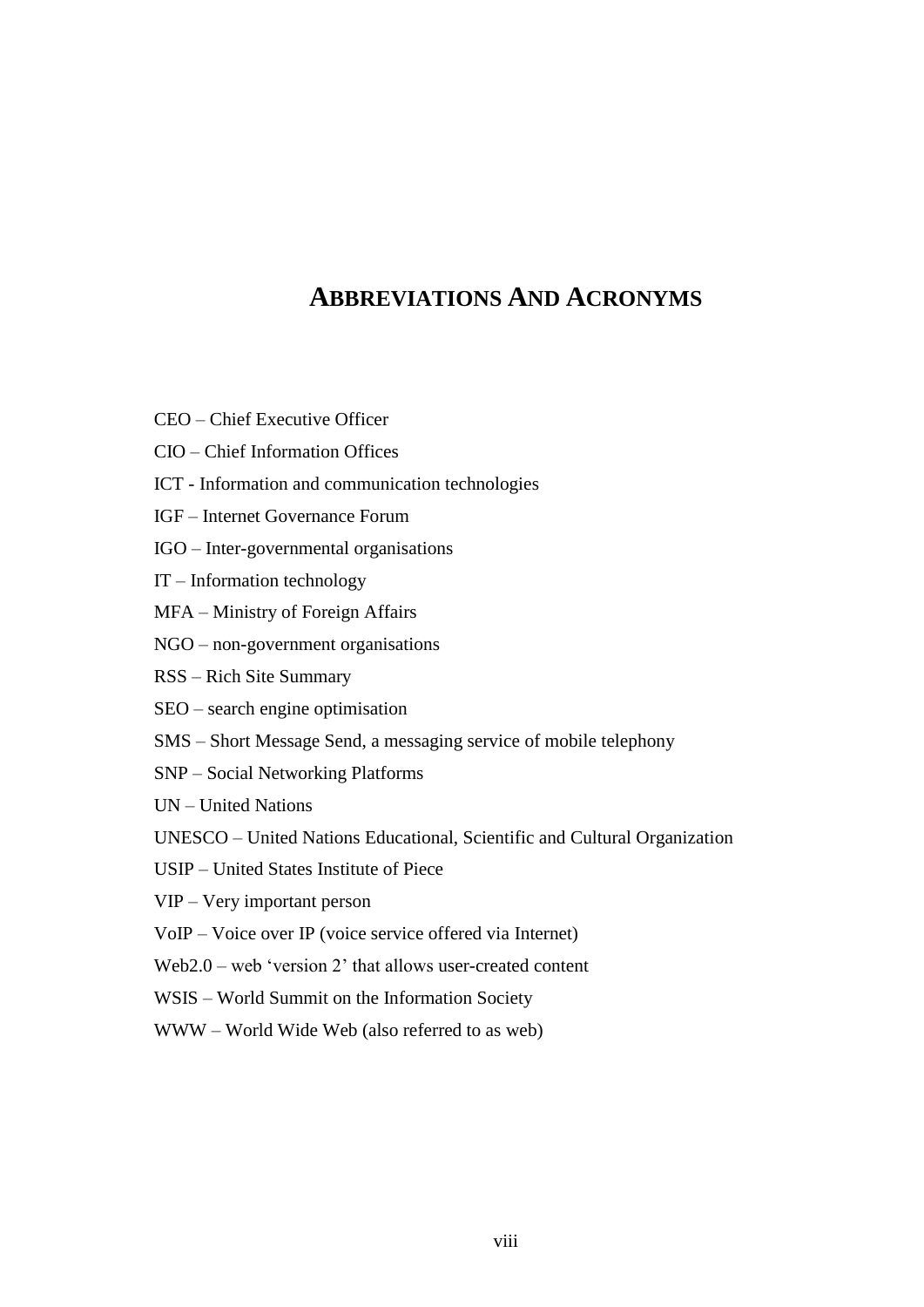# CHAPTER 1

### **INTRODUCTION**

<span id="page-8-0"></span>When in May 2007 the first two virtual embassies – those of Maldives and Sweden – have been officially opened in Second Life<sup>1</sup>, the three-dimensional Internet fantasy world to that date perceived merely as an advanced social game, many became aware of the raising opportunities of the Internet to the governments. Many, but the states themselves – except for the rare ones, majority of diplomatic services worldwide have not yet understood the full potential of the Internet and the information and communication technologies (ICT), let alone implementing them to improve own performance.

Soon after its emergence two decades ago, the e-mail was conceived as a possible communication break-through; it is now being complemented by the real-time textual and voice-chats, video-conferencing and other advanced communication tools. Online cooperation tools, such as shared documents, calendars and databases, or collaborative document drafting platforms, have enabled fully functional collaboration of globally scattered individuals, organisations and branches. Transition from the "old-fashion" owner-created web content to

 $\overline{a}$ 

<sup>&</sup>lt;sup>1</sup> News on Maldives opening the first virtual embassy in Second Life available at: [http://www.news.com.au/maldives-enters-second-life/story-e6frfmq9-1111113593623.](http://www.news.com.au/maldives-enters-second-life/story-e6frfmq9-1111113593623) Speech of the Swedish Minister of Foreign Affairs opening the embassy in Second Life of On 30 May 2007 available at [http://www.youtube.com/watch?v=mhR43Yt9Pcs;](http://www.youtube.com/watch?v=mhR43Yt9Pcs)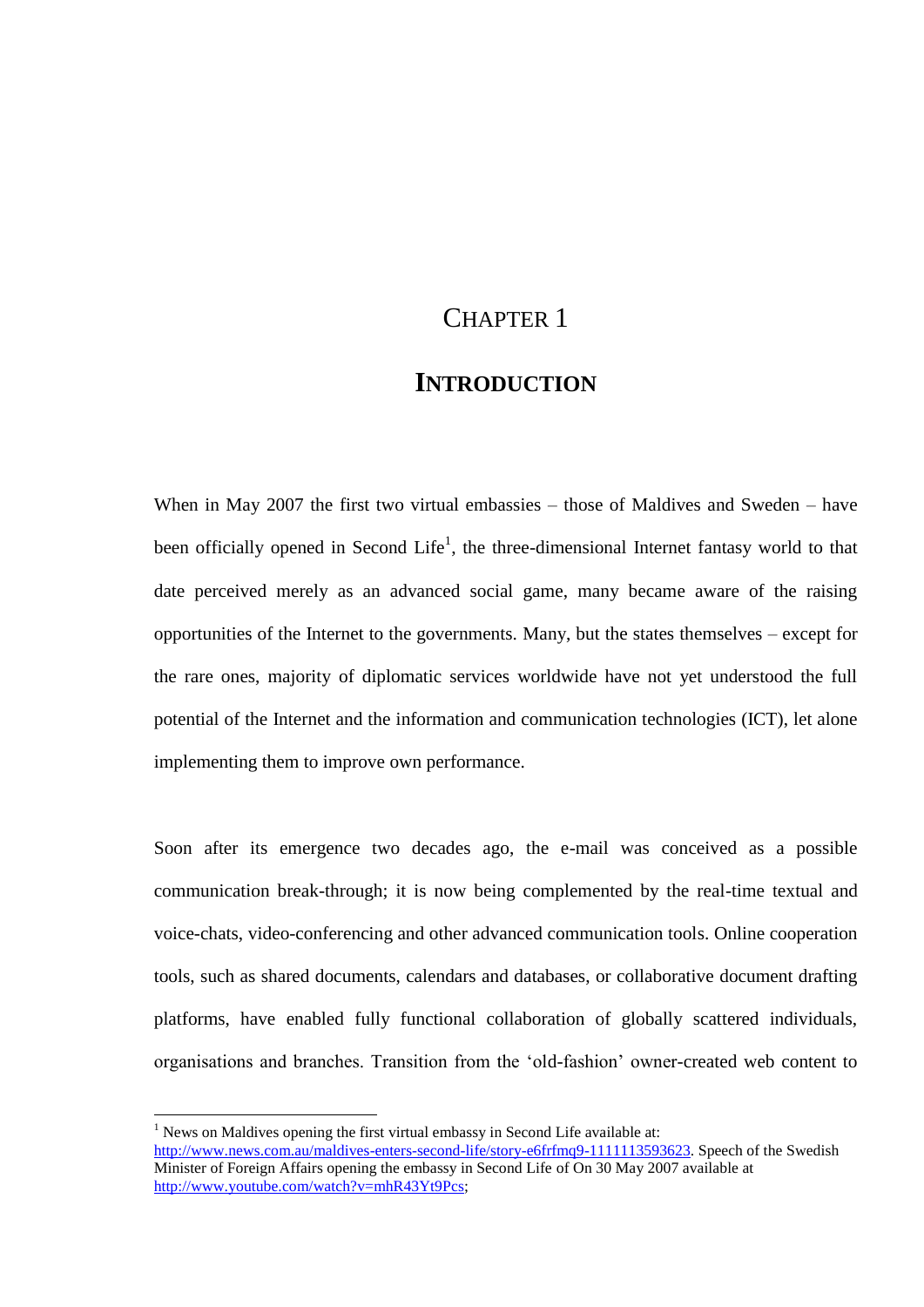the extended user-created web content, with wide variety of communication and expression tools and services such as forums, blogs, multimedia shares and webcasts, has not only networked people and blurred the borders, but also raised the involvement of citizens in global affairs and the respective influence of the public opinion. Not the least, the increasingly powerful gadgets of a decreasing size and price – such as laptops or smartphones – have made the world truly mobile. The potentials of ICT and the emanating substantial changes of the society have been widely accepted by the outreached public. Diplomats have been hesitant, and many still are.

Contemporary diplomacy is facing numerous challenges. In an increasingly complex world the international affairs are being featured by multiplicity of stakeholders involved as well as fields negotiated. Requests for a fast response on countless global events, the need for an extended outreach and enhanced roles of the missions with growing consular loads due to migrations, all are challenged with heavy budget restrictions for diplomatic services imposed by the governments – especially in the small and developing countries. Cutting costs by downsizing of staff seems indispensable, while at the same time the advanced capacities and skills are required from the remaining ones; there comes a need for the intensive, efficient and low-cost trainings. On the top, the performance management is being relentlessly assessed by the enhanced influence of the public opinion. Reforms of the diplomatic service in all the major fields are indispensable; Foreign Service needs the empowerment.

"The Internet and the world wide web has reached the point when nobody can afford to ignore it, at their own loss" (Costea, 2007, p. 171). "The ability to disseminate free information increases the potential for persuasion in world politics" (Keohane and Nye, 2006, p. 193); the ability to control the information – use or abuse – is a way to empowerment.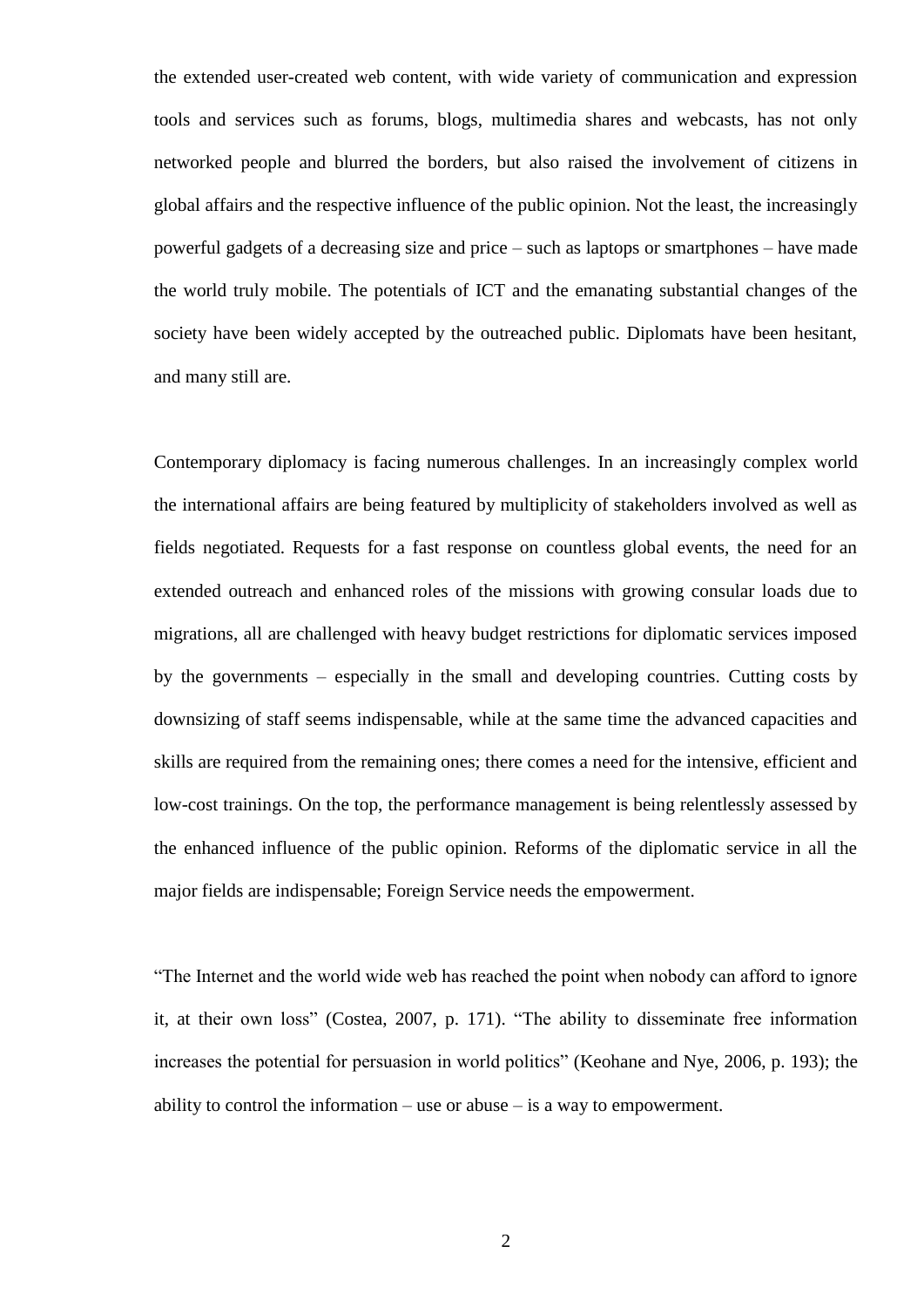The work of diplomats is in essence a communication and collaboration with colleagues and partners all over the world. The ICT are a mighty communication and collaboration tool. The profoundly planned and well organised usage of ICT can help states, especially small and developing ones, to cope with the loads of challenges and catch up with the emerging trends of the modern diplomacy.

The paper starts with the overview of emerging trends in communications, collaboration, communities and access to information, aiming at introducing basic concepts and wordings as well as at modelling the impact of these emerging technologies on habits of the global population. Seemingly disconnecting from technology trends yet maintaining the link with changes in the society, it continues with outlining the major challenges of contemporary diplomacy, thereby contrasting the emerging needs with initially outlined potentials and practices. Developing on the rendered contrasts the paper then discusses the possible compounds of the emerging assets of the ICT with challenges faced by contemporary diplomacy by crosscutting through various aspects: bilateral diplomacy and consular affairs, multilateral diplomacy and negotiations, public diplomacy, and finally within Ministry of Foreign Affairs. Such division into six aspects of diplomacy – all of which are mutually interlaced – is only one possible approach for the organisation of the thesis, which appeared to be the most convenient for overlapping with particular aspects of ICT that were analysed. It is certain that some aspects of the relations of ICT and diplomacy will remain unaddressed in this work, since the palette of potentials with limits is already big and growing; may it be an invitation to and a challenge for diplomats to recognise such emerging potentials and limits in their own areas of competence and thereby further add value to this work. In its conclusion the paper reiterates the thesis statement and links it back with the summary of analyses of impacts, then opportunities and limits of the ICT role in assisting with challenges of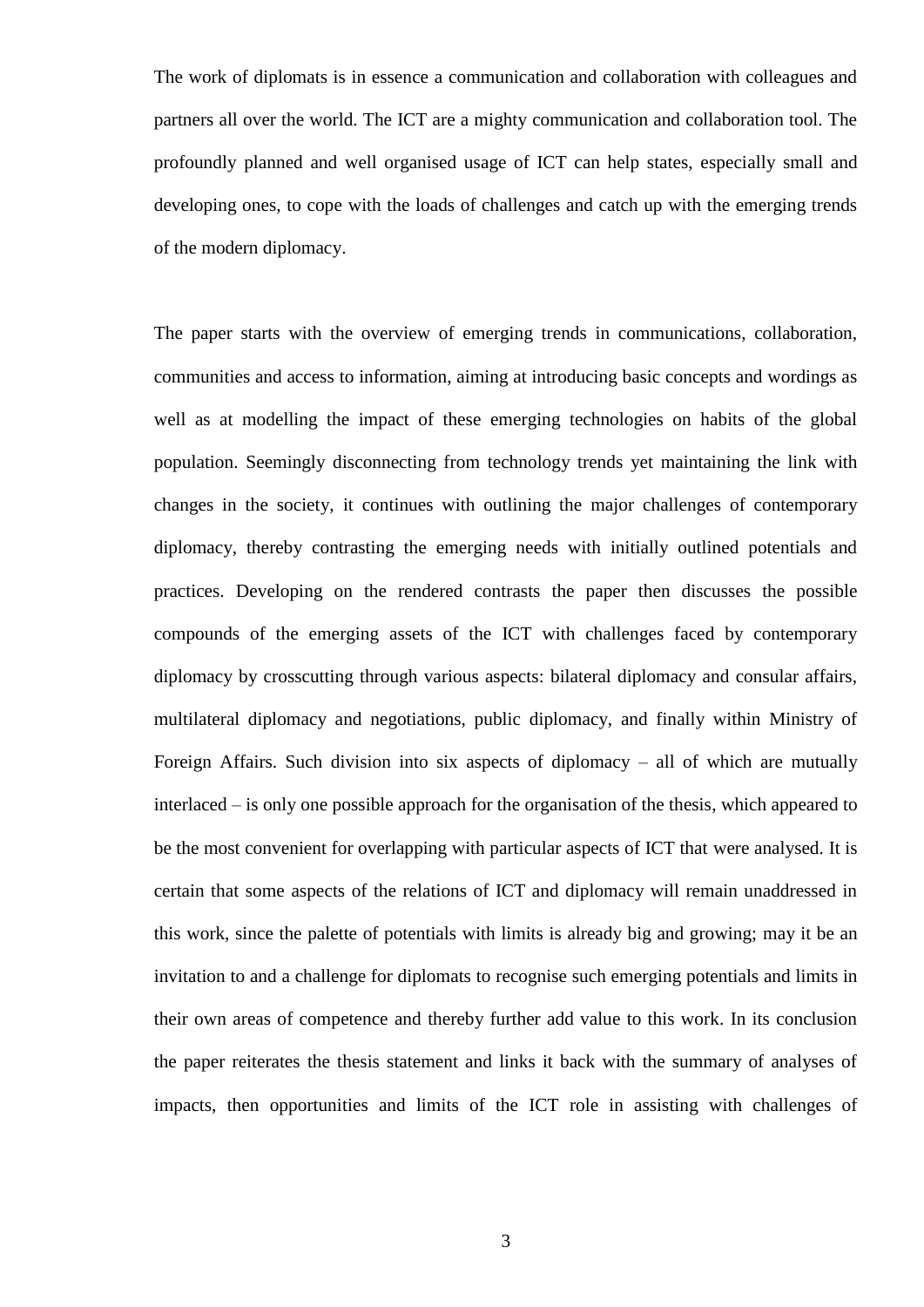diplomacy and its potentials for extending the capacities of Ministries of Foreign Affairs and the missions.

The paper introduces a discussion on the global changes in international relations introduced by the ICT through the growing involvement and influence of empowered citizens in the governance processes. Not only the global communication patterns are being changed and the pool of stakeholders involved in international affairs is widening, but the national boundaries are also being blurred by the Internet, thereby challenging even the concept of diplomatic representation and the roles of the states as the mere basics of diplomacy. The paper suggests the comprehension of ICT as paradigm shift in diplomatic activities and trainings as respond to global challenges in international relations.

To analyse the challenges of contemporary diplomacy, series of online and printed relevant resources, conference papers, publications and books as well as verbal interviews were consulted. The emerging potential of ICT was assessed and challenged through a rich firsthand experience and best practices of harnessing technology and tools by various entities worldwide. Recommendations for the advanced use of ICT in diplomatic service and arguments for benefits and limits were supported by the analytics and reported examples of success stories and lesson learned by experienced diplomats and scholars in their work which was referenced.

The paper is intended for diplomats as well as other stakeholders – especially from developing countries – interested in international affairs to provide a useful link between the growing potentials of ICT and contemporary challenges of diplomacy. It aims at encouraging the introduction of necessary shifts in diplomatic practice, yet suggesting caveats and limits as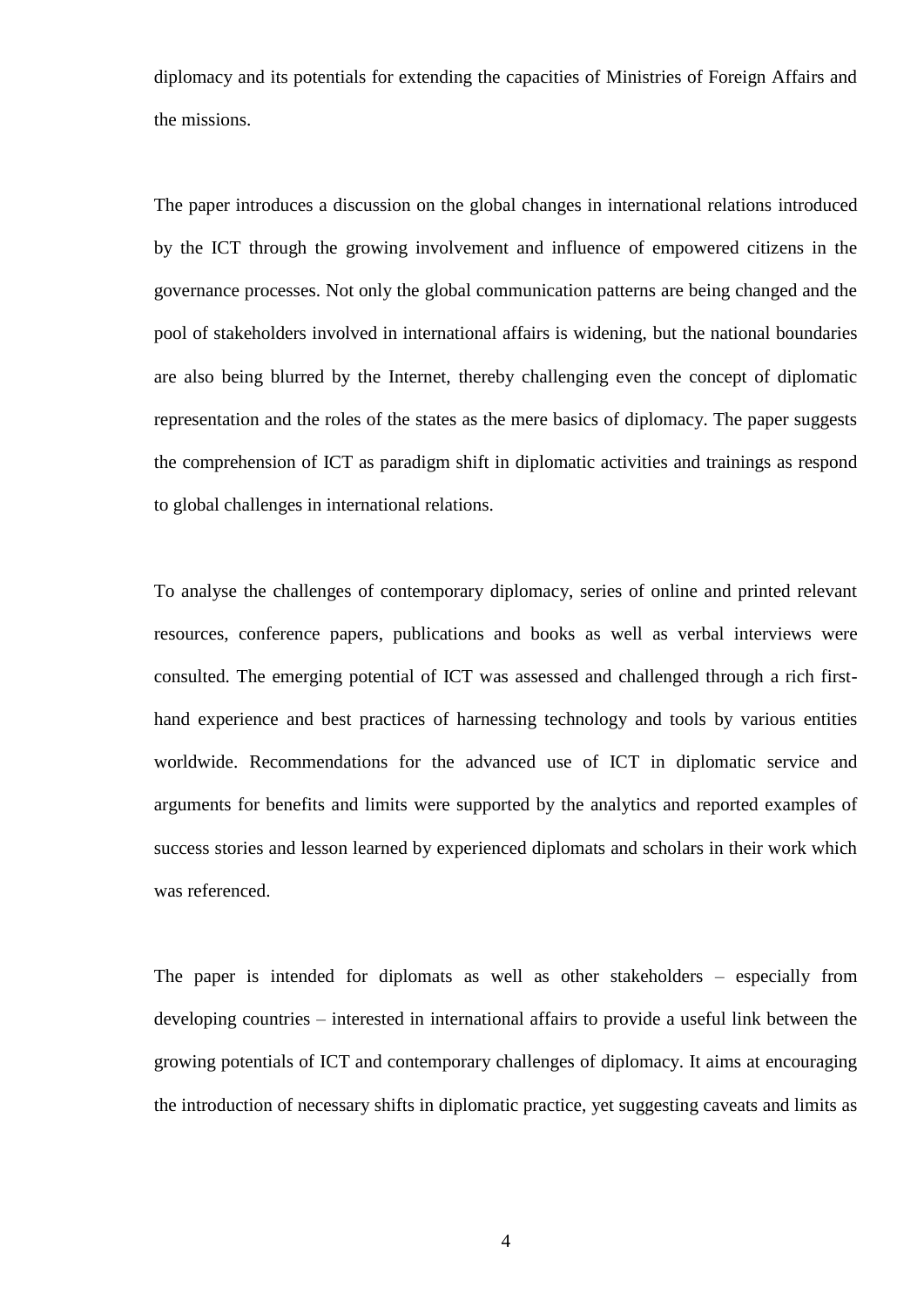well, in order to be able to deliver its maximum in an ever-changing global environment more and more dependant on information and communication technologies.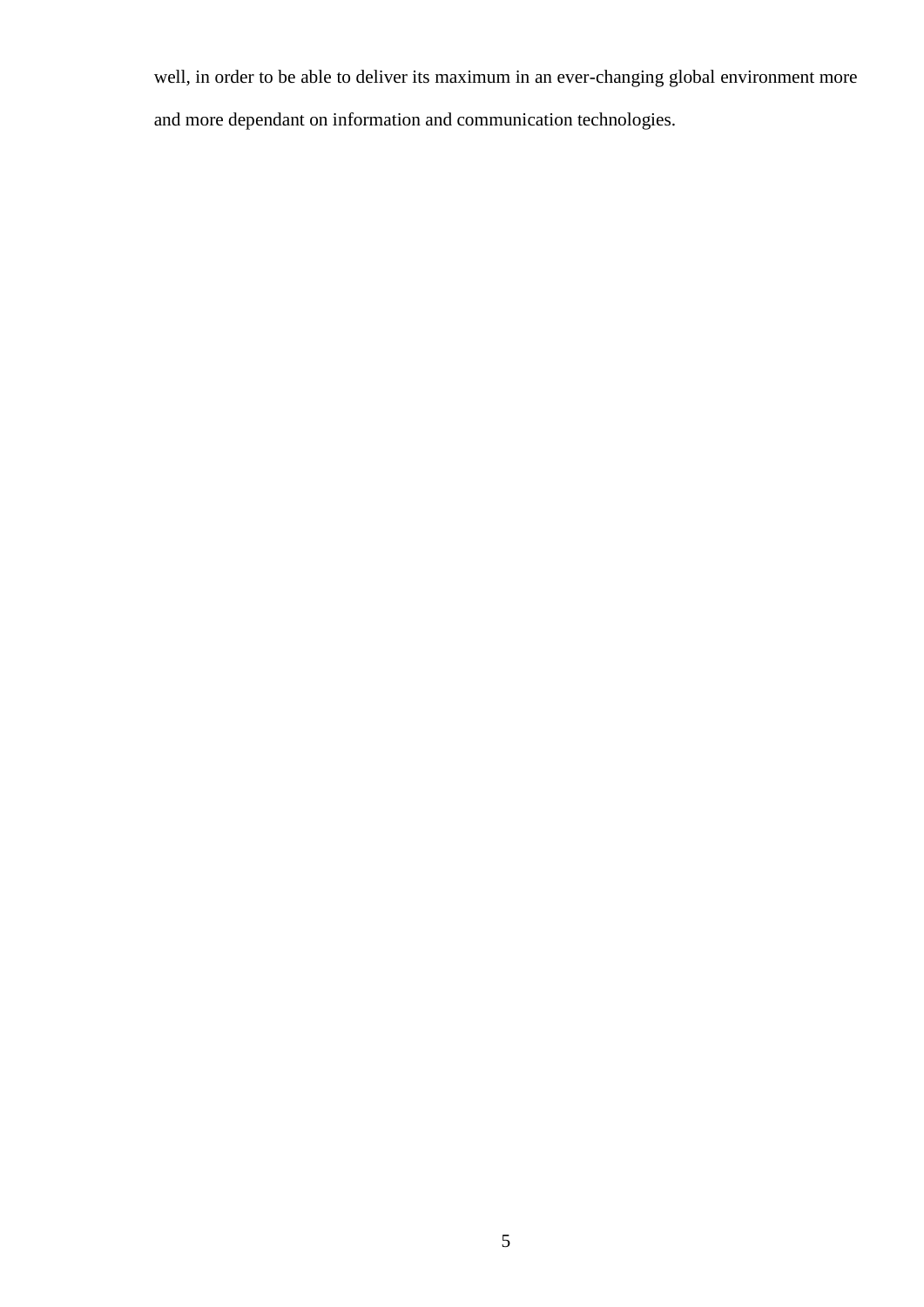# CHAPTER 2

# **CHANGING ENVIRONMENT**

<span id="page-13-0"></span>Throughout the history technology has heavily impacted human society, its economic, political relations, social and cultural relations and values. If the invention of the internalcombustion engine and the mass-production of car at the beginning of  $20<sup>th</sup>$  century have resulted with an impact as big as the urban sprawl and emergence of suburban cultures, it is easy to imagine how the advancement of information and communication technologies have changed and still will change the face of the humankind – on good and on bad.

From its starts – the invention of the telegraph in 1830s – the information and telecommunication era has introduced notable changes in global communications. Diplomatic practice could not have been left unaffected either: the "direct-dial" concept soon emerged to enable highest officials to communicate directly with each other, without the need for intermediaries (Berridge, 2002).

It is with the emergence of Internet, however, that the ICT have gained a fully different meaning. Internet has not only further facilitated communications but has also enabled almost ubiquitous access to information, allowing people globe-wide to collaborate, create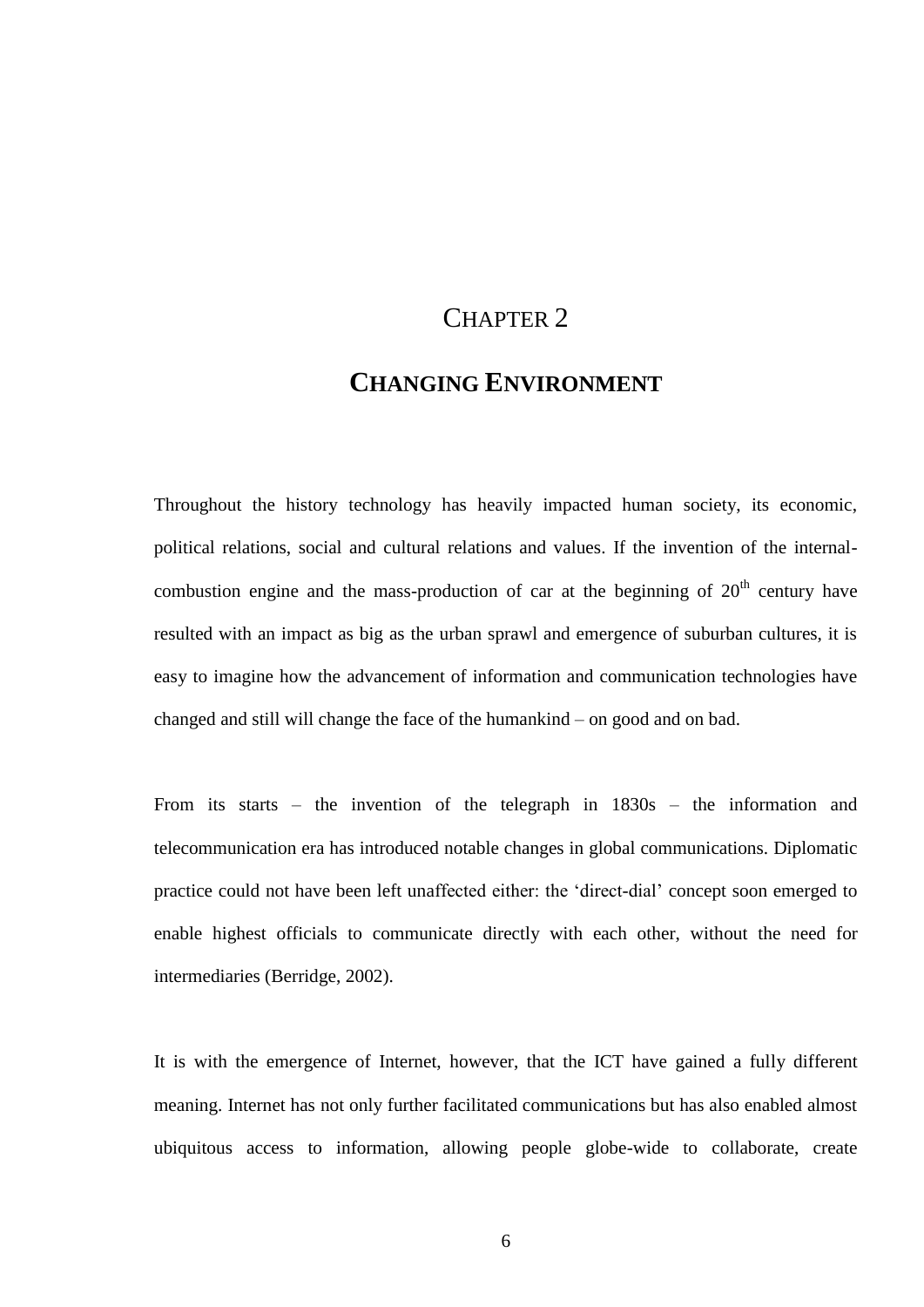communities, do business, learn, amuse, and even have "virtual lives". More importantly, the ICT has empowered the citizenry to take active part in local and international policy-shaping processes and thus significantly impact international relations and conduct of diplomacy as well. It has also however raised the dependence of societies on these new technologies asking for a meaningful and well planned utilisation.

#### <span id="page-14-0"></span>**2.1 ICT-Powered Society: Emerging Trends**

The Internet itself has become a mass social phenomenon rather than a technological one. By the end of 2009 Internet has reached out to over 1.8 billion people – 42.4% of which from Asia, 10.4% from Latin America and 4.8% from Africa (Internet World Stats, 2010) – making this virtual community more populated than any country in the world. Its impacts on everyday life are prodigious: an average user within this army of quarter-and-rising of the whole humanity spends about 13 hours a week online (Whitney, 2009), exchanging e-mails, browsing websites, blogging, tweeting, spending time in social networks or virtual worlds, downloading and uploading movies and documents, sharing photos, taking e-learning programmes or shopping. This heavily changed social behaviour reflects the emergence of a society of digital age – the Information Society.

The society in the digital age is constantly upgrading its personal, political and business bonds, promptly accommodating to new technologies and services: while it took only few years for Internet to outreach to 50 million users, global social network Facebook as a new service reached that number in less than two years. e-Government services that allow citizens to obtain personal documents, access public information or even vote virtually are listed high on national development strategy plans. Digital signatures are gradually replacing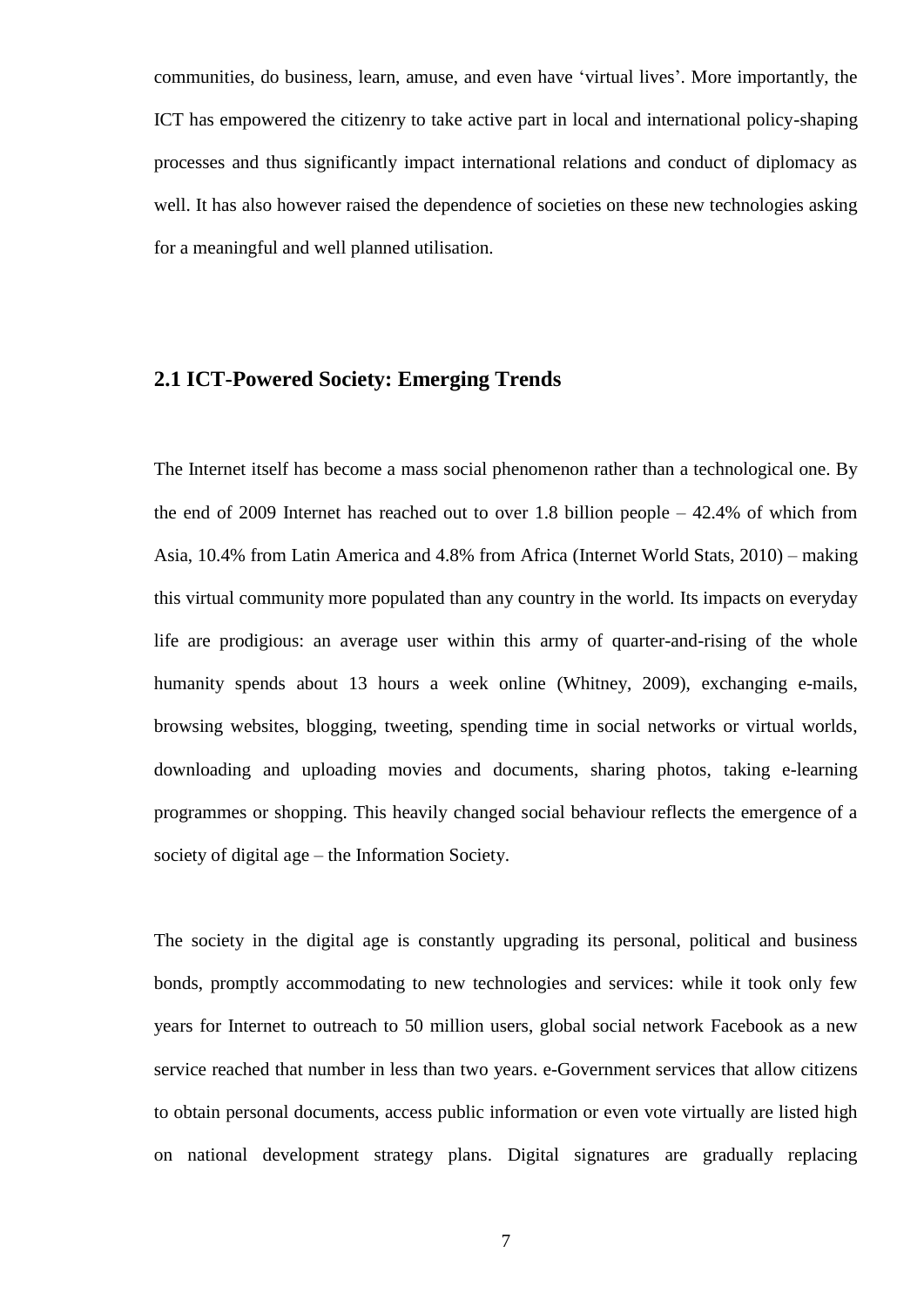conventional ones allowing for complete digitalisation of paperwork like contracts, certified financial reports or court documents. Financial transactions are largely conducted using ICT, while purchasing goods via Internet results with retail e-commerce spending as high as 900 million US dollars for a single day (Comscore, 2010).

#### <span id="page-15-0"></span>**2.1.1 Direct Communications**

Direct communications remain one of the main roles of the ICT. The invention of electronic mail (e-mail) service and its wider usage from nineties had already revealed enormous potential of electronic messaging. Long letters could have easily been sent in almost real time to one or more recipients simultaneously. Such a convenience has however also changed the habit of communications through messages, making the users to often downsize the content to few sentences or words even, while raising the common volume and frequency of e-mail message communication to the level of almost 250 billion e-mails exchanged daily around the globe (Royal Pingdom, 2010). Such a load has challenged time management and even the efficiency of e-mail communications to some extent. On the other hand, the ability to promptly communicate is sometimes being replaced by a delayed responsiveness, taking the message loads as a reasonably acceptable excuse.

Unlike the e-mail communication, the use of instant messengers and further voice and video calls over the Internet – such as Skype – has become common low-cost option for real-time communication. Mobile devices that access Internet and allow for voice, video and short messages (SMS) communications – whose number is expected to surpass one billion by 2013 (Resource Shelf, 2010) – are making the world easily and thoroughfully connected. At the same time, the expectance of an immediate response has put additional burden on everyday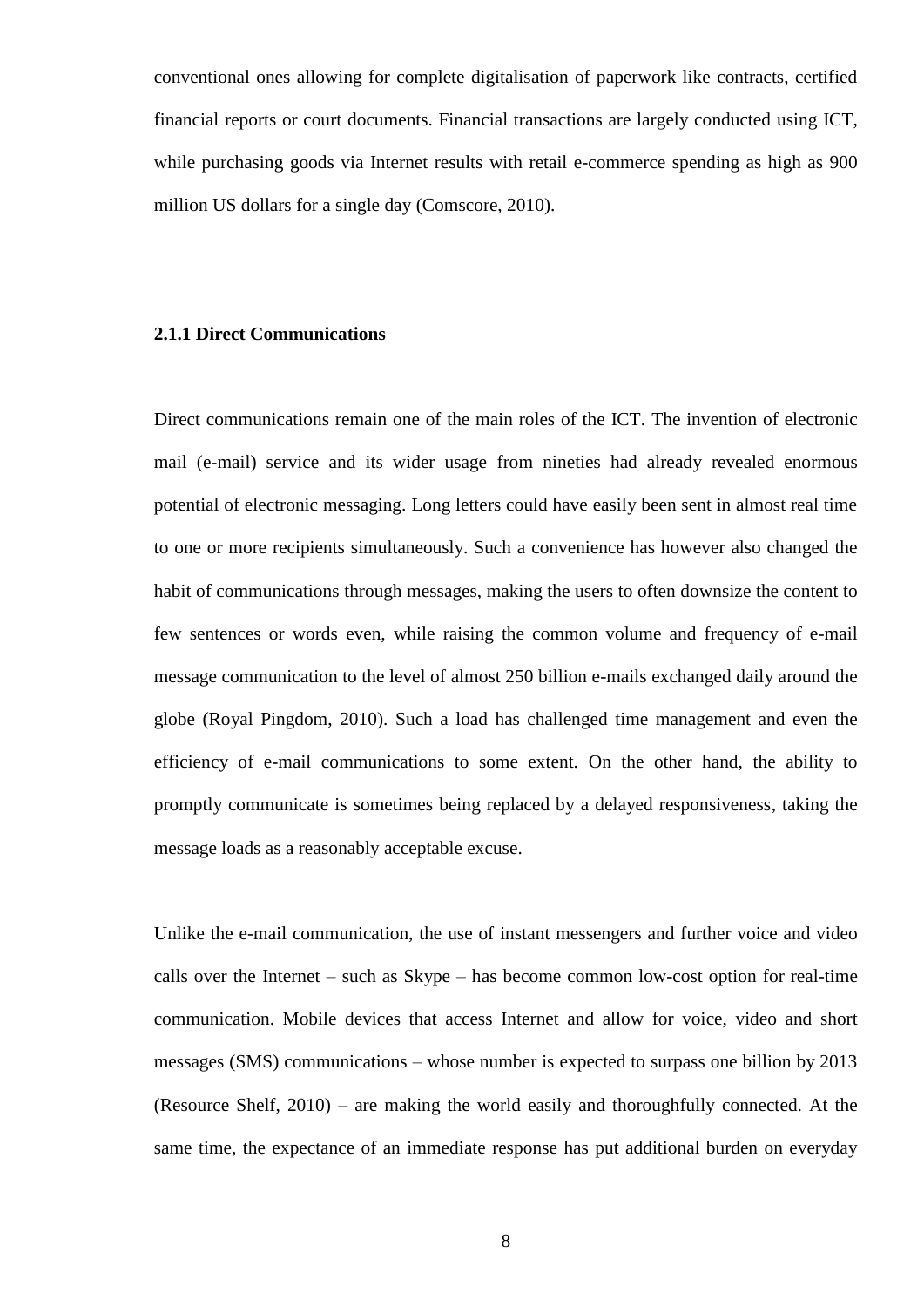communications, making users to occasionally resort to being "unavailable" or "invisible" to avoid stress – often using "technical problems" such as slow Internet connection as an excuse.

#### <span id="page-16-0"></span>**2.1.2 Access to Information**

Another major benefit of ICT is the ability to easily access information. The World-Wide Web (in this work referred to as web), the most popular Internet service, is a system of interlinked information in text, visual or audible form. Assessing the quantity of information on web is almost impossible, and many recent attempts were widely disputable; yet mere comparison for illustrative purposes reveals the gigantic scale: extremely rough estimation by a CEO of Google, one of the leading Internet corporations, states that in 2005 it was made up of 5 million terabytes (Mills, 2005) i.e. five exabytes which equals  $5x10^{18}$  of units of data (byte) – "equivalent in size to the information contained in half a million new libraries the size of the [US] Library of Congress print collections" (University of California, 2003) or "to all words ever spoken by humans since the dawn of time" (Klinkenborg, 2003).

It is clear, however, that within such an amount of data major percent is meaningless for many. More importantly, there is a significant part of meaningful information coming from unreliable sources, whose accuracy is almost impossible to assess – due to the amount as well as due to a global character of Internet. Even in case of a world-famous publicly shaped encyclopaedia "Wikipedia" the reliability of some information, regardless of how strict editing policies are, certainly is disputable and can eventually lead to a disinformation – as in the case of two US Senators claimed dead by their Wikipedia articles in January 2009 (Pershing, 2009).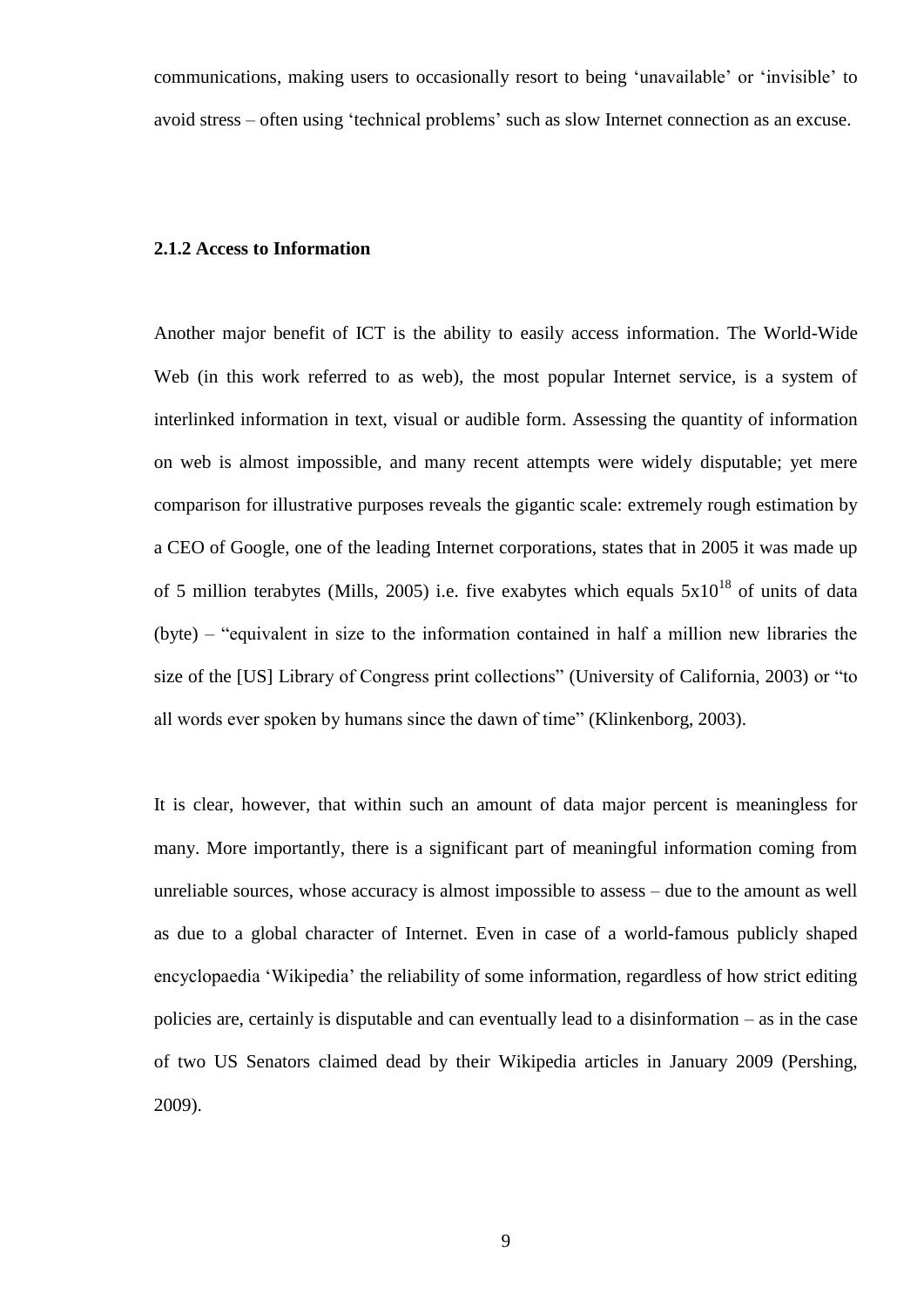This giant haystack of information would be largely useless however without an easy way to search through it to find a desirable needle. Searching the Internet for a specific type of information based on key words, source, dates and many other tags is possible by utilizing powerful web search tools such as Yahoo! or Google. The high need for search engines may best be illustrated by the fact that over 70 billion searches are done by users per month (AccuraCast, 2010) (this data was also mined by using a search engine). To index online data search engines follow certain highly complex algorithms; making own web page or piece of information highly visible within public search queries is thus not simple and also requires a user to have significant level of skills for search engine optimisation  $(SEO)$  – or funds to request for a preferential commercial treatment by search engine companies.

Common search engines, however, are able to index only a small portion of the web content publicly available. The "invisible" portion containing dynamic or unlinked content, restricted access content, private and contextual web space – referred to as a 'deep web' – is estimated to be 400-550 times bigger with quality content over 1000 times greater than that of the searchable web (Bergman, 2001). The CEO of Google, major search engine company, confirmed in 2005 that Google "has succeeded to index only 170 terabytes up until now" which is about 0.034‰ (SoftPedia, 2010).

Data visualisation tools are another form of condensing vast amount of online data into usable forms. Through capturing, analysing and presenting data in a convenient visual form the advanced software tools can help exploring large hierarchies, intelligence, financial maters, relationships between institutions or states, or current trends in certain area (ex. business, health, educations). Integrated maps capture geo-localised information – varying from AIDS indices or criminal assaults statistics to five-star hotels or reported shark attacks – and overlap with geographical maps. While a number of such tools are publicly available online, more

10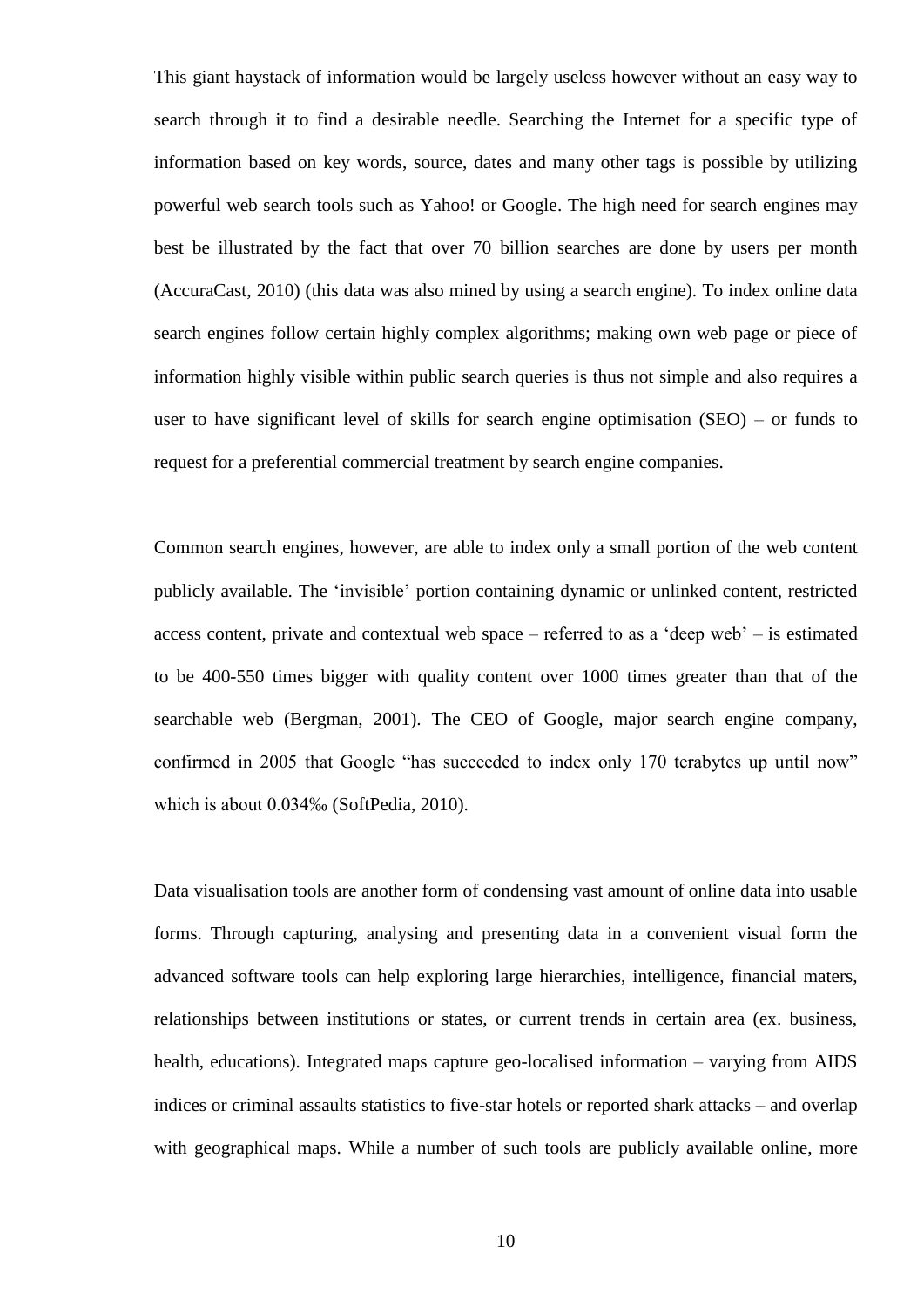advanced commercial systems can be purchased for professional use by institutions, such as geographic information system (GIS) solutions or Enterprise resource planning (ERP) solutions.

#### <span id="page-18-0"></span>**2.1.3 Sharing Information and Online Communities**

Inclusiveness and openness of Internet are among its greatest values. Variety of online services allows 'netizens<sup>'2</sup> to contribute and share information, extending the outreach – and thus the effect it can produce – to a global scale. The emergence of online communities and networks created the possibility to publicly process certain information through open debates and knowledge-exchange, but also to 'intensify' or 'attenuate' its impact by broadcasting it through convenient "filter" social groups – like-minded or divergent, respectively. The Internet is thus a space that offers enormous potential for open discussions and knowledge sharing and production, but also for multiplied mass-media effects such as spin to sway public opinion.

During the 90s, online community interaction was generally limited to Usenet groups, "IRC instant messenger' text-based chat rooms and some online forums. The web pages provided easy access to vast variety of information offered by webmasters. The evolution of Internet towards user-created content and rich applications over the last few years – known as Web2.0 – has enabled all the users, not only webmasters, to easily share the information and own views as well as documents like photos or videos through some of the 230 million websites existing in 2009 (Royal Pingdom, 2010).

 $\overline{a}$ 

<sup>&</sup>lt;sup>2</sup> "Netizen": broadly referring to any Internet user, 'a citizen of the Internet'; narrowly accounting civic responsibility and participation as well and thus referring to person actively involved in online communities, even engaging politically [\(http://www.encyclo.co.uk/define/Netizen\)](http://www.encyclo.co.uk/define/Netizen)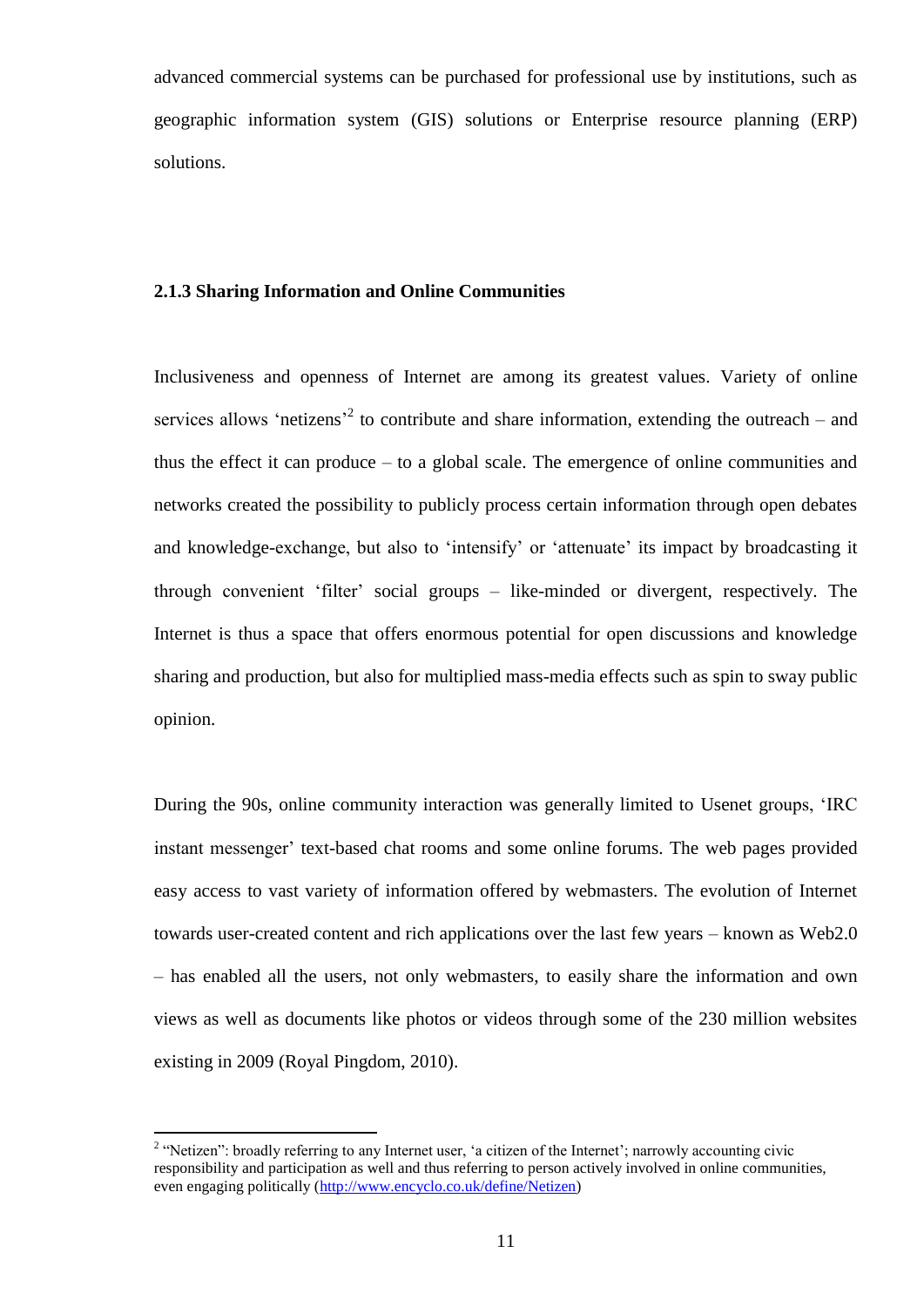Many commercial websites offer users to share own materials – such as video, audio, photos or text documents – making them publicly accessible and searchable across the world. According to the information from 2009, the viewers of YouTube – a leader in online video sharing – are watching some 1.2 billion videos per day worldwide, i.e. each user is watching one YouTube video per day on average (TechCrunch, 2009). More importantly, it is the users who upload almost 20 hours of video every minute (YouTube Blog, 2009) – content of different types: from favourite music or TV clips, personal memories and statements or thoughts, to self-learning courses on how to play a bass but also how to make a bomb. Sharing the interesting excerpts from TV programme have made certain public gaffes to enter the anthology of political and diplomatic skills, such as the case of "Paxman"s dozen" BBC interview in which Jeremy Paxman repeats the same question 12 times to Michael Howard. (YouTube, 2010). A smartly planned use of video sharing possibilities, however, is used by many educational institutions for teaching materials (such as DiploFoundation channel at [http://www.youtube.com/user/DiploFoundation\)](http://www.youtube.com/user/DiploFoundation), non-profit or political organisations for campaigns (such as Barack Obama: [http://www.youtube.com/user/BarackObamadotcom\)](http://www.youtube.com/user/BarackObamadotcom), international organisations for information and dialogue (such as Internet Governance Forum of United Nations: [http://www.youtube.com/igf\)](http://www.youtube.com/igf), and others.

The term 'blog' was coined back in 1997 as a contraction of the terms 'web log', representing a model of individual expression over the Internet. Similar to the author"s column in daily newspaper, it allows the author to post on regular bases any personal reflections on political or social phenomena, making it available for reading – and also for posting feedback comments – to anyone interested. "A blog is your best bet for a voice among the online crowd", claims a popular commercial blog space blog.com on its homepage (Blog.Com, 2010). Indeed, with emergence of commercial platforms that made it easy for anyone to create own blog, blogging has become highly popular resulting with over 126 million blogs by the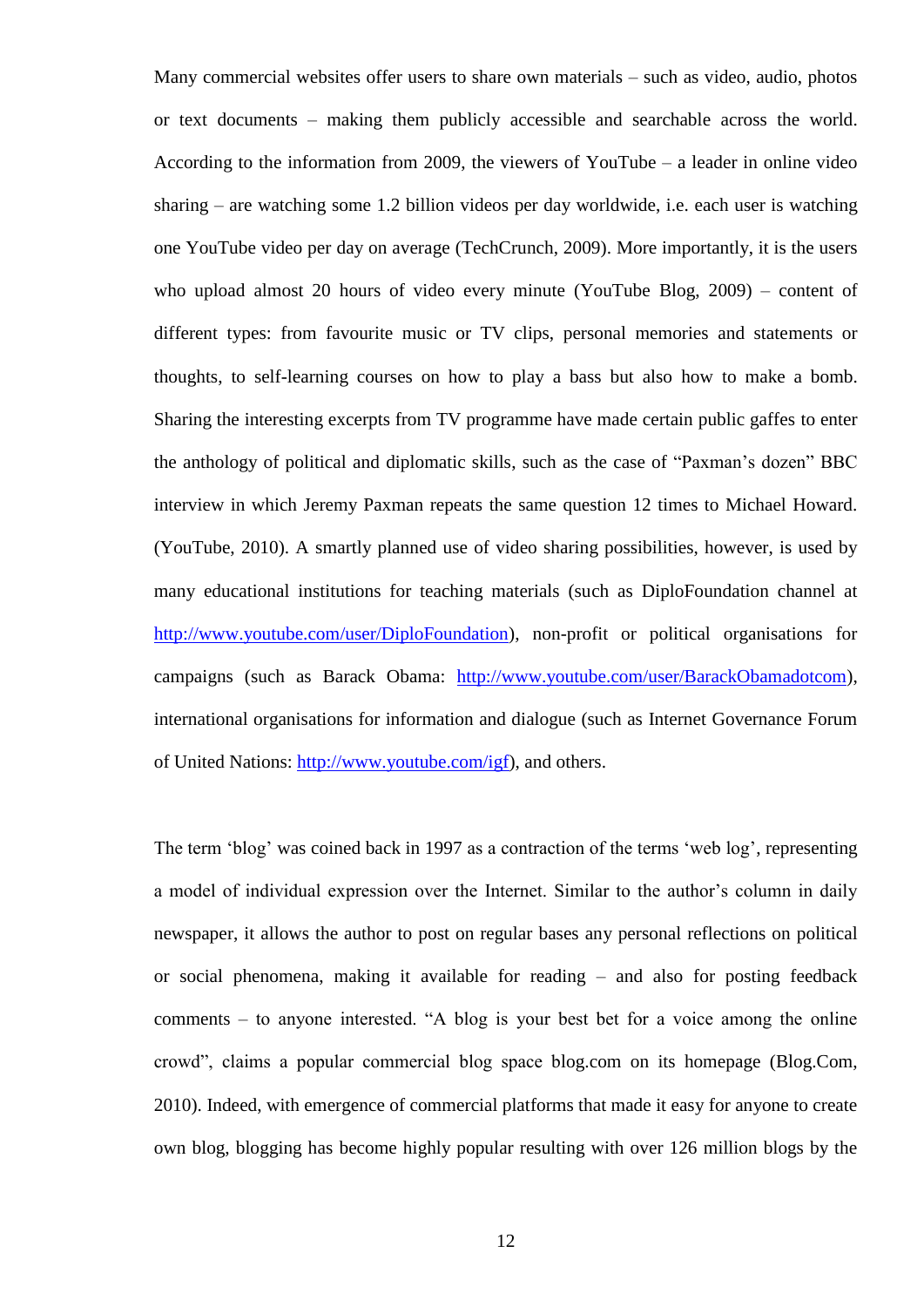end of 2009 (Royal Pingdom, 2010), a number of which are the official blogs of institutions such as the US Department of State [\(http://blogs.state.gov/\)](http://blogs.state.gov/) or of Israel [\(http://www.isrealli.org/\)](http://www.isrealli.org/). With cameras becoming a standard component of equipment and with growing Internet bandwidths, a 'vlog' - video log - as a multimedia rather than a textbased version of blog has emerged as well.

Discussion forums were among the first advanced online tools allowing end-users to share the information among themselves in an organised way – through structured topics and threads of topic connections between posts. The technological aspect of this innovation has soon appeared to be shaded by its social implications – communities have started emerging over specific online forums, with users sharing same interests. As expected, the first emerging communities – now-a-days still the most widespread ones – were those of "IT geeks" sharing the interests in specific technologies (computer equipment, mobile phones, software applications, etc); soon, however, the communities have arisen around technology-free topics varying from vine lovers over music or sport fans to those discussing politics and international relations. Forums have soon become mighty sources of information and even of political influence, as is the case with a forum of media house B92 of Serbia [\(http://forum.b92.net\)](http://forum.b92.net/) at which the discussions in focus often shape the interests of the journalists of Balkan region.

One of the most innovative and revolutionary services for building online communities are the social networking platforms (SNP), whose full potentials and threats are being manifested day by day. By creating own personal profile a user can easily get connected to friends and colleagues to receive automatic updates on their lives, browse through their personal posts and photos, share comments and messages among themselves, inform them on personal daily updates through a personal status, join groups of likeminded people or become fans of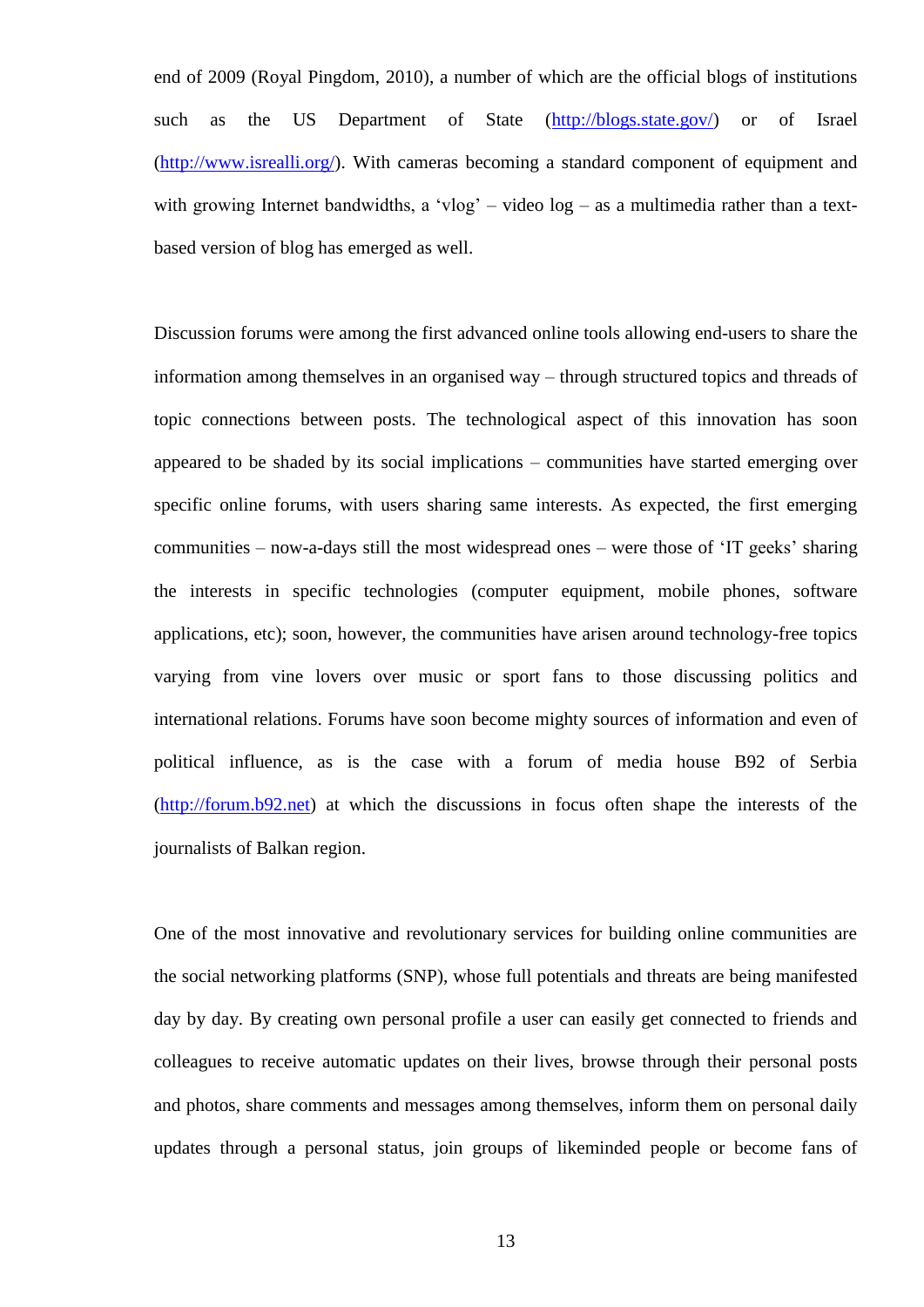celebrities, raise money for public good causes or announce public or personal events... Facebook, a most populated SNP, reveals that, out of 400 million members spending total over 500 billion minutes monthly, an average user has 130 friend connections – acquaintances from real life as well as those known only from virtual space (Facebook, 2010). Some of the celebrities, including politicians, have several hundreds of "friend connections" and thousands of "funs" following their updates.

A somewhat different but growingly populated and influential social network – Twitter – allows for a much simpler but highly vibrant "friend" relations to be created: users are focused on broadcasting instant reflections on the world around them – known as "tweets" – within messages not longer than 160 characters each. The tweets are used to share personal mood, current activity or thoughts on some topic, links to online materials, interesting quotes, news or rumours, or to "re-tweet" an interesting post of a twitter-friend; it is estimated that 27.3 million of tweets on Twitter are posted per day (Royal Pingdom, 2010). Unlike Facebooktype of SNP, the twitter-friends are commonly not friends in real life, but are rather "followers" of the like-minded persons and their tweets, which makes the outreach of the important messages fairly global in meter of hours or even minutes. During the post-election protests in Iran in 2009 tweeting appeared to be "of great help in terms of getting information out of the country" and "involving the huge Iranian diaspora and everyone else with a grudge" against the regime (Morozov, 2009). While Twitter as the commercial platform may or may not exist in near future, the concept of tweets it developed will certainly keep its important communication role in the hectic society of today<sup>3</sup>.

Tweets are considered as one form of microblogging – which stands for size-reduced but more intensive and frequent blogging. Growing use of mobile devices allows for prompt posts

 $\overline{a}$ 

 $3$  The verb 'to tweet' has accustomed with 'digital natives' – the generations that have grew up with ICT and Internet.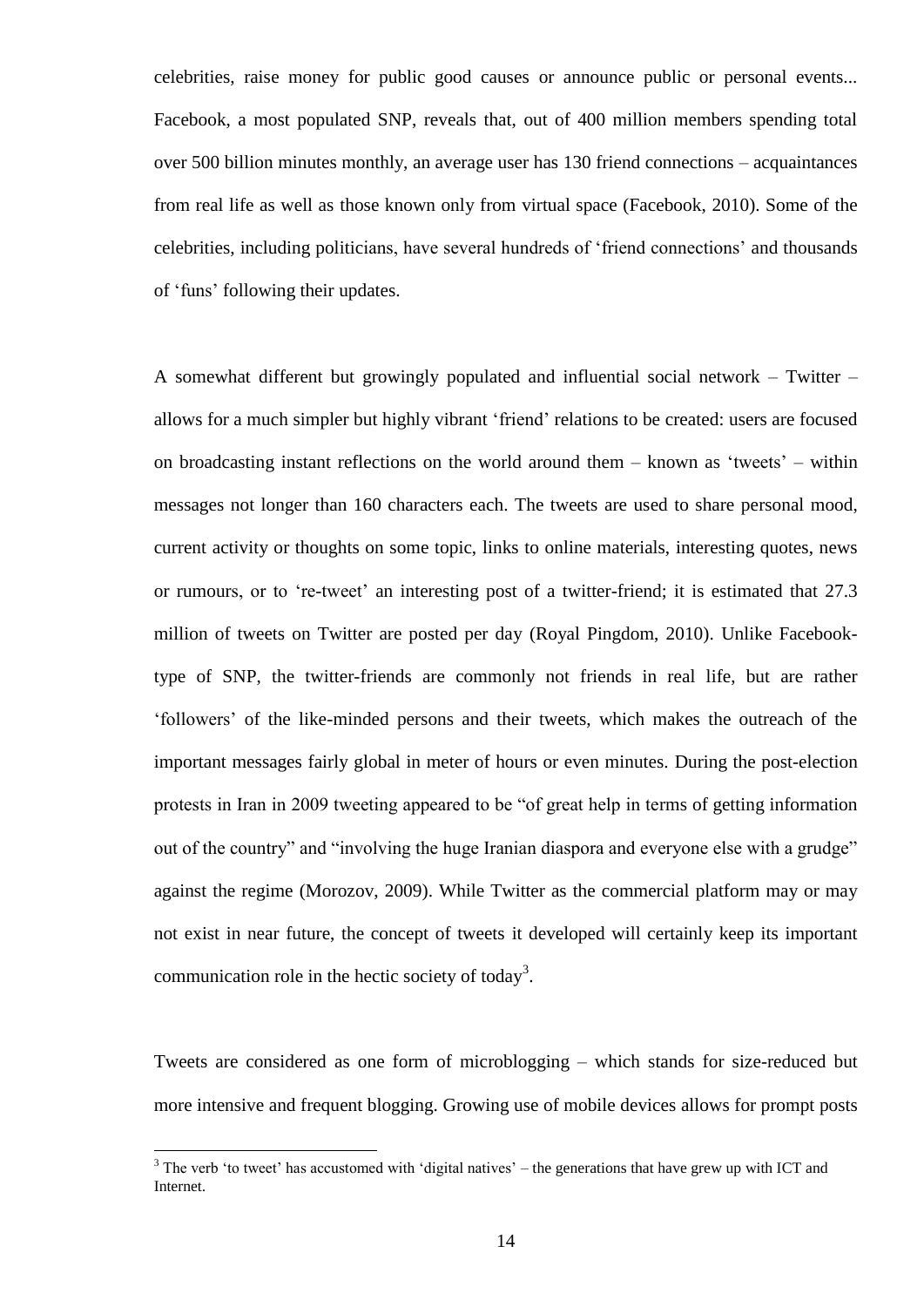from almost everywhere, but also extends microblogging from text-based messages to images or short audio and video clips taken by a cell phone for instance and posted instantly online. Microblogging is commonly used for live-coverage and instant mass-reporting on important events, from disaster sites like earthquake or tsunami strikes or terrorist attacks, to public debates, election results and international events and conferences – as was done by youth group at the United Nations forum in Egypt in 2009 through the aggregated web page [\(http://www.netvibes.com/igf09\)](http://www.netvibes.com/igf09).

The SNP obviously connected distant (and nearby) communities in an easy and useful manner, while leaving much space for waging campaigns including asking for political support – "36 or 25% of candidates for U.S. Senate have posted their own profiles" on Facebook back in 2006 even, it was reported by Personal Democracy (Levy, 2006). Moreover, social networks can help with raising funds for political campaigns, as was successfully done by the US presidential candidate Barack Obama who leveraged online social networks to raise 55 million USD in February 2008 (Economist, 2010).

Many professional communities are emerging utilizing customised social network platforms that include a combination of diversity of blogging, microblogging, forum and chat discussion and messaging tools. Such communities aim to gather variety of professionals worldwide around certain topic to enhance dialogue, collaboration and personal and institutional networking. The Internet Governance community of DiploFoundation, for instance, numbers over 700 professionals worldwide from governments, regulators, civil society, business and academia gathered around Internet policy discussions in a single online spot [\(www.diplointernetgovernance.org\)](http://www.diplointernetgovernance.org/).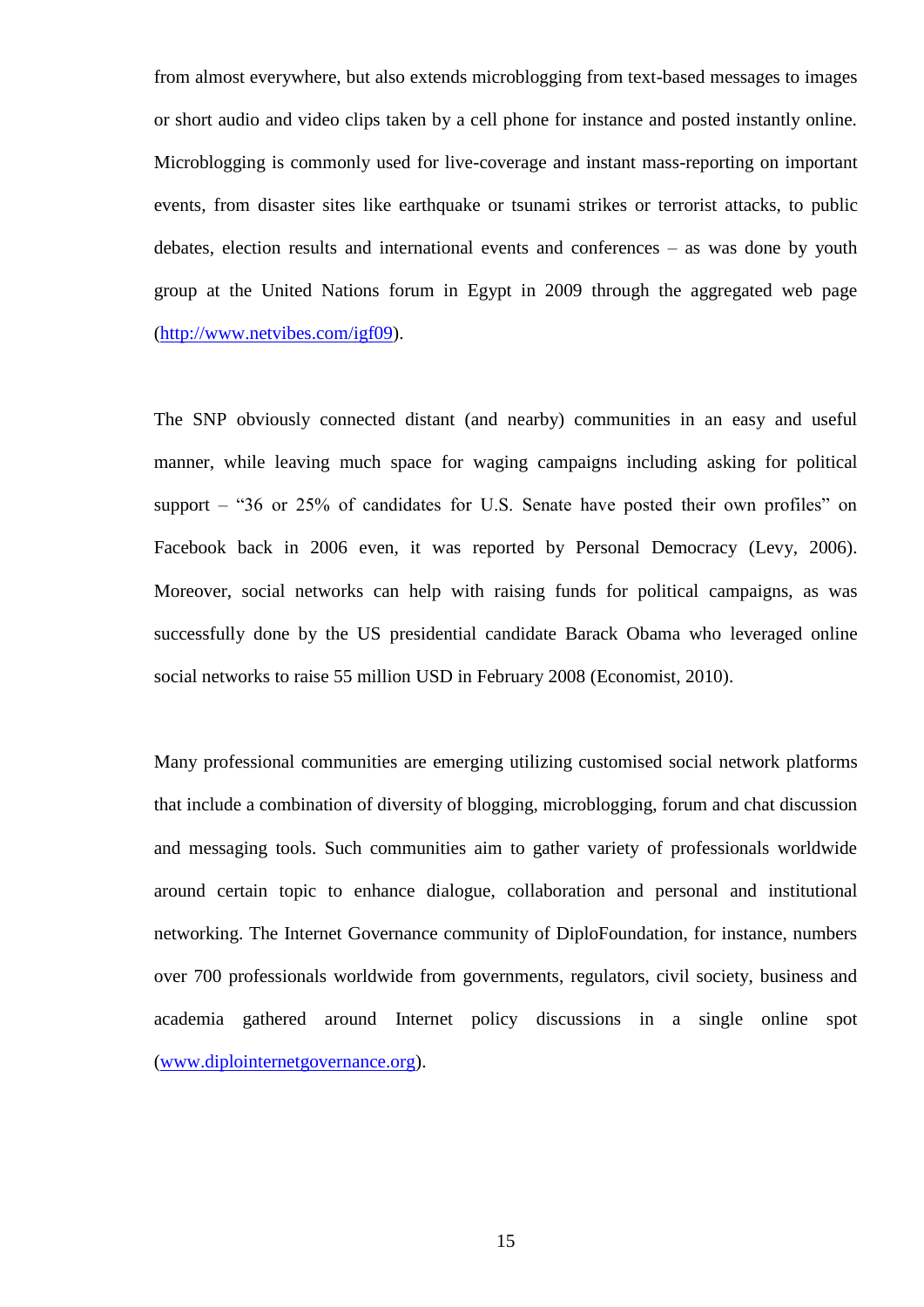The emergence of virtual spaces, the "like-real" fantasy worlds such as Second Life, has opened a huge space for community interaction as well. By controlling the actions (moves and words) of their virtual representatives known as 'avatars' the users browse through visually well presented three-dimensional copy of the real life (nature, buildings, cafes and clubs, theatres, universities...) to interact with others for business and commerce, fun and entertainment, education, or other purposes. In essence the major advantage of virtual worlds to other online services is this graphical representation creating a dummy feeling of presence and proximity, yet much desired by the users as a replacement for a real touch. With further development of virtual reality technologies it is expected this visual component will matter even more, which calls for the attention to wisely planning ones virtual representation via Internet.

Even the visual component of e-communications which is constantly improving is still not sufficient to make up for one of the major shortages of the online communities: physical presence. Body-language during the roundtable talks, "small talk" with a cup of coffee or a quick unofficial corridor talks still make a very important aspect of everyday human relations – private or professional. Whether the improvement of virtual reality would bring decent replacement, it is debatable.

#### <span id="page-23-0"></span>**2.1.4 Collaborative Work**

ICT, and particularly the Internet, have enabled intensive low-cost collaborative work without much need for physical contact. Online groups, initially evolving from e-mail lists but now being multi-space platforms for collaborative work, are established based on the needs of existing real communities or groups of collaborators. Besides an e-mail distribution list,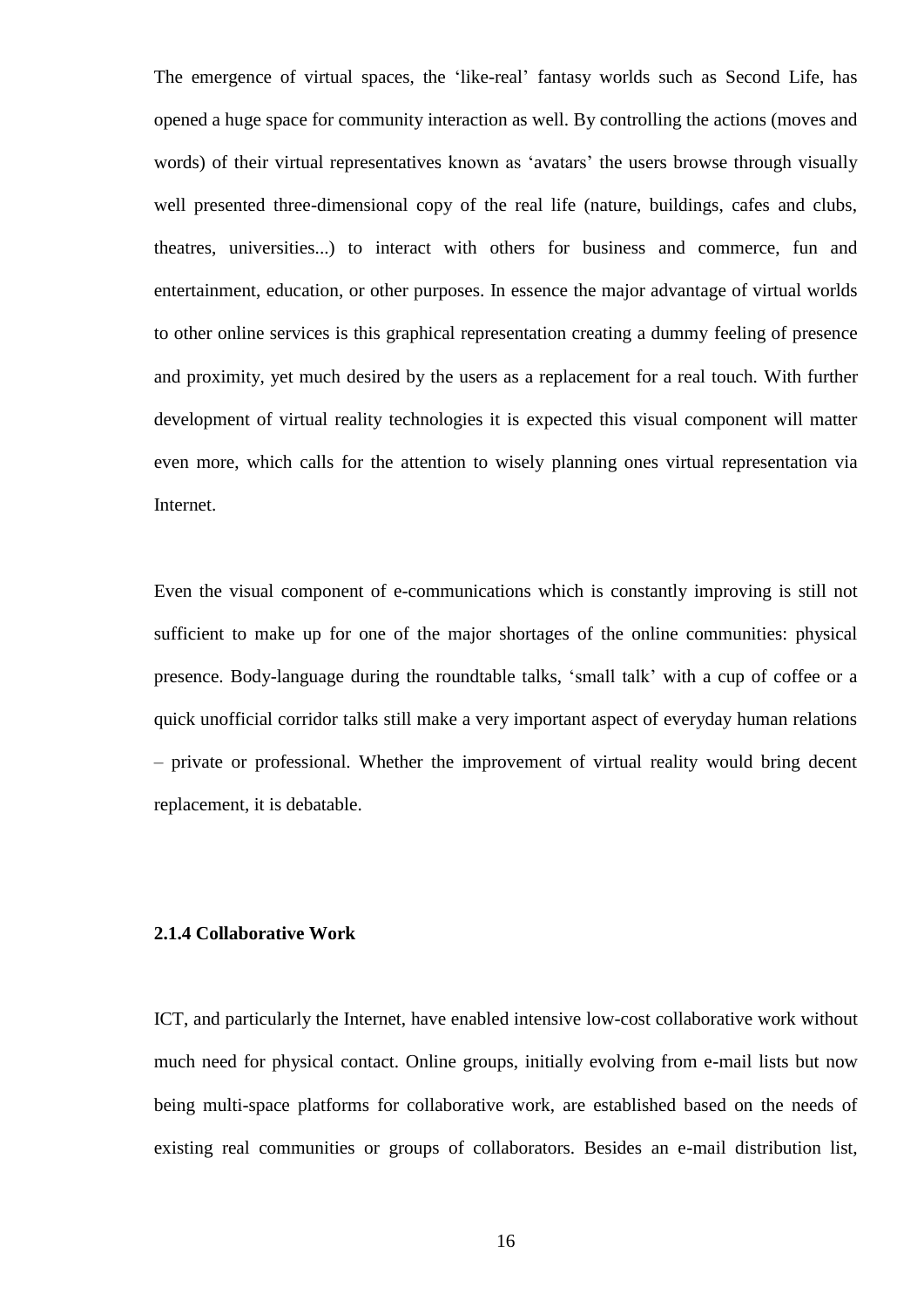online collaborative platforms commonly offer members to share documents among themselves, to leave short messages on a virtual board, but also to share their personal calendars and collaboratively use brainstorming mind-manager toolkits such as mindmaps.

Since all versions of collaboratively edited documents, including the latest ones, are available at any moment to all of them, the members can easily work over multiple time-zones. Moreover, fast development of machine language translation tools which provide instant intelligible – though not (yet) grammatically perfect – translation of web content and even real-time messaging and chat, allows the collaborators to work across many languages comprehensively.

One particular concept that has become widely accepted model of collaborative work is wiki: a type of a website that allows users to easily create pages, edit the content and create link between pages containing related content, thereby introducing non-linear structures. Wikis are commonly used for community websites which require collaborative updates, corporate intranets for structuring and linking information, collaborative research work and knowledge management systems. Wikipedia, a world-wide publicly accessible and editable encyclopaedia, is certainly the most well known example of an edited wiki structure of a mass contribution scale – it is available in over 200 languages and contains about 15 million articles (Wikipedia, 2010). ICANN wiki, an online collaborative space gathering professionals involved with the work of Internet Corporation for Assigned Names and Numbers (ICANN) is an example of a community-based platform [\(www.icannwiki.org\)](http://www.icannwiki.org/).

With help of synchronised shared calendars and group meetings appointment tools the collaborators can schedule tasks or meetings. Variety of advanced ICT services exist for remote meetings: instant chat messengers, voice-over-IP (VoIP) voice communications via

17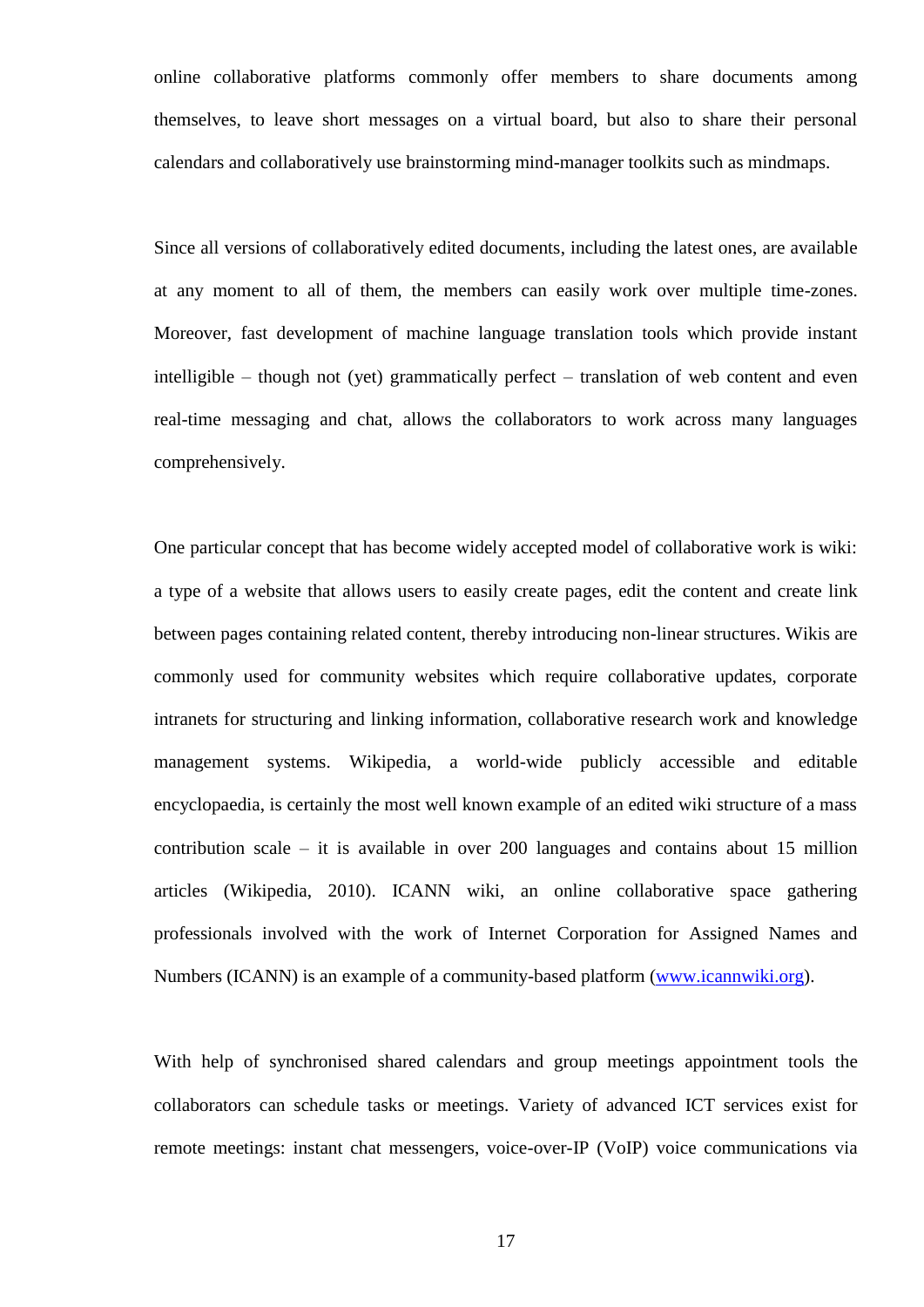Internet, video-calls, webinars (web-based seminars) as customised web platforms combining voice and video with presentation slides, notes or working documents, virtual worlds which add an animated representation of a three-dimensional environment, or telepresence as the most expensive approach but also the most approximate representation of a real meeting involving high quality audio and video but also light and surrounding ambient. On a larger scale these tools can be used for remote participation activities allowing for a number of remote participants of an international meeting to meaningfully participate by following and contributing with interventions in real-time.

Corporate computer networks often referred to as Intranets, whether connected to and through the Internet or not, can enable information sharing with adjustable rights of reading, altering, copying, etc. Access to databases of institutions or groups can also be provided remotely, from geographical locations different from the one where the servers with documents are, by use of distant computers, laptops or mobile gadgets. Using centralised databases can enable joint collaborative work on preparing and drafting documents – such as reports or proposals: many users can simultaneously contribute to the same very document from different locations and in different times. Additional corporate project management tools can be introduced in forms of specialised software applications providing reports search, project management toolkits, brainstorming facilitation and mind-mapping, budget planning and control, calendars and agendas synchronisation, common contact lists, and many others.

In spite of the fact that all these collaborative platforms are either independent yet accessible remotely through Internet (as in case of Intranets), or are password-protected restricted subareas of Internet (as in case of online groups and web-based platforms), the weaknesses of the Internet as a global space transfer to risks of these collaborative spaces. Extended dependence on the online tools brings greater functional loss in case of an unexpected obstruction of the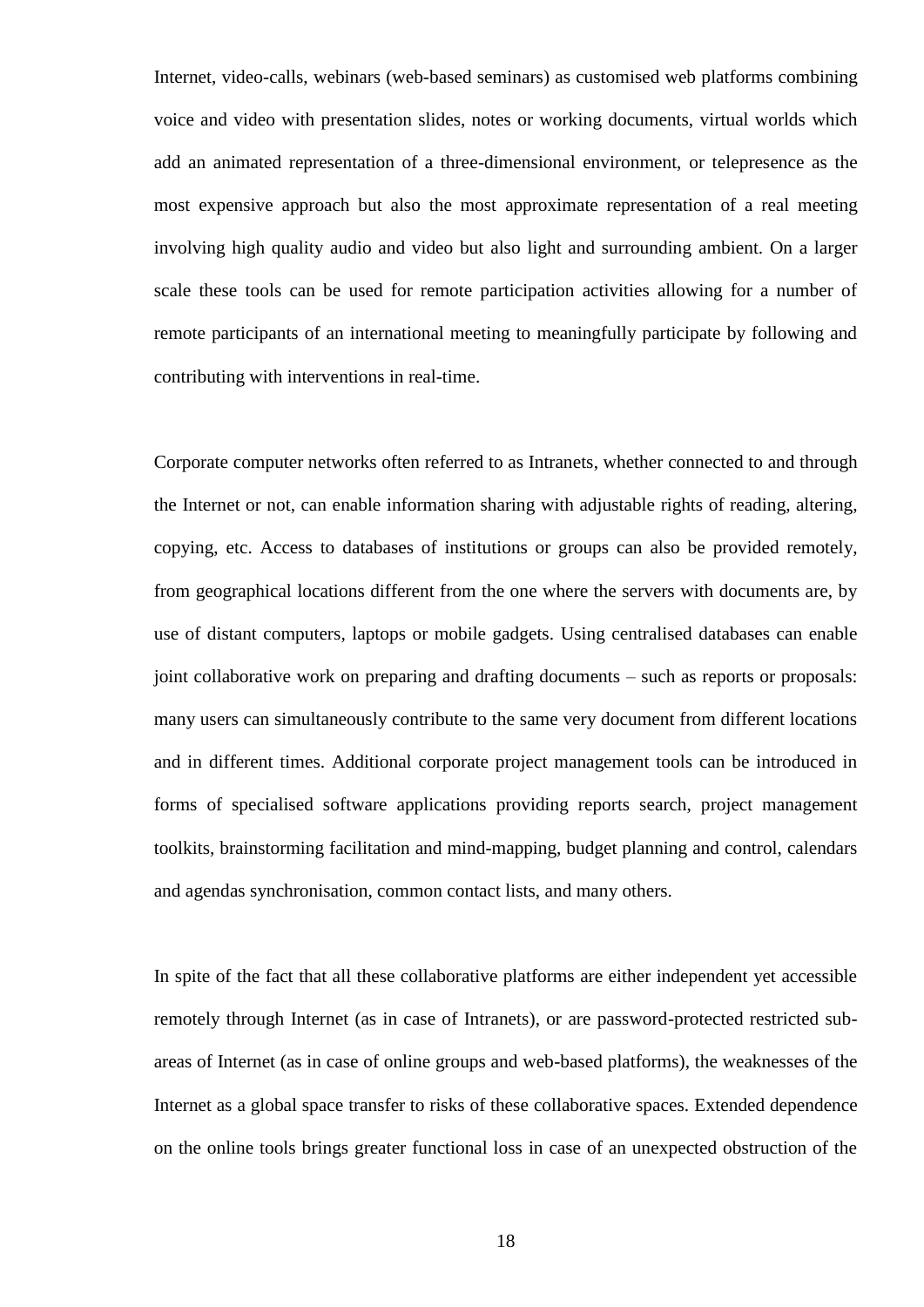connection. Additionally, the greater the importance of information shared internally is, the bigger the damage could be in case of a security breach due to improper data protection. Building confidence and trust in internal ICT structures requires significant efforts and time investment by institutions – for maintaining security and resilience of services and networks as well as for exploring new opportunities – but pays off manifoldly through harnessing all the potentials.

#### <span id="page-26-0"></span>**2.1.5 Mobility and Ubiquitousness**

Evolution of small devices and appliances with functionality of computers (popularly known as "gadgets") such as lap-tops, smart phones, palmtops and digital pads, all having integrated camera and microphone and the ability to connect to wireless Internet, has led to increased mobility in work. Development of services and applications for these gadgets are following same trends, like "podcasts" – digital media files bring multimedia versions of updates and even "voice-read" articles and books released episodically, or RSS – feeds which deliver brief previews of regularly changing web content such as news, blogs, recent articles or other updates, allowing users to "easily stay informed by retrieving the latest content from the sites . . . interested in" while saving time by not needing to visit each site individually and retaining privacy "by not needing to join each site's e-mail newsletter" (What is RSS, 2010).

Nearly ubiquitous access to information, enabled by such tools and the increasingly immanent wireless broadband Internet, allows people to stay connected and interact promptly on the events around them, often generating avalanche of reactions of other interested netizens. For example, after a conference participant – using his mobile phone – recorded and posted instantly to YouTube an incident of removing the objectionable poster of Canada-based non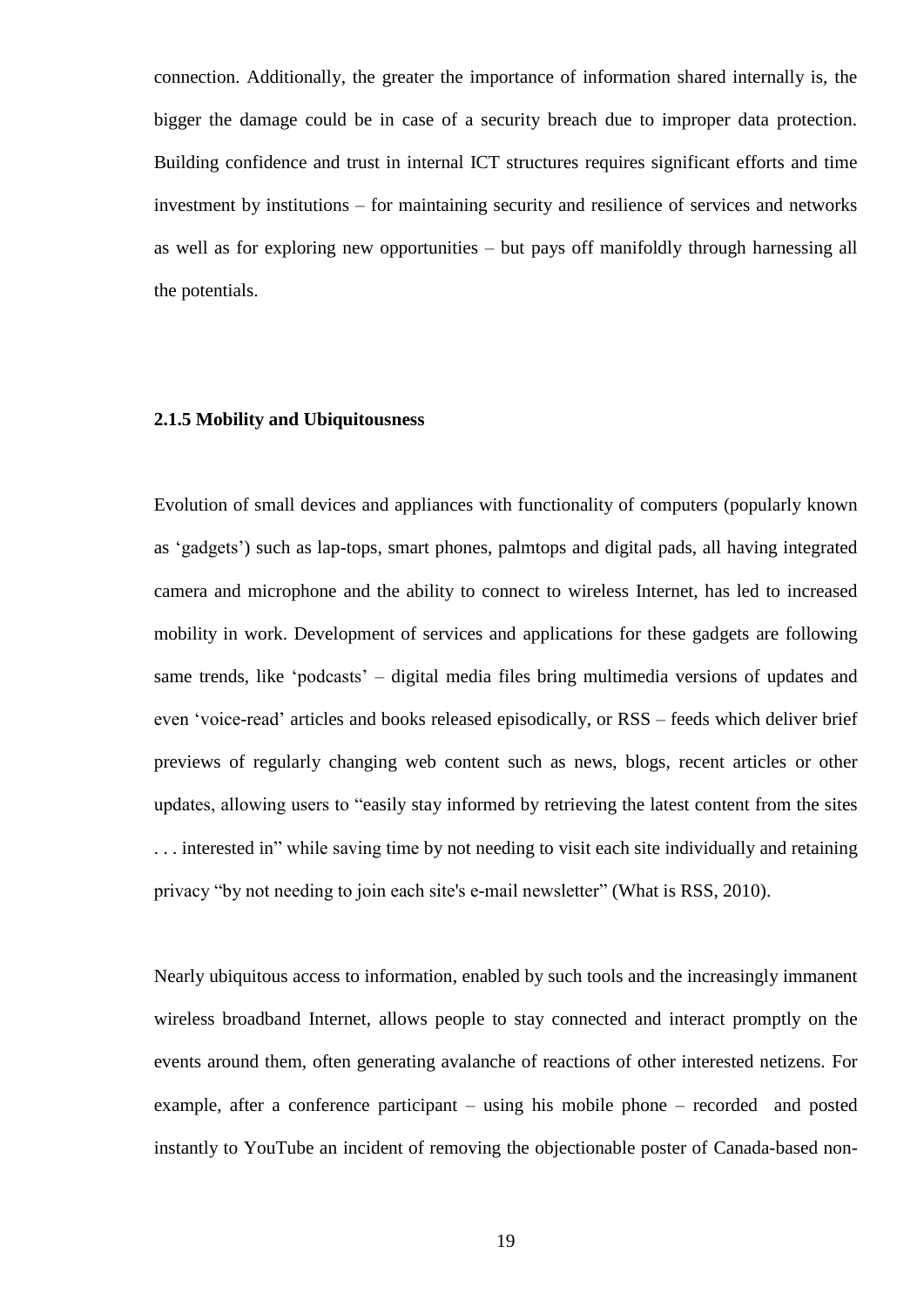government organisation campaign upon China intervention during the Internet Governance Forum of United Nations in Egypt in 2009, the video was shared through several other online video spaces and was viewed over 30,000 times within just few days (and especially in US, Canada, China, Indonesia and Australia) (YouTube, 2009a) making the incident be reported by BBC news day latter (Fildes, 2009) and triggering the United Nations (UN) Press Conference to address the incident soon after (YouTube, 2009b).

#### <span id="page-27-0"></span>**2.1.6 Learning**

The features of the online environment provided by the Internet, namely easy collaboration, communication and documents share, are the excellent set-up for sharing the knowledge as well. In a dynamic world of our age, a concept of 'life-long learning' asks professionals to seek out new knowledge and develop personal skills repeatedly; at the same time, the days are often "too short" for all the duties from the long daily task list, not leaving much space for travelling to time-consuming trainings worldwide. While various distant learning correspondence models have existed for years, the Internet has introduced innovations in form of online learning (or e-learning): enabling learning anytime and anywhere, self-paced or within groups and direct lecturer-student and student-student interaction, with real-time or delayed communication, easily accessible reading materials and resources, etc. With convenient methodologies and materials adapted for online learning efficient, low-cost and prompt trainings and courses can be implemented to build professional capacities of the staff.

Various learning and training models have been developed using Internet and ICT in general. Conventional trainings are being extended with online materials and discussion spaces. Web2.0 tools are well suited for education: message boards, discussion forums, document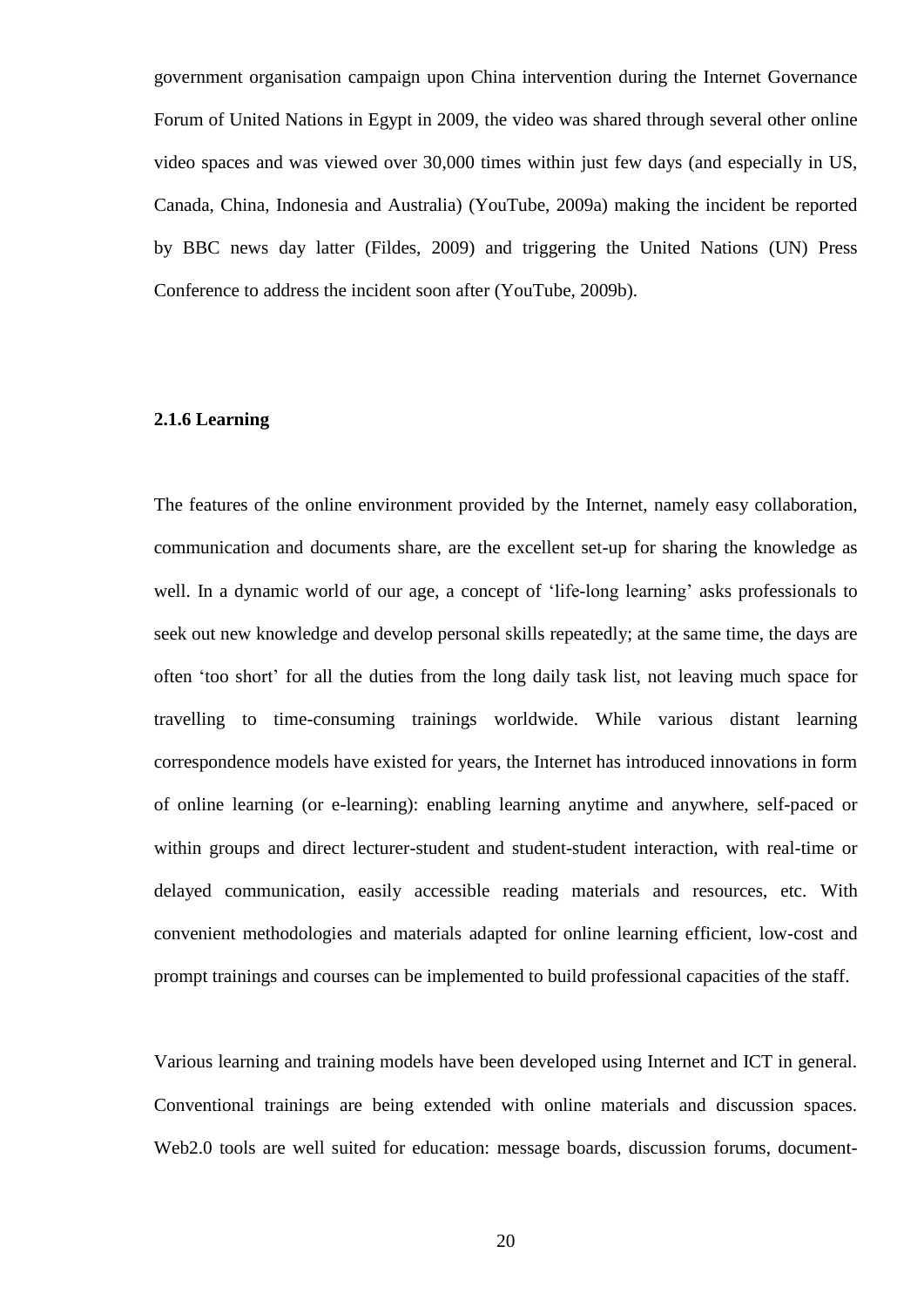shares, chat-rooms, online games or hypertext annotation tools that allow trainees to post comments on specific text portions of the learning material and reflect to annotations of course-mates – thereby building layers of focused inputs. Entirely-online programmes often combine these tools within virtual classrooms that gather number of participants and facilitate knowledge-sharing across the world, time-zones and working hours. Short and intensive lectures for a larger number of participants can successfully be delivered using webinars or virtual worlds. Not the least, number of self-paced programmes is available on the web enabling individuals to learn and assess themselves by using linear set of multimedia materials, quizzes and multiple-choice questionnaires. As with the available information, certain publicly accessible programmes can be valueless, yet the proven ones or the internally customised trainings based on e-learning techniques can be of a great value for developing personal capacities within institutions.

#### <span id="page-28-0"></span>**2.1.7 Future Society**

The emerging online applications as services of the Web2.0 do not reflect on communication means only, but also on social habits and behaviour. Growing number of Internet users is becoming dependant on the information available online: searching for all kinds of information through the online search engines, checking for news and updates, consulting discussion forums for opinions and solutions to problems, learning from Wikipedia and other encyclopaedia created by users, screening the web pages of public institutions and ministries for administrative information, hearing about events through social networking platforms (SNP), etc.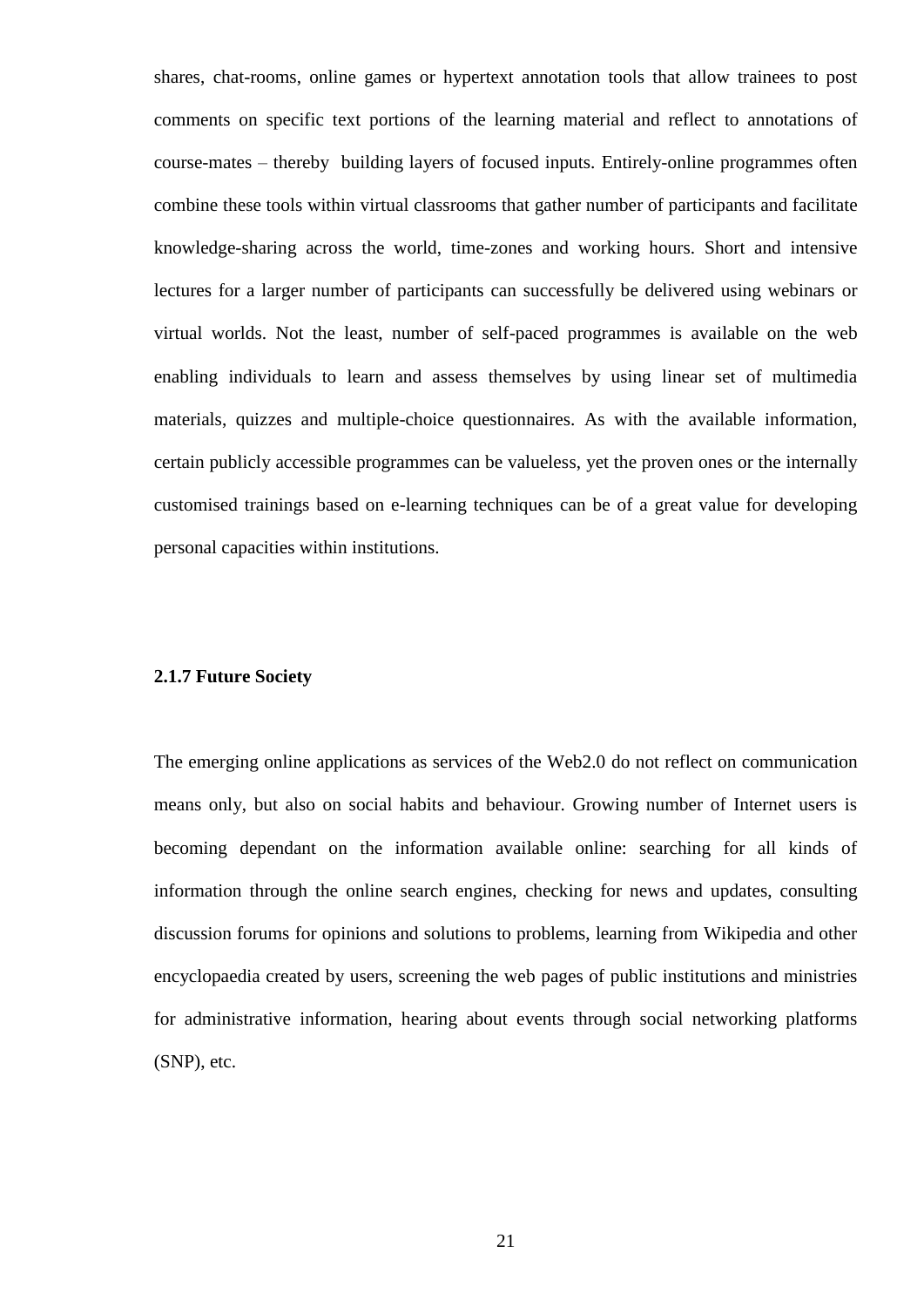More importantly, there is already a generation which grew up with Internet as we know and does not remember the time before it – referred to as 'digital natives', a term coined by Marc Prensky (2001, p. 1) who states: "Today's average college grads have spent less than 5,000 hours of their lives reading, but over 10,000 hours playing video games . . . Computer games, e-mail, the Internet, cell phones and instant messaging are integral parts of their lives". With years, the population of digital natives is growing while the population of their predecessors – digital immigrants – is dwindling; the society of the digital age is evolving accordingly.

"Information societies . . . are based on technological breakthroughs that risk providing little more than 'a mass of indistinct data' for those who don't have the skills to benefit from it", UNESCO reported in 2005 for the launch of its publication "Towards Knowledge Societies" (United Nations Educational, Scientific and Cultural Organization, 2005, p. 21-22). A knowledge society, however, "creates, shares, and uses knowledge for the prosperity and well-being of its people" (Mashayekh, 2007). The 'Free and open source software' (FOSS) movement which stands for the freedom to copy and re-use the collaboratively developed software is acknowledged as a successful example by many. With growing consolidating of the two key pillars of the global information society – access to information for all and freedom of expression – it is expected more success stories will emerged, backed by the meaningful use of ICT.

#### <span id="page-29-0"></span>**2.2 Challenges of Contemporary Diplomacy**

Information flow and global reactions that take place in almost real-time, easy broadcasting of user-created content and flourishing of online communities of growing impact on various developments in the society – from Internet-related issues to human rights or climate change –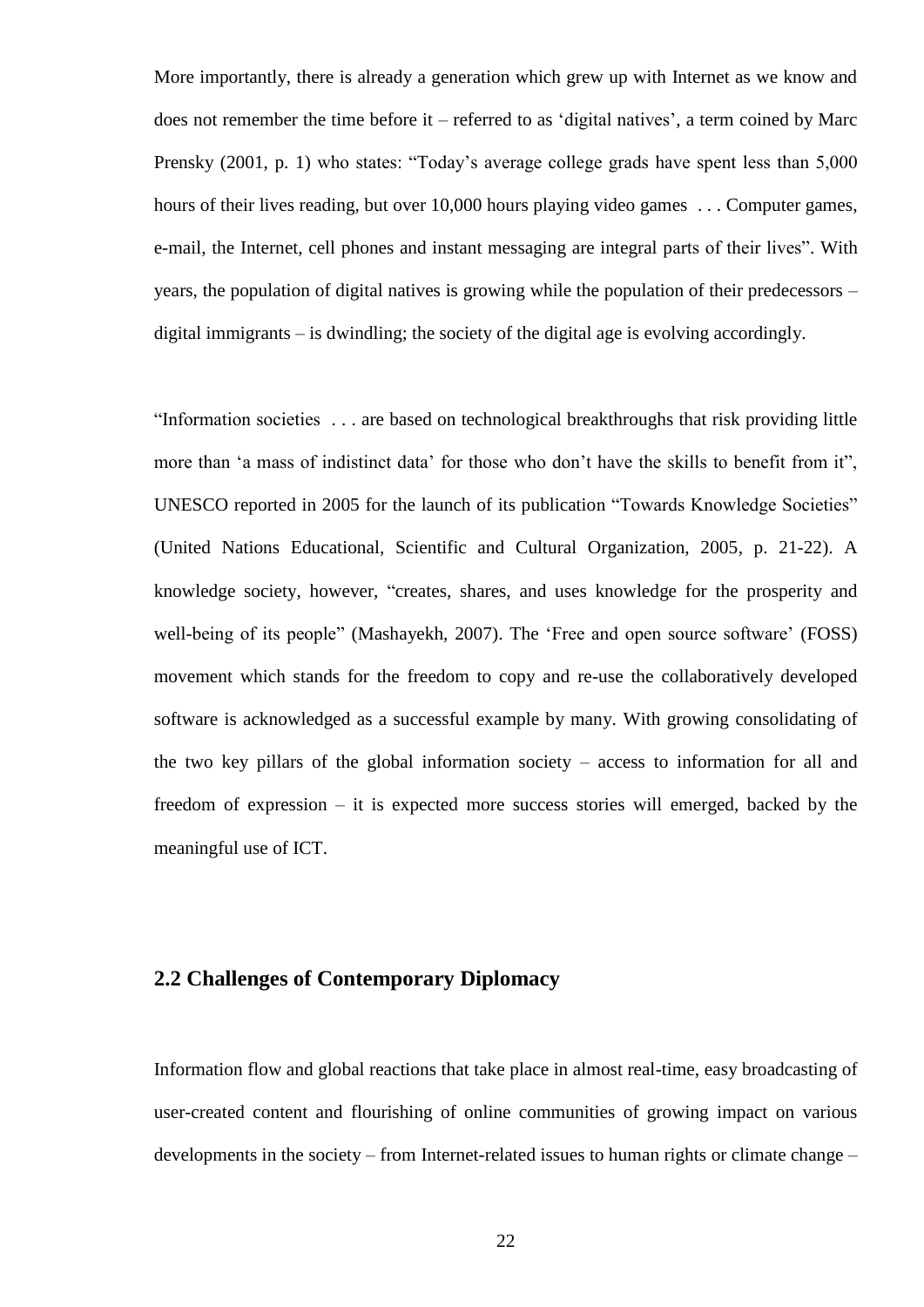have inevitably influenced the international relations as well. Increasingly informed and knowledgeable citizenry requests – and is able – to get involved with decision-shaping process.

Accordingly, contemporary diplomacy faces number of new challenges directly or indirectly influenced by ICT: new actors involved, new thematic area of coverage, changed relations with partners. Moreover, number of challenges burn that is result of other causes, such as the need for extended outreach and advanced skills yet with ever decreasing resources. Factors influencing changes in diplomatic conduct include the involvement of more players such as domestic public in foreign affairs or government departments, heterogeneity of thematic areas, extended roles, outreach and responsibility for coordinating networking efforts and ensuring coherency of diplomatic service, high public expectations (Rana, 2006).

#### <span id="page-30-0"></span>**2.2.1 Multistakeholder and Multidisciplinary Factors**

Online space allowed for transforming scientific debates to a level of a popular science – comprehensive and accessible to all. Extended and inclusive discussions have raised awareness of general public and set ablaze personal opinions, including rumours and conspiracy theories, finally spinning the potpourri of thoughts through both traditional and contemporary media. Ultimately, this process keeps shaping general public opinion on various global and local policy issues, from environment changes via terrorism to health or even sports, strongly influencing official decision-makers. Actuated by peaks of the public opinion (growingly by those reflected through the online space) empowered stakeholders take direct stakes in international debates: governmental institutions, international organisations, business alliances, non-government organisations, media, professional communities and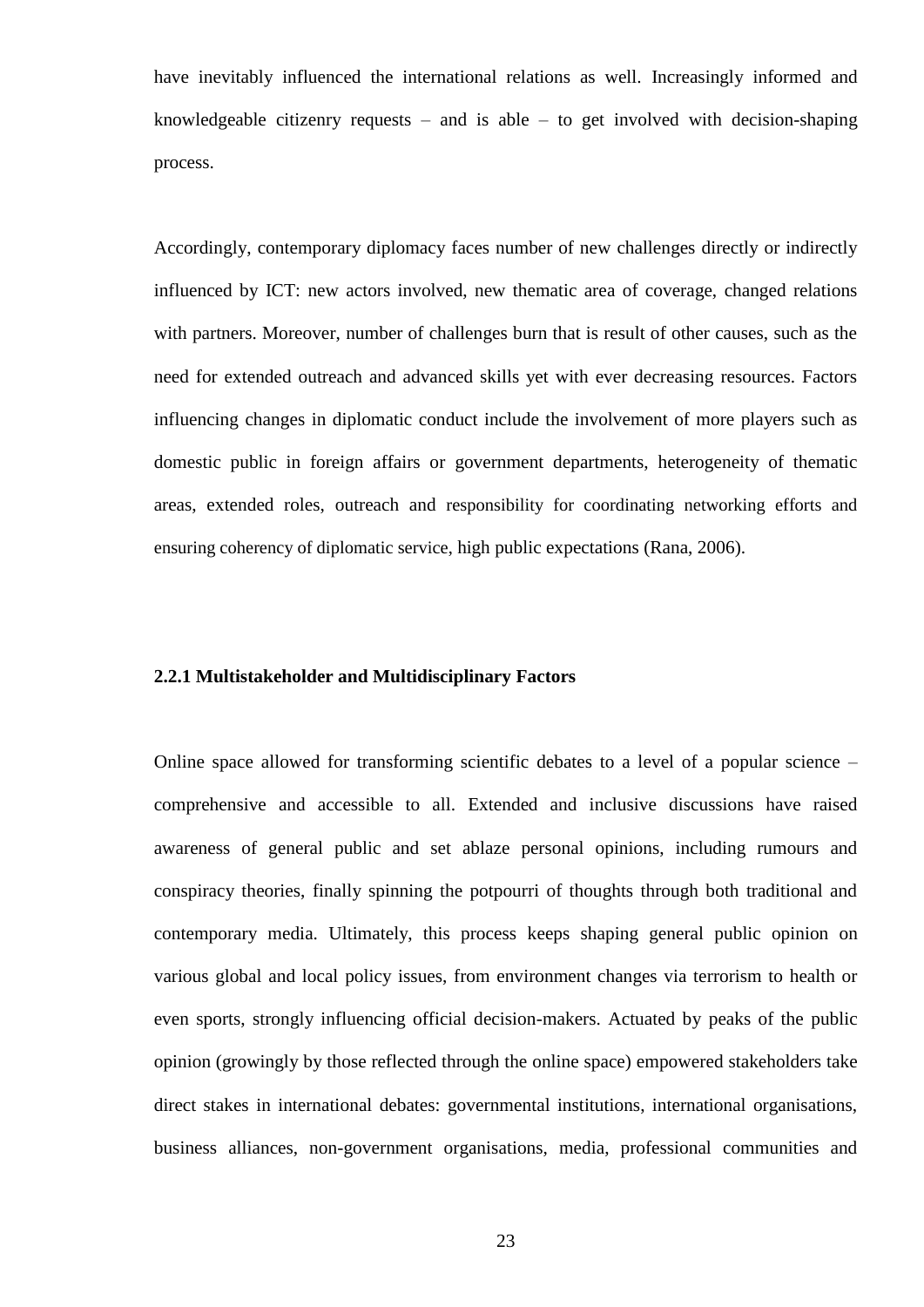academic institutions, and even individuals. Participation of some 2400 representatives – whose networking was facilitated via Internet – at the United Nations Conference on Environment and Development held in 1992 in Rio de Janeiro was a first milestone of recruitment of non-government institutions and advocacy groups as actors of such international meeting (United Nations, 1992).

Thanks to the Internet, policy debates have easily extended the outreach beyond common thematic turfs, opening up for worldwide contributions and enabling the focus on multidisciplinary relations of politics with technology, economy, law, health, development, culture, education and other. International summits on issues like geothermal energy (2010 World Geothermal Summit, Bali), information society (2003 and 2005 UN World Summit on Information Society, Geneva and Tunis), climate change and environment (2009 UN Summit on Climate Change, New York), terrorism and security (2005 International Summit on Democracy, Terrorism and Security, Madrid) are becoming regular. Millennium Development Goals of United Nations include number of policy issues like food, education, human rights, health and environment (United Nations, 2000a). Multidisciplinary feature is gradually becoming basis of most of the international diplomatic processes.

The ICT thus largely contributed to introducing two contemporary components to international relations and diplomacy thereby: multistakeholder and multidisciplinary factors. The features of these two factors can be illustrated through the "what-who-where-how-when" matrix: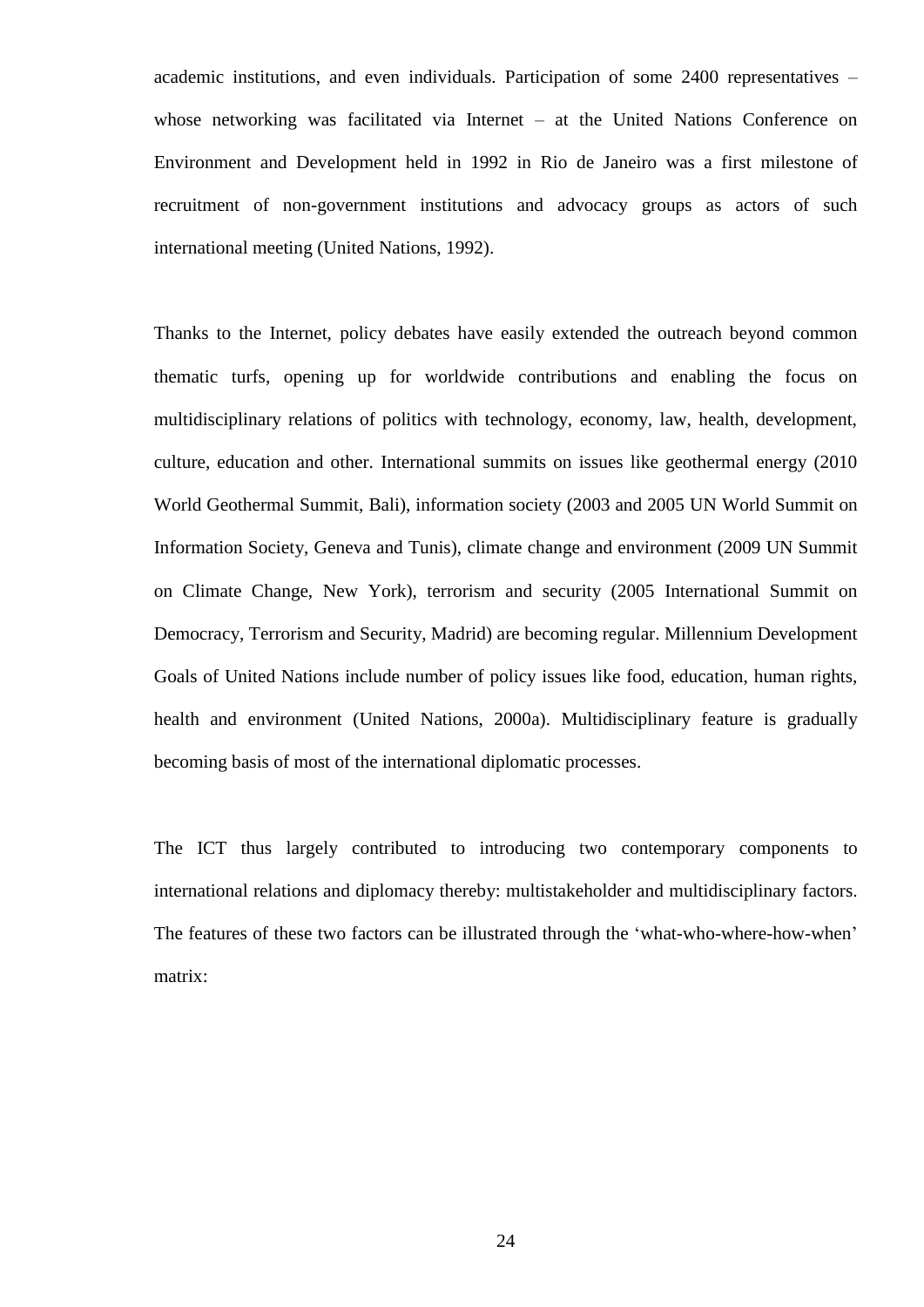| WHAT<br>(Issues)       | The topics of the diplomatic agenda are growingly multidisciplinary<br>(e.g. climate change and environment, energy, information society,<br>health), limiting the ability of professional diplomats – especially<br>those of small and developing countries facing limited resources - to<br>take meaningful part without seeking for partnership with the other<br>global or local stakeholders (academia, civil society, business) |
|------------------------|---------------------------------------------------------------------------------------------------------------------------------------------------------------------------------------------------------------------------------------------------------------------------------------------------------------------------------------------------------------------------------------------------------------------------------------|
| <b>WHO</b><br>(Actors) | While multidisciplinary feature of agenda in international affairs<br>calls for involvement of wide variety of stakeholders to address<br>different perspectives, the ICT empower them and allows to directly<br>take part in decision-shaping process – especially the youth which is<br>typically mastering the new technologies                                                                                                    |
| WHERE<br>(Fora)        | Growing complexity of agenda and actors of international processes<br>facilitated by online debates opens up new formal and informal<br>international policy-shaping fora (e.g. World Intellectual Property<br>Organisation, Internet Governance Forum, Internet Corporation for<br>Assigned Names and Numbers)                                                                                                                       |
| <b>HOW</b><br>(Tools)  | The evolution of ICT tools and the fast growth of broadband Internet<br>have opened great opportunities for wide inclusiveness, but also<br>allowed diplomats and other stakeholders to exchange notes and<br>even negotiate online, to complement conventional in-situ meetings                                                                                                                                                      |
| WHEN<br>(Timing)       | If the introduction of a 'direct-dial' concept via telephone has<br>changed international relations notably many decades ago, the ICT-<br>powered instant access to nearly anyone and any information at any<br>point in time asks for the instant reaction and puts additional stress<br>on real-time diplomacy, often allowing no time for much thinking                                                                            |

*Table 1. "What-who-where-how-when" matrix illustrating the features of multistakeholder and multidisciplinary of components to international relations and diplomacy*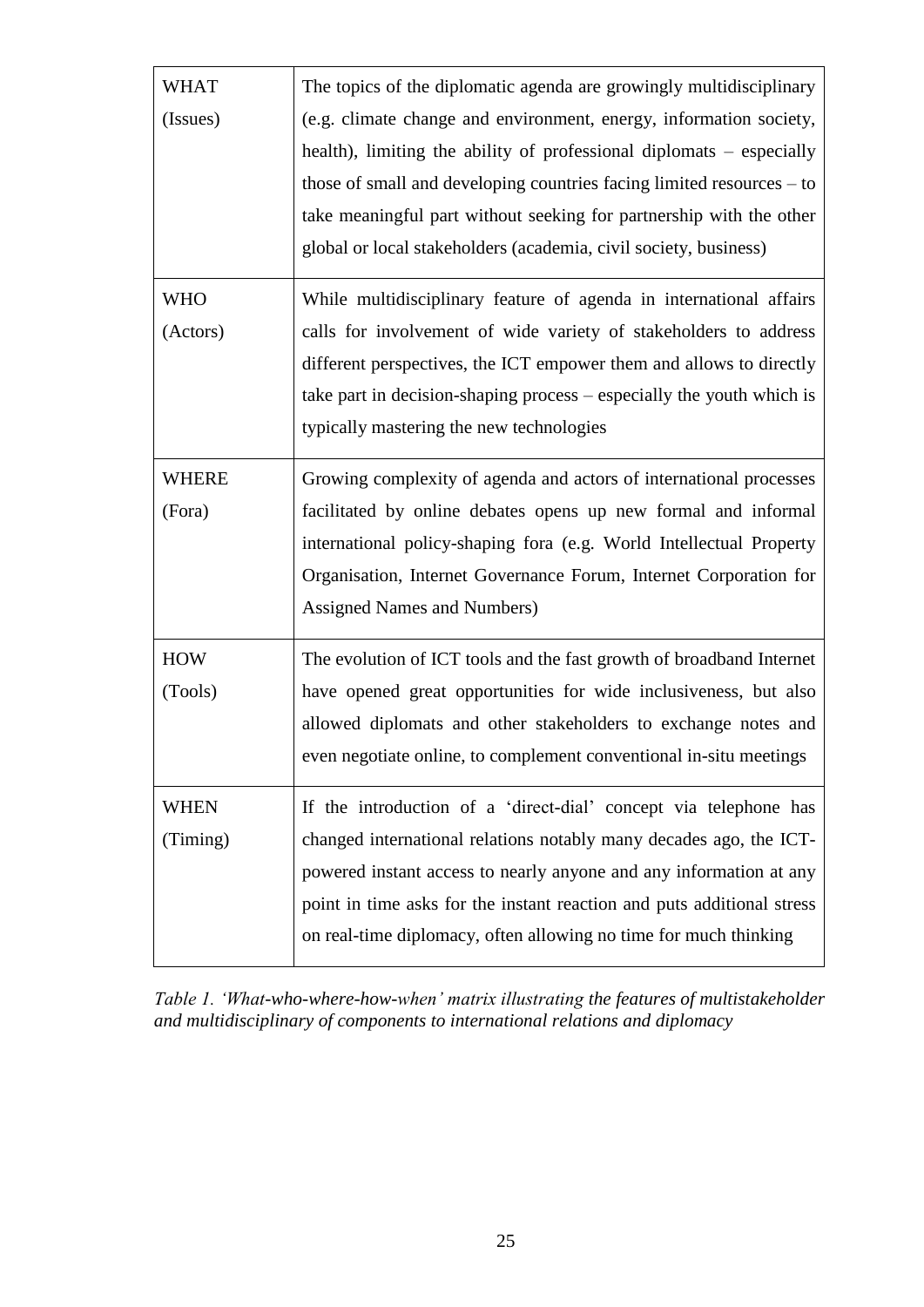#### <span id="page-33-0"></span>**2.2.2 Empowerment of Citizenry and States**

The difference in roles and power is blurring between traditional stakeholders of international relations – the diplomatic representatives of states – and the newcomers constituted of mostly knowledgeable individuals yet with no diplomatic backgrounds and often no formal legitimacy – clear widely acknowledged structures they represent. "Is IT [information technology] being perceived by the powerless as a potential equalizer?", asks Professor Richard Falk (1998) of Princeton University, arguing in his stronger version of the emergent cyberworld hypothesis that:

. . . in the space of half a century or so, states will not be any longer consistently seen as the defining units of world order, and that geographical boundaries and territorial sovereignty will be only one of several global indicators of how authority is located and exercised in the shaping of human behavior.

Even in his weaker version of the hypothesis he argues that

. . . cyberworld is an emergent reality that . . . is having waxing, as well as waning political effects on the capabilities of the sovereign state, and that the technological potency of IT is to varying degrees being appropriated by the state in its struggle to remain at the center of the human adventure. (Falk, 1998)

In favour of the former stands the involvement on non-state actors in international affairs and their growing influence on decision-makers. In favour of the latter, however, stands the raising awareness of the states of the potentials for use – but also the abuse – of the Internet. Number of governments, notably the authoritarian ones, use advanced Internet filtering as a tool for severe censorship and control of the flow of information (Marrin, 2001). Others may manage information flow and impact in a more tacit way: by tweaking it, conveniently contextualising or misinterpreting, even forging, spinning it through the online space using its mass-media advantages for manipulating public opinion heavily – in spite of a risk that a growingly informed population might ultimately dig out the truth once. The wisest states might be those that recognise the power of dialogue and inclusiveness, and use the ICT to build trust and confidence in its services.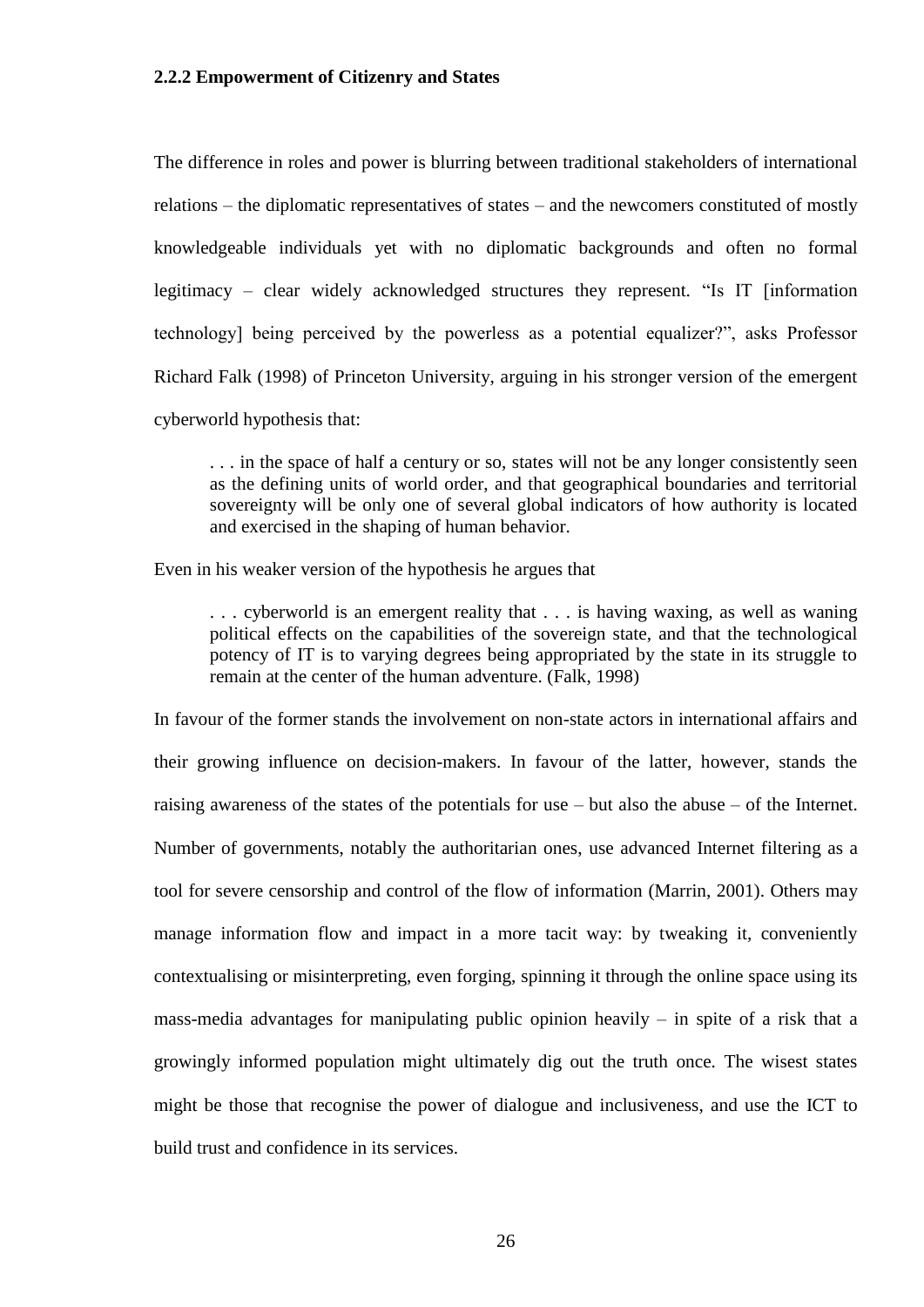One way or another, the powerless are not the only one that could possibly be empowered – the powerful ones might do too. Whether the role of states and their representatives will wax or wane will, therefore, depend on their readiness to become early-adopters of ICT applications and the vantages they bring. It is, nevertheless, becoming inevitable that in diplomacy of the digital age the state representatives will have to network and partner with the empowered citizenry and their various representatives that seek for the value the diplomatic service can bring to their concerns. "This requires the MFA to track a wide range of nonpolitical, low diplomacy issues, and to leverage its embassy network to work out the crosslinkages and potential leverages that help these varied actors" (Rana, 2007, p. 23) on their agendas.

#### <span id="page-34-0"></span>**2.2.3 Communicating with Partners**

The work of diplomats "by definition, means contacts with colleagues all over the world" (Baldi, 1998, p. 2), be them governments or other stakeholders. Information and communication technologies, as the name implies, are also about communications; with the distributed structure, however, they encourage the emergence of bottom-up social structures rather than traditional pyramidical ones of governments. Unlike state representatives, nonstate actors and especially civil society, which favour bottom-up approaches, are bonded strongly to Internet from its early days and are feeling comfortable with – if not dependant of – utilising it for contacts, communications and collaboration. To be able to communicate with new partners in contemporary diplomacy, professional diplomats need to become skilful using same services.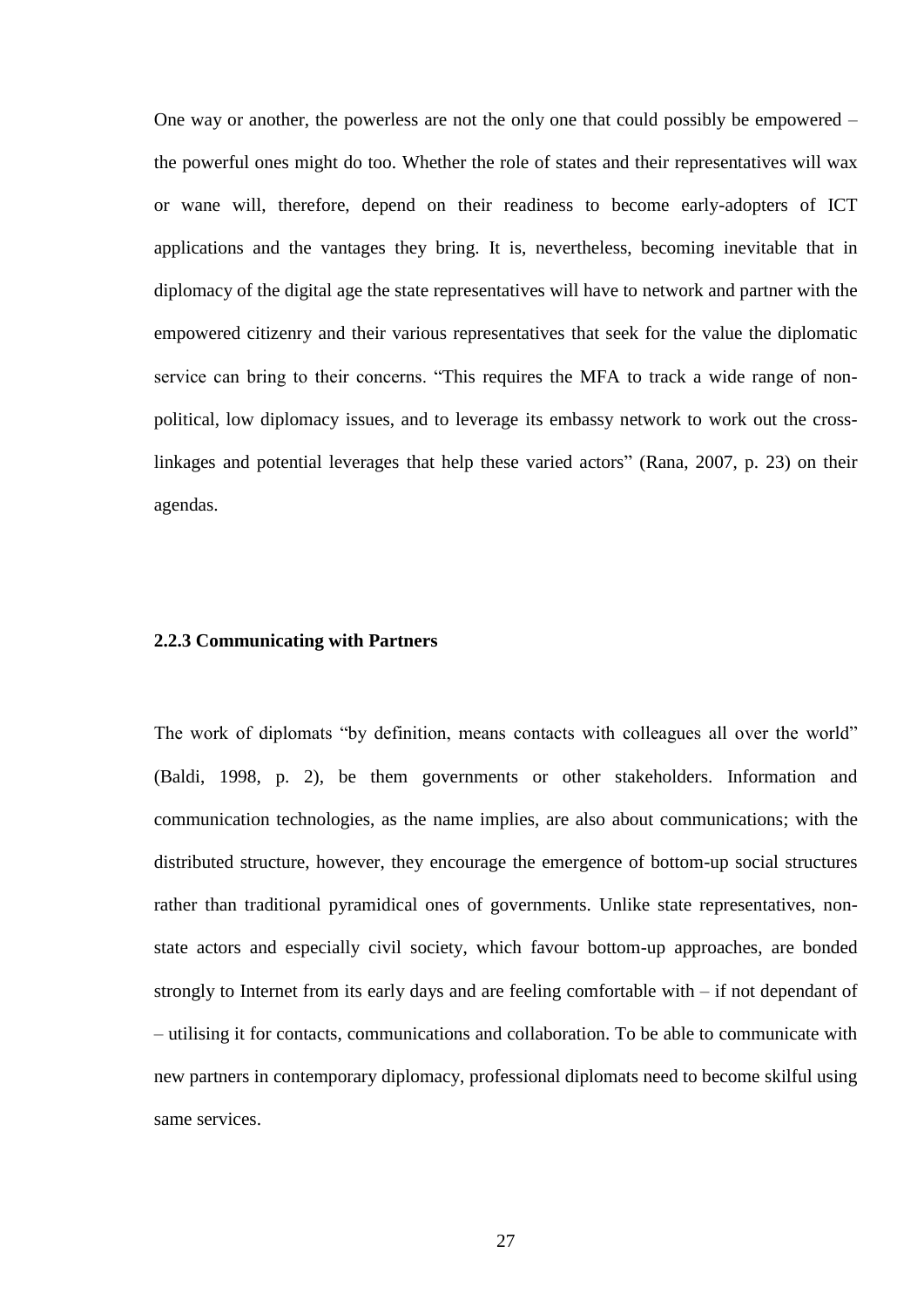Changes in ways diplomats communicate with others do not only refer to adopting new technologies but rather to a paradigm shift caused by them:

- acknowledging citizenry as an actor, thus maintaining two-way communication and interaction, such as individual e-mails and personal blog posts with comments enabled, to complement traditional public statements;
- exchanging great number of condensed and clear messages with partners to complement traditional exchange of notes;
- careful sounding of, but also active participation in discussions led by non-state actors, such as online discussion forums, to complement traditional sounding through media and diplomatic channels only;
- raising awareness of the global feature of all communications and information shared, with much less space for 'deniability';
- accustoming to highly increased frequency of communications and information flow with diversity of actors on number of parallel threads.

In a vibrant world of Internet where millions of e-mails, forum posts and tweets are exchanged daily following up on variety of events worldwide, a diplomat is required to provide fast response with solid knowledge in diversity of thematic areas. While no wise respond can be made without proper thinking – and thinking still asks for time in spite of technology revolution – collecting and analysing related info, discussing it internally and making decisions on the proper reaction can be accelerated by using ICT.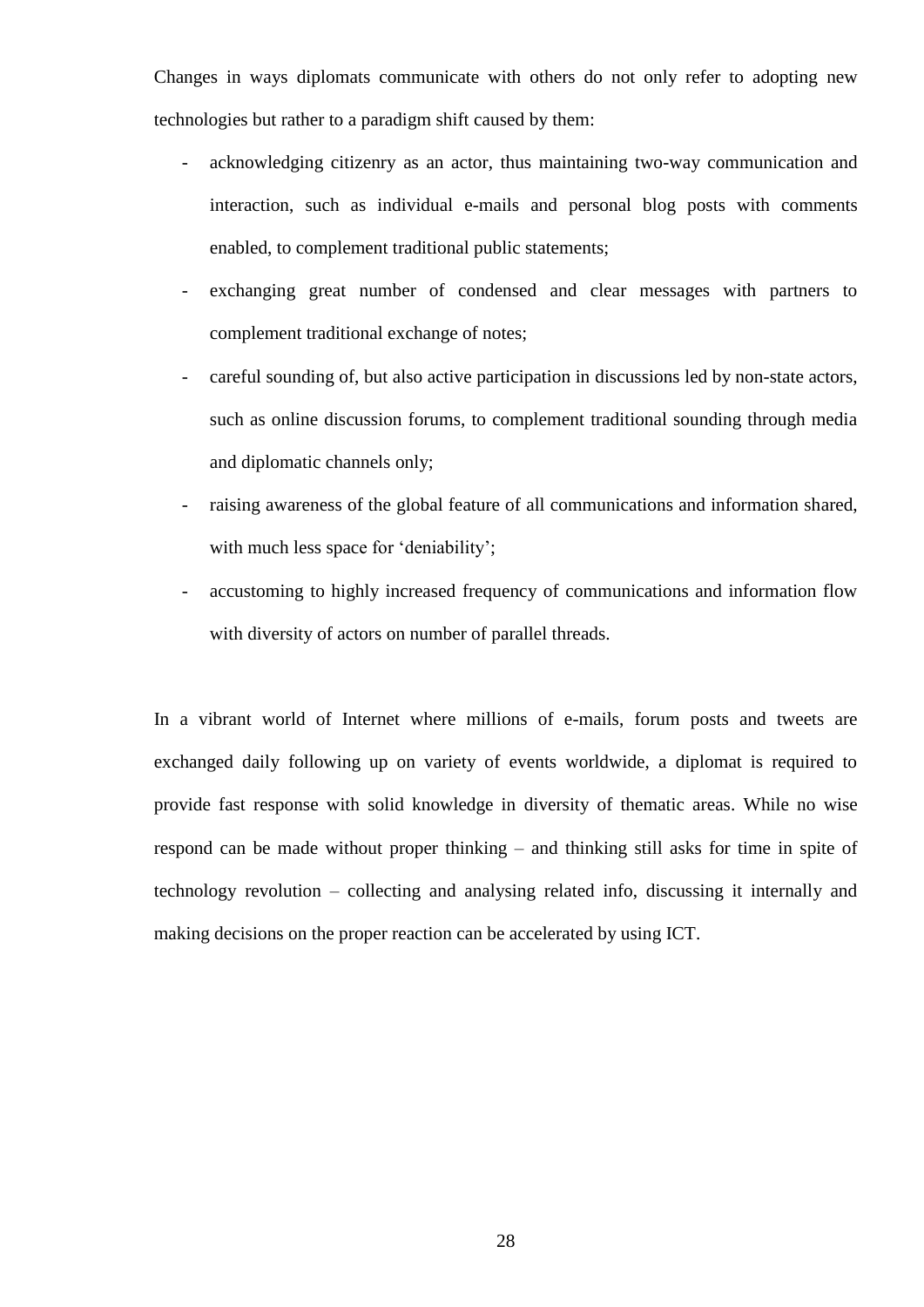### **2.2.4 Extended Roles with Limited Resources**

Besides the demand for an extended outreach to variety of stakeholders and domestic and foreign public, across geographical meridians and though complexity of subjects, the diplomatic service need to coordinate with other ministries and government itself in order not to be bypassed in their international relations. In his report of 2000, Ambassador Paschke (2000) accounts:

The fact that political leaders know each other well as well as the volume, ease and speed of communication in the age of information technology have resulted in a situation where communication between governments usually takes place without the intervention and often even the knowledge of the embassies.

In order to establish trust in its service, foreign ministry thus has to "take a holistic view of the sectoral issues that are handled by individual ministries, and mobilise the diplomatic machinery abroad that is at its direct command to bring indispensable value to these domestic partners" (Rana, 2000).

The growing range of expectations is, however, confronted with heavy budget cutbacks that foreign ministries are facing, which reflects largely through downsized staff especially in developing countries. The 2005 survey covering eighty-one country (representing between them 88% of the world"s population and 93% of global production) reports that over 70% of Foreign Services had fewer than 1,000 staff (Stein, 2005). Ambassador Rana (2000) states that the Indian foreign affairs service is "manned with remarkably small manpower" and that "a grave personnel shortage at headquarters (i e at the ministry) is at the core of inability to deliver superior professional value". Relegating number of outreach tasks to headquarters through virtual representation tools – including virtual embassies – is one way of bridging the gap between growing requests and shrinking resources. "The economic constraints faced by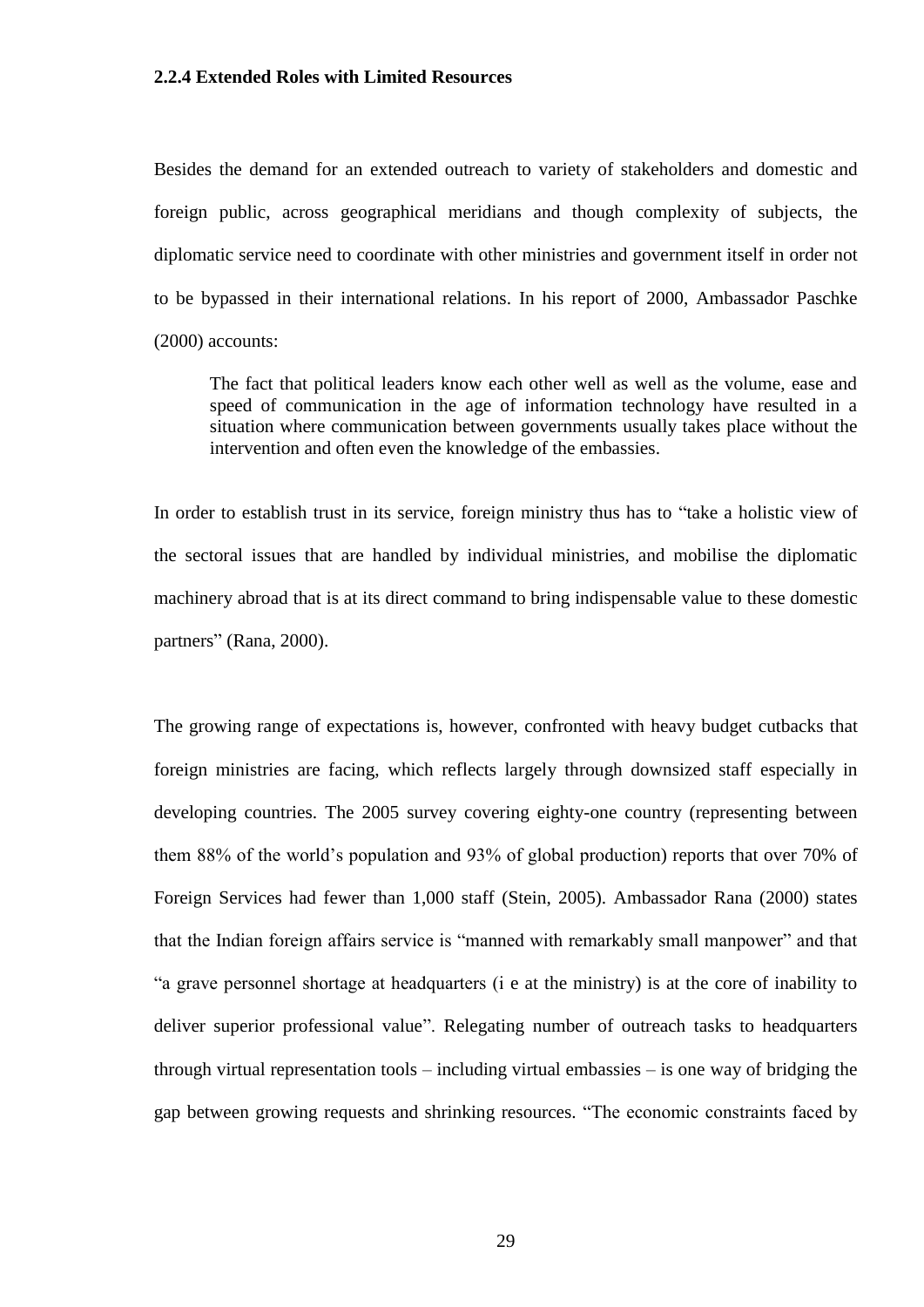most ministries further favour the use of IT, as it means savings in terms of both time and money" (Baldi, 1998, p. 2).

Additional pressure to the Ministry of Foreign Affairs (MFA) work and finances is put by the requests for detailed performance management and transparent assessment. The French MFA is required to provide "a statement on the concrete results achieved from the use of public funds" which also implies quantification of results, India introduced the system of "output budgeting" which asks for listing 'targets' and 'outcomes', "US Annual Performance Plan Report is especially detailed" (Rana, 2007, p. 39), UK, Australia and New Zealand ask for a three-level narrative report containing strategic goals, the targets, and the performance. Quantifying the results, outputs, outcomes or performance of diplomatic service is a complex and an ingrate process; well structured internal databases of narrative but also automatic statistical reports of communications and initiatives that the Intranet can provide might be one way to go.

#### **2.2.5 Need for Enhanced Skills**

"The old notion that skills are accumulated on the job is no longer sufficient; mid-career and senior level training, adapted to the MFA"s own requirements, has become the norm" (Rana, 2007, p. 23). Fast changing environment of international affairs requires diplomats to submit themselves to constant trainings and skill improvement.

Diplomats need to get well acquainted with emerging areas of international interest such as consular affairs, crisis management, public diplomacy, energy and environment, and preparation for work in specific multilateral institutions (Hemery, 2007) or cross-cultural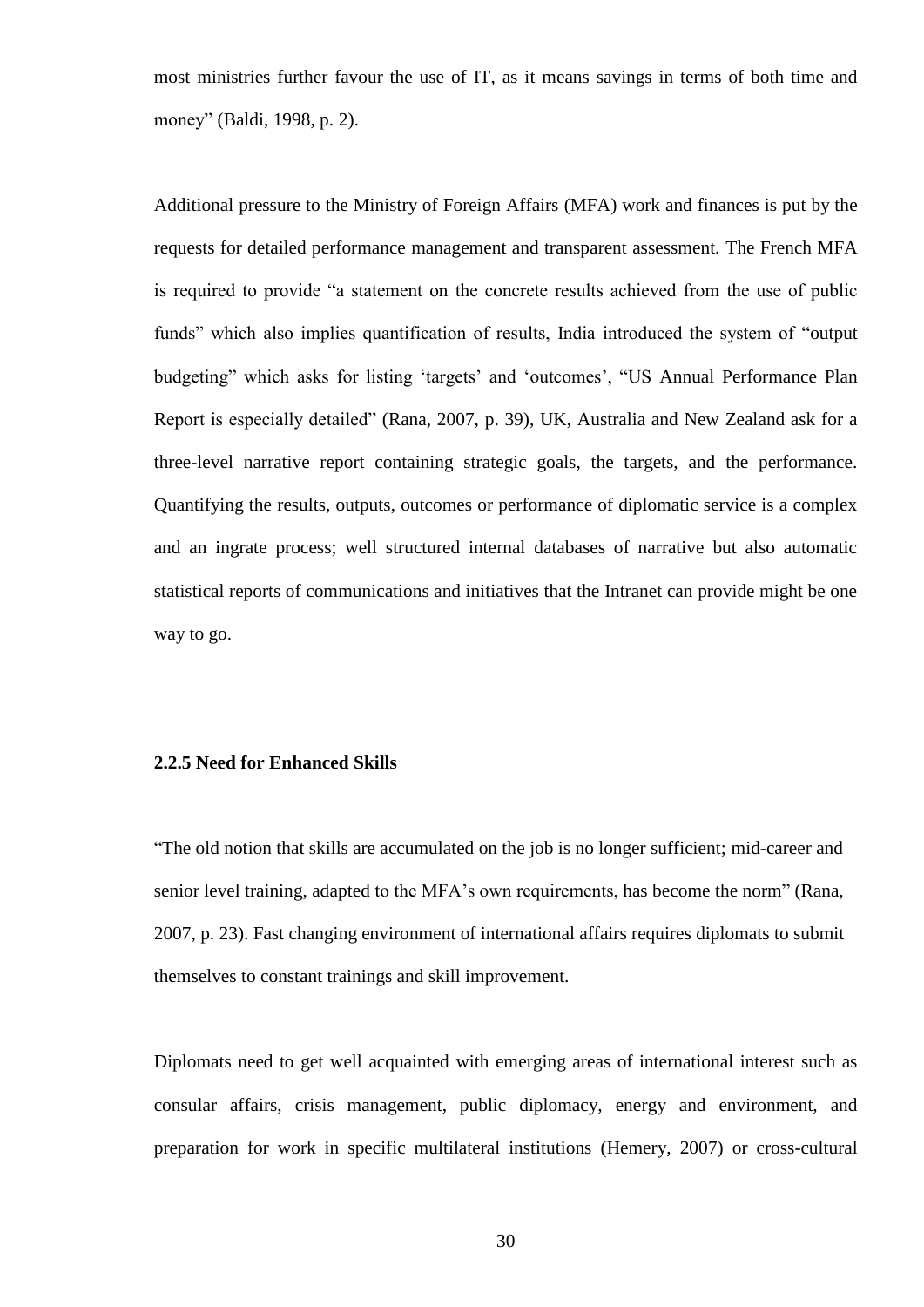communication, consular work with migration and immigration in focus, security, international humanitarian law, etc. They need to develop skills for inter-professional communications in order to communicate meaningfully with new non-state partners – including communicating efficiently by using ICT, and "learn what is available online and how to access it" (Baldi, 1998, p. 1). With this diplomats need to face conceptual challenges of cyberspace such as the "paradox of plenty" – "situation in which an information glut results in a scarcity of attention" (Scott, 2006); winning the attention of the constituencies and then their trust is a much needed skills of today. More than that, diplomats need training for change: acquiring a mindset which enables them to adjust smoothly to changes of the environment around them.

Severe budgetary constrains combined with extensive load on a dwindling manpower, however, present severe barrier for implementing much-needed training programmes. Emerging intensive and interactive e-learning courses – either organised internally within Foreign Service or outsourced, such as those provided by DiploFoundation [\(www.diplomacy.edu\)](http://www.diplomacy.edu/) – present highly efficient and cost-effective alternatives that enable trainees to exchange knowledge among them without travelling and with ability to work at any convenient time of the day or week.

## **2.3 Changes Backed by the ICT-Driven Trends**

"The need is for a major internal exercise by the ministry to review its system and methods, not because the machine has not functioned well, but because it has a latent capacity to deliver much more" (Rana, 2000). In addressing the fore listed challenges of contemporary diplomacy – both those arising from the influence of ICT on habits and relations of the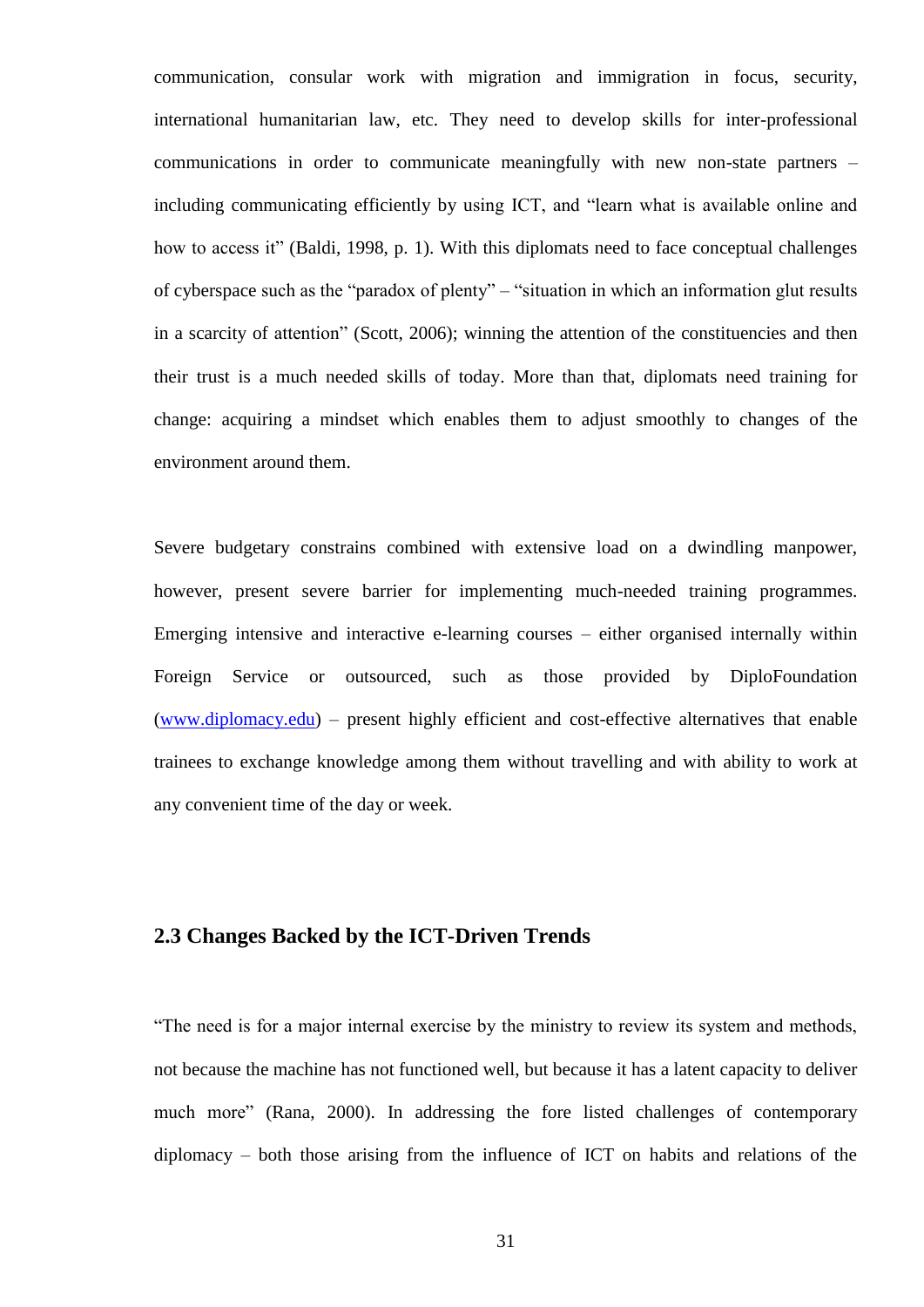society of digital age and those related to other causes such as economics or development – Foreign Service should rely on the ICT-driven trends and adopt the best practices of social communications, collaboration, information sharing and community building that non-state actors have already harnessed.

Number of countries has introduced certain segments of ICT-based reforms within their diplomatic service: US Whitehouse has integrated number of online tools within their website [\(http://www.whitehouse.gov/\)](http://www.whitehouse.gov/) while US Institute of Peace, an influential federally-funded institution, run a "Virtual Diplomacy Initiative" in end nineties already (Waller, 2007); Lithuania has modernised its consular service based on ICT (Rimkunas, 2007); Germany has updated internal communication procedures within service after introducing local area network in 2002 (Rana, 2007); since 2003 Canada is maintaining an interactive web of their Foreign Affairs and International Trade Canada [\(www.international.gc.ca\)](http://www.international.gc.ca/) (Garson, 2007) ... Still they have more to go. Developing countries are however the ones that can benefit the most from such reforms, due to their severe financial burdens opposing their huge demands for outreach.

Public, already habituated with ICT and highly aware of its potentials and role in the modern society, expects its state representatives to follow the same pattern. However, these expectations will likely be high, and diplomatic service should be judicious not to fail them with a sham preview only – like a static web page updated once in two months. Instead, thorough substantial upgrades should be introduced within major segments of diplomatic service: bilateral, multilateral and public diplomacy, consular affairs and negotiations, and within core functioning of the Ministry as well.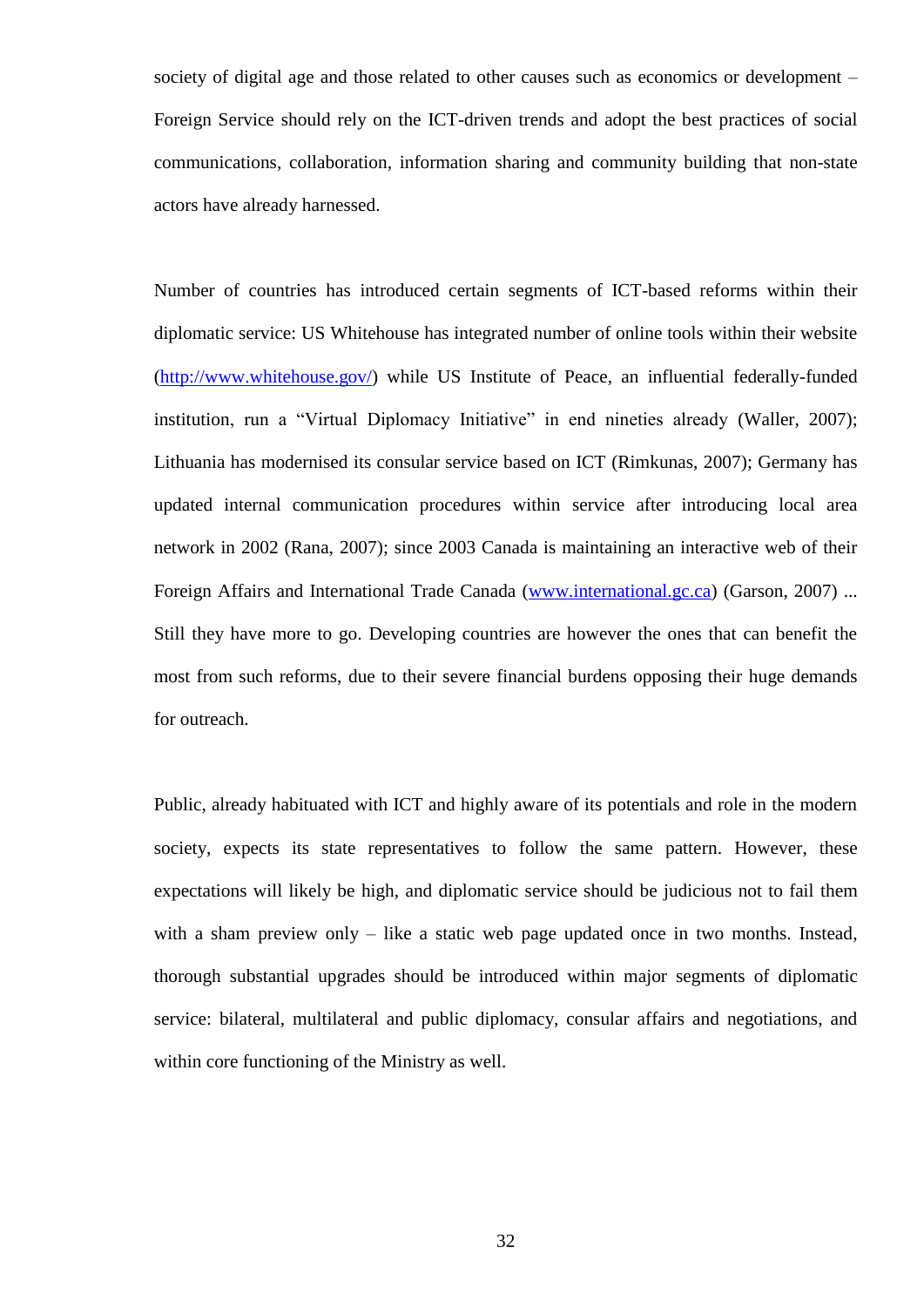# CHAPTER 3

# **ICT IN DIPLOMACY:**

## **OPPORTUNITIES AND LIMITS**

"A diplomatic service that is well resourced and above all well staffed can give a state a significant increment of power and influence" (Berridge, 2001, p. 3). In a fast changing environment of world politics, resources and stuff largely yield from wisely harnessing modern communication technologies and exploring free flow of information.

"Virtual diplomacy" – or rather "e-diplomacy" which is a more favourable prefix in the international negotiations (Kurbalija, 2007) – can be understood broadly as "the altered diplomacy associated with the emergence of a networked globe" or narrowly as encompassing "the decision-making, coordination, communication, and practice of international relations as they are conducted with the aid of information and communications technologies" (Waller, 2007, p. 479).

In its compound with key areas of diplomatic conduct, the ICT trends of the networked world provide solid base for significant improvements in quality of service delivered. Substantial reforms already induced by contemporary challenges should be amended with seizing the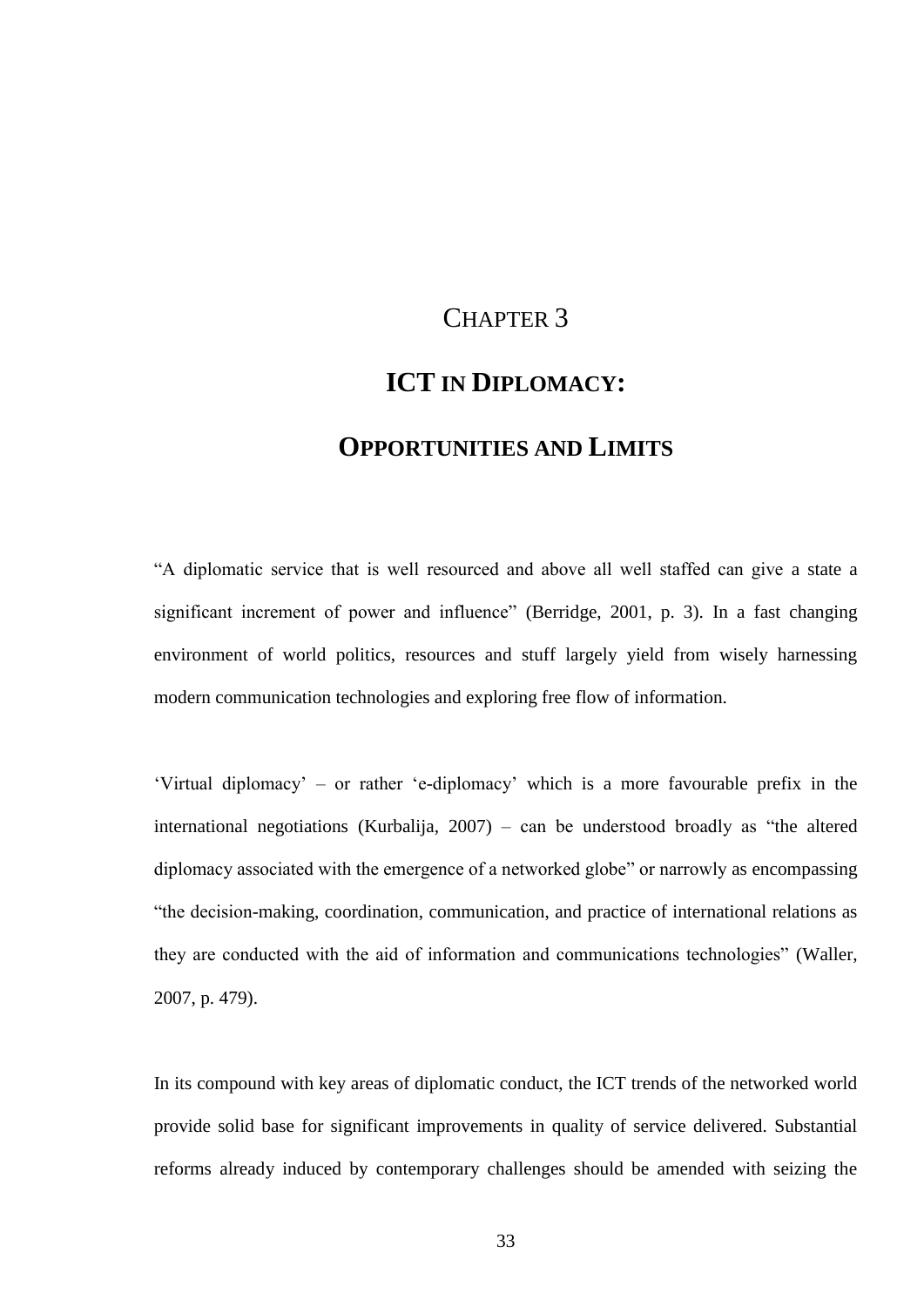potentials of ICT and particularly the Internet while being alerted on possible traps that technologies bring along as well.

## **3.1 Bilateral Diplomacy**

In a globalised world of today featuring complex multilateral relations and the abundance of tools for remote interaction, one may be mislead that the importance of bilateral relations and thus the role of the resident diplomatic missions is diminishing. "Far from being undermined by multilateralism, strong bilateral relations are more vital than ever as the key lever for achieving goals at the supra national level" (Lane, 2005). Thanks to ICT the overseas missions are more closely integrated with headquarter and other missions, and are empowered with the ability to easily liaise with number of new actors, giving them principal role in bilateral relationship management.

It is an illusion that, due to ability to meet regularly, the Ministers "come to feel they not only know their opposite numbers intimately . . . but are also good judges of the political nuances behind their stated views as well as the political scene in their home countries", states Ambassador Paschke (2000) in his Report on German Embassies. He argues that only resident missions can supply "political leaders with reliable information on the political thinking of their . . . colleagues" and deal bilateral problems comprehensively taking all aspects into account and providing follow-up. "The embassy abroad becomes the single best real-time source with a panoramic view of all the issues, particularly in countries where the engagement is multilayered (Rana, 2007, p. 26).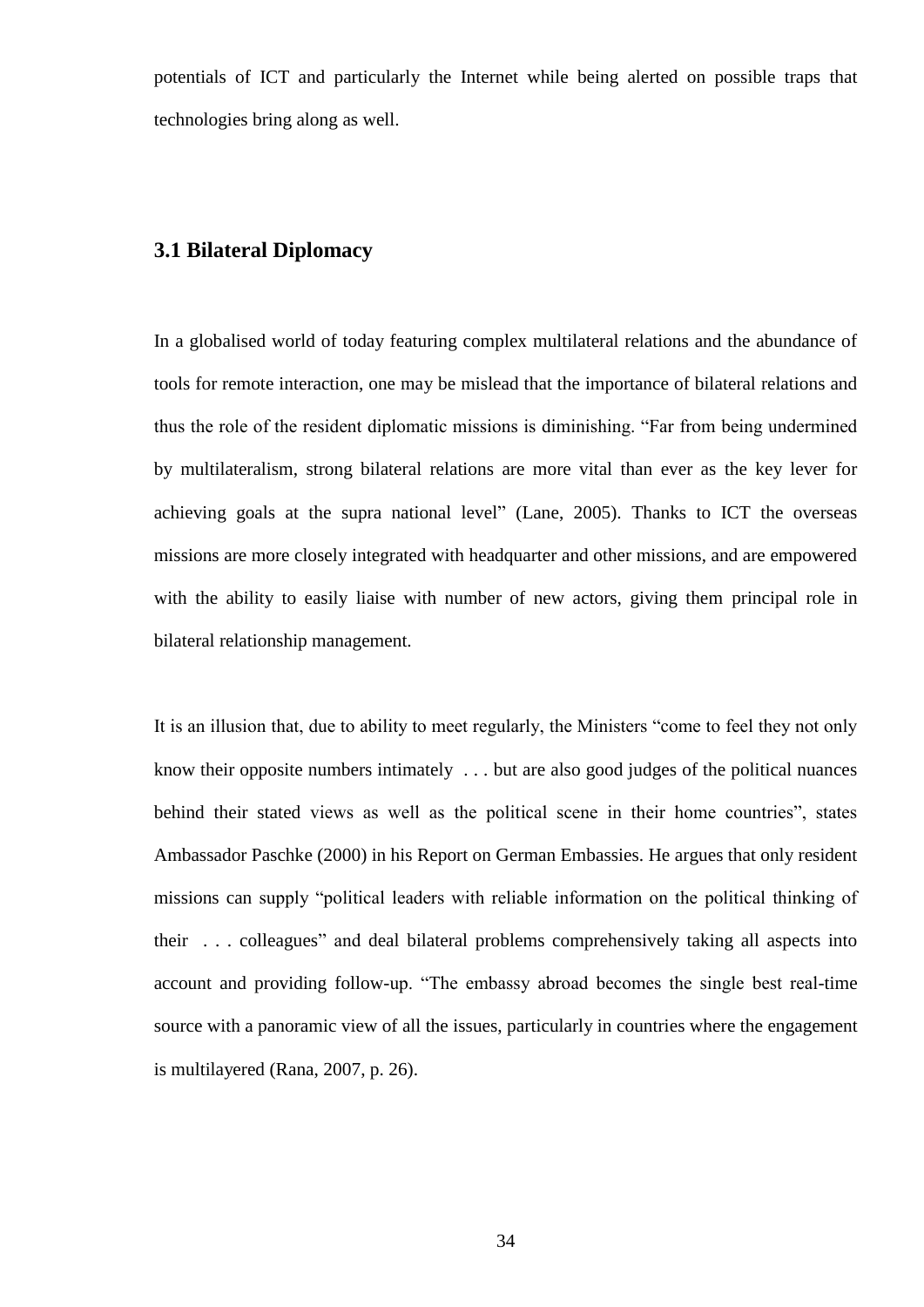#### **3.1.1 Changing Roles of the Missions**

The Vienna Convention on Diplomatic Relations (United Nations, 1961) defines the functions of a diplomatic mission in a resident country to be representing, protecting national interests and nationals, negotiating, ascertaining political conditions and reporting back, and promoting friendly relations, as well as consular work if needed. Ambassador Rana (2002a) suggests that contemporary professional diplomacy might be better defined by promotion, outreach, negotiation, feedback, management and servicing. These six functions certainly better reflect the dynamics and highly interactive engagement of the embassies of today; yet even those generally congruent functions of past and present such as negotiations or reporting and feedbacks are undergoing significant changes – embassies no longer need to conduct formal negotiations with host country governments, while scale and format of feedbacks and briefings headquarters has changed (Paschke, 2000).

The role of the ambassador has changed accordingly – instead of expounding and negotiating foreign policy of its country he should be a communicator and mediator of country"s position on major public issues with major actors of the resident country. Ambassador Paschke (2007, p. 207-208) explains:

The main business of the ambassador is no longer focussed on discreet and confidential dealings with the foreign ministry, but rather by continuous efforts to explain and to canvass support and understanding for the foreign-policy goals of his home country in the host country at large, among government circles, the legislative bodies, the political parties, the business community, the social partners, the media and the academic community – in short: the entire political class of his host country.

ICT and particularly Internet play a pivotal role in facilitating the interactive relations of the missions with both the representatives and stakeholders of the host country and with own headquarter and other missions.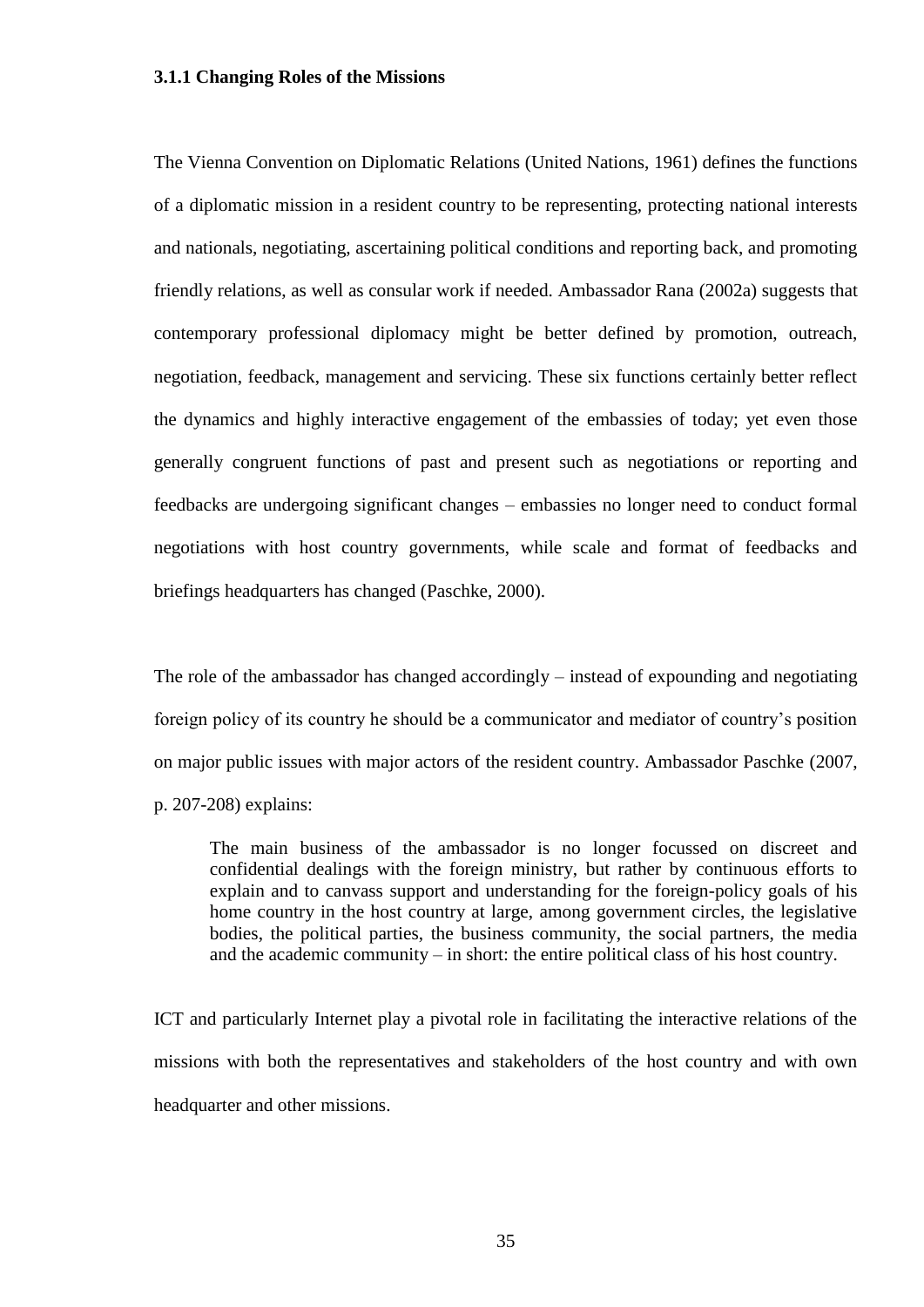### **3.1.2 Intelligence, Analytics and Reporting**

Half century after Vienna Convention, ascertaining political conditions, providing feedbacks and reporting to headquarters remains one of the key roles of the embassy; yet acting this role in the digital era is significantly different. Info on a population of a country, its economy or demographics, international statistics and rankings, updates on political events and many other basic information one may access instantly via numerous Internet services such as country"s official site, Wikipedia, "CIA World Fact-book" [\(www.cia.gov/library/publications/the-world-factbook/\)](http://www.cia.gov/library/publications/the-world-factbook/) or publicly available sources. It is a growing trend that many local media worldwide have their online versions – newspaper dailies or weeklies (many available via [www.onlinenewspapers.com\)](http://www.onlinenewspapers.com/), radio-stations and even TV programmes. Information is globally accessible – and affordable when not free – and both missions and headquarter can benefit from this directly.

"Part of the Permanent Missions" job concerned with collecting and sending paper will become less necessary, while the ability to identify items of real interest in the mass of information becomes ever more important", pin-pointed Dr. Chasia (cited in Baldi, 1998), Deputy Secretary General of the International Telecommunication Union, in his speech in Geneva. Instead of providing news and general updates to headquarter, the embassy – with its sensitivity to local culture and relations – is best placed to provide analytics of the most important information filtered out from media, but even more importantly from public opinion and partners by following closely online social media tools.

Complexity of relations of global actors and thematic areas put the embassies in forefront of intelligence and analytics, requiring it to provide relevant information to thematic units of headquarter which are growingly being embraced by Foreign Services worldwide (Rana,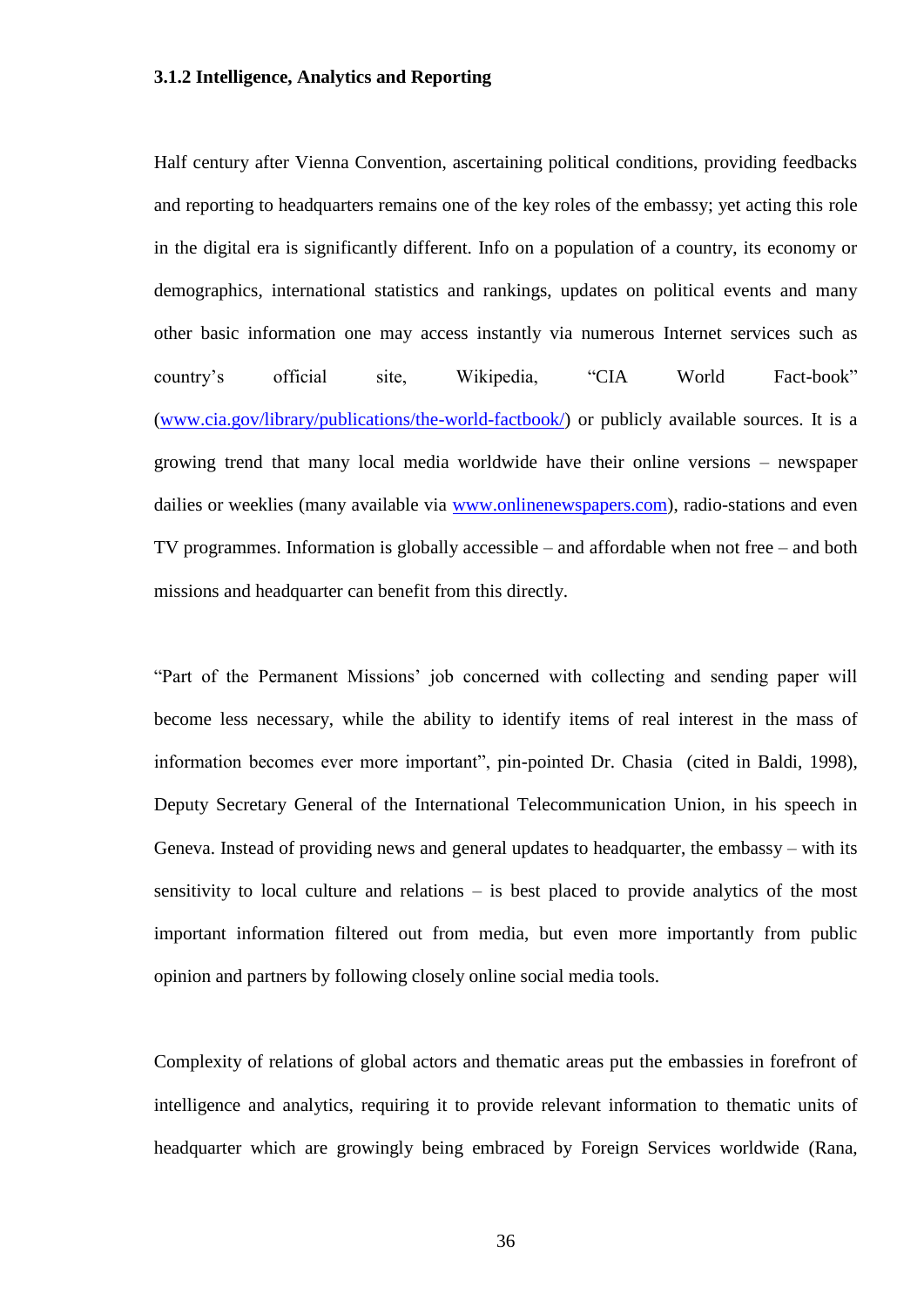2007). A World Bank Institute provides an example of collecting information about industries in which a country has no exports in spite of potentials, and facing a challenge of analysing if the cause is foreign regulatory barriers or lack of competitiveness. Since private stakeholders of such industries might not be reliable sources of information, "what a small developing country in such a situation should do is to look for other developing countries at the same or slightly more advanced stage of economic development that might have developed successful exports in this sector" since "officials and business managers in such countries may well be willing to share their information and insights . . ." (Feketekuty, 2004).

Collecting data from variety of countries in such case would be a demanding task, but would be much facilitated through Internet; anchoring raw data with first-hand experiences collected through networking directly from local business managers and public opinion is, however, the power of the missions. Additionally, the embassies are entitled to keep an overview of and manage the complexity of such relations with local and regional partners and coordinate related activities on local level.

Analytics of a dynamic environment with knotted hank of actors and subjects would no more benefit from comprehensive and literary-stile report conveying available facts. Reports should rather "gauge the political mood in the host country and of its decision makers and elucidate the background reasons for this country taking the position it does" (Paschke, 2000).

"Diplomatic Communications and Reporting, which are the life-blood of any MFA, should and could become digitized", states Dr. Trigona (2007), former Foreign Minister of Malta. With assistance of specialist advisers for thematic areas (e.g. security, energy or trade) integrated in the embassies, thematic-adjusted reports can be shared through a centralised MFA system of structured electronic databases. To enable prompt strategic follow-up by the headquarters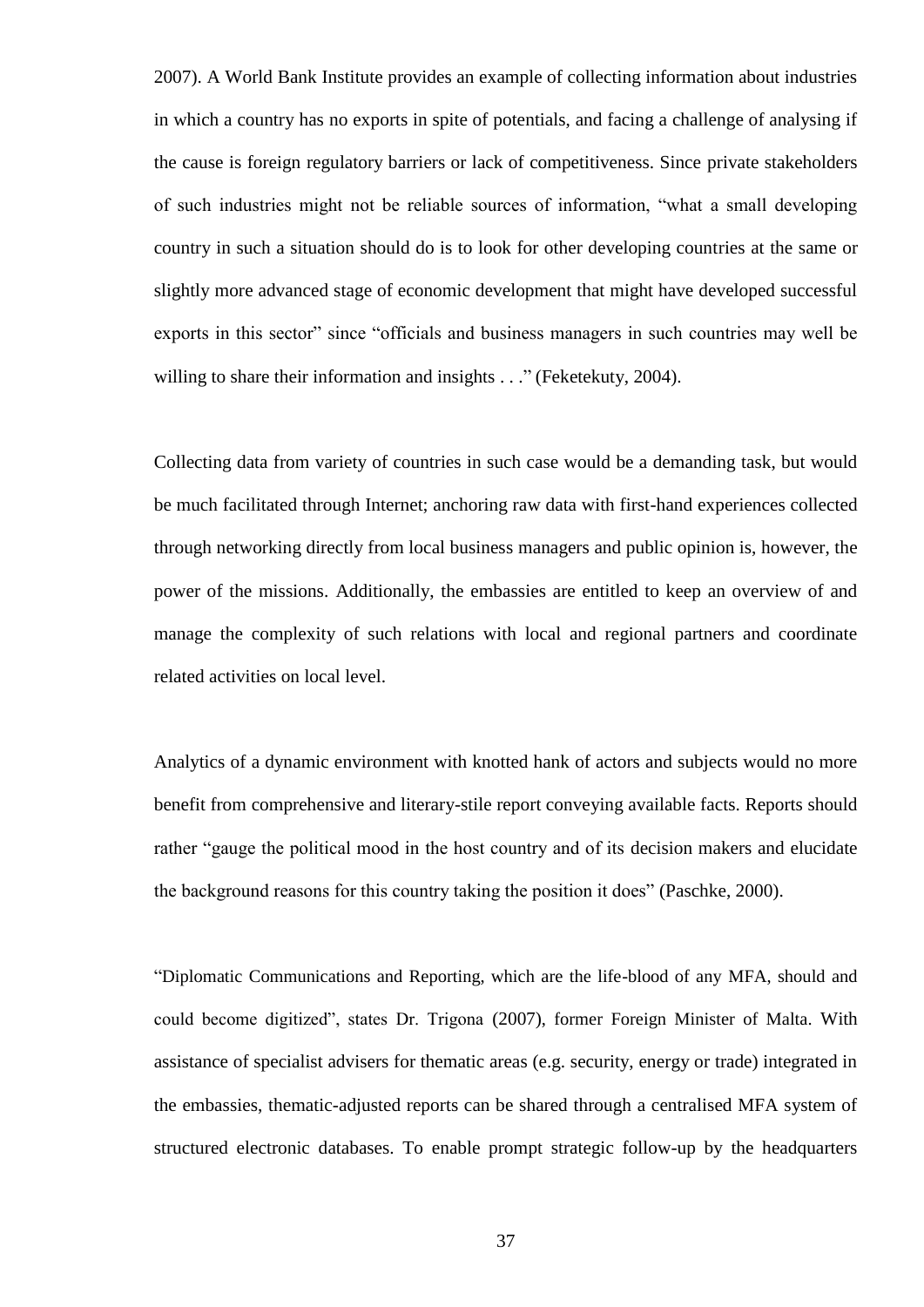when needed, electronic documents in form of interactive visualised charts and mind-maps should be exchanged through the internal network (Intranet), with hyperlinks to detailed partner profiles and history of relationship stored in a database and updated accordingly.

Two-way communication and information sharing is however of utmost importance – headquarters and Minister cabinet, not only missions, should update such databases of relations and activities in order for embassies to be informed on headquarter actions with their resident country. This is especially relevant in cases when the ambassador or mission staff are not present in bilateral meetings between high-ranking politicians – they can also be briefed by headquarter on the content of the talks via secured Voice-over-IP connection or a videoconferencing sessions.

Reporting through centralised systems would allow both headquarter and the missions to access – based on system of access privileges – most recent information and updated versions of any document of relevance for their work. "If this digitization [of reporting] were to be applied to all diplomatic documents in the Ministry and all Embassies then a simple search would be possible enabling the MFA to track all that was happening" (Trigona, 2007). Moreover the information would be readily available to any diplomat in action via her mobile phone or laptop and a wireless or mobile Internet connection. An example of how a diplomat can benefit from nearly ubiquitous access to information is illustrated well in the imaginary story of Ana Gabel who is exploiting many options enabled by a well-integrated ICT system of her Ministry during her intensive day of negotiations (Kurbalija, 2007).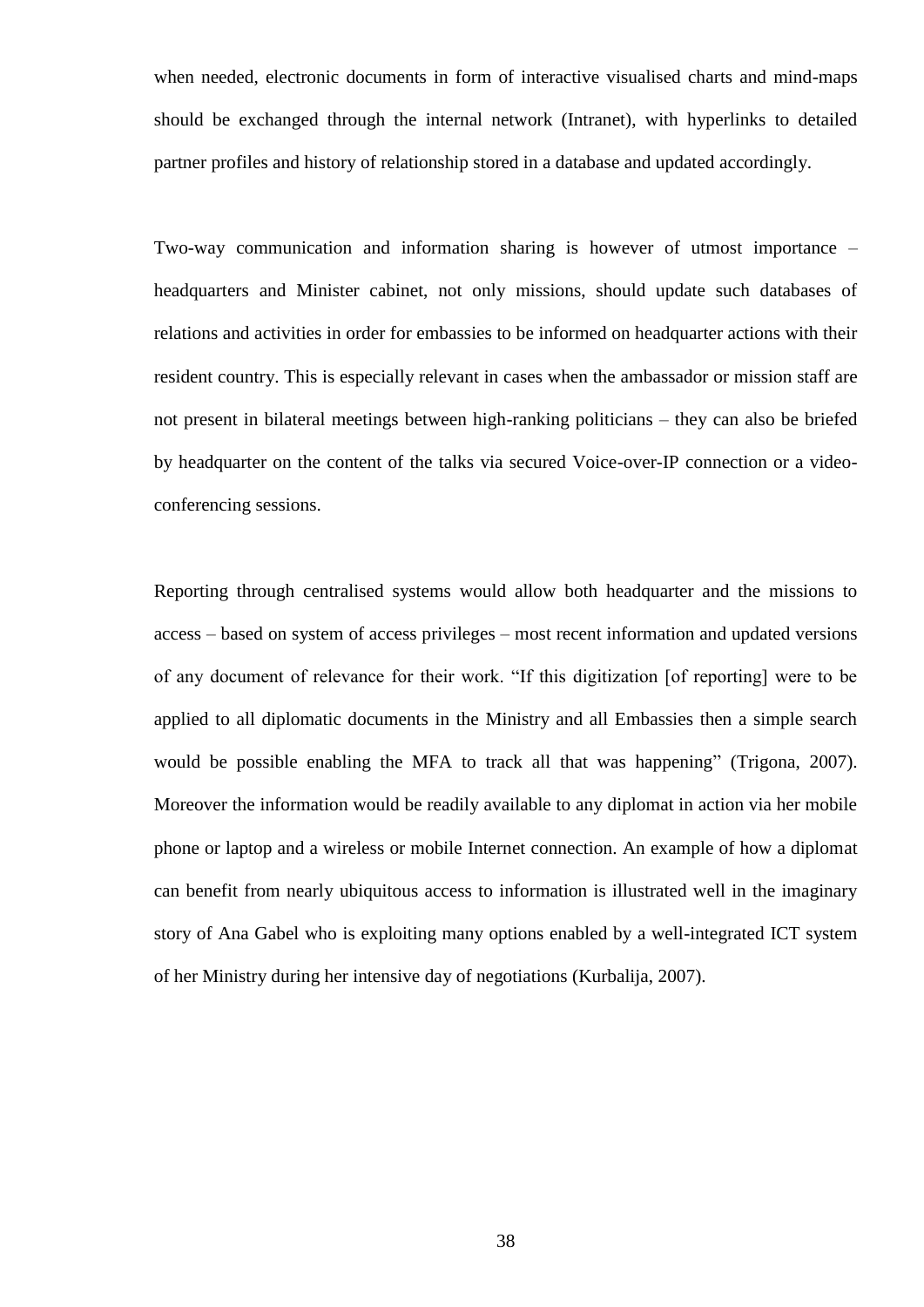### **3.1.3 Networking and Outreach**

"The ambassador must build up and cultivate a dense and stable network of contacts in all areas of society" (Paschke, 2007, p. 209). Nourishing conversant and updated relations with key actors of the political elite and all the stakeholders in the host country – but also beyond it – requires frequent contacts. In the modern age professionals, especially of business and civil society, spend majority of their work time connected to Internet, maintaining direct contact with partners via daily or weekly e-mails, but more often through online social networking platforms (SNP). Utilizing SNP smartly can be a great asset to networking to the ambassador and the mission staff.

SNP, whose simple web interfaces are being increasingly present with mobile phones and other mobile gadgets as well making them omnipresent, keep the relations "warm" even without direct exchanges of substantial messages: having persons in 'friends list' and automatically receiving occasional broadcasted updates from them (on real-life events attended, personal posts, new "friend" connections established, photos uploaded) makes one feel comfortable with reverting to one-to-one requests when needed at any time. Making new acquaintances, especially via existing connections, does not require a physical encounter. Interestingly therein, SNP "friendship" does not necessarily coincide with real-life friendship; it is not rare that real-life acquaintance gets more attention as an online friend than in real-life. Reiterating occasional personal encounters – at receptions or meetings – is still of high relevance to ambassadors; the SNP converse however helps also with initiating "small talk" discussions based on online updates, useful for informal meetings and corridor talks.

Outreach beyond political elite circles and the capital towards major population in partner countries is equally important: to put across the key messages of one"s foreign policy and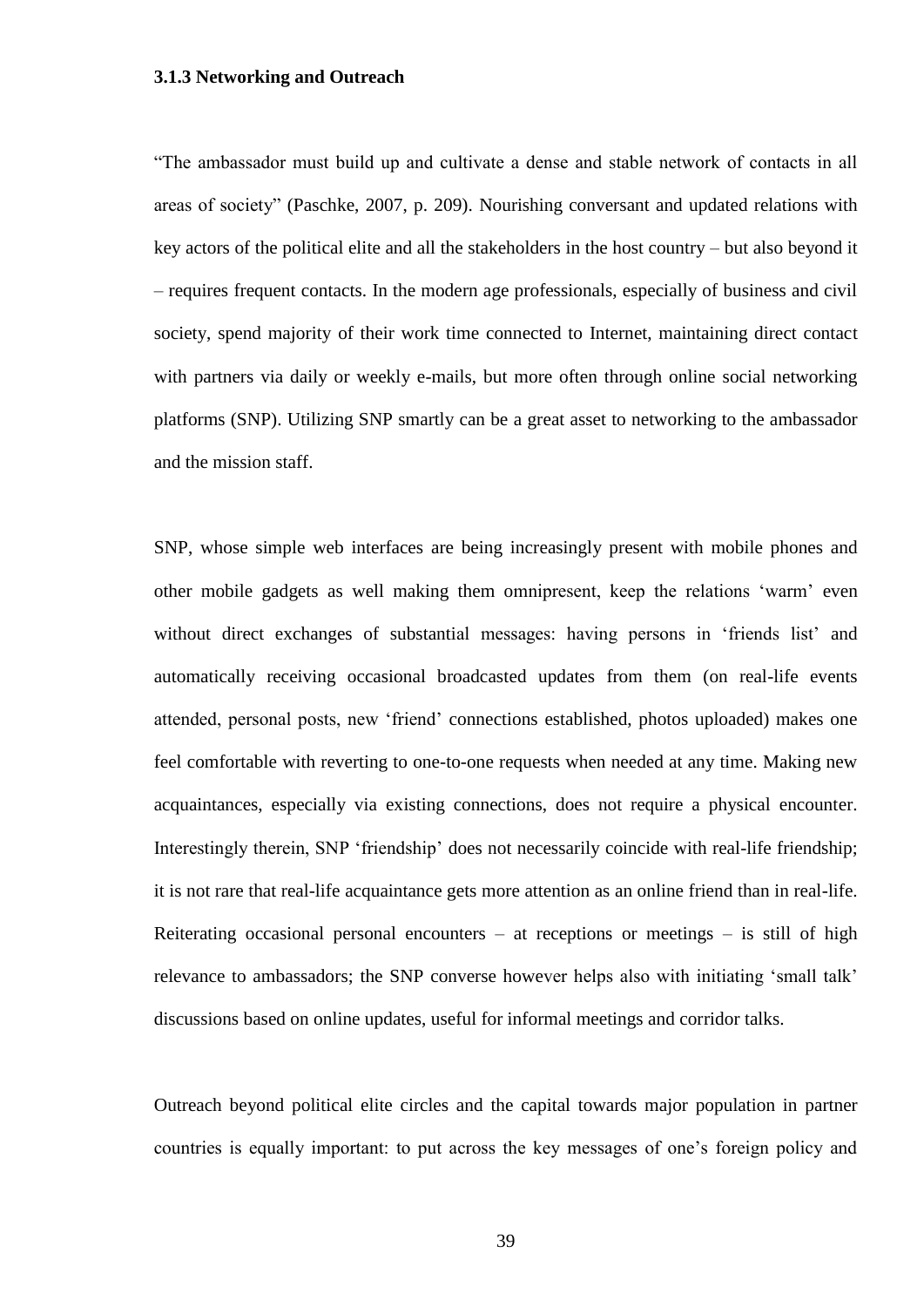explain the value it brings to local citizens. Traditional means of public diplomacy such as participation at public events or appearance in media may allow some space only, commonly for the ambassador, while the potential of other mission staff might not get the opportunity. Additionally, security risks often deter such attempts – to get out of "fortress mentality" into which US missions went due to threats of terrorist attacks, they turned to "using technology to get messages out, to rapidly respond to events, to enable others within a country to promote democracy and human rights" and set up virtual presence posts in which "a member of the staff at the embassy establishes personal contact with those of particular city or region, then uses, websites, blogs, e-mails to deepen the contact and create a dialogue" (O"Keefe, 2007, p. 57-58).

Harnessing advanced technologies for diplomatic outreach might still be a challenge in developing world. While the average global penetration of Internet in end 2007 was 20 per cent, only 13 per cents average penetration was reported for developing countries (Africa lagging behind with mere 5 per cent comparing to about 45 per cent in Europe and the Americas) (International Telecommunication Union, 2009). At the same time, however, the penetration of mobile phones is significantly larger and growing: at the end of 2007 Africa"s 28 per cent compared to 38 per cent in Asia, 72 per cent in the Americas, 111 per cent in Europe and some 40 per cent mobile penetration on a global level. Non-invasive "opt-in" SMS and call campaigns might already easily be implemented by Embassies when appropriate (International Telecommunication Union, 2009). Nevertheless, current trends in mobile industry and Internet mobility announce gradual conversion of mobile users into mobile Internet users which will allow for Internet-featured services to reach them shortly as well.

The Internet offers many tools for communicating messages to the public in resident country. Web page of a resident mission is becoming a must; "missions must manage attractive,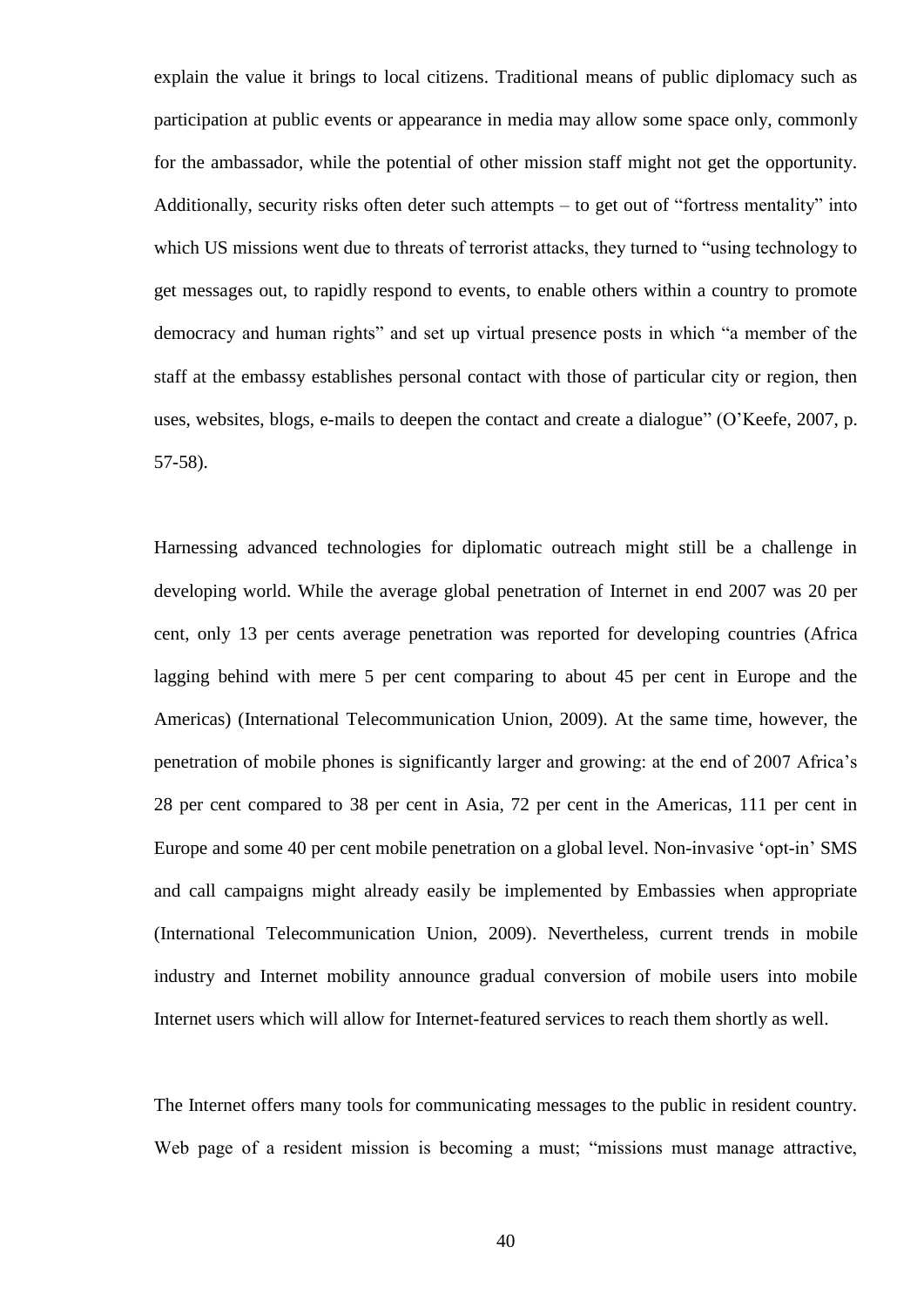constantly updated homepages, which should be set up with professional assistance" (Paschke, 2000) and should offer space for interactions to the visitors – to provide feedbacks and comments, raise concerns, contribute with suggestions and initiatives or simply post questions. While working on a web page missions should have in mind the global feature of the Internet: in spite of focusing on the territory of its diplomatic coverage, web presentation will be visible and accessible to everyone else worldwide; websites of Philippine missions in Washington and in Riyadh, for instance, would target two significantly different geo-cultural groups, yet would still be accessible buy both. Smart sensitivity in selecting the posted content and the way to share it is thus an important skill.

Reaching out to public involves two-way communications; it is equally important  $-$  if not more – for the mission to sound the voices of local citizenry, groups and individuals. Web2.0 spaces are featured by end-user contribution; public discussion forums allow the mission staff to listen to relevant discussions as well as to get involved, either formally on behalf of the embassy which may be much welcomed by forum discussants or on personal behalf. Unlike in the world of diplomacy, here diplomats need to adapt to the informality of communications and lack of procedures, often ending with harsh debates and even personal insults. Following variety of twitter posts of institutions or individuals, their personal notes on social networks or their personal or institutional blogs is an important source of information for assessing public state of affairs, even though it requires significant time investment and skills to learn to filter the useful information streams out of the pile.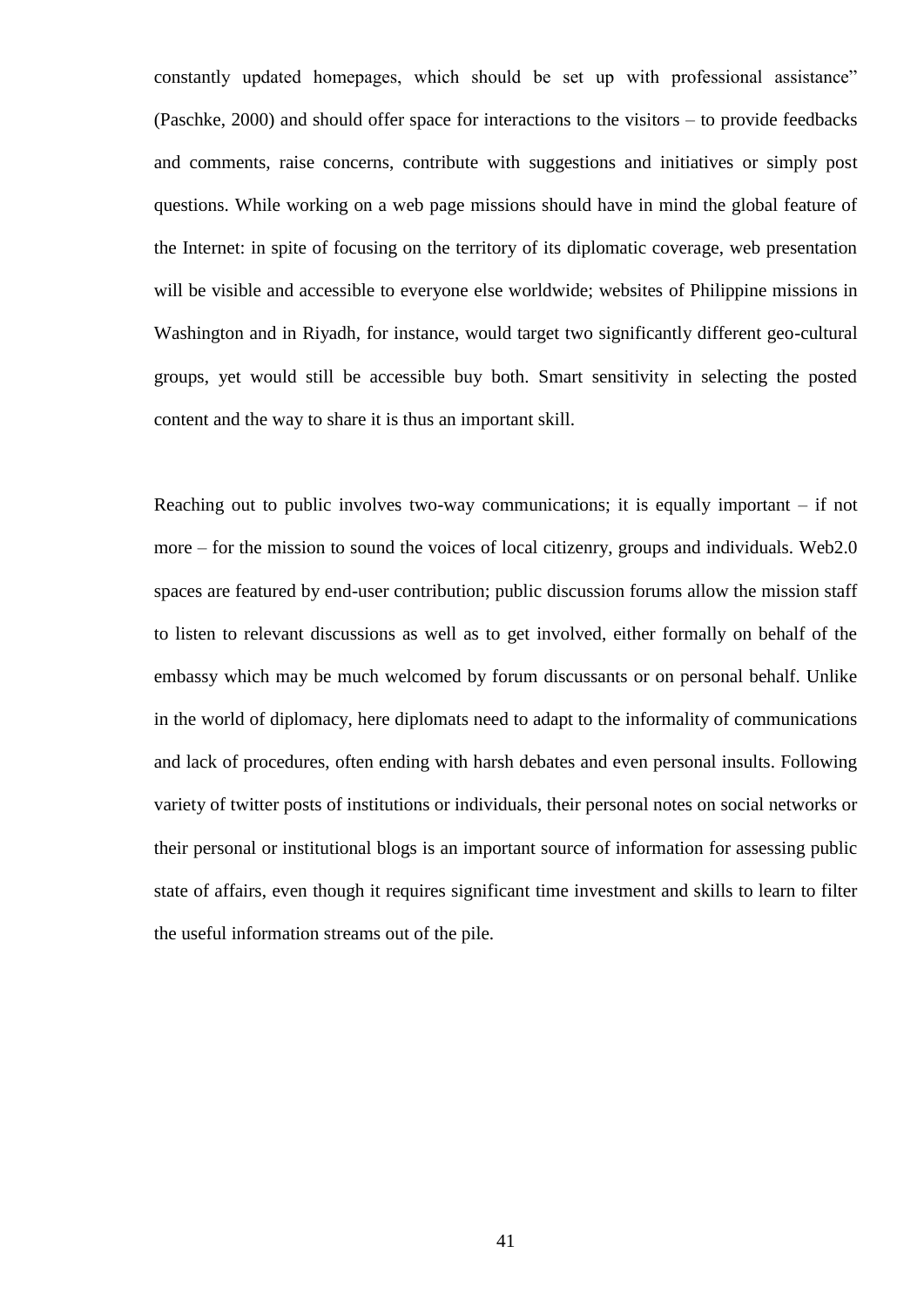### **3.1.4 Promotion and Image Building**

It is true that the promotion of trade, which is commonly one of the most important components of a development strategy of any country, is "nowadays generally the task of other actors" rather than the ambassador"s (Paschke, 2000). The resident mission, nevertheless, still plays a pivotal role in the overall promotion of the country, its branding and main potentials including business investments or cultural heritage.

An interactive web presentation of a mission should be an information hub, leading visitors further to centralised state-managed thematic portals (on tourism, trade and investments, culture, sports or other). Regular e-newsletters send to number relevant local contacts through e-mail, social networking platforms or RSS feeds can replace or at least complement printed bulletins; moreover since no printing is involved they can be easily customised to address specific interest of certain target groups (e.g. ICT, agriculture or tourist business industry, folklore or sport groups) and even VIP individuals which might then conveniently read them even on their mobile gadgets while travelling to work. Targeted and profiled advertising offered through social networks are being growingly explored by business; diplomats in missions might follow the same pattern. Not the least, as people tend to forget web addresses or simply need to enquire on the issue of their interest using search engines, search engine optimisation which would place web portals of missions high on the list of search results is becoming increasingly important.

Cultural work remains an important factor for country"s image. German example is likely a rule: the embassies are rarely involved in cultural events such as concerts, theatre performances or museum exhibitions in a host country, largely due to limited funds for promotion of such projects; "this shortage of funds is all the more keenly felt in those cultural

42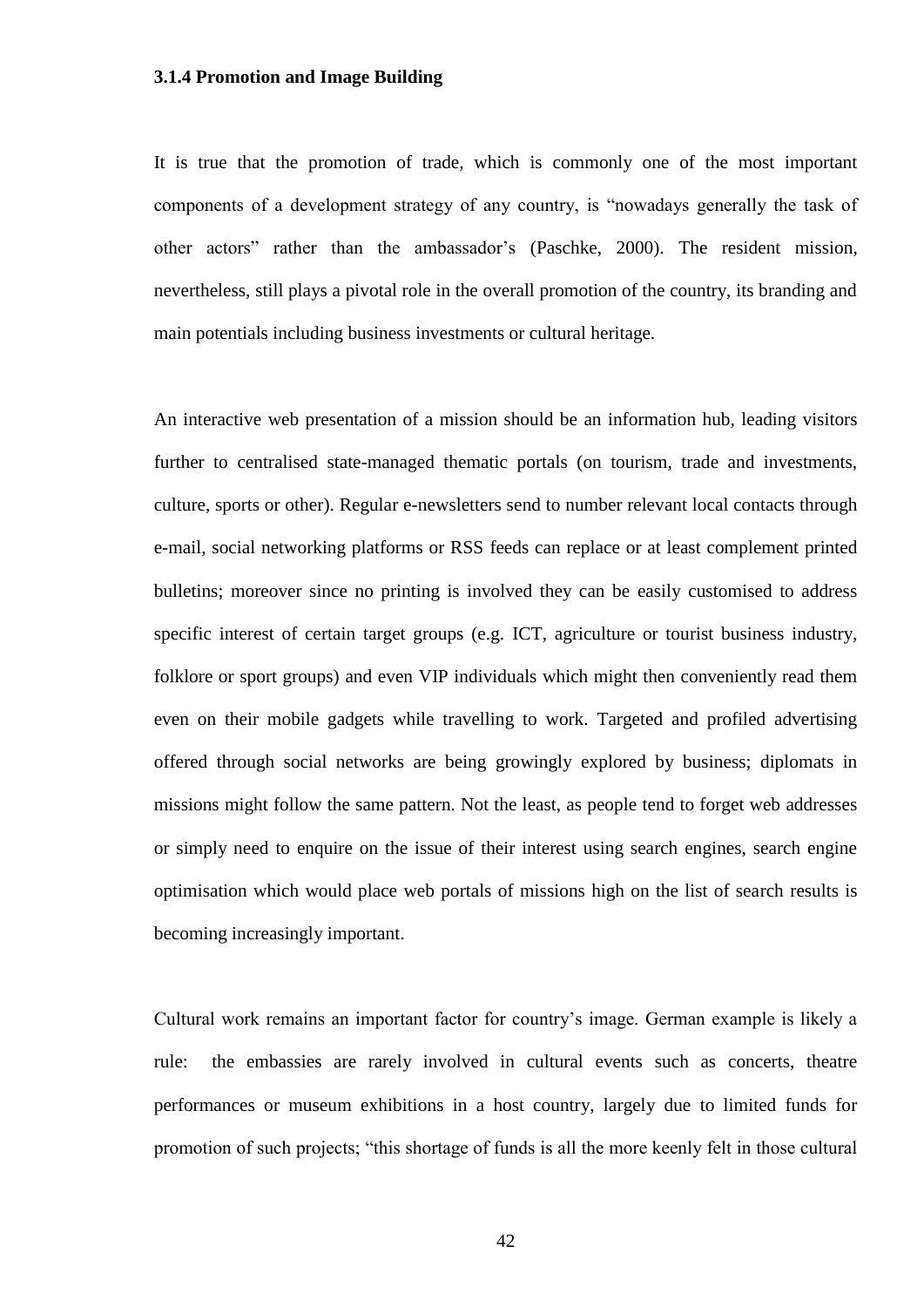fields which do not attract a large public, and by events in the provinces, outside the major centres" (Paschke, 2000).

Making snapshots of country"s cultural heritage available online is a good way to reach beyond a part of the elite and attract wider public to ask for more – whether purchasing music or movies or even visiting the country ultimately. Announcing visiting cultural events (concerts, movies, exhibitions or performances) or major cultural or educational events back home through the web, e-newsletters and all the public diplomacy and networking activities of the mission is an efficient yet not a costly way of promotion and outreach. Prominent webplaced links to free-of-charge electronic versions of most important pieces of national literature can be accompanied with simple automatic language translator to and from national language, English and language of the resident country, and even a multimedia self-paced course for learning basics of the script, grammar and vocabulary can be provided.

Tourism is commonly promoted centrally by the state through promotion videos distributed through conventional and contemporary media or virtual tours of most relevant historic and artistic places such as the Vatican tour [\(http://www.vatican.va/various/basiliche/san\\_paolo/vr\\_tour/index-en.html\)](http://www.vatican.va/various/basiliche/san_paolo/vr_tour/index-en.html). Missions should use their online campaigns to further extend the visibility of such materials within the territory of their diplomatic coverage.

Image of a state is also being built by raising confidence and trust among partners, which largely depends on the professionalism and quality of service delivered in all aspects of diplomatic work. As ever, the customers are best placed to evaluate one"s work; in digital age when a castigation (even a cavil) is spread around the globe almost instantly, it is important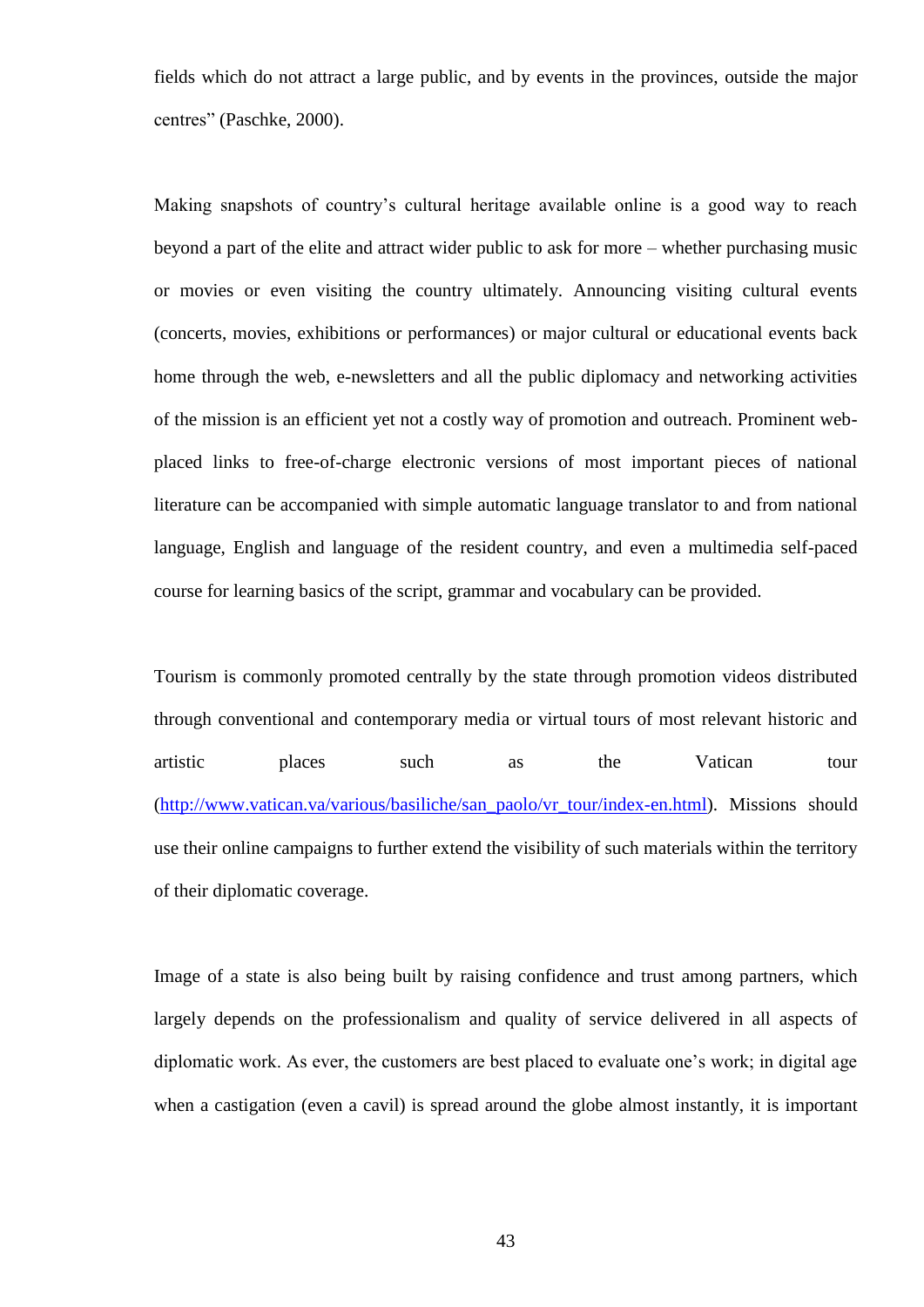more than ever that diplomats content their customers – their fellow-diplomats but even more so their new partners from non-government structures and wider public.

### **3.2 Consular Affairs**

Consular work has also faced the amplification of responsibilities, to large extent caused by globalisation challenges, huge migrations, terrorism and environmental disasters. Efficient consular work can raise confidence in one"s state and advance the business, cultural and political ties between countries. The impression of Lithuanian consular service does not come as a surprise: citizens of either native or partner country, being concerned by own routine issues primarily, "generally evaluate the work of the whole Ministry based on their encounters with consular officers" (Rimkunas, 2007, p. 186).

The consular assistance to own nationals in the partner country has become more demanding due to short- and long-term migrations for business, tourist or family reasons. Dealing with issues like accidents, legal problems of citizens or child care abroad mainly needs manpower. Yet, the intranet of the Ministry and instant access to centralised databases can facilitate paperwork, while the online network of local contacts can be employed in emergency situations for collecting information, seeking assistance or spreading certain message widely.

With rapid worldwide deployment and penetration of ICT – mobile phones at first – consulates have gained mighty tool for rapid reaction with crises management in disaster situations such as political crises, terrorist attacks, earthquakes or tsunami strikes. Timely and holistic information management is centre for success of any reaction in such cases. Having largely resilient basic telecom infrastructure which enables relatively steady access to global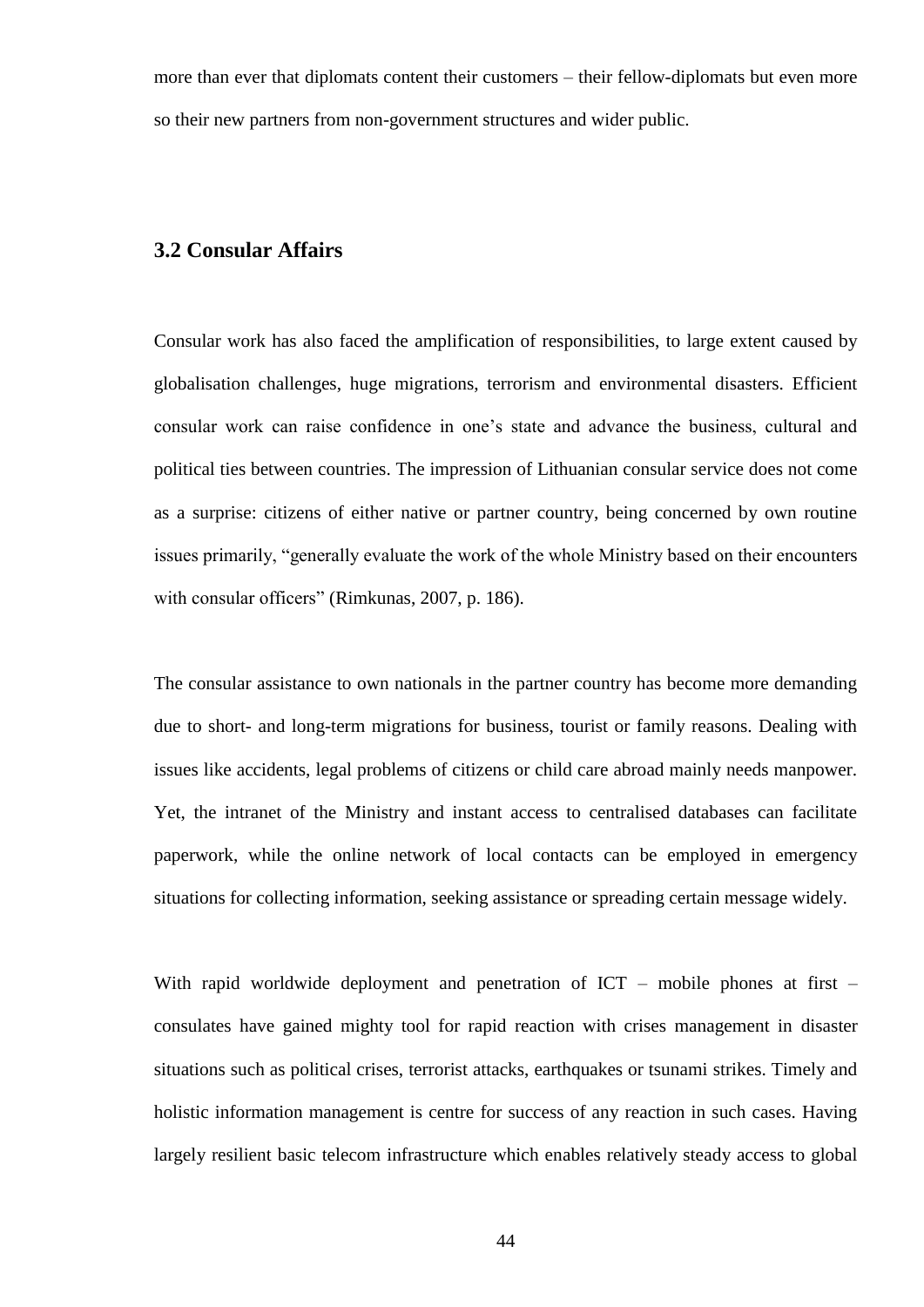communications and information for the population of the endangered area, consulate can reach out their citizens to inform them what to do and inquire of their condition; alternatively it can reach vast contacts within locally built networks – especially the non-government organisations which are, by rule of thumb, well connected and efficient in such situations and can help with overcoming language barriers. While mobile phones might become jammed due to overload of the network nods (base stations), twitter and SNP services stay operational due to structurally diversified traffic over Internet and their broadcasting networking nature, which makes such posts reach out to targets more certainly. During the London bombings of 7 July 2005 all the communications were down and the "VoIP facility [Voice-over-IP Internetbased service] was the only means for many families to receive any kind of news direct from the [Malta] High Commission in London" (Terribile, 2007). Additionally, a constant ICTbacked hot-line of the resident consulate with highest authority in the home country should be ensured so that even major decisions can be taken promptly.

Citizen services remain a major task whose load has increased as well due to high migrations. Requests for issuing upgraded versions of personal and travel documents such as biometric passports and chip-equipped ID cards, as well as providing official documents and certificates for citizens residing abroad should be addressed with high quality of service and within reasonable processing time. Even with limited staff and resources, processing such requests which needs several cross-checks through headquarter-based public service files can be largely facilitated: by establishing centralised e-government services and national registries of digital signatures citizens could request and even receive the documents entirely online, making consular involvement significantly reduced or even bypassed entirely. Due to centrality such systems would efficiently work even with consular representations with diplomatic missions of other partner countries where there is no resident mission.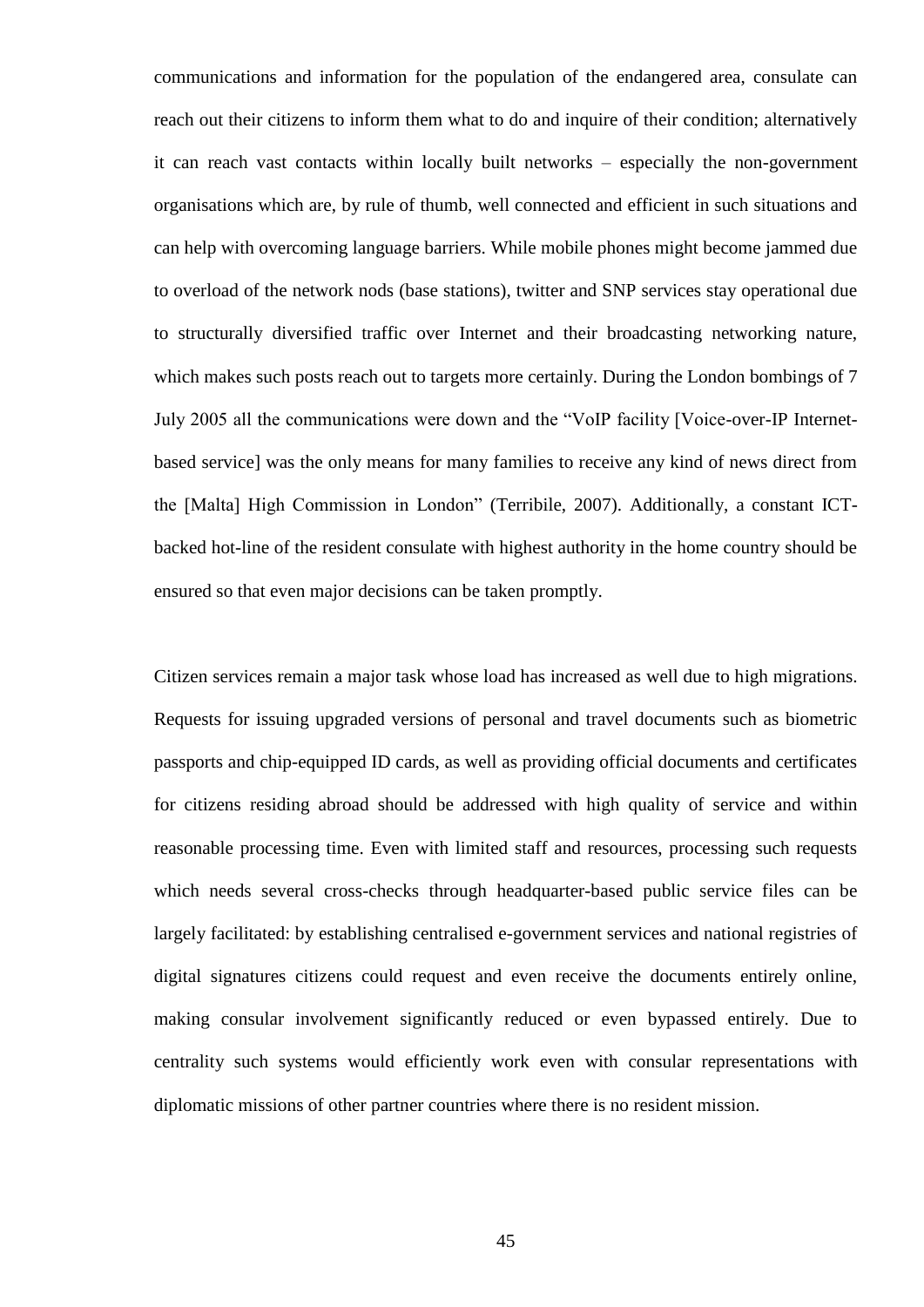Equally, issuing visas for visiting citizens of third countries can, in spite of the growing demands, be handled efficiently by providing all the information, forms and templates at the missions" web portals in multiple languages, and by implementing computerised visa issuance management systems. One such system is the Consular Procedures Management System of Lithuania which "consists of several computer modules used for visa processing and issuance, and the management of documentation flows among the embassies, consulates and the Ministry" (Rimkunas, 2007, p. 186). An example of a fully online efficient and high-quality visa service is the Visa Application Centre of United Kingdom [\(www.ukvisas.gov.uk\)](http://www.ukvisas.gov.uk/).

## **3.3 Multilateral Diplomacy**

"Multilateralism was born in a time of crises" (Costea, 2007, p. 178). Since the League of Nations and latter on the emergence of United Nations, the multilateralism was about security. In the modern era concerns over security in narrow sense – peace – were gradually replaced by the wider sense perspective which includes stability and wellbeing, primarily focused on achieving sustainable global development through economic domain. "9/11" attacks have shifted the pendulum back to the security area somewhat, adding global terrorism to the forefront of list of multilateral challenges next to the spread of weapons of mass destructions, yet not squeezing those such as poverty and disease or democracy in dictatorship-lead countries out of it – as the 2003 US-UK Joint Statement on Multilateralism shows (Embassy of the United States in the United Kingdom, 2003). Number of other "soft challenges" remains high on the multilateral agenda and is becoming increasingly relevant: international trade relations, energy, environment and climate changes, migrations, pandemics, information society, etc.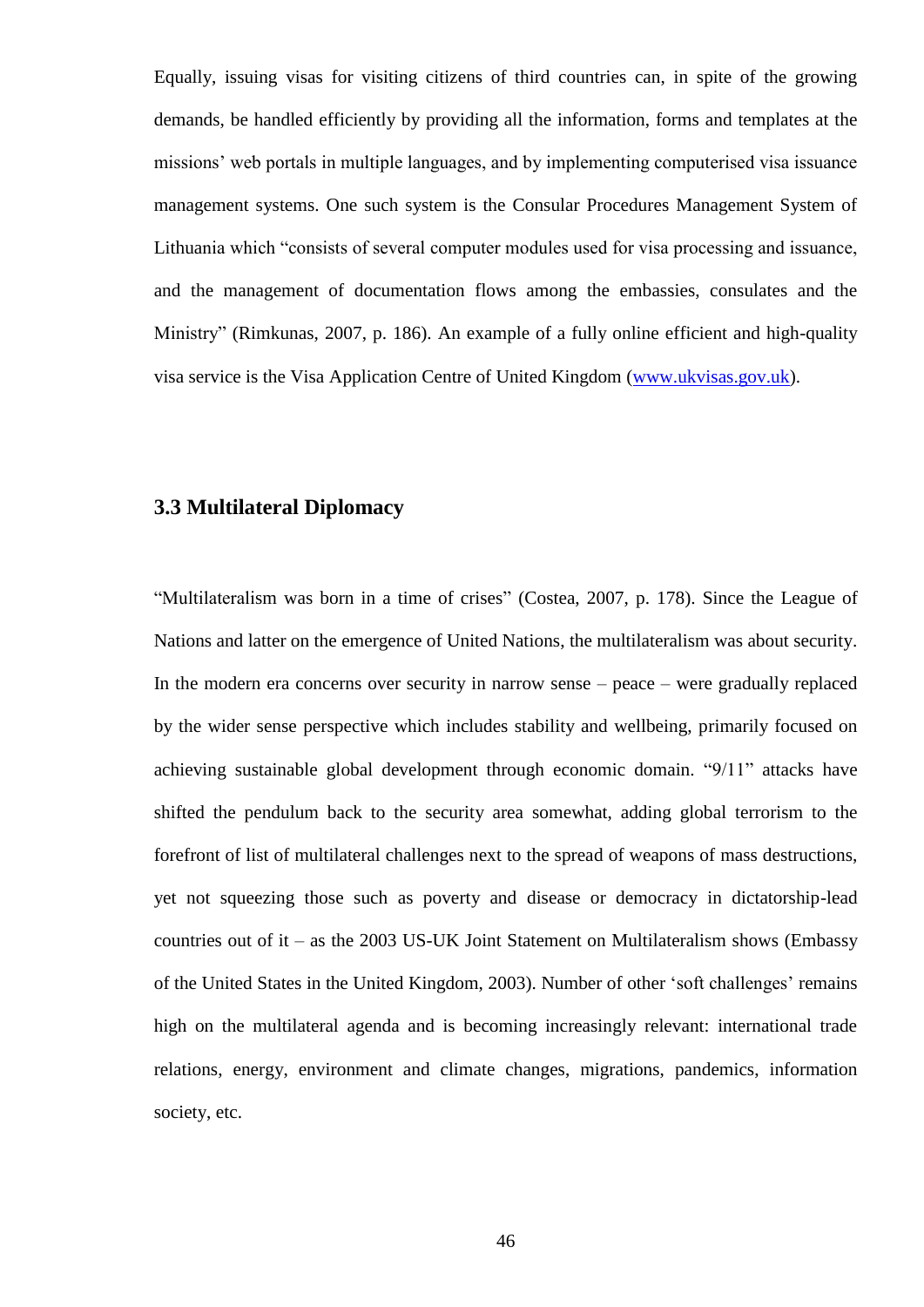Multilateral environment is undergoing significant changes. Multi-polar distribution of power reflects in high inclusiveness of representatives of all states in the international processes and the work of Intergovernmental Organisations (IGO) – OSCE, WTO, Interpol, IMF, Arab League, Council of Europe, African Union, Commonwealth of Nations, OPEC, to name but few – thus far resulting with "the stunning number of 5000 international treaties and conventions" (Costea, 2007, p. 171). Involvement of non-state actors empowered by Internet challenges conventional communications and working methods, asking for creating a common communications culture.

### **3.3.1 Changes in the Traditional Multilateral System**

To pursue most of own interests a country increasingly requires multilateral pushes. "Our power to influence events depended on our ability to orchestrate action in Washington, the UN, the European Union or corporate boards . . . as Iraq in 2003 showed, we circumvent the multilateral system at our peril", confesses Mark Malloch-Brown, former UK Foreign Office minister and ex-deputy secretary-general of the United Nations, and adds with likely resignation: "Diplomacy has been multilateralised, which delays firm action" (Malloch-Brown, 2010). Traditional multilateral system, slow and rigid, is thus forced to upgrade mutual communications and working methods and become more efficient.

Within his report on the work of the UN in 1998 already, Secretary-General Kofi Annan named creating a fully electronic United Nations as one of the organisational priorities, at that time including access via Internet to centralised UN database of documents and videoconferencing to supplement online meetings (United Nations, 1998). Easy access to working documents and even some forms of online negotiations is an asset for efficiency of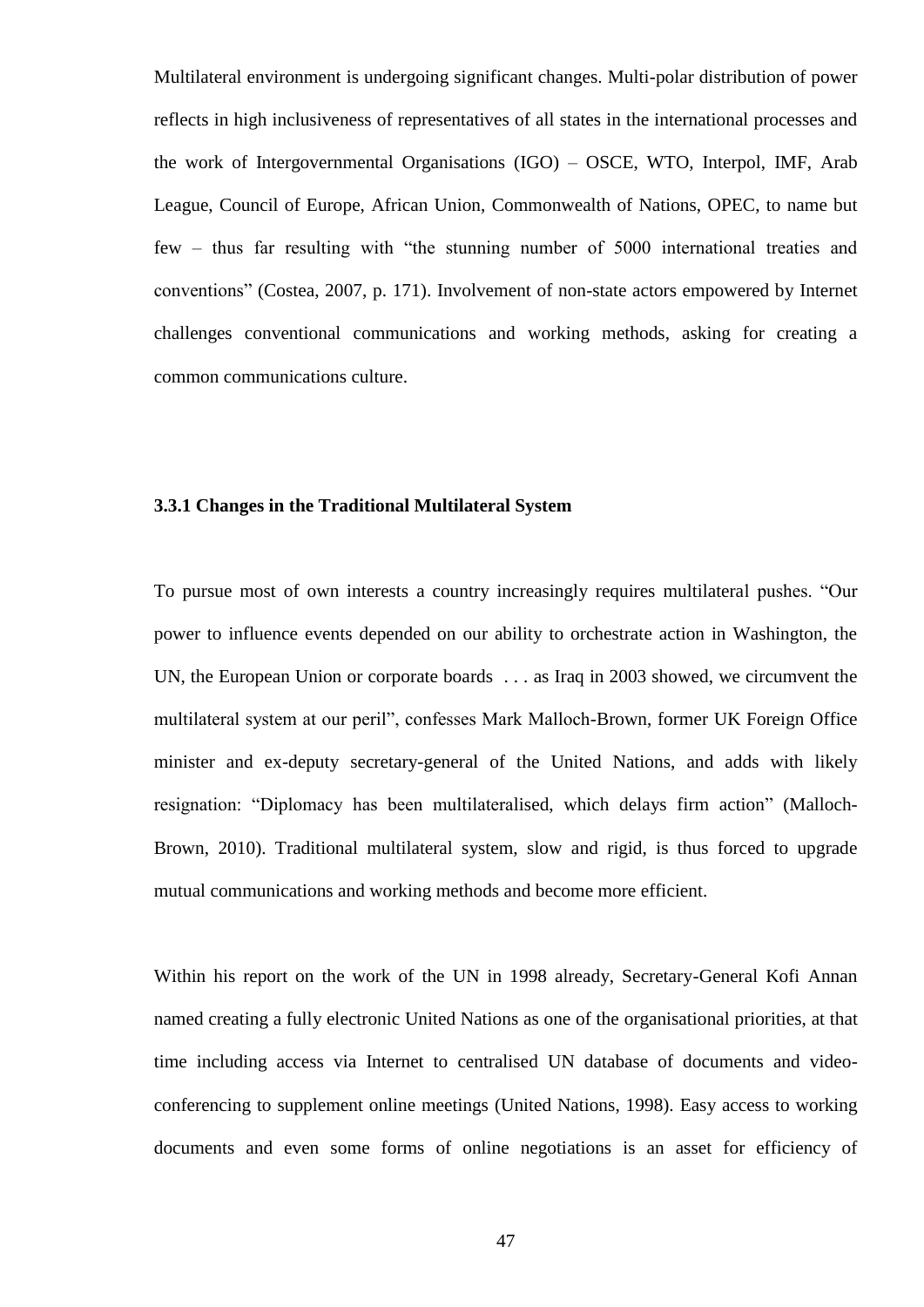multilateral work. Additionally, the interactivity of most websites of the IGO now-a-days open up a "parallel track" for communications – via video materials, blog or forum discussions – which tacitly puts aside diplomatic formality of statements and allows for a facilitated ongoing dialogue.

With these 'low profile' negotiations – sounding and probing the positions – and even the ongoing collaborative "early work" on documents, actual multilateral meetings should be more efficient. More so with the ability to provide remote participation: "The fact that participants in an electronic discussion do not need to be in the same city is likely to affect the role of a place like Geneva, where the representatives of more than 140 countries are physically present", notes Dr. Chasia (cited in Baldi, 1998), Deputy Secretary General of the International Telecommunication Union in 1995-1999.

The emerging models of remote participation for summitry can bring dozens of delegates remotely to participate in the meeting fully interactively – with text captioning, voice and video, presentations and charts, and even with voting capabilities; alternatively, dozens of physical meetings (remote hubs) scattered around the world can also be linked together making this blended model to bridge the worlds of in-situ meetings through the online space in real time. A very successful pilot project of a kind was implemented during the 2008 and 2009 Internet Governance Forum of United Nations [\(http://www.intgovforum.org/cms/2009](http://www.intgovforum.org/cms/2009-igf-sharm-el-sheikh/remote-participation) [igf-sharm-el-sheikh/remote-participation\)](http://www.intgovforum.org/cms/2009-igf-sharm-el-sheikh/remote-participation) and the 2010 EuroDIG pan-European dialogue with support of the Council of Europe [\(http://www.eurodig.org/eurodig-](http://www.eurodig.org/eurodig-2010/programme/information/remote-participation)[2010/programme/information/remote-participation\)](http://www.eurodig.org/eurodig-2010/programme/information/remote-participation) by the bottom-up-created multistakeholder Remote Participation Working Group [\(www.igfremote.info;](http://www.igfremote.info/) [www.igfremote.com\)](http://www.igfremote.com/). Certainly, 'corridor talks' as an important component is missing in such an approach; in spite of having even more available channels for informal

48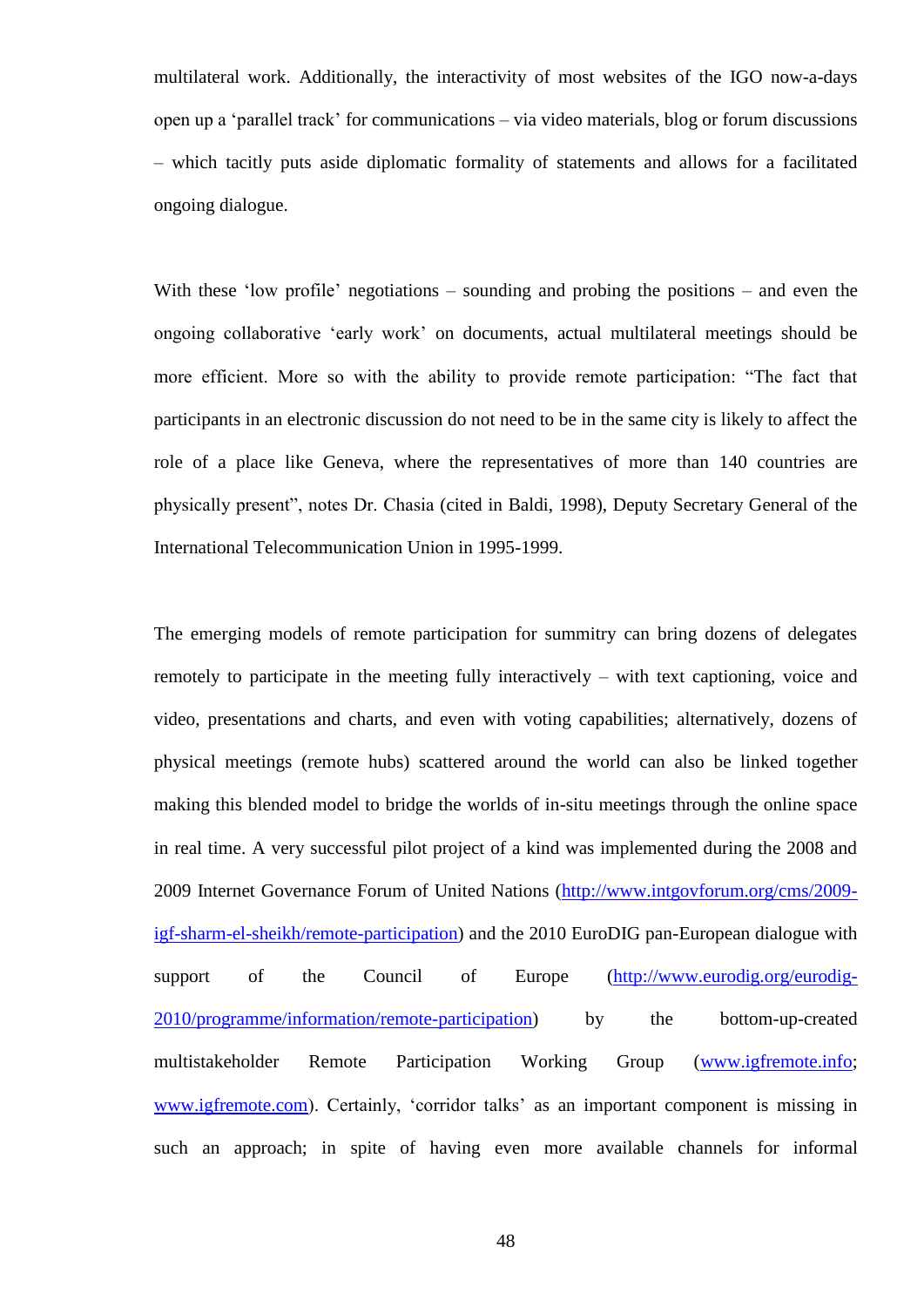communications through the online space, a much-needed "deniability" aspect here is less trustful.

Whether these online tools for ongoing dialogue and remote participation will really make multilateral diplomacy more efficient and repel the concerns of Mr. Mark Malloch-Brown and alike, it is too early to say. Number of factors of change of diplomatic arena is challenging such an outcome: additional complexity of relations with the involvement of new actors, "clash" of professional cultures and need for an improved inter-professional communication, and hesitance of diplomats to adopt and adapt to new trends and tools.

### **3.3.2 New Actors and Inter-Professional Communications**

Stimulated by the "ever thinner dividing line between internal policy and international affairs" (Costea, 2007, p. 175) the locally well-networked non-government organisations (NGO) and advocacy groups took advantage of the Internet"s culture of bottom-up structured open dialogue to create strong mutual binds. Understanding that the ICT are the backbone of global communications, they transformed their experience and power to a global scale. As a globewide well-coordinated network of activists, the anti-globalisation movement succeeded to interrupt and impact significantly the work of the Ministerial meeting of the WTO in Seattle in 1999, the G8 summit in Genoa in 2001 and Evian in 2003, and the World Economic Forum in Davos, making a well-known success story of an online-facilitated non-governmental "force to be reckoned with" (Kummer, 2007, p. 182). There are many other less-violent success stories of the impact of new actors in international affairs also: Jody Williams, the 1997 Nobel Peace Prize for the international campaign to ban landmines, certainly is a powerful one.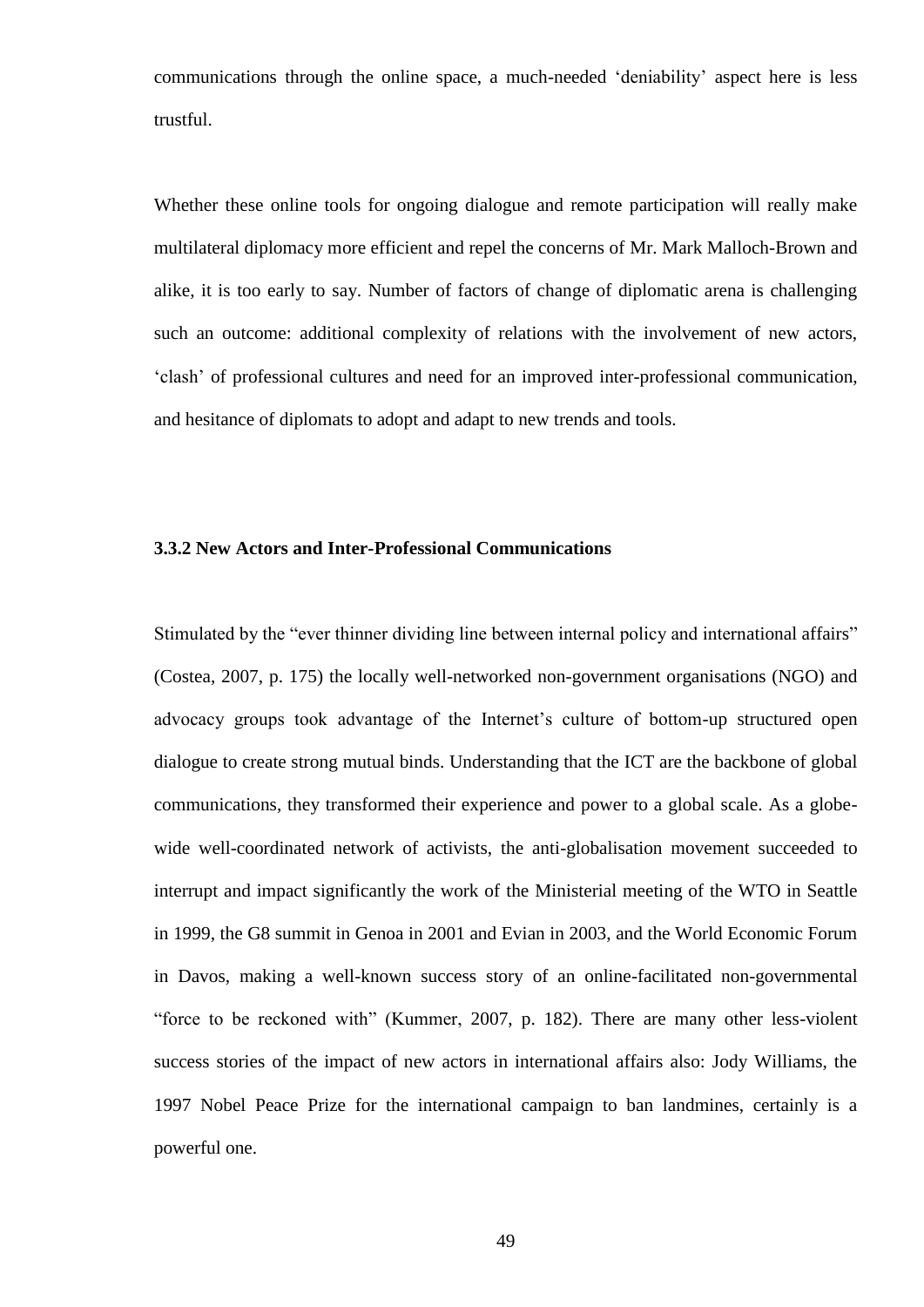Empowerment of new actors is certainly a product of democracy expanding as well; yet it is not a threat to diplomacy but rather a great potential. It is the dialogue and even strong partnerships that the needs to be established among all the actors – official and the wide range of non-official ones (Malloch-Brown, 2010). If for nothing else, they all share some interest in foreign affairs. The new actors need to consult with foreign affairs "not because they accept any pre-eminent 'right' or authority of the MFA, but in terms of the value that the MFA brings to their specific concerns" (Rana, 2007, p. 23). The diplomats, in return, need their knowledge and expertise in the complex multidisciplinary areas of public policy that are emerging; besides, their efficient global networks of organisations and individuals can get significant value to many aspects of diplomatic conduct – multilateral diplomacy included.

Not the least, there are some emerging areas of foreign policy where – unlike most of the international fora where other stakeholders request to be involved – governments are, in fact, the late-comers: The World Summit on Information Society (WSIS) was initiated by the United Nations as a response to governments' attempts to take stocks in the governance of Internet along with – or even to replace – the Internet community which has been managing the Internet since its inception (Kummer, 2007). To open up a governmental-level dialogue on such an issue headed by the non-state actors, while not leaving them excluded, United Nations General Assembly issued an invitation 'to other stakeholders' including non-governmental organizations, civil society and the private sector to participate in preparations of the Summit and the meeting itself (United Nations, 2002). This resolution was a clear sign towards opening up of the multilateral diplomacy to non-state stakeholders.

The WSIS process brought in a number of new challenges that multistakeholder multilateral diplomacy has to face with – starting with the divergence in understanding if all the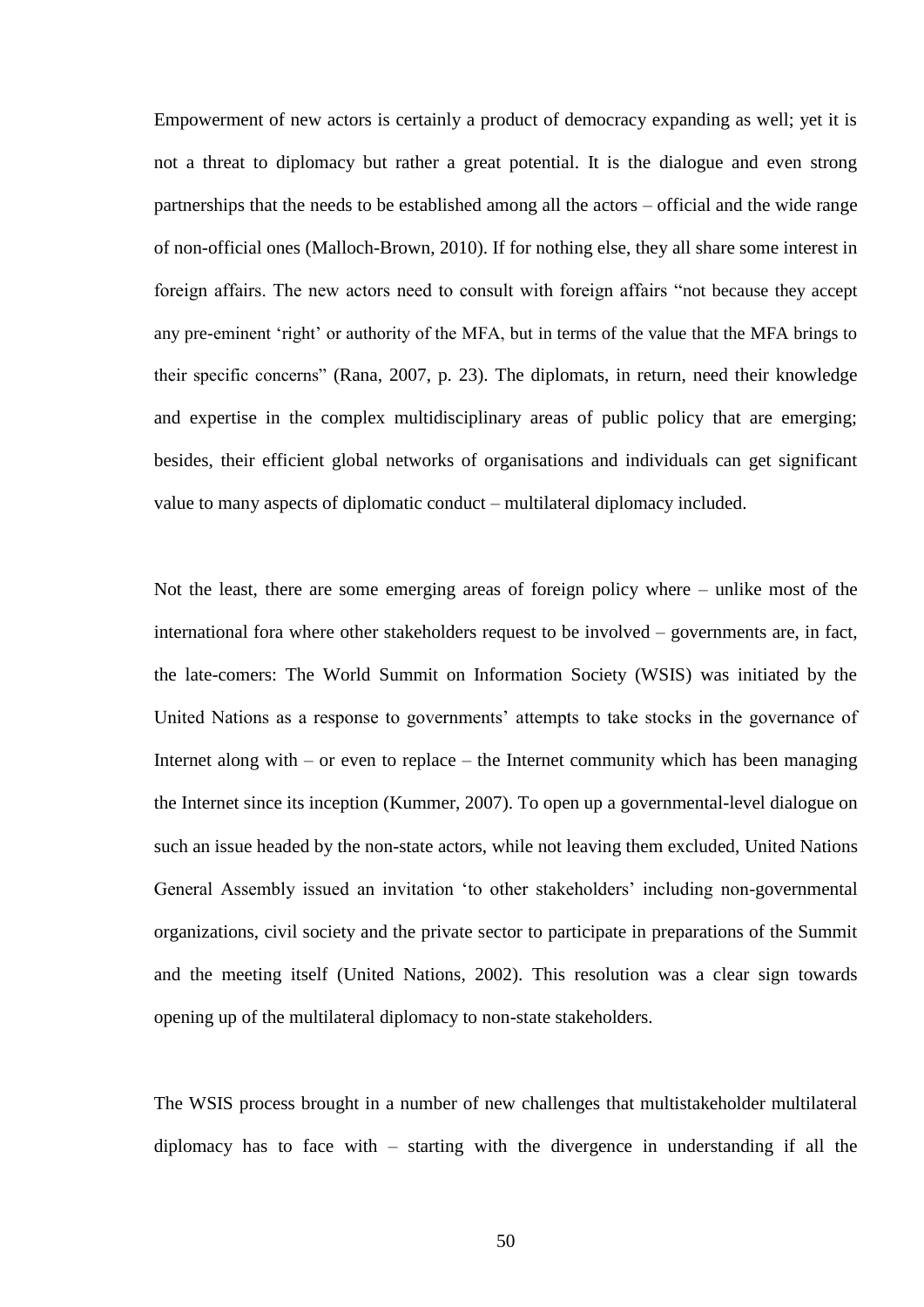stakeholders should participate on equal footing, mutual animosity due to stereotypes (diplomats being conceived as wasting time with empty talks and needless protocol, while non-government organisations being viewed as a disorganised crowd of dissonant voices with no discipline at all) and lack of understanding why the they need each other. Initially, diplomats felt safe within their professional turfs being comfortable with the internal codes and protocols they understand; so did the other stakeholders – it was easier for all to work with their colleagues from other states then with their compatriots from different professional structures (Kummer, 2007). By the second stage of the Summit two years after, in Tunis in 2005, however, and especially in the continued post-WSIS process titled Internet Governance Forum, significant moves towards greater understanding and better communications were made.

Diplomats are now required to interact with groups and individuals with diversity of professional backgrounds. Most of them are proficient with using Internet for everyday work, including negotiating professional deals; it is a great potential for diplomats to adopt such habits and utilise them to enhance their support and coalition multilateral networks to get more support for their policy priorities. Inter-professional communication can be learned by understanding others, their roots, visions and working mechanisms; it is easy to perform a groundwork research on non-government structures by using their tools – their world is transparent and can be sounded through forums, chat rooms, blogs... "However, diplomats are well equipped for this challenge, as their background, especially the experience acquired in bilateral postings, makes them sensitive to cultural differences" (Kummer, 2007, p. 184). It is not as easy for non-diplomats to acquire deep understanding of diplomacy, though; since two are needed for the dialogue, diplomats also need to become more open and present its specific professional culture transparently to the newcomers. Mutual understanding can be achieved through ongoing collaboration and dialogue, especially in the virtual space.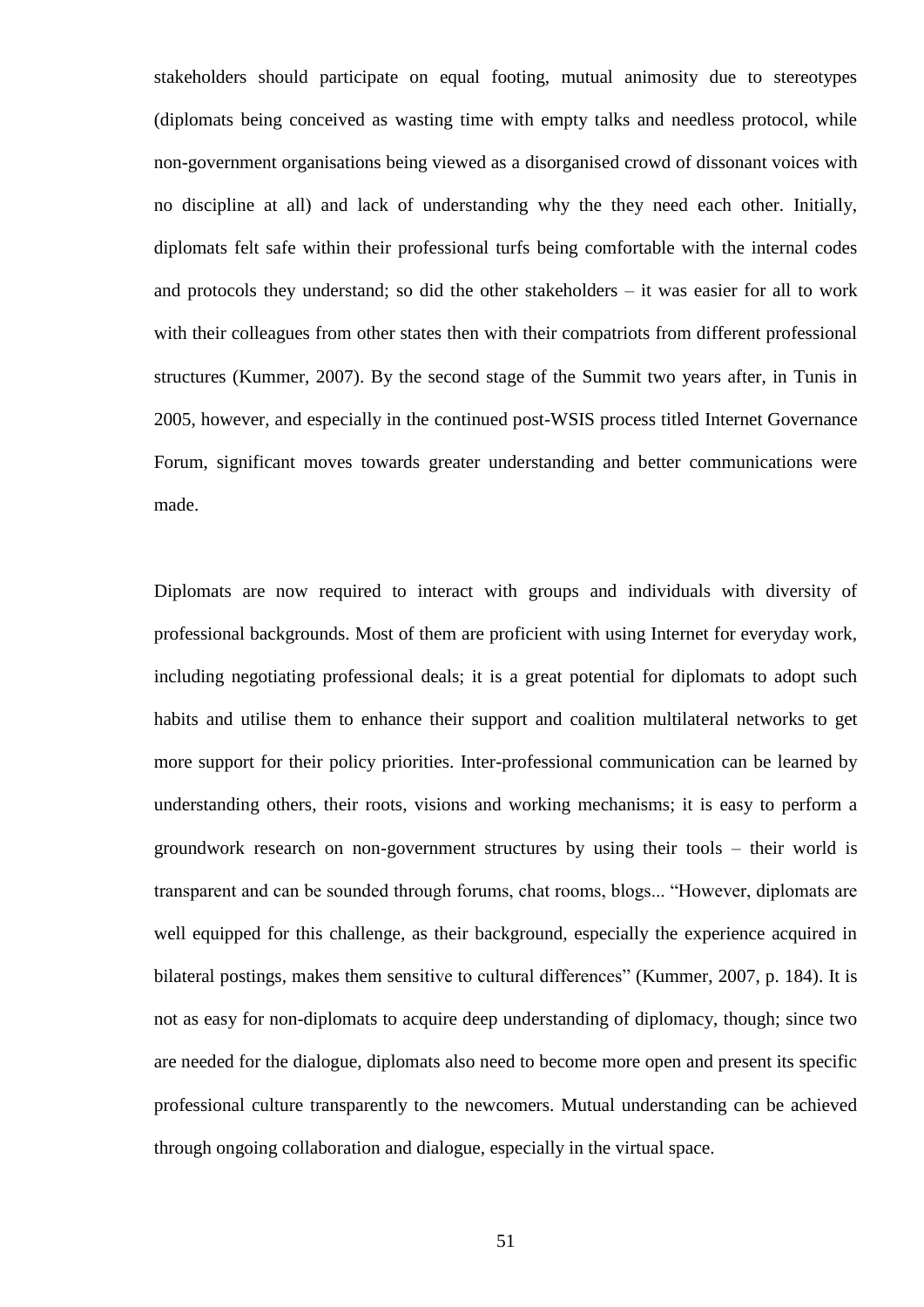The evolution of WSIS process proves that with efforts the mutual trust and understanding can be promoted. With time, the involved stakeholders acknowledged the distinction of their own roles and responsibilities, and started learning from each others – diplomats accepted that they need non-government organisations and business groups for their advanced knowledge and understanding of complex emerging issues, as well as for their mighty global networks and the public impact they bring; the non-state actors understood the needs for a structured process and certain protocols, acquired advanced negotiations skills from diplomats and acknowledged (if not yet accepted) the existing legitimacy of states for decision-making and the respective responsibility. Even in an ever-lasting quarrel on the survival of national sovereignty and the international law in globalised times of cyber-space the stakeholders have moved an inch towards "bringing other type of norms (for example non-binding "soft governance" or self-regulation) to global governance concepts" (Kummer, 2007, p. 184).

To maintain its inclusive nature, multilateral diplomacy will in many cases naturally tend to restrain from bringing decisions – "soft governance" ones at least – with voting, and incline more towards reaching wider consensus which would consequently reflect variety of views and interests, and thus make the decisions more sustainable due to the diversified ownership of its shaping process. This consensus-building with number of actors will inevitably require even more time. Extending the summits-based discussions to the ongoing debates in the online space will not only step up decision-shaping but will also present a cost-effective inclusive approach to negotiations.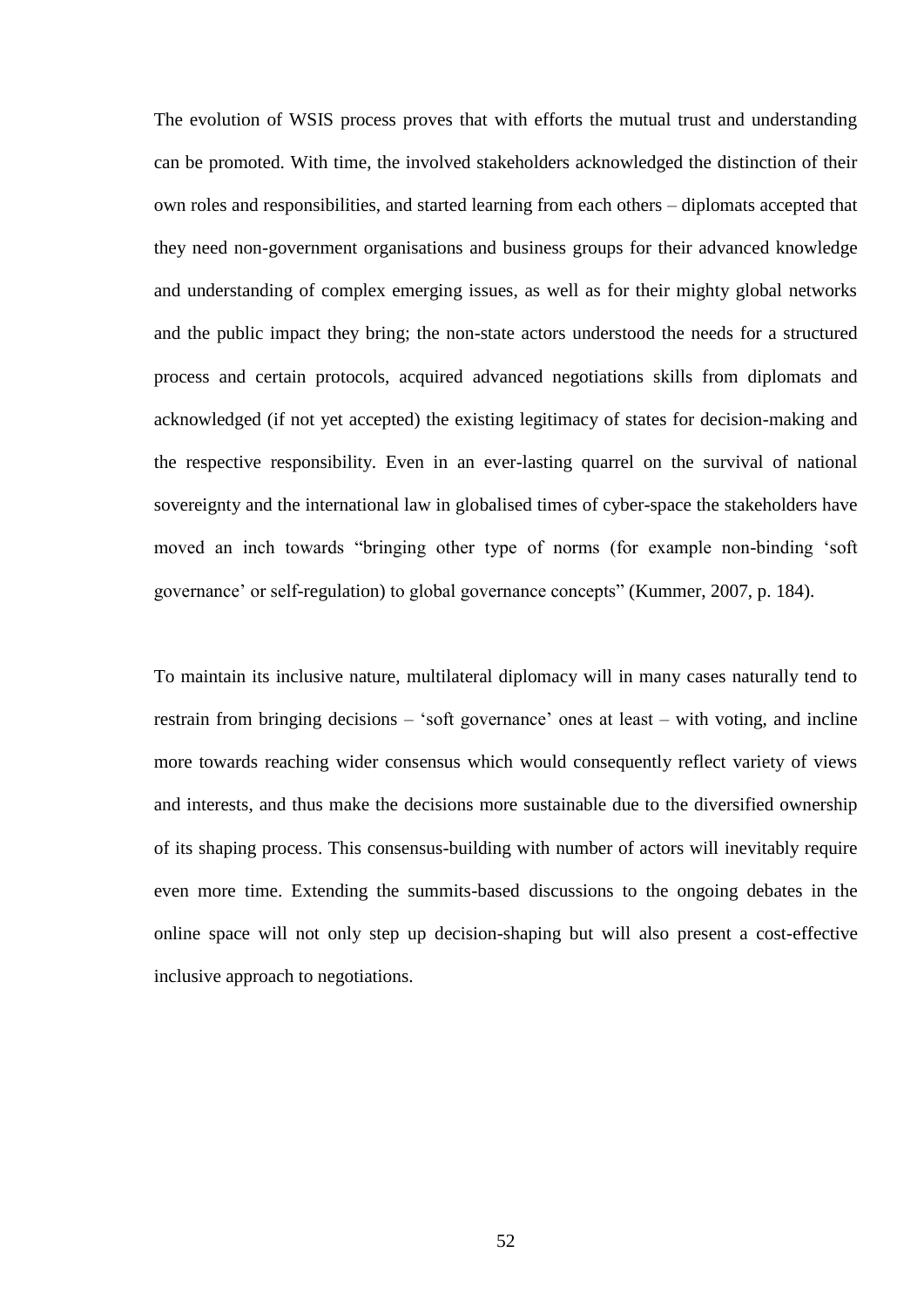#### **3.3.3 Partnerships in Crisis Management and Conflict Resolution**

We all know that in a borderless world, events in faraway places affect our own security. It is therefore in our interest to be engaged in conflict prevention and crisis management. In this new security environment we must be alert and creative. Above all we need to be united. *Javier Solana, EU High Representative for the Common Foreign and Security Policy*

(Solana, 2006)

With globalisation, the new security environment has become increasingly complex. National jurisdictions are not sufficient any more to go after the perpetrators; supra-national efforts involving regional or global cooperation are needed. Interpol and its global outreach is an example of it. A way more complicated examples come daily from virtual space: cyber-crime, spams and scams, paedophilia and child abuse and even cyber-warfare can not be dealt with by a single state"s jurisdiction (Kurbalija, 2009). Old approaches to security, no meter how successful they might have been in the past, might simply not work for the new challenges – fight against terrorism being only one of them (Costea, 2007).

Creating a common culture of communications between governments, but also the non-state actors, might be the right way to go (Solomon and Brown, 2005). The Internet culture is exactly about that – communications. Additionally, with little or no money Internet can enable much, as the case of successful cooperation of terrorists testifies – in his annual report of 2007, Secretary-General of the United Nations confirms the important role that Internet plays for the terrorists by asking for "countering its use for terrorist purposes" (United Nations, 2007).

To combat such security challenges, but also be able to jointly manage crisis and disaster situations, diplomats should use same tools. Diplomatic service should establish trustful communications with various organisations – bilaterally and multilaterally, local leaders, decision makers, media, and parties in a conflict if that is a case (Solomon and Brown, 2005).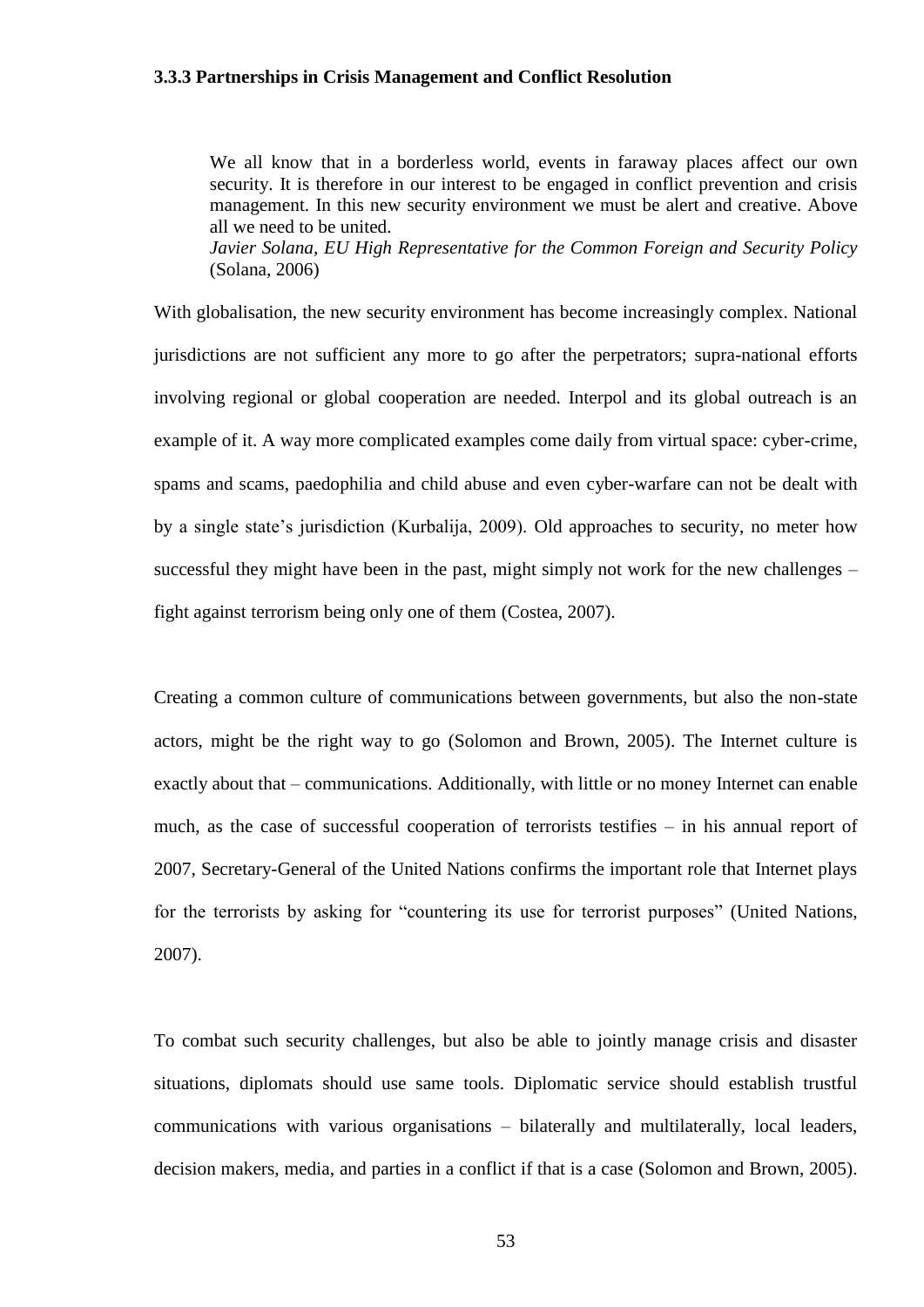Further, it should improve information sharing through databases of the organisations and institutions, which can allow for exchange of and easy access to relevant documents at any time. "Brahimi Report" of 2000 on the UN Peace Operations calls for the new information management that would involve various entities, including non-governmental ones, in complex emergencies (United Nations, 2000b).

Much earlier, in 1997 already, pivotal role of non-government organisations in crisis management was recognised at the United States Institute of Peace (USIP) conference "Managing Chaos: Coping with International Conflict into the Twenty-First Century" (Solomon, 1997). The "Tampere Convention" of 1998, ratified by 40 countries as of March 2009, goes step beyond by determining privileges and immunities to the non-state entities when it comes to the use of ICT in disaster management (International Telecommunication Union, 1998).

The changes that agencies involved with the multilateral diplomacy should undergo, however, are not easy, because they are much more about their internal structures and mentality than about the technology. Besides the need to invest in resilient ICT infrastructure especially in war-torn areas, the USIP conference on managing information in crisis, held back in 1996, suggested that the first step for improvements was loosening the organisational hierarchy within institutions which was a main obstacle for information sharing (Weimann, 2006).

In spite of addressing the issue of importance for everyone – security and crisis management – changes suggested often face the resistance of many agencies. Richard Solomon (Solomon and Brown, 2005), President of the USIP, sums up the reasons that are commonly offered "for not dismantling organizational "stovepipes" that inhibit reaching out to publics and counterparts across the globe" to be protecting ones power from being decreased if sharing

54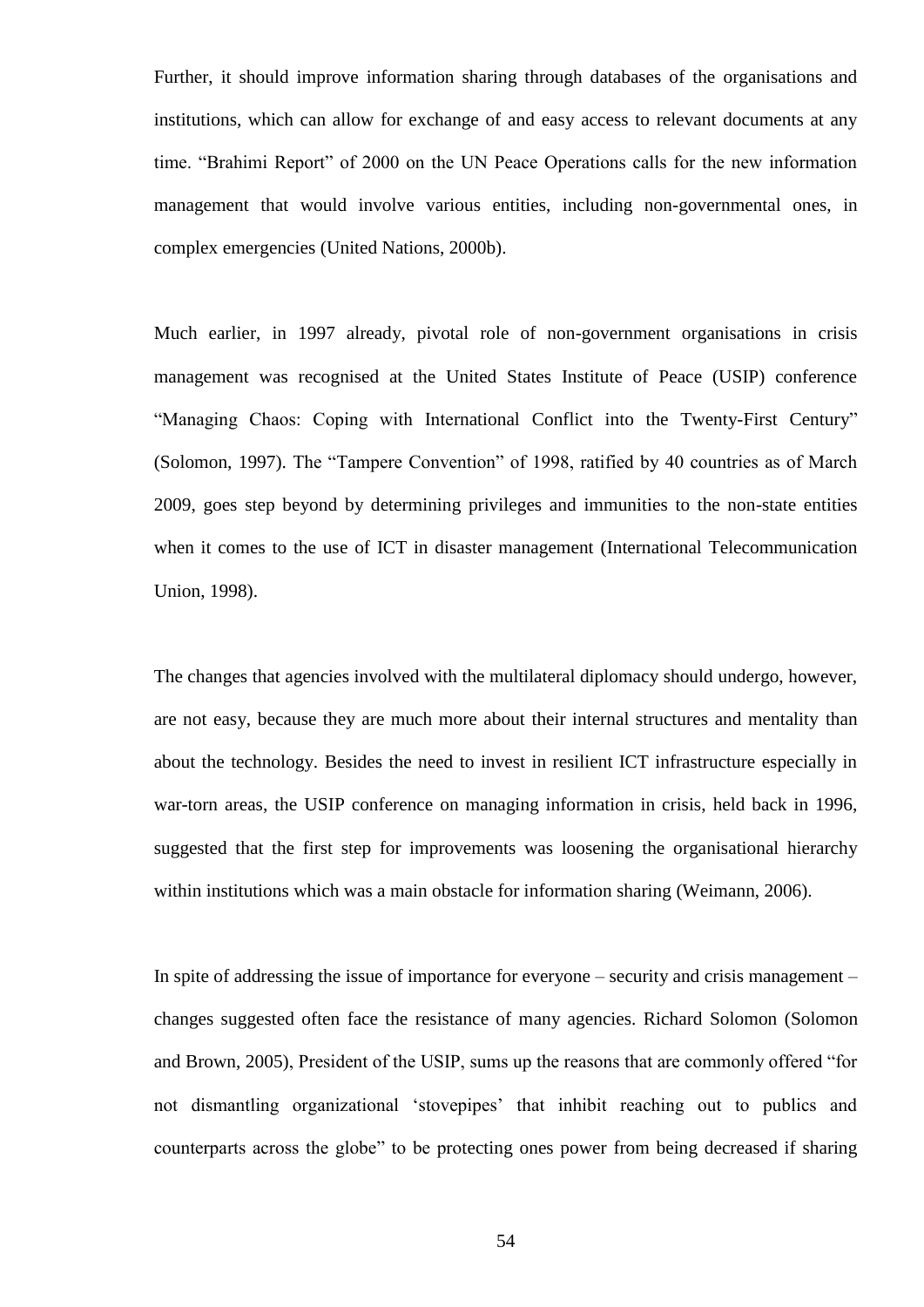internal information with "competitors" and inertly opposing any changes unless being forced due to ineffective work. Technology is available; it is rather the mental shift that is needed towards establishing a common culture of communications.

In conjunction with new online services, opened inter-communication would allow both the NGO and IGO to act more powerfully in crises. Already there are examples of efficient responds to disasters with use of twitter, such as that of 2010 severe earthquake strike in Haiti: following on the broadcast tweet of the American Cross pledging certain initial sum of money to assist the affected in Haiti, Red Cross organised an SMS-driven collecting of donations (by sending a text message to a certain number a person could donate ten dollars) and tweeted back this information making it easy to search for (through keyword "haiti"), access and further distribute for any Twitter user (Pepitone, 2010). Other more important reactions – including timely alerting citizens or reporting on missing and found persons – might follow in future if a broad cooperation on planning and reacting is established. Efficiency and results of multilateral diplomacy, even if only in crisis management, are certainly in interest of diplomats as well.

## **3.4 Negotiations**

It is often disputed if negotiations can be effectively conducted online. It is there, however, sometimes neglected that the very 'around the table' talks are only subsequent to thorough preparation and pre-negotiation phase (Berridge, 2002). To that end, the use of ICT in groundwork research and initial "talking about the talks" with counterparties has many advantages. In a narrow sense, negotiations through the virtual space instead of in real-world has its 'pros' and 'cons', yet one should not forget that also this phase consists of a number of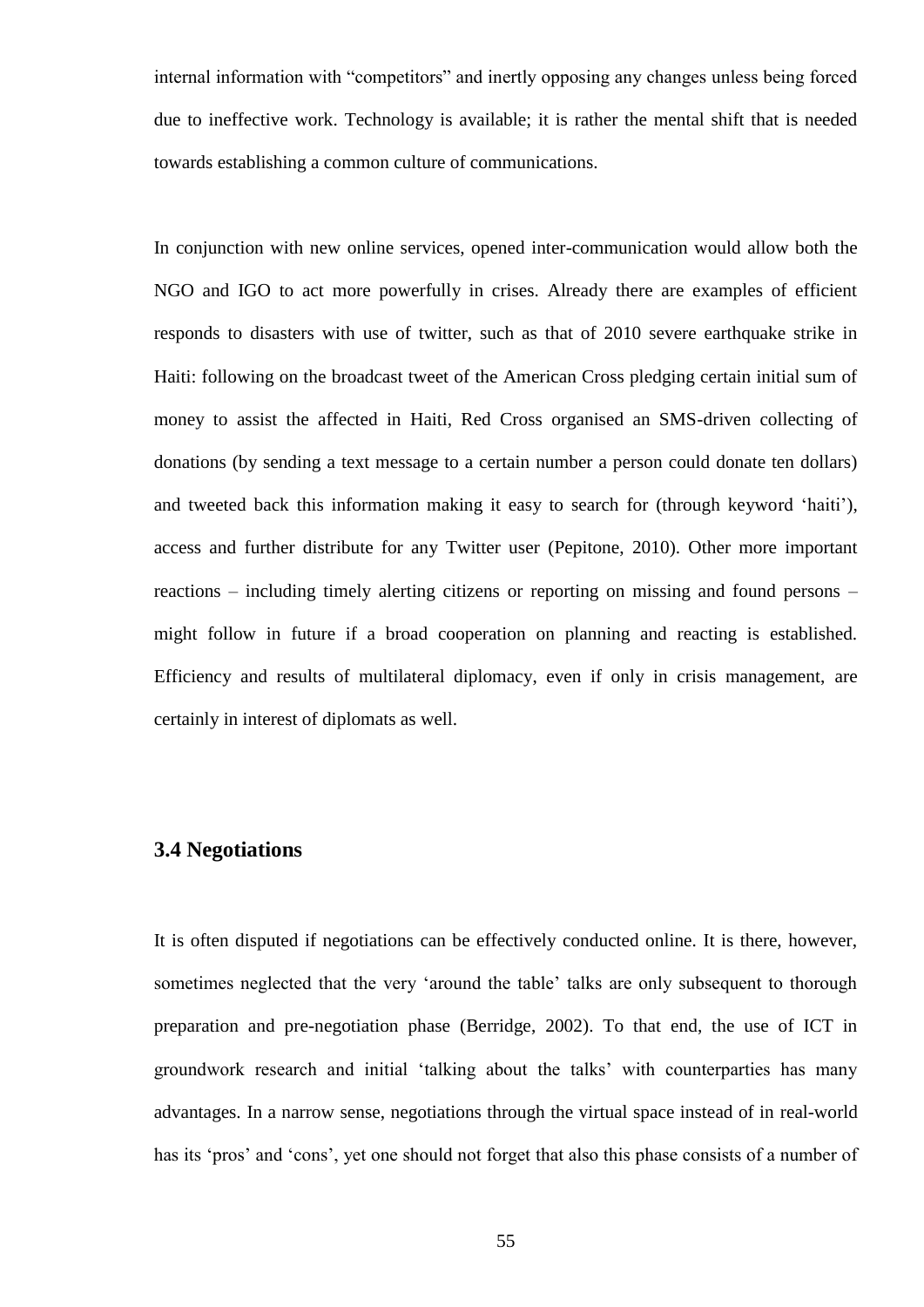aspects such as diplomatic signalling and document drafting – to which the virtual space can again offer certain advantages. An excellent illustration of the benefits ICT can bring to all phases of the negotiation process is given in a story of Ana Gabel, an imaginary diplomat, by Dr. Kurbalija and DiploFoundation (Kurbalija, 2007). Not the least, ICT can play important role in conflict resolution with putting the belligerents into a computer-mediated communications.

### **3.4.1 Preparation and Pre-negotiations**

Bargaining and persuasion skills as well as experience of a diplomat do not mean much without through preparations. Understanding the counterparties and their interests is vital. To be able to analyse their strengths and weaknesses, assume their interests and likely negotiation stile, tactics and arguments, and eventually plan the ZOPA ("zone of possible agreement" as the bottom lines of each side) (Rana, 2002) one starts with acquiring vast amounts of information about counterparties (such as political, cultural, economical background and statistical indices, external relations and internal structures), as well as the information about their key negotiators and the team (their personal backgrounds and experiences). Searching through internal MFA databases – if digitalised and well organised – with keywords and tags may promptly bring history of bilateral relations and multilateral activities in the past. Exploring the online space helps sounding internal public opinion and relations in the countering country: public blogs of their VIP, discussion forums of intellectual elite, web presentations, online journals and press clipping. While much of this can be done from the headquarter as well – including using search engines to search public Internet for personal details on counterparty key negotiators – the embassies are the ones to bring more specific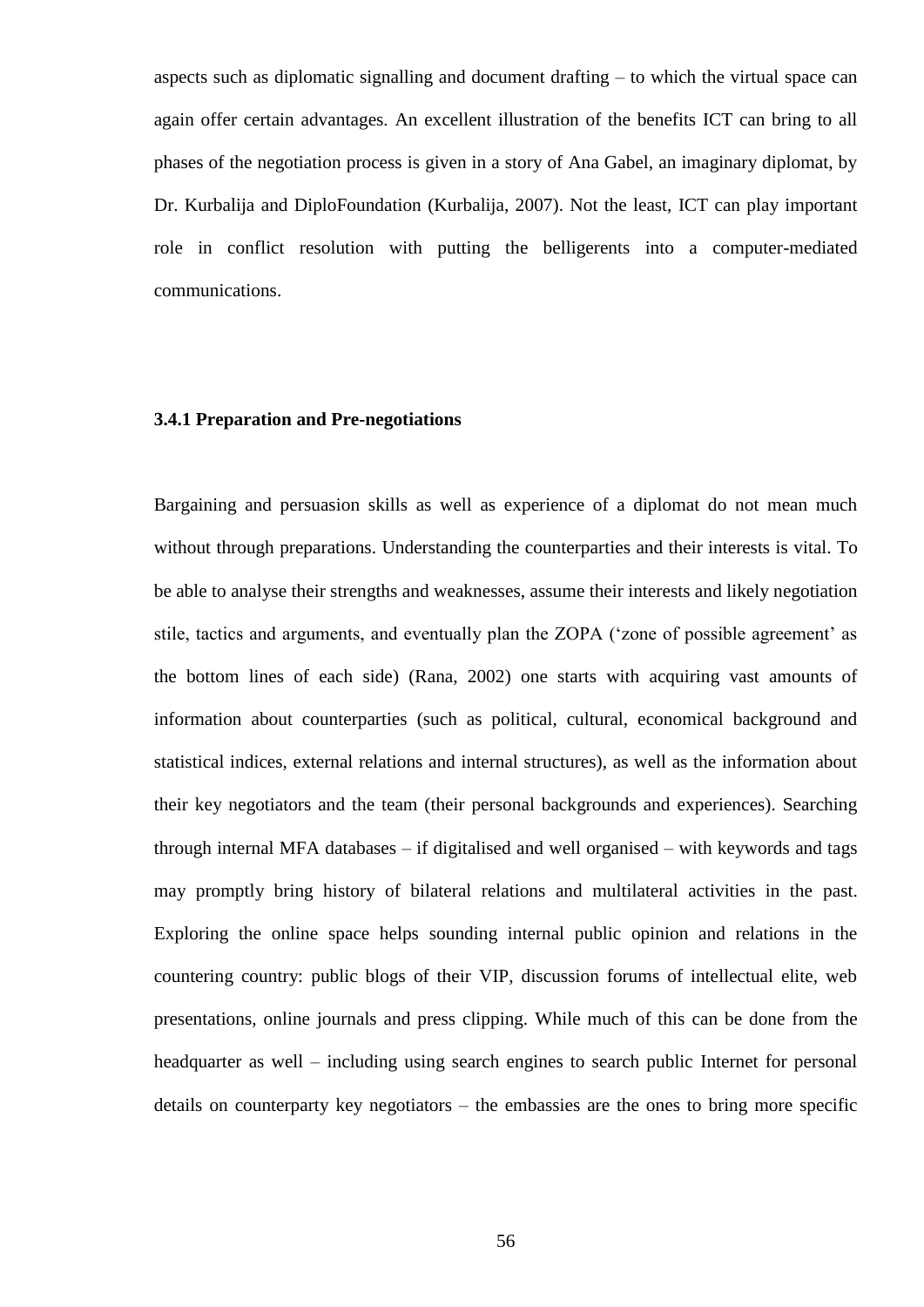information from their in-country networks, both in-person experiences and their online networking work.

Equally important is to synchronise the positions in one"s own negotiating team. Due to multiplicity of negotiating areas, teams are commonly consisted of representatives of various ministries and sectors. Moreover, Ministries often continue leading parallel discussions with counterparties along with formal negotiations, pushing their own interests. The key negotiator thus might have a hard time to synchronise the diversity of parallel tracks and sectoral interests, more so due to multilayered authorities examined – those of the Ministers versus those of the negotiators. Therefore, initially agreeing on a common strategy for negotiations, goals and priority of interests to bargain with, and identifying BATNA (the "best alternative to a negotiated solution") as the minimum threshold beyond which one would not go (Rana, 2002), is of utmost importance. Connected centralised databases of various sectors and Ministries, collaborative work on shared documents and constant communications among involved professionals through e-mail, chat, online groups and voice and video services is important for this phase. Without such a clear starting point and ongoing tight synchronisation, resolving the eventual impasse of the talks by introducing linkage of issues and deciding on what can be bargained for would not be easy, (Berridge, 2002); speaking with "one internal voice" has become a must especially when negotiating a deal with complex structures such as the European Union. (Tscharner, 2007)

The pre-negotiations phase asks for a number of meetings of involved parties in order to agree to negotiate and set up the agenda and procedures (Rana, 2002). In traditional diplomacy this is mostly done through sets of face-to-face meetings; these communications can however be much facilitated by introducing more frequent virtual encounters. Opening contacts might be supported with e-mail communication or through social networking contacts; initial "low

57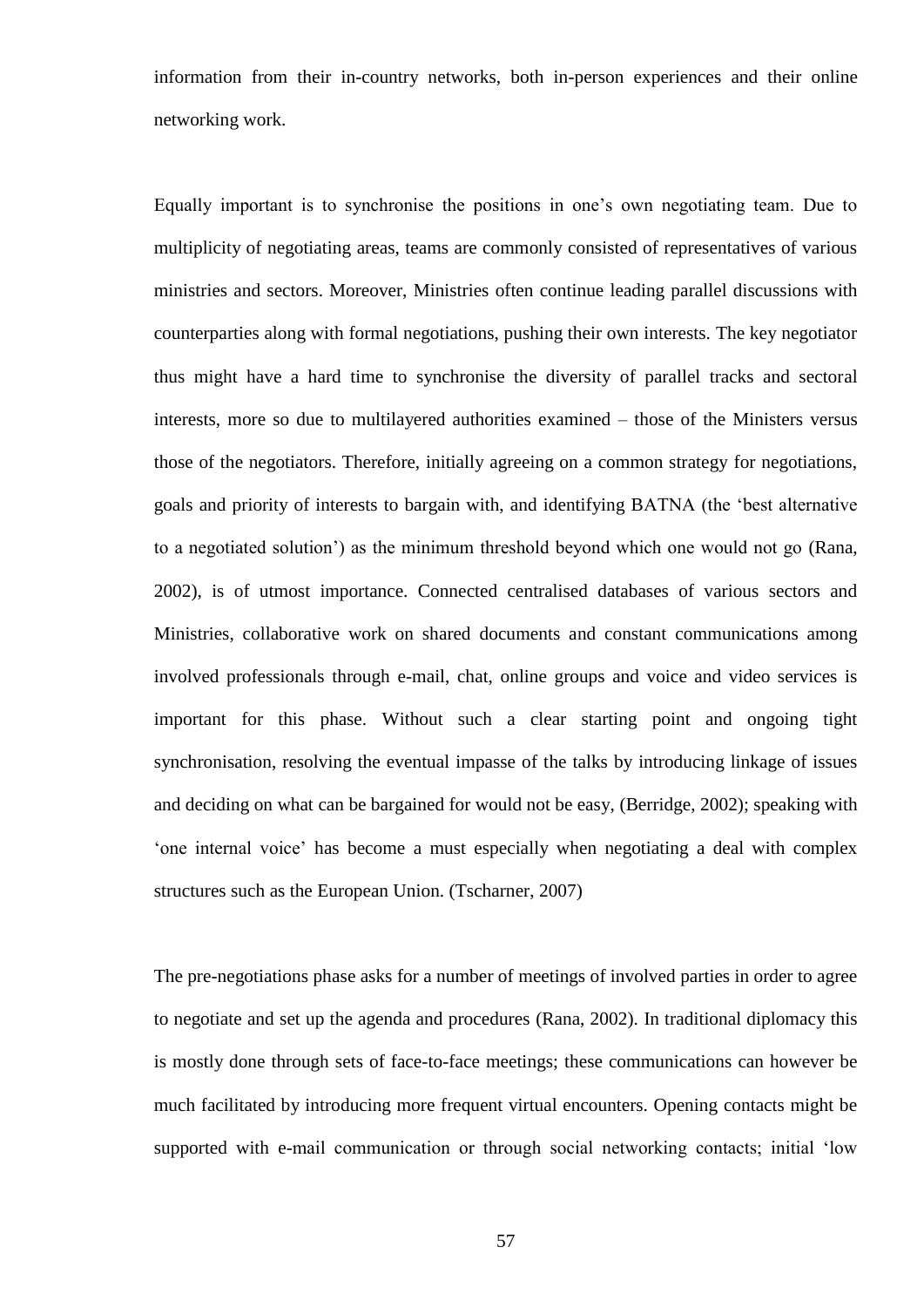profile" meetings can be conducted through text-based messengers and voice or video call over Internet; more formal "talks about the talks" would need telepresence to allow for enhanced interaction including body language and "sharing the atmosphere of the same room"; meeting agendas and notes might be shared through the online space and collaboratively edited.

Certainly, the benefits such as overcoming distances with avoiding travel and working collaboratively regardless of time-zones are coupled with certain shortcomings such as limited deniability due to the nature of digital services – communications might be recorded on a server of either party without knowledge of the other party – and personal physical contact such as handshake or 'sharing the same air'. While these shortfalls are commonly not even noticed by non-government actors who are well equipped for online negotiations, diplomats might need time to find the best way to use the advantages and minimize the disadvantages.

### **3.4.2 Negotiations 'Around the Table'**

When it comes to the negotiations around the table, there is probably no alternative to sitting around the table in the same room and sharing the atmosphere of negotiations including small-talk, hand-shaking corridor talks. The limits of digital communications for this most human-intensive diplomatic activity exist, as well as the advantages outlined above. It is on diplomats to be aware of both and smartly use these tools on case-by-case bases, such as if the real encounters are not possible for any reasons, or if an ongoing document drafting process needs to be facilitated along with negotiations.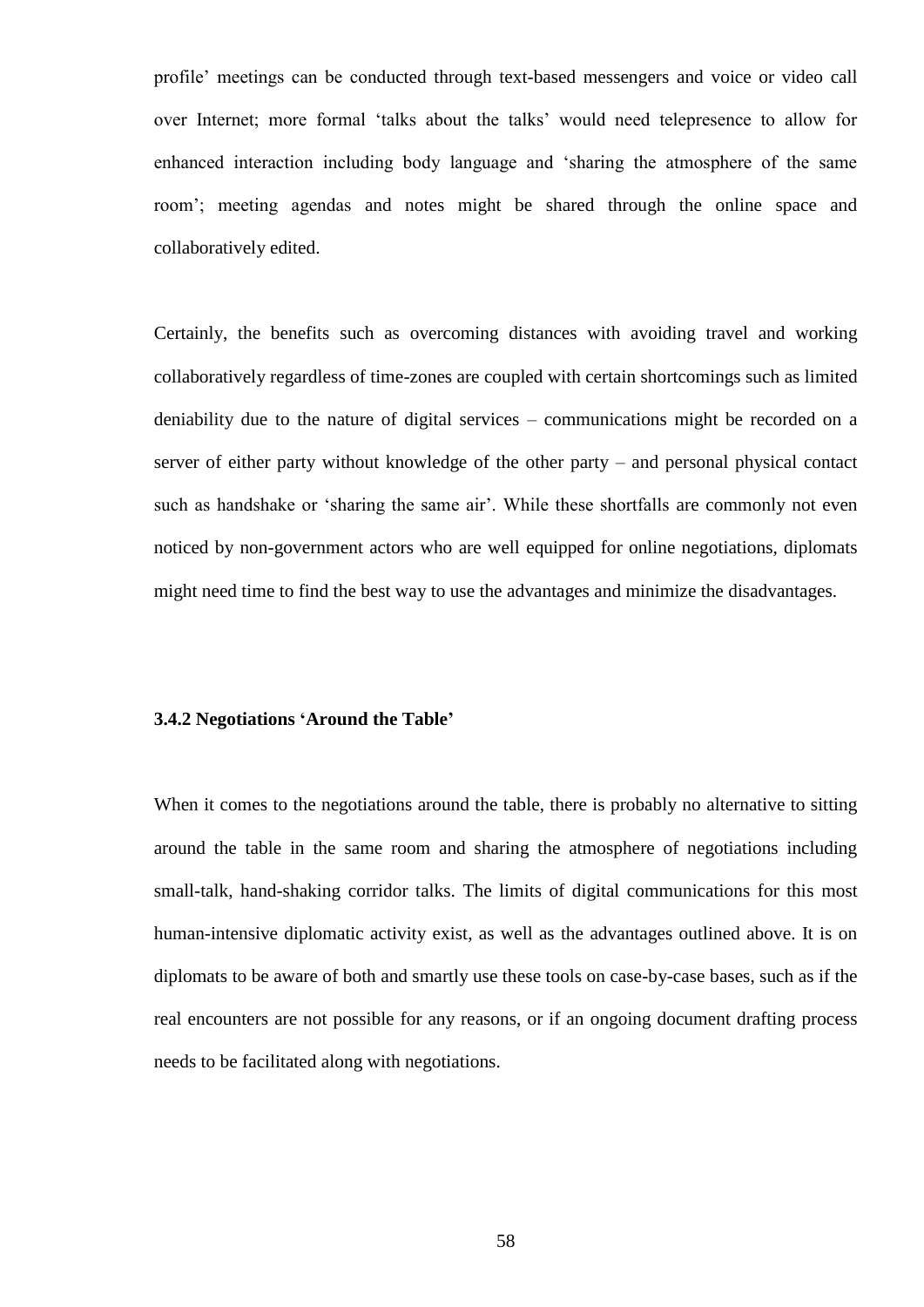The ICT however have a much wider use even in real-life negotiations. As some important decisions are often to be made promptly, the ability to consult various sources of information instantly or consult with associates remotely make the decisions less dependant on one"s subsistent knowledge and memorised facts. With many modern meeting facilities having wireless Internet access available – or alternatively with almost ubiquitous access to mobile Internet – diplomats get a chance to double-check certain crucial information by searching the web or internal service databases (with secured encrypted access), and communicate with headquarters through text messengers at any time. They might do so openly through their laptops, or even very discretely via mobile phones and similar handy smart gadgets (Kurbalija, 2007).

One of the most important aspects of negotiations is negotiating the text. The use of secured platforms with authentication of users that include using shared documents and hypertext annotation tools can be even more practical than the in-situ work for articulating new norms: by collaboratively editing the text, posting layers of amendments on a certain word, set of words or paragraphs, request for inserting or deleting parts of the text, posting comments on others" contributions and even voting on the integral text or its parts (Trigona, 2007). Save in situations of heavy time-pressure to reach a deal, such tools give diplomats more space for manoeuvre – to work on the document and submit contributions when she feels convenient, focus more closely on certain parts of own interest and simultaneously work on several spots in the document, going back and forth, instead of analysing it linearly as it commonly has to be done in in-situ meetings. E-negotiations on "3C" co-organised by the Swiss Agency for Development and Cooperation and facilitated by DiploFoundation are a successful example (3-C Conference, 2009). Additionally, such tools can be used to complement the in-situ meetings and make them more efficient.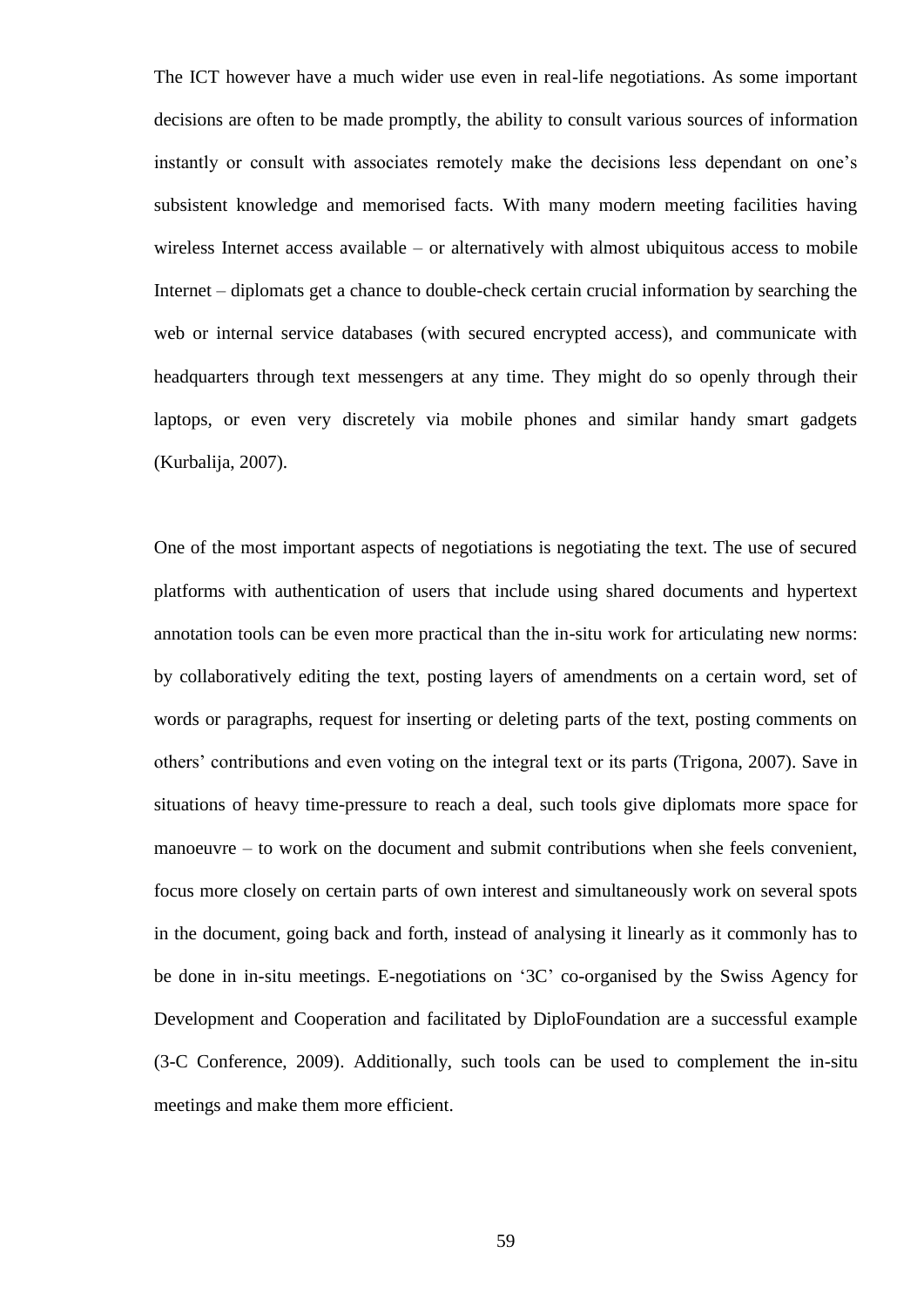In following-up on treaty compliance, the digital records of negotiations can serve as "trackrecords of other countries' performance, their alleged 'breach' and respective defence on an article by article approach" (Trigona, 2007). With such firm tracking, the negotiating parties would try better to avoid being accused for non-compliance and diminishing own credibility and bargaining power.

### **3.4.3 Public Signalling**

 $\overline{a}$ 

The growing power of public opinion makes the negotiations become more transparent, whether non-state actors are directly involved as negotiators or not. In spite of the need to keep some segments discrete, if not secret, in order to make it more possible to reach a deal without external pressure, diplomats now need to exert certain extent of public diplomacy during negotiations and keep 'an eye-contact' – interact (and not only communicate) – with citizenry. For, the citizens are the ultimate authority to bring a verdict on the diplomatic conduct (Kummer, 2007, p. 182); more so in countries with direct democracy, such as Switzerland, where everything negotiated can undergo a direct citizens' voting check at referendum (Tscharner, 2007).

Using the public channels to do diplomatic signalling is not new; yet the Internet offers many new creative approaches for social media broadcast, such as official blogs or social network and twitter accounts. One particular case is interesting for analysis: in his daily post of 10 October 2009 within his official blog<sup>4</sup>, the Swedish Foreign Minister Carl Bildt (2009) roughly mentioned his unofficial visit to Belgrade and the meeting with Serbian President and Minister of Foreign Affairs. In the midst of the hot "Butmir" regional negotiations on the

 $4$  It is interesting to note that Mr. Bildt used to maintain his private blog until 2007, when he was elected for a Minister [\(http://bildt.blogspot.com/\)](http://bildt.blogspot.com/). In one of his lasts posts there he wondered if he should/would continue blogging. And he did – but decided to turn it to an "official" blog.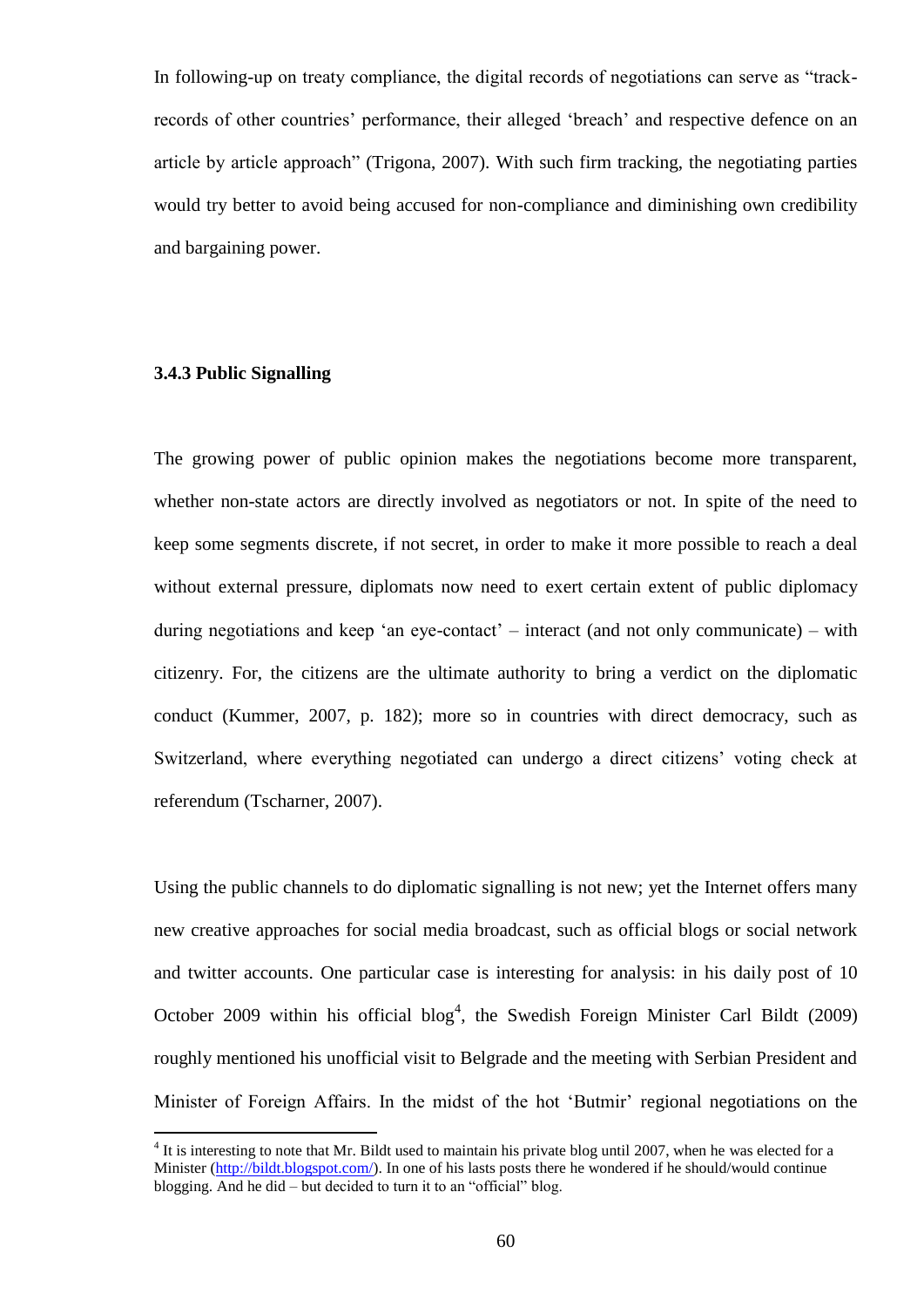future of Bosnia, such a visit would be no surprise – if only anyone new about it: it was neither announced nor reported on officially. Within 24 hours, the news agencies across Balkan started buzzing around the visit, being confused with the fact that all sides involved – Serbian and EU (since Sweden was holding a presidency of EU at the time) – were quiet, until two days later when the Swedish ambassador to Serbia confirmed the visit took place. It is obvious such a visit was needed, and could have even been expected; yet Mr. Bildt must have decided to keep the visit "low profile" for the quality of the meeting. Of course he must have known no such visit would be unofficial or secret; it could have been discrete, however.

Official blog appears to be the convenient tool for providing such a nuance in signalling. The nature of the blog to post regularly (if not daily) gives space for ad-hoc decisions. The informality of communications a blog concept provides, combined with the level of formality an "official blog" of a diplomat brings, allows for a level of "public discretion" of the message – available to all as not being a secret; yet reaching only those searching for it.

#### **3.4.4 Conflict Resolution**

In war-torn regions it is often impossible to initiate any direct meeting of the belligerents – they commonly refuse any talks with the counter party. Mediation is a way to go, allowing both sides to save their face with 'not talking to the enemy'. Mediation can, however, take long time due to distance and time factors, as the mediator needs to exert 'shuttle diplomacy' which involves travelling back and forth to the war camps. In many cases time is precious and costs lives.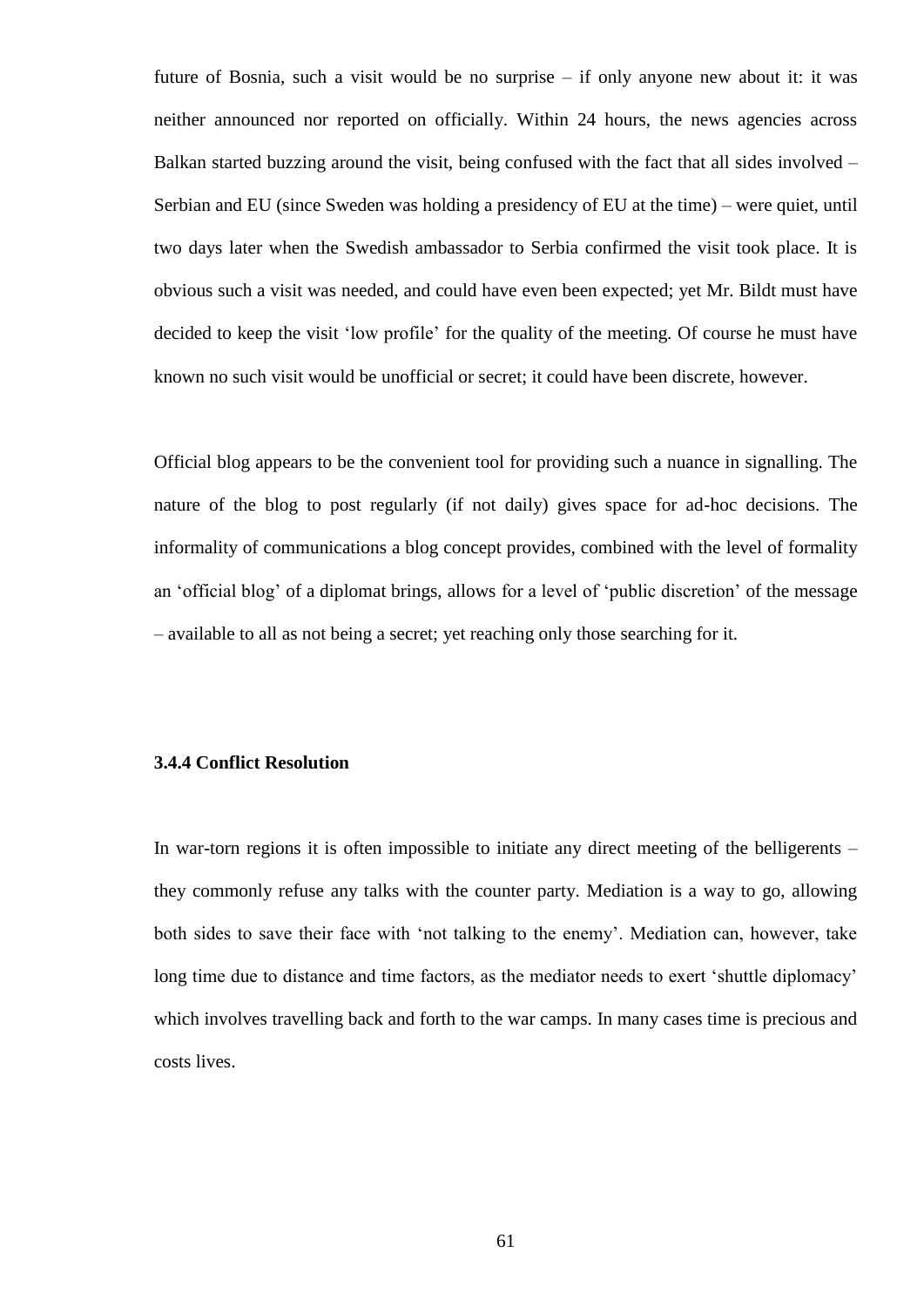Computer-mediated communication is how ICT can help. Acting as a buffer zone allowing "face-saving", the Internet can offer an ideal and safe channel for dialogue, with assistance of a mediator. The US Institute of Peace successfully conducted computer-mediated peace initiative in Liberia, trying to put an end to fourteen-year civil war:

In February 2004, USIP hosted a special Virtual Town Hall Meeting featuring Bryant [Gyude Bryant, interim leader of the National Transitional Government of Liberia]. During the online interactive session, Bryant engaged the Liberian diaspora in an Internet-based discussion on the prospects for peace in their war-weary homeland and what the expatriates could do to support such efforts. (Weimann, 2006, p. 213)

While in some cases even the direct text-chat can be unacceptable for the parties, it is easy to create separated virtual chat rooms between which a mediator could exchange the adjusted messages. Due to the need for a human factor in order to build up initial trust, however, a blended "shuttle diplomacy" and computer-mediated talks might appear to be the most convenient approach. Having in mind that many war-torn areas would not have infrastructure or other capabilities for such a technologically advanced approach, the war-lords can be brought to a third country – or even to separate countries – where such a tool would be available. Such an initiative not only saves precious time but also the costs, making crisis negotiations more effective.

## **3.5 Public Diplomacy**

In today's environment "in which an educated and empowered citizenry hold new and different views about what they expect from their social contract with government" (Briggs, 2005) diplomacy has to listen to and interact with the public in order to get its support. But, this is nothing new in fact: long before mid-twentieth century when the term "public diplomacy" was coined the ancient Greeks developed empty rhetoric to reconcile effective negotiations with democracy principles and practiced it at the Athens agora as central public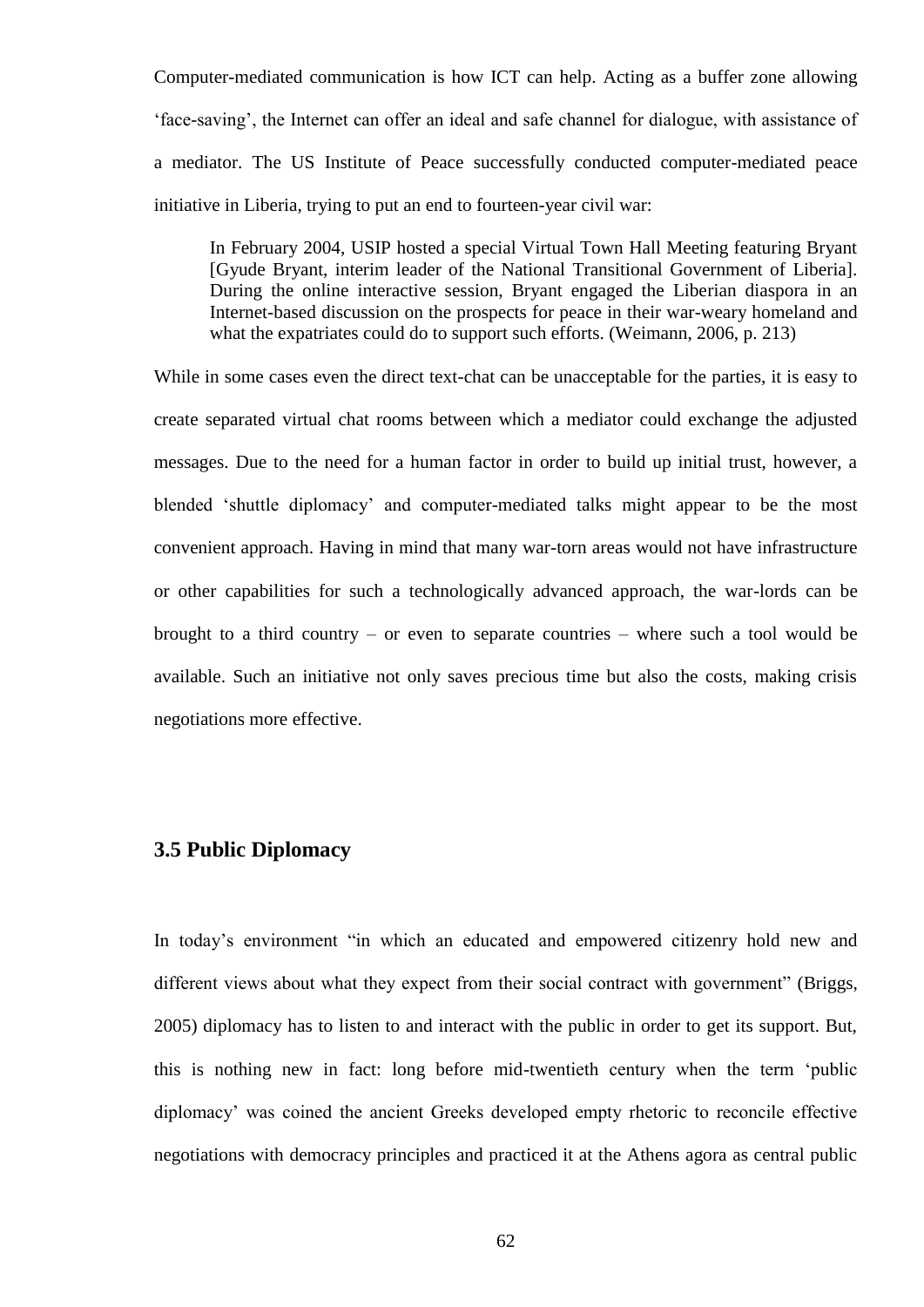space (Kurbalija, 2005); Chinese have collected poems to sound the voice of public; Roosevelt has delivered speeches over radio.

With the emergence of ICT, the impact of public on shaping policies and applying foreign policy has multiplied. Diplomacy is forced to become more transparent and inclusive; yet it should also see the vast potentials of that. The appeals are many, such as the one from Jonathan Spalter and Kevin Moran, for Foreign Services to become "networked and technology-driven, and it must be able to react with speed, flexibility, reach, and efficiency" (cited in Weimann, 2006, p. 213).

It is the soft power that prevails in politics of digital age rather than military or economic strength. "Information is power, and modern information technology is spreading information more widely than ever before in history" (Nye, 2004, p. 1). In the endless sea of information easily accessible thanks to the ICT, "the scarce resource is now attention" (Scott, 2006). In order to wield power, shape public opinion and build trust of the constituencies, diplomats and politicians need to attract their attention. Ultimately, such power is also subject to abuse by tweaking the information, tilting its context towards a desired message and spinning it through new media for influencing the public – and even deceiving it. The communication technology plays central role in this new power game – so does it in the emerging approach to public diplomacy (Oates et al., 2006).

By its common definitions, public diplomacy is about reaching out to people and lobbying and networking through communicating interactively with all sectors of the informed public (Paschke, 2000). With the interactive feature of ICT and the growing penetration of Internet among citizens, including in rural areas out of the capitals – which are equally important for diplomatic outreach – radio and television are gradually loosing the primate for public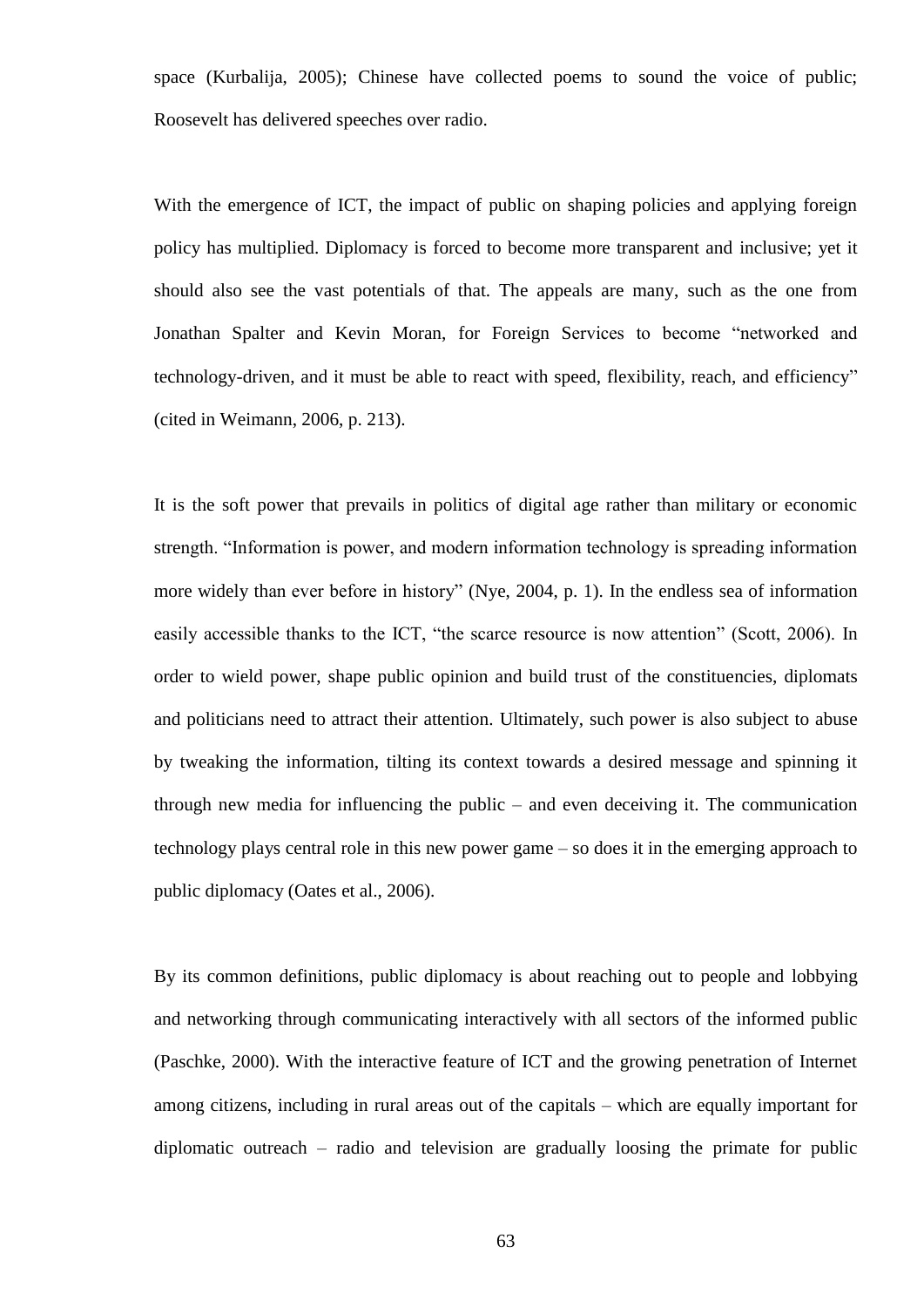diplomacy. Certainly, face-to-face encounters will never become absolute, yet the online activities will provide an additional dimension of public expression and sounding its voice.

Citizenry is acknowledging – and increasingly requesting for – the Internet as the channel for communications with government, gradually switching to websites or blogs of institutions as reliable sources of official information; "information published on the Internet should have the same status as statements given by diplomats or diplomatic notes sent from the ministry" (Kurbalija and Baldi, 2000, p. 100). States are acknowledging it as well – besides good number of websites of governments, MFA and embassies around the world, even the secret services has turned to public diplomacy over the Internet: for instance, Shabak Shin Bet, the Israel Security Agency, has opened a website including the Arabic version [\(http://www.shabak.gov.il/arabic/Pages/default.aspx\)](http://www.shabak.gov.il/arabic/Pages/default.aspx).

The case of Chinese President Hu Jintao addressing public through a live webcast in June 2008 certifies that politicians are turning to even more advanced tools in their attempt to win public support (Bristow, 2008). For the Shangai Expo 2010, which was expected to attract some 70 million visitors – mainly Chinese but others as well over six months duration, the UK expo team has decided to target the young and middle class visitors to learn about UK business and tourist opportunities; to approach them a marketing campaign has been run though the most popular Chinese social networking platforms and the UK team reported that they could "get . . . softer messages across to segmented audiences most effectively, and directly, by working with specific sites" and were "also able to mediate, and shape, the responses to . . . messages" (Elliot, 2010).

It would be wrong utilizing the Internet for a broadcasting only; culture of communications and dialogue that it nourishes opens many more potentials. While most people would initially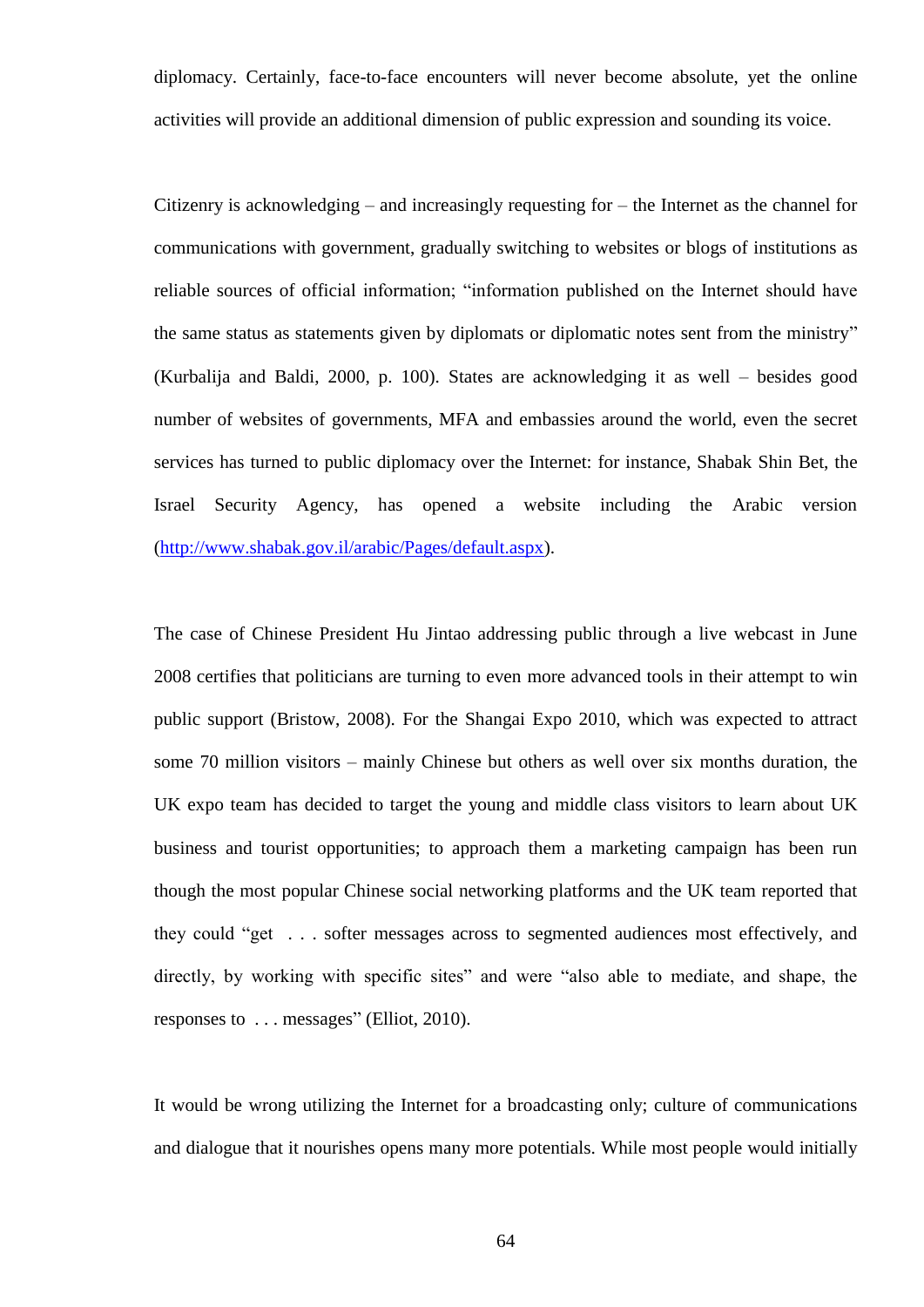think of a web presentation, even these are becoming very interactive, combining not only statements and updates but also space for visitors' contributories: a modern web should allow visitors" comments on updates, host an internal discussion forum or even a blog space, aggregate official Youtube, Twitter and other social networks channels of the institution, provide RSS feeds and podcasts, and much more. Additionally, communication managers planning the web presentations of Foreign Service should bear in mind the vivid life on Internet – a web whose key content changes every two months is commonly considered dead and useless; one such poor example is the "Major Public Diplomacy Accomplishments 2005- 2006" report of the Office of Public Diplomacy and Public Affairs of US Department of State in 2006 that states as one of its achievements: "launched a new inter-active web-based discussion on the principles of democracy . . . Every two months a different theme will be featured" (Waller, 2007, p. 421); instead, web should be understood as a 24/7 battlefield of words and images.

The web space of a British Foreign and Commonwealth Office – FCO [\(www.fco.gov.uk\)](http://www.fco.gov.uk/) is a good example of a web space turned to the dialogue with public. Under their mantra "Listen, Publish, Engage, Evaluate" (Foreign and Commonwealth Office, 2010) the FCO has set up a space aggregating internal collaborative wiki for sharing information, formal Youtube video channel, space for visitors to post their thoughts on Britain, "VoxEU" managed by professional journalists, live chats with ambassadors, and a formal twitter channel used also by a Minister himself to broadcast short information or positions. A feature, especially well accepted in countries of Far East, is a comprehensive blog fed by over 30 diplomats, many of them being ambassadors, with original contributions in several languages and translation into over 50 languages. A cultural shift allowing convergence of the informal the Web2.0 space and the formal diplomatic service was achieved by a close cooperation within a team of 30 people consisted of non-diplomats – communication specialists including a web administrator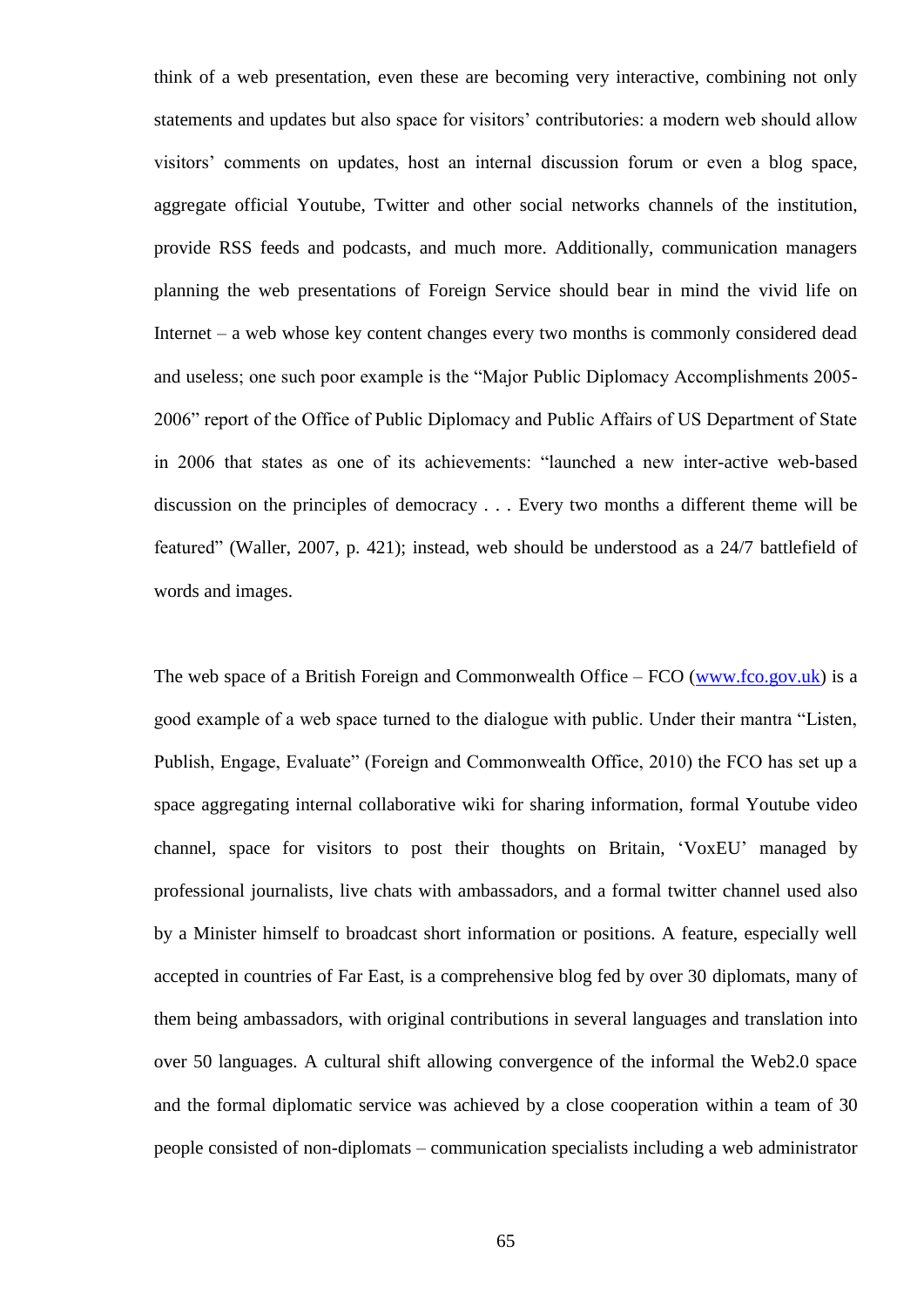– and diplomats interested in the new tools and public diplomacy. According to the personally expressed view of Richard Morgan, Director of Public Diplomacy at the UK Foreign and Commonwealth Office, willingness of the service to sometimes depart from a rigid diplomatic hierarchy – supported by the Minister himself – and accordingly of diplomats to take a risk not to ask superiors for clearance of every online post is what made this pilot concept work fairly successfully from the beginning.

Official online spaces of institutions are only one segment of public diplomacy; equally important, if not a more relevant one, is a personalised official approach. Diplomats, as individuals of own integrity, are required to interact with public directly in order to network, send signals and scrutinize vox populi. Unlike web pages of their institutions, a personal web page of a diplomat might not be well accepted by the public, and might even look somewhat arrogant. Instead, managing a number of personalised tools is a good way to go: regularly maintaining personal "political" blog on most debated issues of own competency and responding to eventual comments by readers, broadcasting interesting twitter posts with news and opinions, directly participating within popular discussion forums to bring in own arguments or those of the institution, updating personal status and posting micro-blog posts within personal social network accounts, showing up at major events of virtual worlds – such as cocktails, conferences and lectures or even concerts<sup>5</sup>. On example of blogging, Hampton Stephens, former managing editor of "Inside the Air Force", explains the role of public diplomacy in "building indigenous communities of reform-minded bloggers" by claiming that there is no right or wrong way to share the official policy: "the message of liberty and democracy can be encouraged to spread from the very communities that public diplomacy campaigns are designed to reach in the first place" (Stephens, 2005).

 $\overline{a}$ 

<sup>&</sup>lt;sup>5</sup> In September 2007, the Royal Liverpool Philharmonic Orchestra delivered a concert to over 80 'avatars' in the virtual world of Second Life [\(http://www.liverpoolphil.com/1367/second-life/liverpool-phil-in-second-life.html\)](http://www.liverpoolphil.com/1367/second-life/liverpool-phil-in-second-life.html)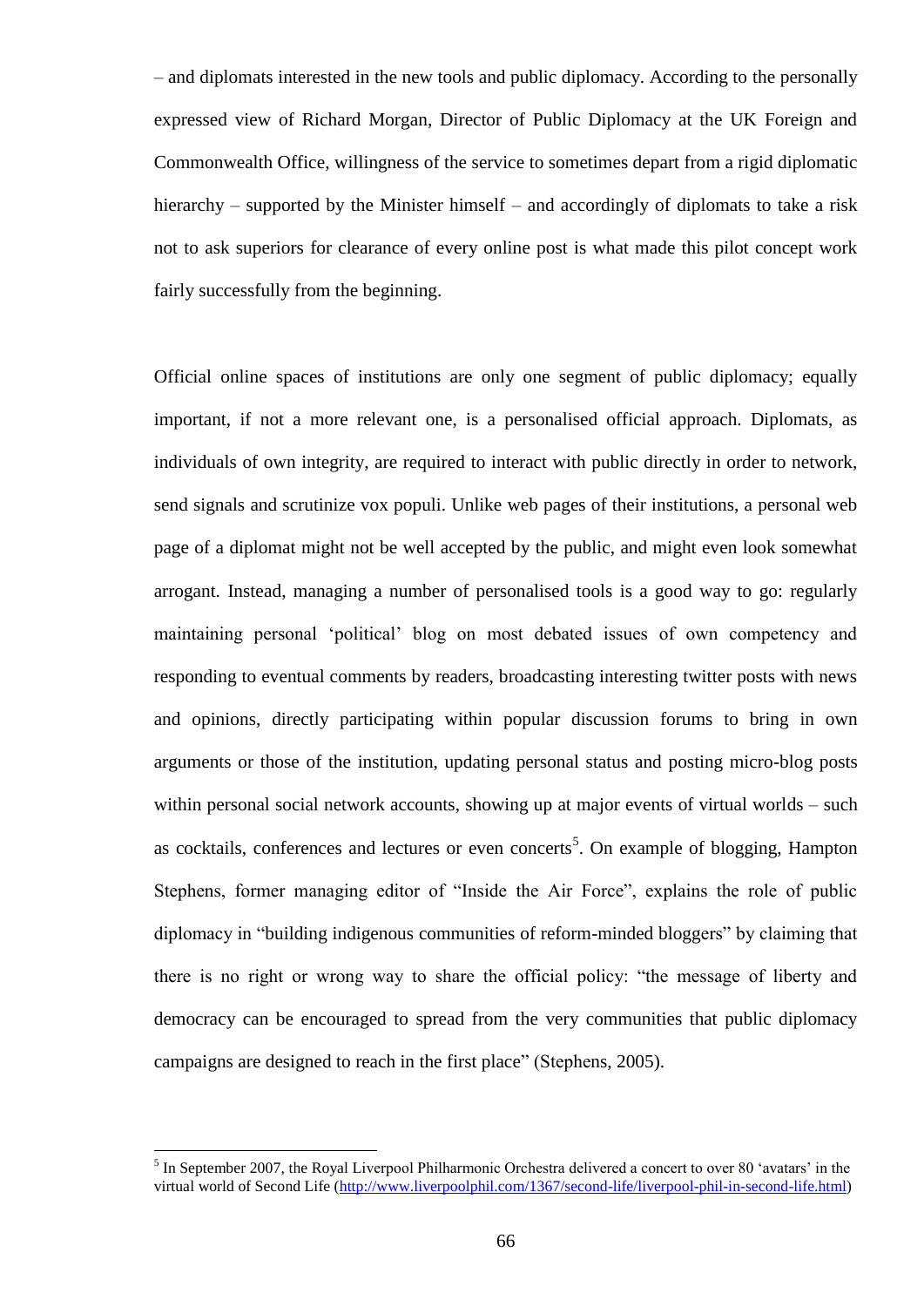Public diplomacy in virtual space requires high interactivity and frequency of "online presence" but implies less formality. One particular challenge that diplomats face, however, is amplified in the online world: delineating their personal positions from their official ones. While the old media required and expected a diplomat to bring in the formal views only, the dynamic and inclusive online space expects and asks for both. Besides, the evolution of online tools is blurring this difference between personal and professional heavily. A diplomat may be inclined to maintain a personal blog; he may even be able to communicate professional messages through it tacitly. Yet having the fact that most of the online fora is conceptualised to be publicly accessible globe-wide, and that both personal and professional views and actions of a netizen are linked to her single entity as individual, effects of the misspelled messages are largely multiplied and can be tremendous. Jan Pronk, a UN special representative in Khartoum during Darfur crises, felt a consequence: in 2006 he was expelled by Sudanese government for his blog post on two military defeats of the government which they found unacceptable and claimed untrue (Steele, 2006).

Sounding the opinion of the population – foreign as well as domestic – is an important component of foreign policy that is more easily achieved through the online space. Alike the ancient Chinese leaders that were collecting verses and poems all over the country to record the general feelings of people, diplomats should follow blogs, forums, twitter, micro-blogs and other forms of modern public expression. Often, even statistical analysis of public interests online can be useful: quantifying the interest of visitors in certain topic by monitoring the number of visits to related pages on a formal web page is a good pointer to what attracts the public and what does not; a 'tag could' that orbits the currently hottest twitter tags and key words used and followed by netizens can let diplomats know how resonant certain political issues are globally. When sounding the quality of inputs of citizens by following discussions, however, diplomats can and are challenged and expected to reflect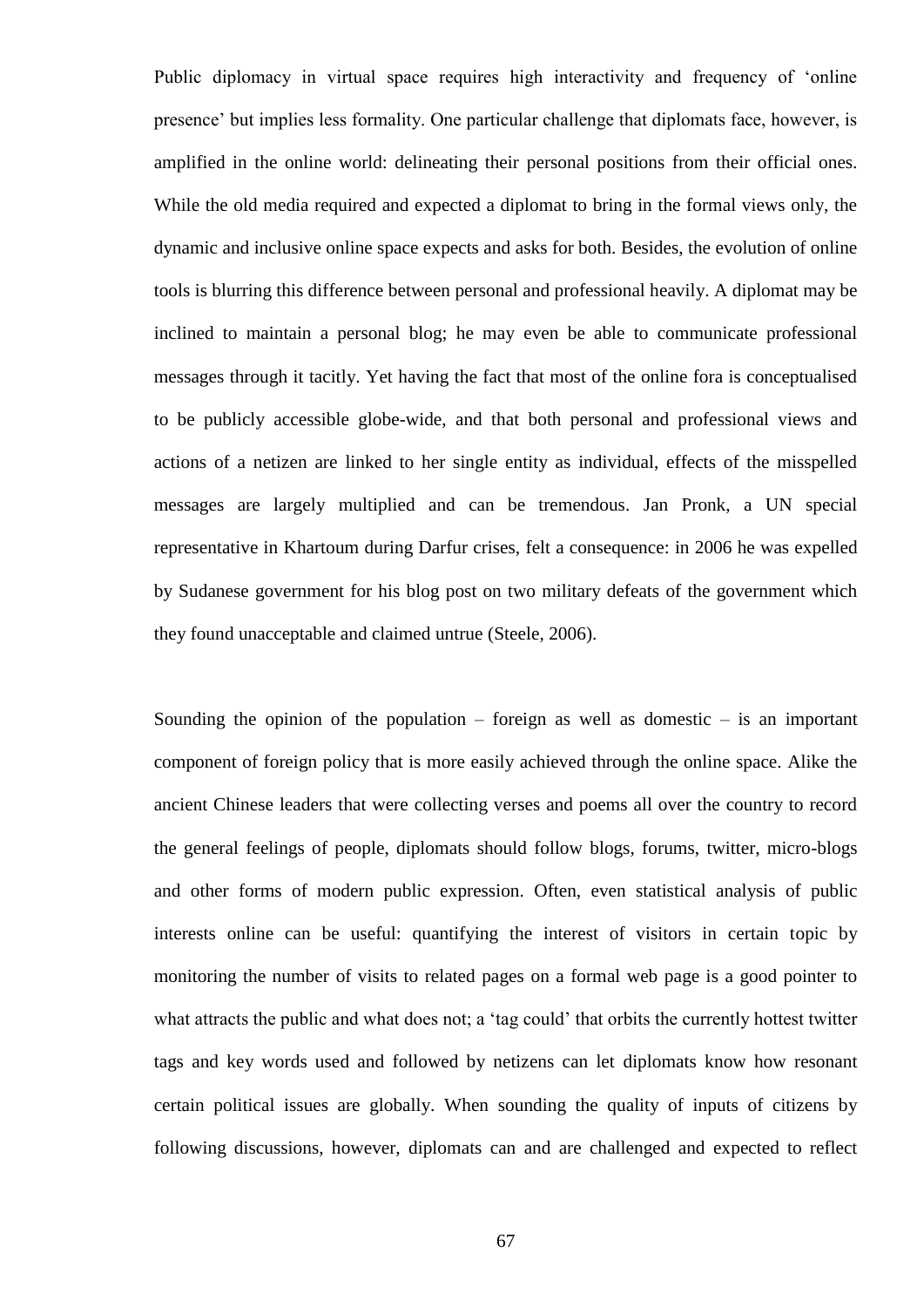back. Keeping in touch with people on daily bases is an important aspect of today"s diplomacy – after his election to White House, the new US President Obama struggled to keep his blackberry phone in order to be able to get through to the variety of information: "because, one of the worst things I think that could happen to a president is losing touch with what people are going through day to day" (Walters, 2008).

Public participation in the conduct of contemporary diplomacy is both inevitable and valuable. Interactivity and inclusiveness in political shaping of the foreign policy, however, encourages citizens to ask for being consulted also about certain diplomatic conduct, to a higher degree than ever before; ignoring their inquiries might possibly lead to a downturn in mutual relations and public support. It is important therefore that diplomats pay attention not to cross the line in communications with public and be sure to send clear messages that each stakeholder has its palpable role and the respective accountability for efficient and responsible conduct of diplomacy and foreign policy. This should by no means be understood as the need for limiting public participation – but only for being unequivocal in calling the things with their names.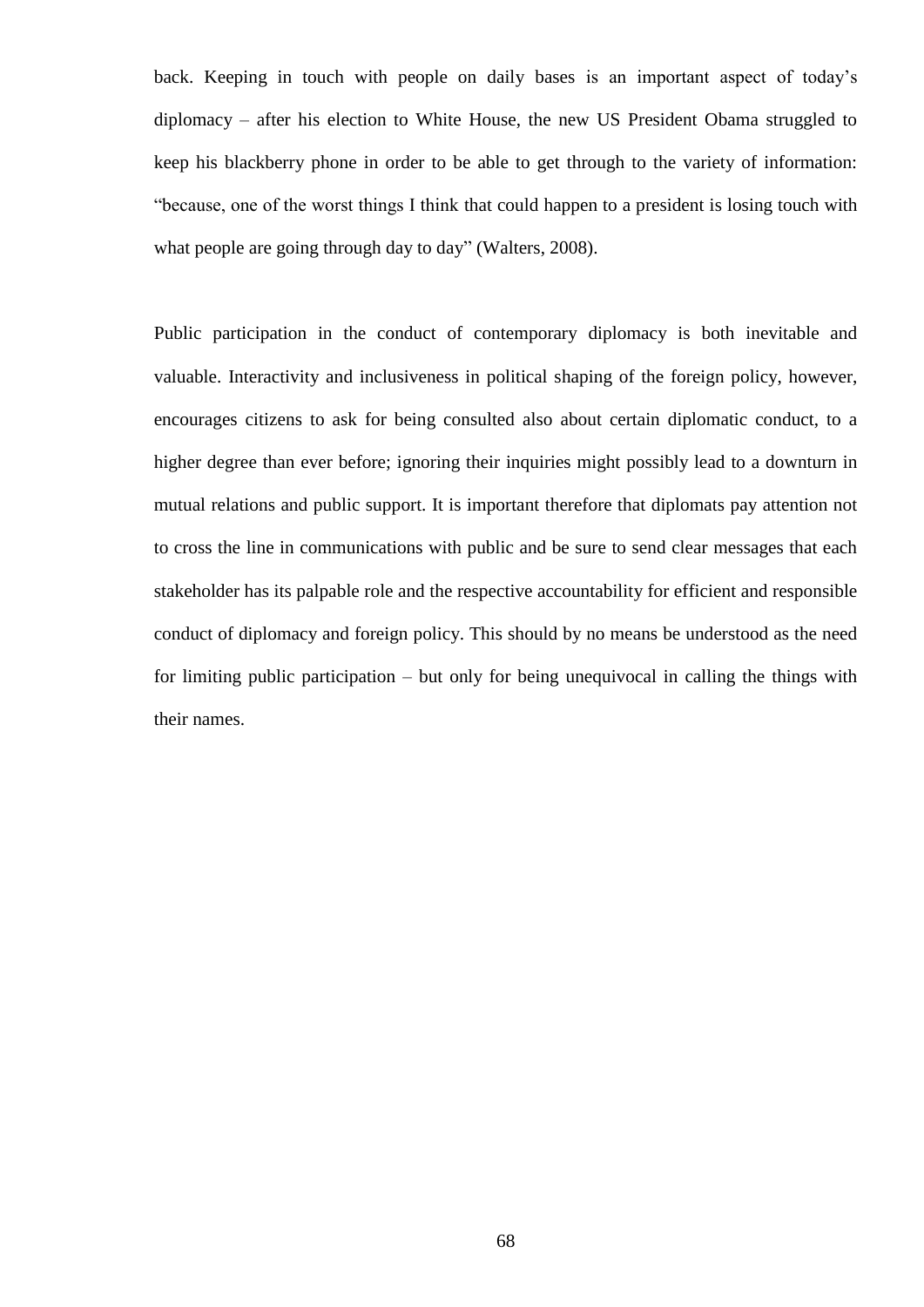## CHAPTER 4

# **EMPOWERMENT OF THE MFA**

Intelligent information management is central to the work of contemporary Foreign Service. In time when information has become a commodity, focus of work can shift to "credible, user-specified analysis" (Rana, 2007, p. 36). But to gain value out of that commodity one needs to able to overcome the discussed 'paradox of plenty' - acquire the needed and discard the undesired information: service needs informed, not confused diplomats. It is the smart management of the sources of information by the Ministry, within and outside its walls, that creates advantages. Being in position, however, to control these sources and the flow of information both on a micro level within its structures and possibly on the macro level of a country puts the MFA in position of empowered as well. For a public and its own good; or for bad.

#### **4.1 Information Management in the MFA**

In traditional diplomatic service strict internal protocols for delivering confidential messages, instructions and reports – such as cipher links – play important role. Clear inner scheme for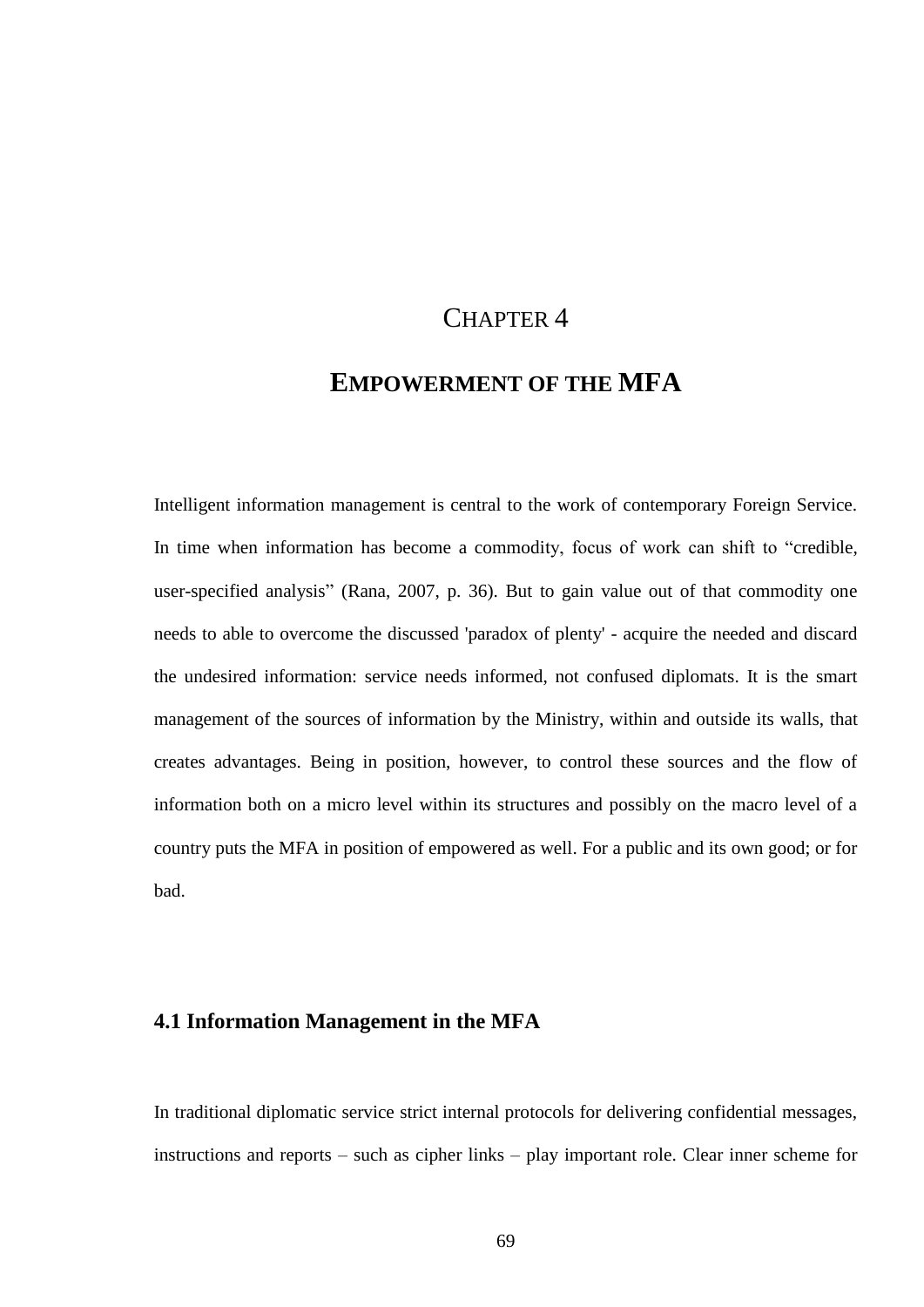management of information and communication reflects the very structure of the MFA by setting the access privileges to various communication channels and documents. Such articulation of roles and responsibilities in a complex hierarchy allows for the efficient delivery of service, and consequently impacts the intrinsic evaluation of the MFA work and its public assessment. In a digitalised MFA system a clear track of all the instructions, reports, communications and documents can be managed through the intranet making it easier to regularly supervise the accomplishments such as the annual programme plans agreed between missions and headquarters in US and in Singapore (Rana, 2000).

The central part of an MFA intranet should be a well planned centralised database for sharing all the documents and internal communication notes. The major challenge – organisational, not technical – is setting up the access privileges to reflect the hierarchy and internal working procedures on information management. This challenge is bigger and way more important when it comes to sharing the segments of the database – and of the communication procedures – with departments of other ministries in order to synchronise the foreign policy efforts. The internal information management scheme, based on digitalised communications, should also be flexible to occasional re-organisation of departments within the MFA, such as embracing the territorial units as was announced in Malta, or transformation from territorial to thematic units due to integration of embassies as in Germany and UK (Rana, 2006).

Database of documents and submissions is only one segment of the ICT-based reform. Unlike in the past, the internal communications are not based on formal notes any more. Still the general informing of servants can be done through periodical bulletins or circulars, though digital and rapidly broadcasted throughout the internal organisational structure. Direct contact among departments, or rather individuals, though internal messenger systems makes their coordinated work more effective. Permanent online relations of servants through social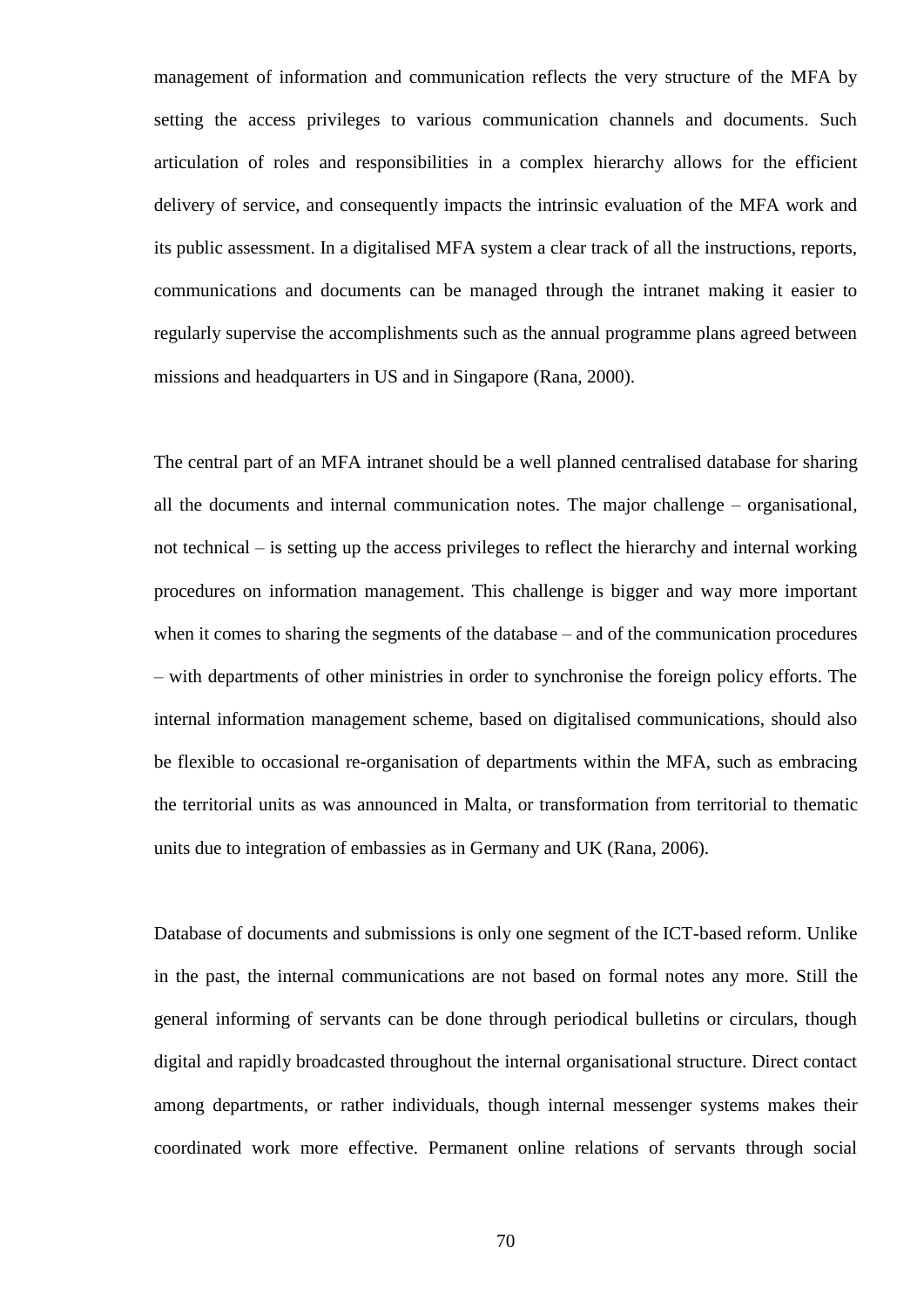networks make the teams more coherent. Intranet message boards can enable easy share of more informal information of lower importance, while forum discussions, shared mindmaps and hypertext annotation tools can bring in the space for ongoing brainstorming and debates on major activities and plans thereby increasing productivity. Collaboratively built wiki pages can help structuring working information a nonlinear multidimensional encyclopaedia-like form. Shared personal and department calendars and task-lists can save time in synchronisation of their work and enable feeding of ones into another work.

As a space for internal evaluation of the work of the Ministry, survey forms or intranet comments can encourage especially junior diplomats to provide personal feedbacks on how their work can be improved – alike what British Foreign Secretary did in 1999 (Dickie, 2004) or the German service did in 2001 (cited in Rana, 2006). Lastly, regular meetings of headquarters with missions or diplomats away, or even meetings among heads of MFA central administration within cross-border or regional dialogue initiatives can be done voice or video conferencing or telepresence. Using all these tools for facilitating the cooperation with other ministries, non-government organisations or business representatives and encouraging public-private initiatives, or for involving external eminent persons – distinguished intellectuals – to generate new ides on multidisciplinary issues, is one step ahead.

All these upgrades *can* be implemented. But should they? How does this impact the core internal relations within the Ministry, its hierarchy and working methods?

Obviously the new internal information management scheme is needed. Defining it includes the question of modifying the submissions rules primarily, with one option in making the cipher link model obsolete: instead of sending copies of incoming and outgoing cipher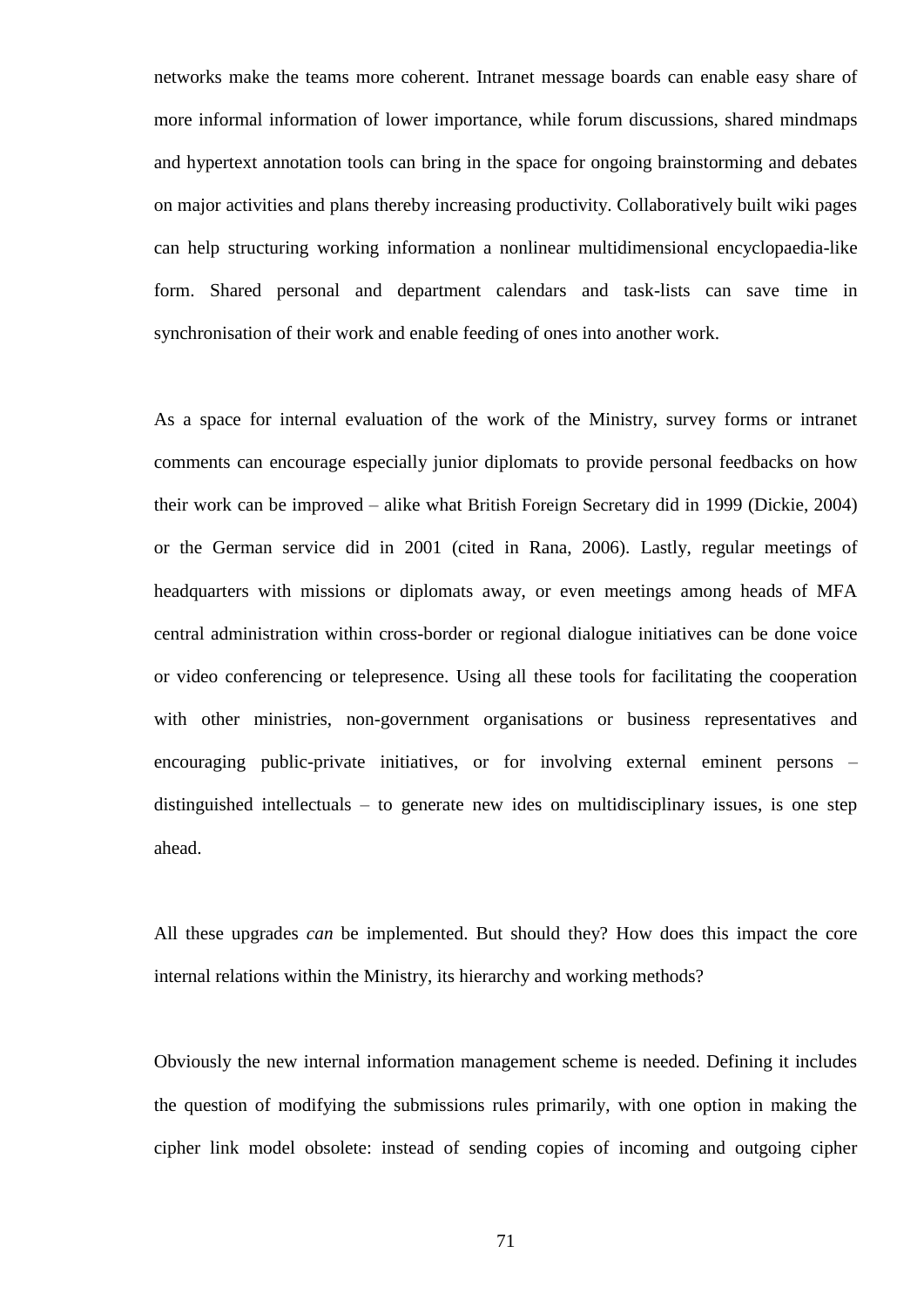messages also to predefined recipients commonly including the heads, today's less formal one-to-one communications may easily avoid copying the superiors and cause miscommunication and unawareness of responsible heads. Ambassador Rana (2006, p. 15) conveys the fear of some diplomats that "such communication takes away one of the features of a good system, the well-distributed cipher telegrams that are read by the top hierarchy, ensuring that at their traditional morning meetings they are all on the same sheet of music".

One may trigger the old debate if technology is good or bad – or neutral but depending on the way how people use it. The truth is here that ICT allows for avoiding copying people when communicating, as well as it allows for copying even more people much more easily than in the past; further more, many written communications – and even digitalised verbal ones – can be stored and thus retrieved easily at any time. The fear does not come from technology but again from the way people use it: setting up proper (possibly updated) communication protocols and requesting diplomats to obey them, if this is if interest.

The German case certifies the importance of upgrading the procedures on submissions: instead of advancing all submissions "up the hierarchy from the divisions . . . to the head of directorate . . . to the director-general . . . and only then to the State Secretary", which was timeconsuming, now divisions directly submit them to State Secretary "with copies going to the Director-General . . . and, if relevant, to a Commissioner" (cited in Rana, 2006, p. 9). Malta, on the other hand, has a long history of connecting missions and headquarters through the Internet: from 1995 when the first embassies were connected, to 2009 when missions are firmly linked in their everyday work. Moreover, all government offices in Malta are connected to a centralised "MAGNET" network. The e-mail is a formally accepted way of exchanging formal documents – yet encrypted; the decryption is done over secured 'air gap' computers which are disconnected from the network after transferring confidential documents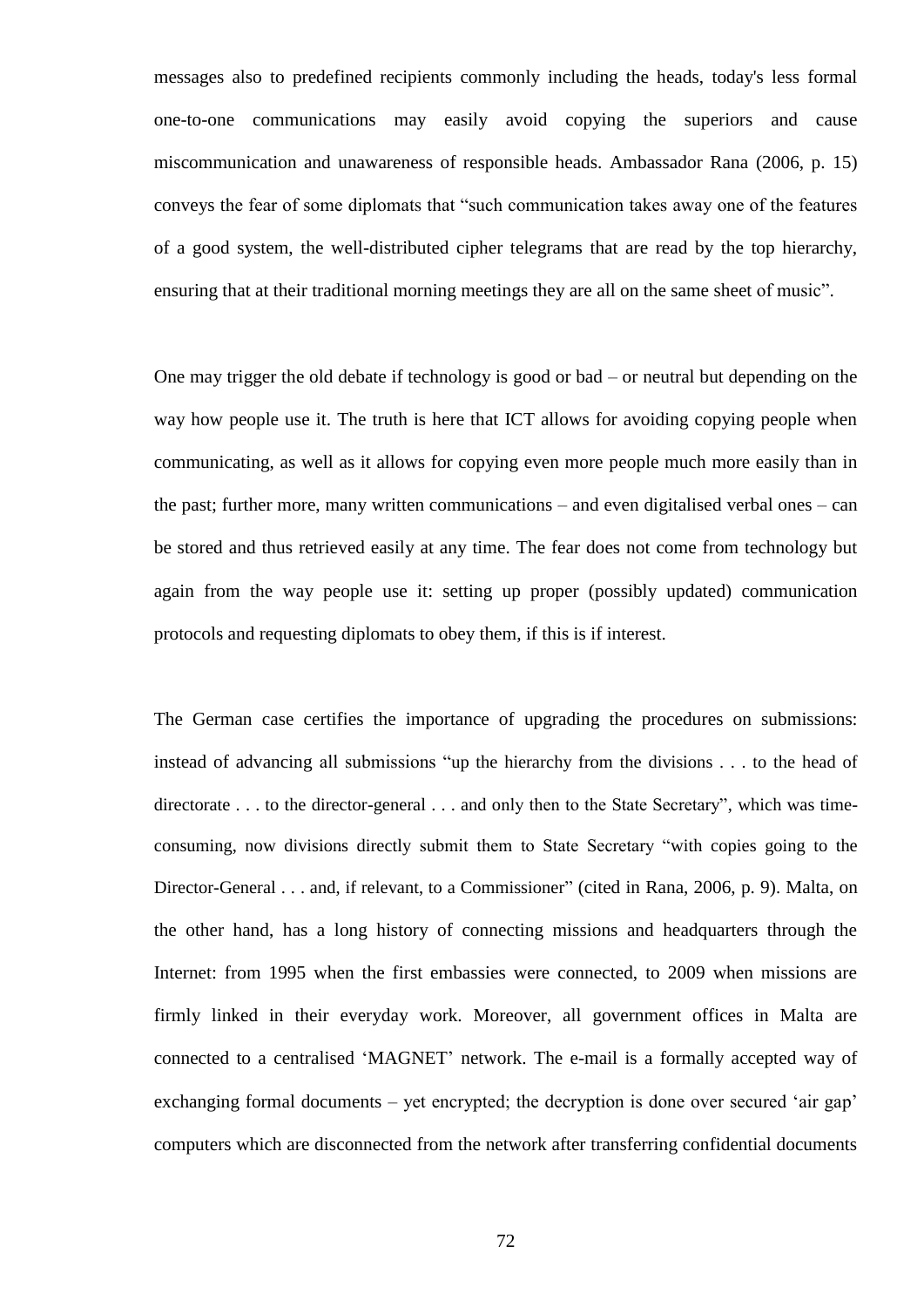to them via portable storage devices. In defining the access rights to certain types of information, several levels of classified information were introduced according to the practices of European Union: information: limited, restricted, confidential, secret and top secret (Catania, 2009).

Yet the modern communications among professionals in MFA service do not end on exchange of confidential messages and submissions only. ICT enables multiple channels which has not been practice in the past; many of these channels are real-time alike the telephone call – thirty Maltese missions are connected among themselves and with headquarter by a toll-free voice-over-IP secured telephone lines, allowing for missions to consult regularly but also for diplomats, whose dynamics of posts across the globe often separates colleagues for a while, to keep in touch with each other (Catania, 2009). Besides, Maltese Ministry is developing advanced tools such as message boards or shared calendars within its intranet. US State Department is going a step further with working on internal social network titled "Statebook" that should allow light way of connecting diplomats with each other with possibilities of personal status updates, "friendships", shared links and announcements, etc.

One major concerns of diplomatic service in introducing new technologies is certainly the security and confidentiality of its work. The intranet as the internal network connecting the headquarter departments and missions has servers and equipment that is centrally managed; all the communications relying in the intranet can be fairly well protected with strong encryption techniques for authentication of users – including the communications with remote spot such as missions which are commonly conducted through "virtual private network tunnels" relaying data packages securely through the public Internet. Even such a system bears certain security risk as the technologies for mighty encryption and those for breaking it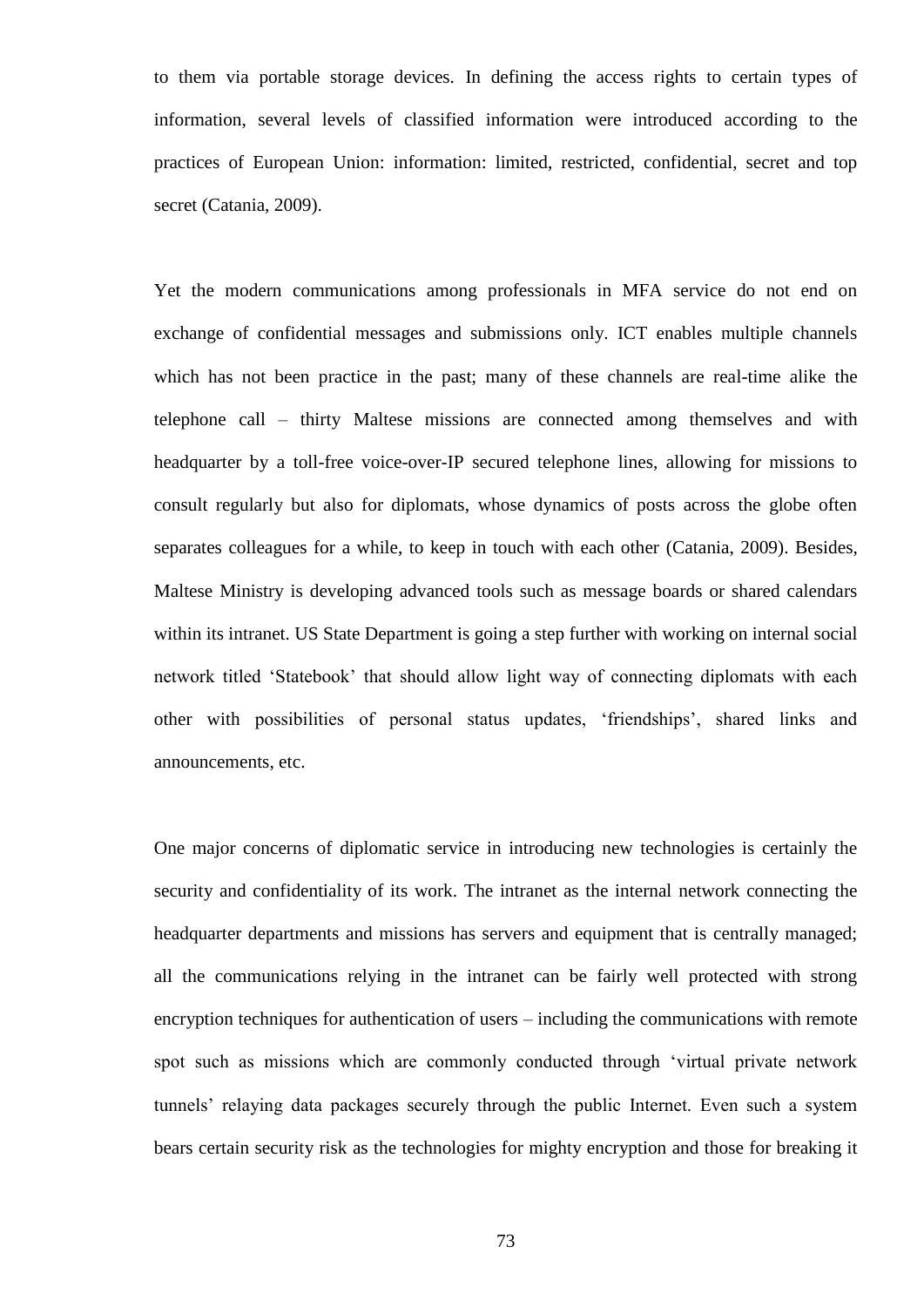are ever competing; the role of the department for information technologies and their security officers is highly important.

The usage of mobile devices for accessing the intranet via wireless link is often identified as higher security risk features (Catania, 2009), in spite of their potential in allowing diplomats to connect and use the resources remotely. The access to public Internet, however, is commonly perceived as the greatest security vulnerability; web-based tools such as social networks, blogs, forums or public email services which rely on storing the records on external commercial servers are often restricted for communication within Ministry. According to several personal discussions with the servants of various Ministries, there are different models: German Ministry does not allow servants to use such public web-based services on their computers, but only on the couple of "unsafe" computers disconnected from the intranet, serving for such purposes; Maltese Ministry follows the same pattern but does consider allowing higher-ranked officials to have access to public services from their computers, counting on their awareness and responsibility; Estonian Ministry, however, does allow access to public services such as Facebook to a number of their servants in order to maintain the official Ministry profile and public diplomacy activities through this network.

Besides security risks, however, internal monitoring of and reporting on communications is also a concern of the top management of the Foreign Service. Many communication channels are real-time alike the telephone call, and are not necessarily in written but in voice or other audio-visual forms, possibly leaving no records behind; some of the text-based communications such as social networks, blogs or forums that are externally hosted on commercial platforms can not be recorded either. For security reasons or for the sake of the internal control thus, such tools might be banned or filtered out by the Ministry. Yet, should they? Are their demerits greater than their merits?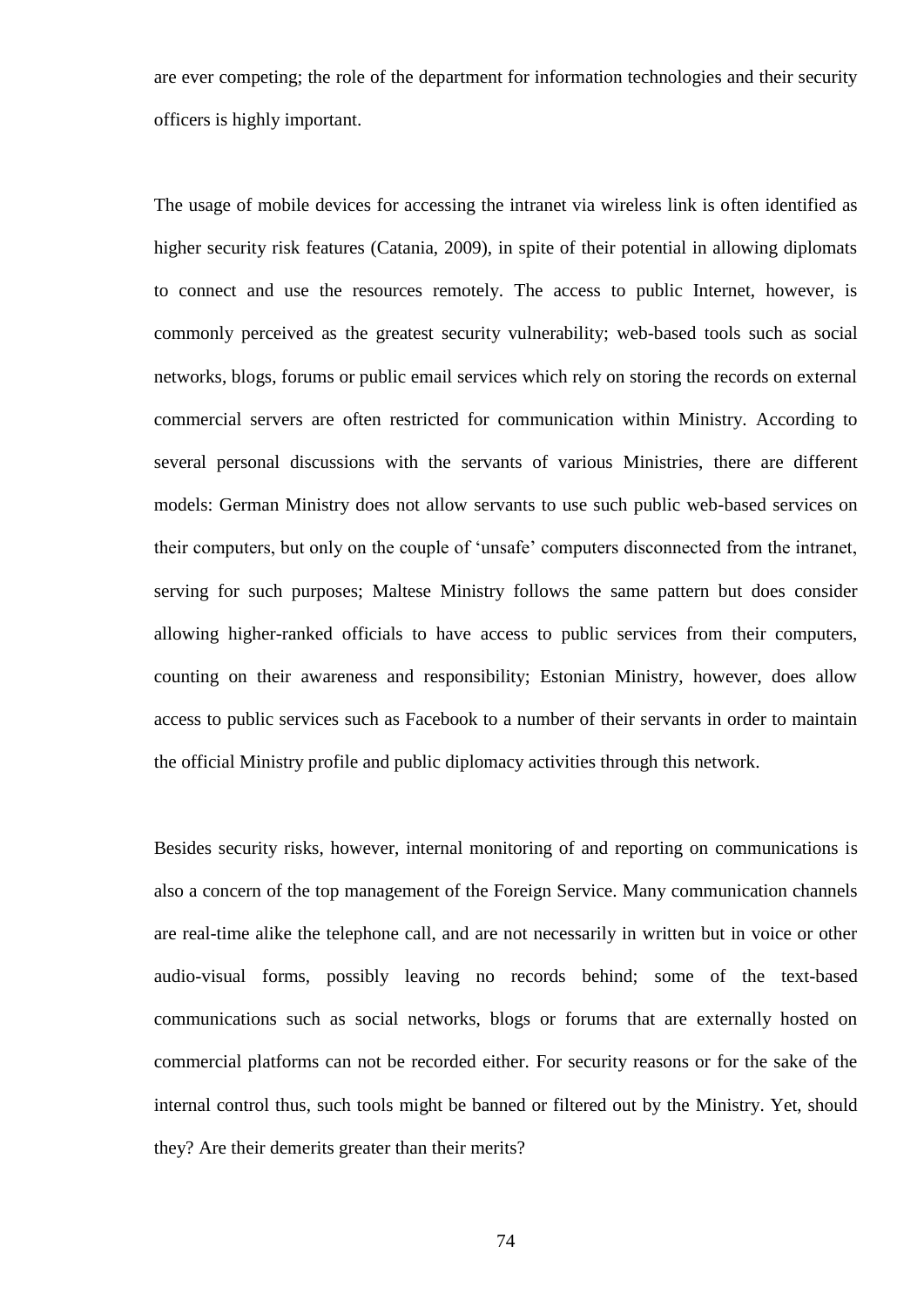Being aware that information is power, but not being sure if they could harness it properly and not being ready for such principal changes, some states still hesitate to introduce the intranet and ICT heavily within the service (Rana, 2006). Some others, however, may in fact choose to do the opposite: while accepting the benefits of the ICT, they introduce the novelties so to take full control over the information flow in the Ministry. By prescribing dos and don'ts of the internal communications and backing these protocols with adjusting technical aspects so to be able to filter certain content or type of communication and record all the allowed written and verbal communications, and by introducing additional structures such as Chief Information Offices (CIO) to enforce the procedures, Ministry – or ultimately the Government – can express and strengthen its internal power. The challenge is, however, if through such a system they start interfering – even deliberately – with the information that flows between servants or departments: detouring, twisting or altering it? With too strict information management and power, the CIO, heads or political leaders can preclude embodying the full richness of creativity the ICT can bring and even abuse its potential for entrenching own positions. On the other hand, a soft management can result with miscommunications and the asynchronous work instead a synchronous one, or could ultimately lead to loosening the mere hierarchical structures of MFA and deteriorate its efficiency and overall strength.

Changes in internal communications modify the working culture to large extend. Imposing impulsive substantive reforms of the working methods, and thus the disruption of the living culture, is likely to provoke revolt and obstruction by the servants. Instead a profound stepby-step transformation is needed, with introducing only some convenient ICT tools at first, which would easily fit the working methods and only facilitate them. After building confidence in the new technologies and making them interested to further explore the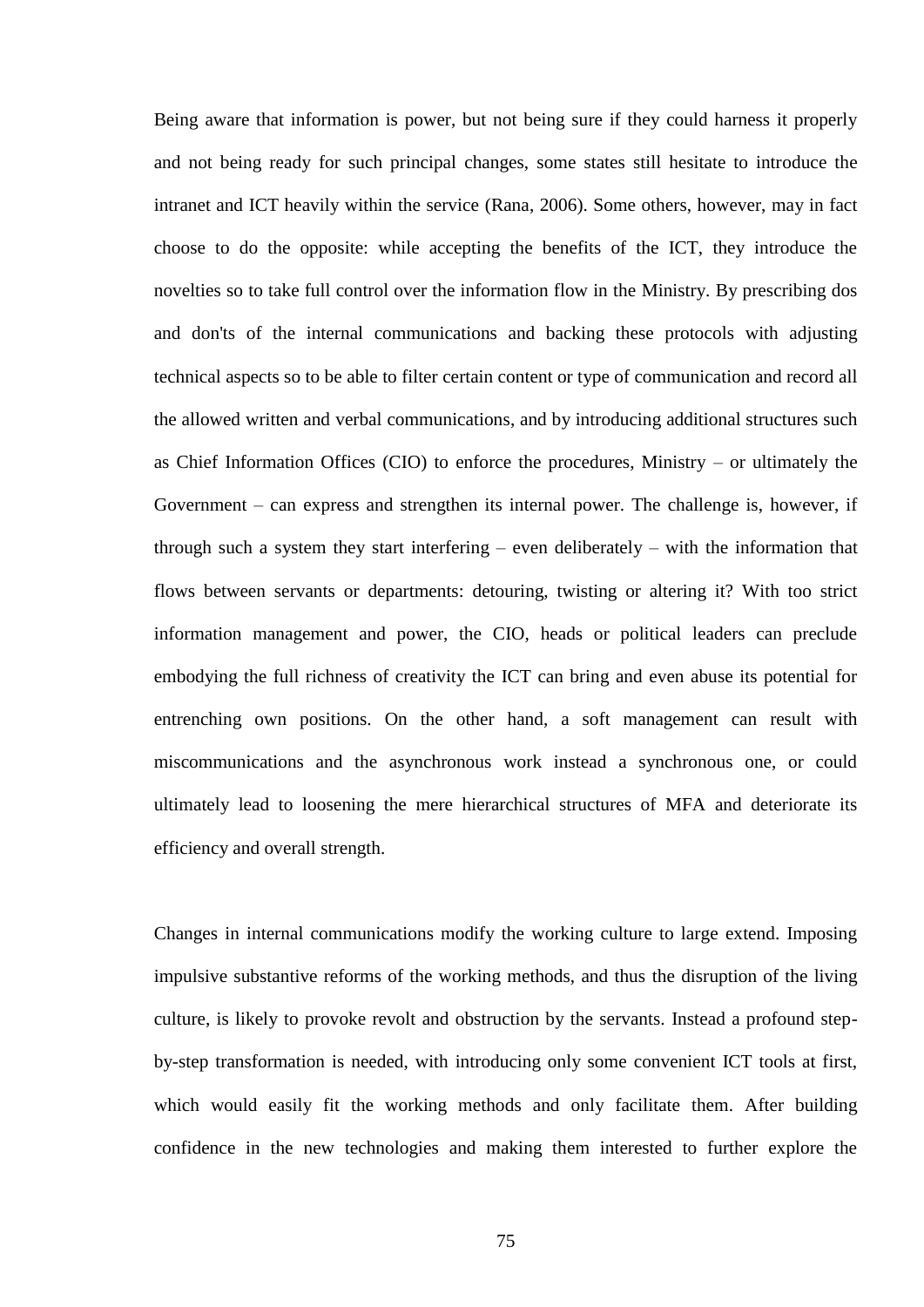potentials of new tools, diplomats might be involved in conceptualising the eventual substantive reforms driven by the potentials of  $ICT - such$  as the approaches towards public diplomacy – yet still keeping in mind various caveat related to security risks and potential abuse of technologies.

## **4.2 Virtual Representation**

Extending the outreach of MFA must be done in a cost efficient way due to severe budgetary cuts. "The ambassador abroad is a principal cost" (Rana, 2006, p. 4) and even the existing missions face reductions in size. This especially stands for small and developing countries which, in a multipolar political world of today, need to maintain strong relations with many international actors. Non-resident missions might not have the sufficient outreach, while a non-resident envoy would need to travel too often and would be another major cost. Internet offers the option of virtual representation, either in form of an information service merely, or with virtual envoys and even virtual embassies, to replace missions of less priority or complement the work of existing missions with reduced staff and growing tasks. Managing virtual representation can be done from the headquarters or other existing missions, which shifts the back-office function towards headquarter.

Through a SWOT analysis<sup>6</sup> of virtual representation Olesya Grech (2006) identifies, *inter alia*, following features as strengths and weaknesses: cost effective, convenient to use, accessible and informative, yet lacking interpersonal relations (including ability to attend social gatherings or rely on body language in negotiations) and thus identity verification of users, having complex maintenance of service and limited use for citizens without Interne

 6 Strengths, Weaknesses, Opportunities, and Threats is a is a strategic planning to evaluate projects or business ventures.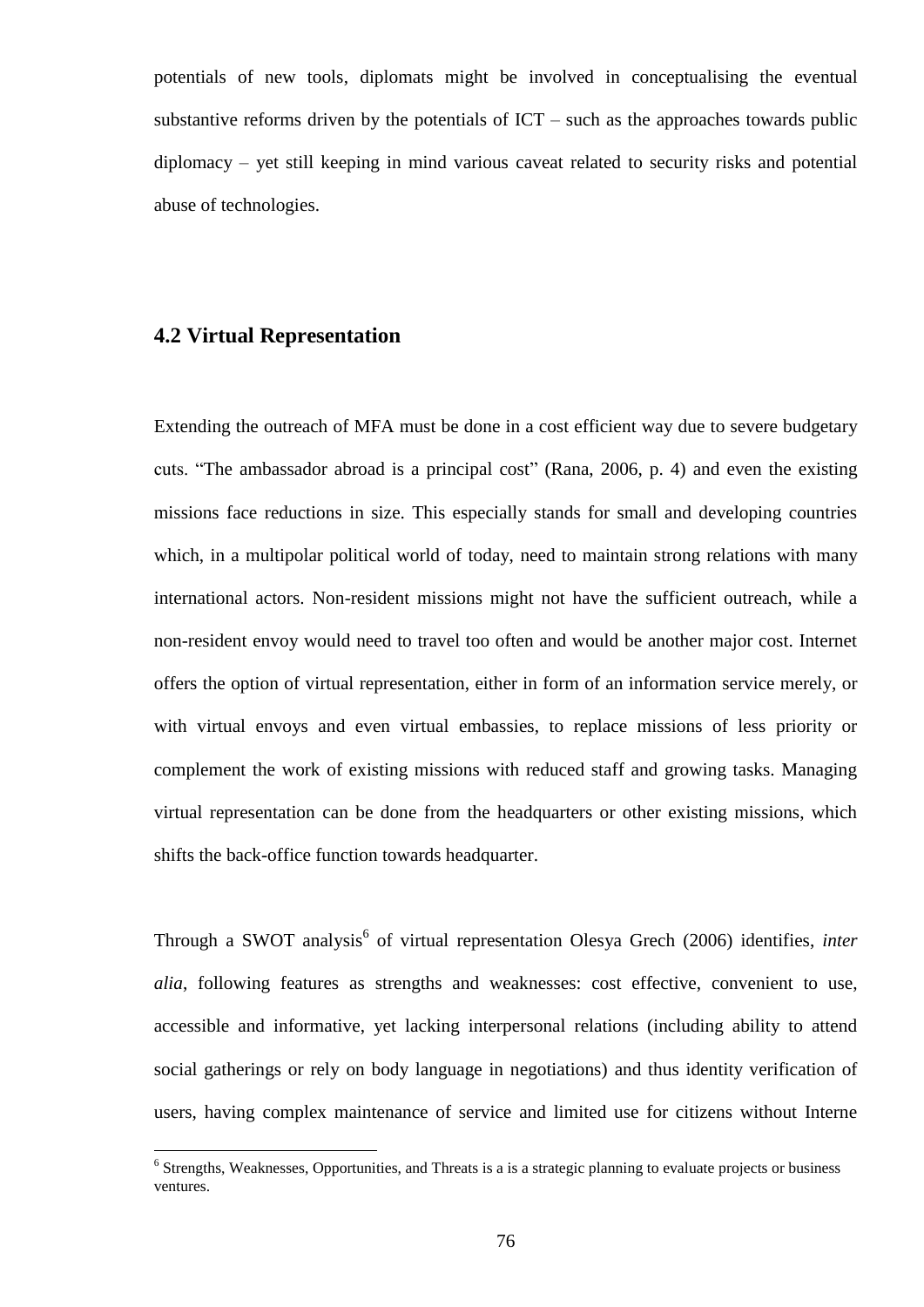access or knowledge; one might add increased transparency as a weakness of diplomatic conduct since, due to global visibility, virtual posts would not allow for messages customised territorially or per specific target group. The list of identified opportunities - increased representation, global presence and outreach to citizens' homes, increased interactivity with citizens of other countries, and public diplomacy value for promotion and image building can be extended with sizeable networking abilities; the list of threats includes increased expectations of citizens for own participation in international affairs, but also increased vulnerability due to cyber-attacks by hackers or even as tacit cyber-warfare by other states.

In asserting the resident missions, Ambassador Paschke (2000) reminds that the embassy "is the closest a citizen can get to the actual home country" adding that "the ambassador can help give Germany's image in his host country a human face, his own. For the opening of the Virtual Embassy of Maldives in Second Life, Minister of Foreign Affairs of Maldives Abdulla Shahid claimed that "the Virtual Embassy offers another channel . . . to provide information on the country, to offer our viewpoint on issues of international concern, and to interact with our partners in the international community", while his colleague Stewart Gibbon from the Maldives Mission in Geneva added: "the Maldives is not the wealthiest island in the world . . . this can give people a contact with the Maldives that they might not otherwise have" (O'Mahony, 2007).

One additional challenge of virtual representation is its legality and jurisdiction. Jovan Kurbalija (Kurbalija and Baldi, 2000) of DiploFoundation claims that websites of diplomatic missions can be taken as country"s legal representation in virtual space. Virtual representation might not always, however, be the extension of a physical embassy, as its potential is also in replacing them. In such cases virtual posts would represent headquarter as such, as are ultimately responsible for managing the representation of a country. Additionally, unlike the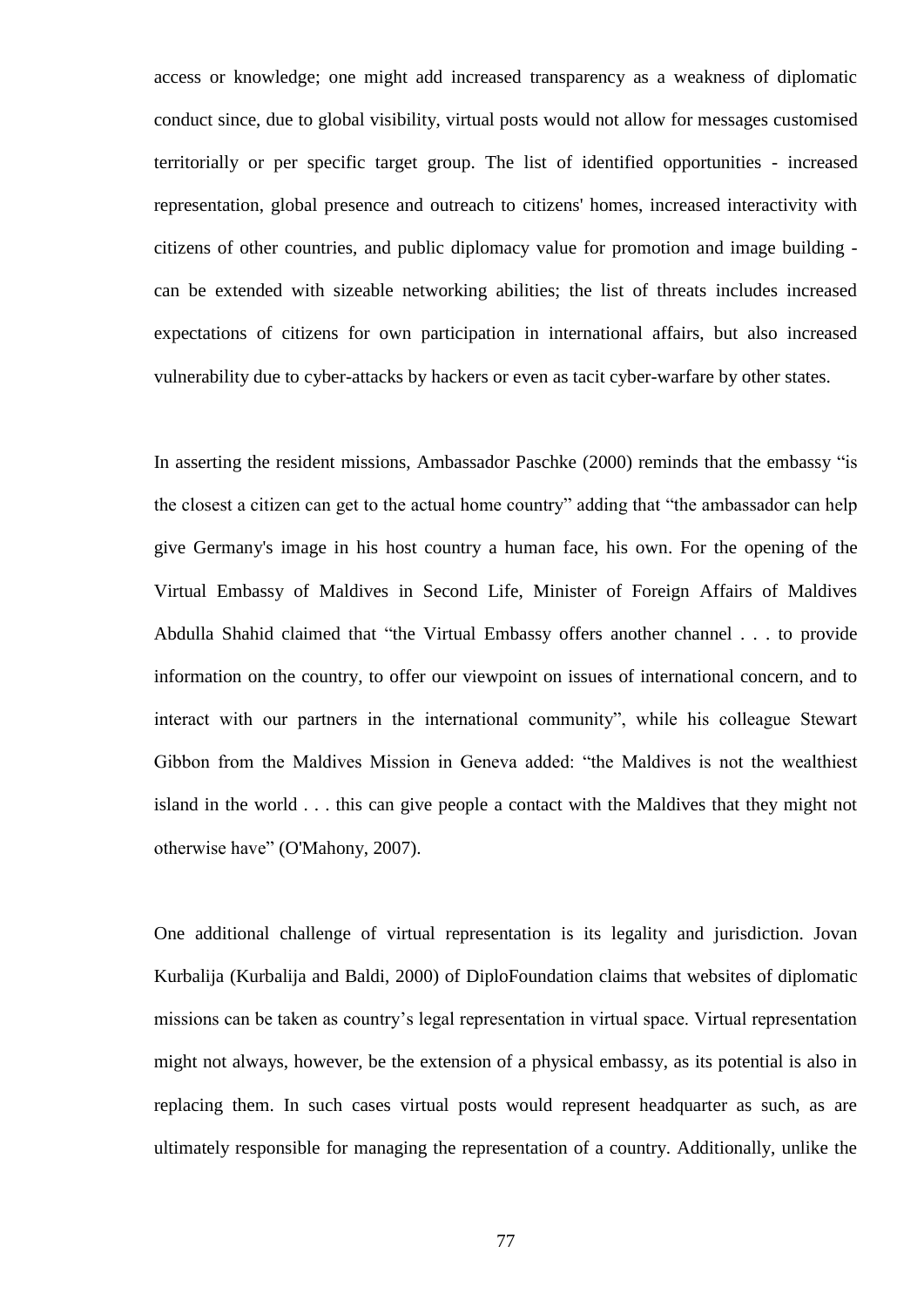physical missions that are targeting the citizens of a resident country or the region mainly, virtual representation can be accessed remotely by the individuals located in other jurisdictions (Grech, 2006). It is the MFA to decide on eventual boundaries of the geographical outreach of virtual representation and the respective jurisdictions, yet having in mind that such boundaries would be only procedural and would not impact the worldwide visibility of the virtual posts.

It is important to note the specificities of the virtual embassies comparing to other "lighter" forms of virtual representation. The websites and other less-interactive models of virtual representation should not be confused with notion of virtual embassies, as they mostly do not imply real diplomatic exchange. The notion of virtual implies the absence of physical premises only: "A virtual embassy still has an ambassador – ambassadors cannot be replaced by computers" (Kurbalija, 2007, p. 329). Since the ambassador of a virtual embassy would communicate via the Internet – through virtual worlds such as Second Life or through other customised platforms aggregating number of online tools that allow for full interactivity – his post would be either in the headquarter itself, or eventually in another physical embassy covering the region, to give an additional touch of cultural familiarity and intimacy.

For economically more powerful countries it might make sense to open several virtual embassies, each targeting specific audience either regionally, thematically or among stakeholders. Developing countries, however, might not need to introduce such level of sensibility and might satisfy with a single virtual post, in which case the managing staff seated at the headquarter would effectively manage an embassy accredited to the whole world. The functionality of such an embassy would be somewhat limited as discussed above; still, "the Virtual Embassy can perform almost any diplomatic function specified in the Vienna Convention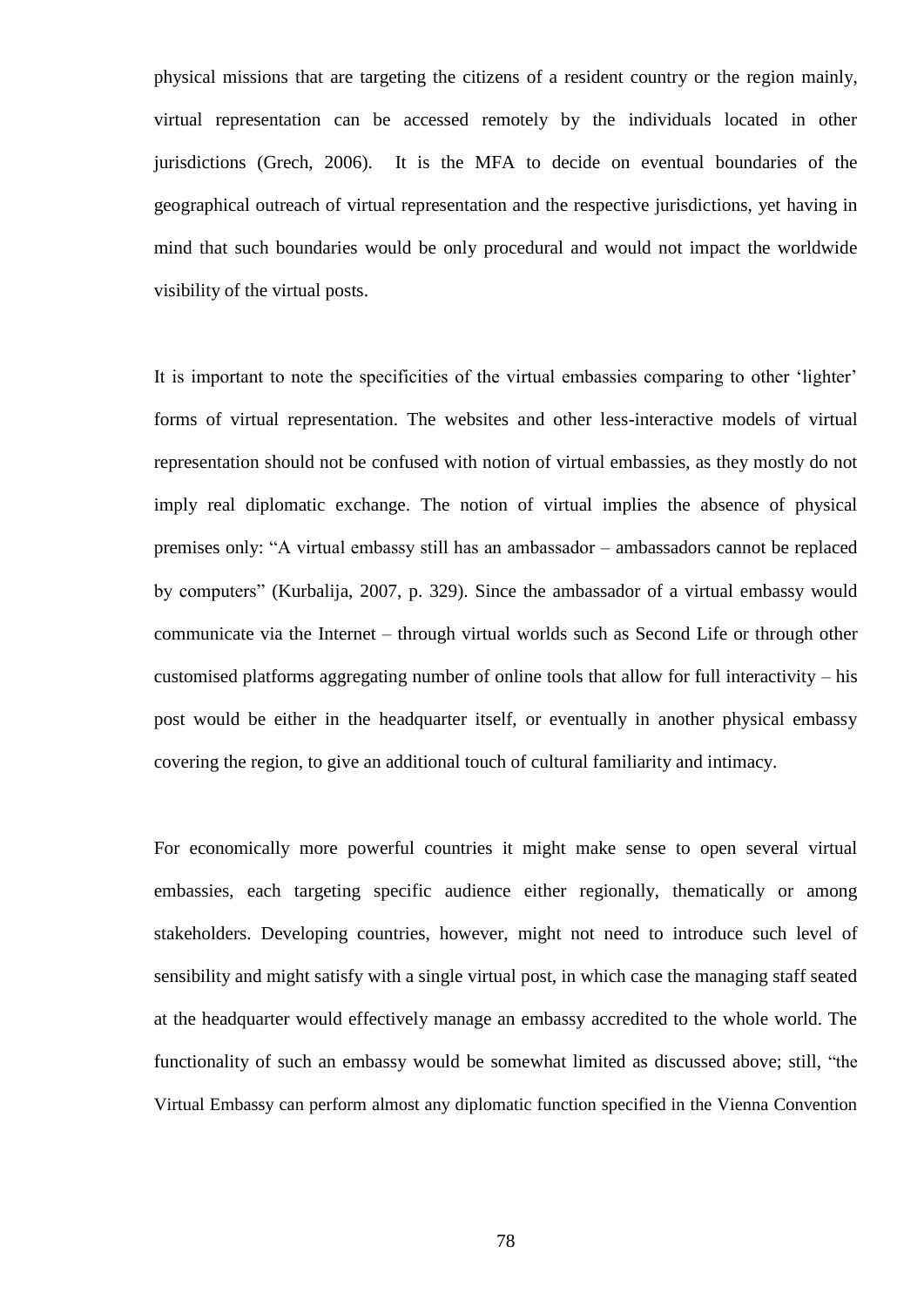on Diplomatic Relations, from information dissemination, protection of interests of citizens abroad and negotiations, to investment promotion and more" (Trigona, 2007, p. 8).

Virtual embassies can either replace the missions in places of marginal interest or where setting up the physical mission is not possible, or can amend the work of some of the existing resident missions by transferring number of tasks to the online world, to be performed centrally from the headquarter. "Foreign ministries may attempt to fill in on the limitations of virtual missions by integrating a program of regular visits, media outreach, engagement activities (commercial, cultural, and assistance), and remote follow-up via e-mail, phone, fax, and digital video conferencing" (Grech, 2006, p. 30)

#### **4.3 Training**

"A modern diplomat needs to be an alliance builder and often a social campaigner" (Malloch-Brown, 2010). Such a responsibility requires a diplomat to be able to catch up with the changing environment of international affairs. Multidisciplinary agenda asks for the "officials with skills that are both generalist and specialist" (Rana, 2007, p. 23); Mark Malloch-Brown (Malloch-Brown, 2010) remembers:

. . . as the Foreign Office minister responsible for London's G20 summit, I saw the need for diplomats with skills in international economics, as commercial interests loom larger. My Chinese friend pointed out the same skill shortages in Beijing where in the past, languages were the main requirement.

The multistakeholder arena requires from the Ministries to be manned with officials who can easily communicate with variety of professional cultures, and not only diplomats (Kummer, 2007). Ultimately, the new diplomat should be capable to capitalise on the potentials the emerging technologies are offering in response to these challenges (Baldi, 1998).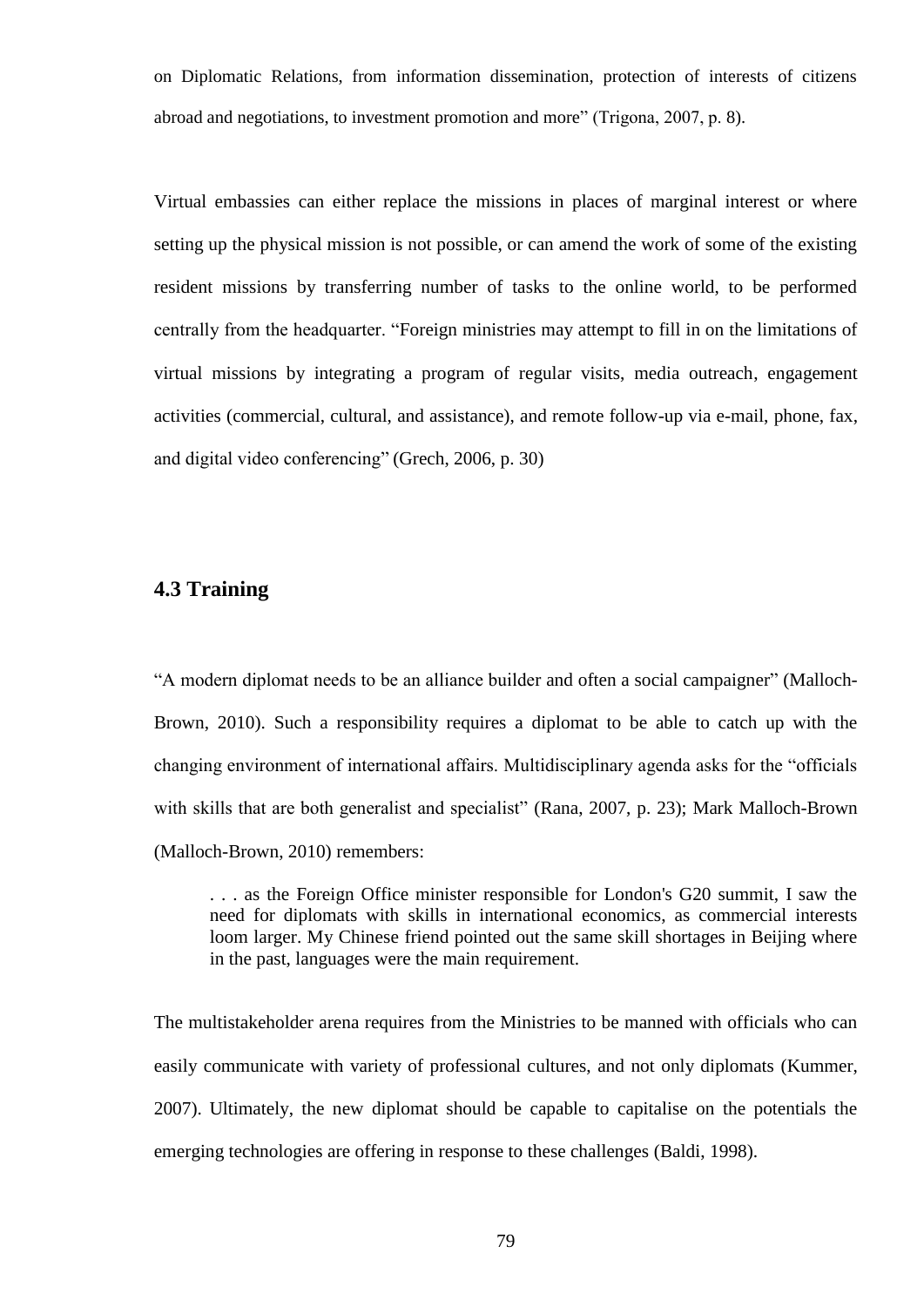Of course, ongoing personal improvement is becoming a necessity for professionals in today"s world, and institutional capacity building is becoming an indispensable component of corporate work – including that of Foreign Service. But constant training implies significant costs for travel and logistics. Conducting e-learning programmes, either solely or as a component of the blended learning approach, is certainly cost-effective; it is thus often the only option the MFA has for conducting trainings: after surveying eighty-one countries, in the final report of his study Ambassador Rolando Stein (Stein, 2005) presented that 29% of them offered courses through e-learning within their diplomatic service, with this percentage rising fast. Moreover they offer an opportunity to gather trainees across the MFA system, and present them with a time-effective course: without minding for travel, time zones or their current working loads as they may be able to contribute to the training whenever they feel most convenient to. The e-learning models, however, often end up being mere distant learning platform with no interaction. Instead, they can be not only cost-effective but also very interactive and efficient, encouraging knowledge sharing, learning-by-doing and community building, as in case of successful online programmes that DiploFoundation delivers [\(www.diplomacy.edu\)](http://www.diplomacy.edu/).

Technology is readily available: many open source<sup>7</sup> platforms exist, that aggregate facilitating Web2.0 tools for e-learning such as webinars for delivering real-time multicast text, audio and video content and exchanging thoughts among participants; hypertext annotation tools that allow for building layers of comments, questions or examples by trainees and their tutors on particular segments of the learning text; micro-blogs serving as virtual classroom message boards; file-sharing and wiki platforms allowing for collaborative research and analytical work during courses, discussion forums as space for open dialogue and discussion on

 $\overline{a}$ 

<sup>&</sup>lt;sup>7</sup> Open source often refers to "any program whose source code is made available for use or modification as users or other developers see fit" and "is usually developed as a public collaboration and made freely available" [\(http://it.jhu.edu/glossary/mno.html\)](http://it.jhu.edu/glossary/mno.html)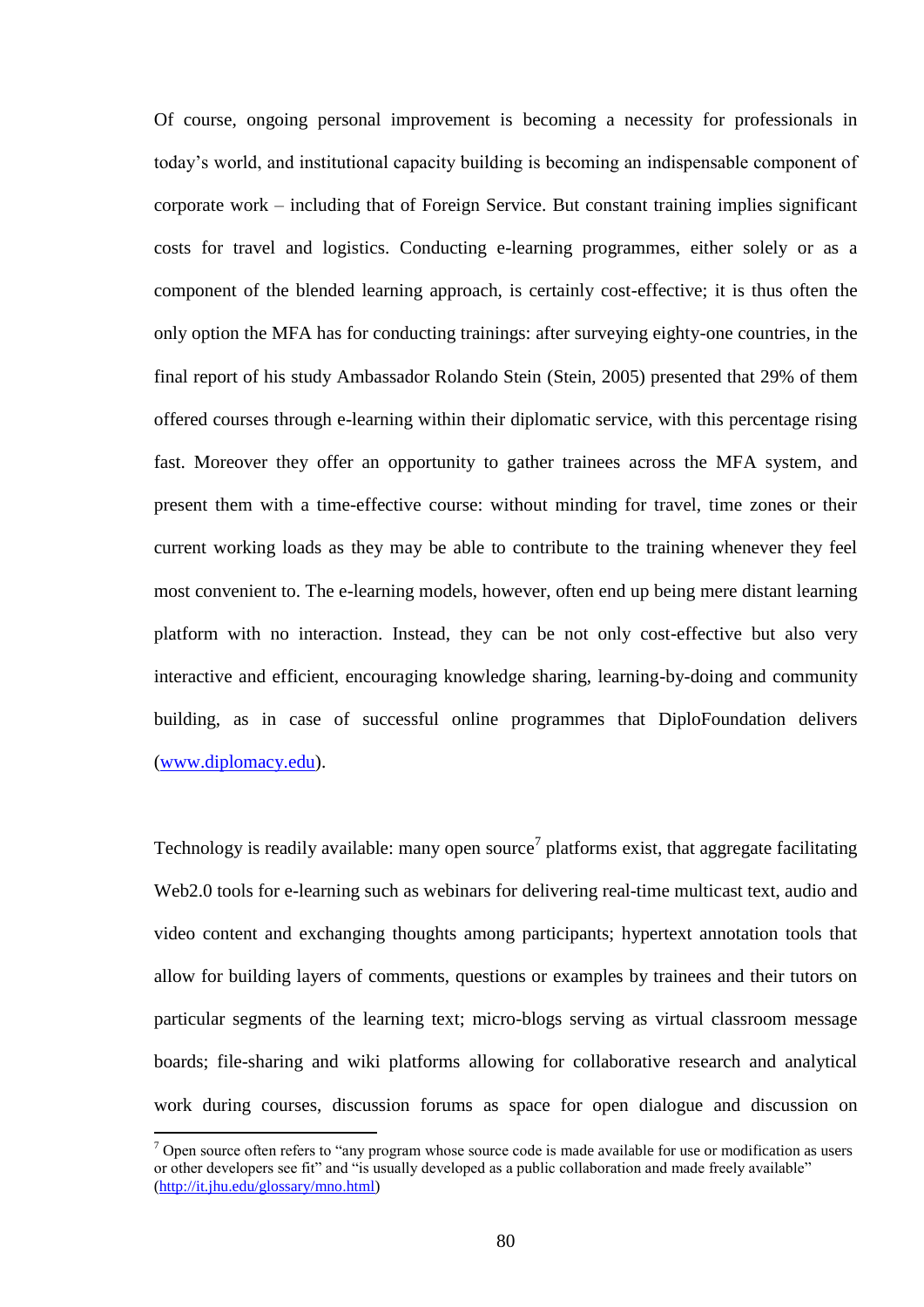programme topics, etc. It is, however, know-how of the appropriate learning methodology, elearning pedagogy and didactics that commonly lack in the MFA capacity.

In his review of training needs and organisation and structure approaches for training of diplomats, Dr John Hemery (2007) tackles also the innovations in traditional in-situ training, such as combining the experience of seniors diplomats with facilitation energy of junior diplomats through role-play interactive games, contextualisation of simulations around prerecorded imaginative TV news coverage, etc, pointing to the potential of the infall of these into the e-learning methodology. It is important to bare in mind that the trainees are not only the junior diplomats but often, and more importantly, senior diplomats as well, all of them possessing remarkable knowledge and experience in their particular field of expertise and service – be it bilateral diplomacy, negotiations, pubic relations, press, or other. While the inputs from the expert lecturers on a topic of the particular online course are always valuable and needed, it is the facilitation of knowledge exchange among the participants themselves – members of the virtual classroom – based on the course materials that produces layers of knowledge and widens the horizon of understanding, knowledge and skills of the trainees (and the expert lecturers as well). Social networks are a potential for a less structured ad-hoc trainings initiated by colleagues among themselves even, as facilitated exchange of knowledge and experience on certain topic such as short language course, culturally-sensitive communication approaches of a certain geographic area, experiences on crises management 'must know' or other. Besides, mobile devices offer many opportunities for ubiquitous selfpaced learning through MFA-designed crosswords, quizzes or light interactive scenario-like games that would be intriguing to professionals even in the leisure time.

With such an interactive training not only diplomats would acquire basic understanding of the ICT and grasp the complexity of potentials they offer and limits they impose or get a solid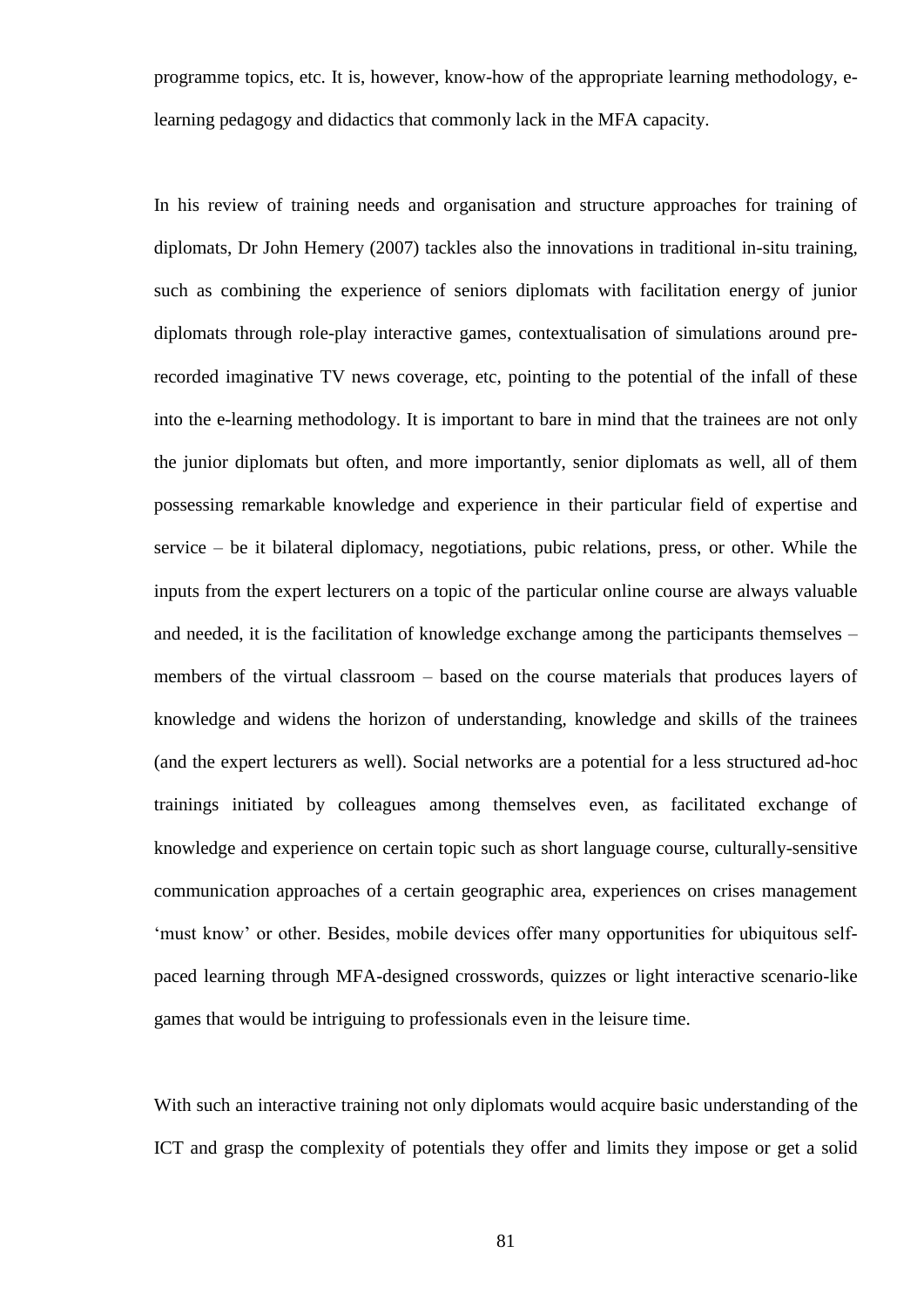base in each of the areas of the multidisciplinary agenda, but would be able to cope with conceptual aspect and develop concrete skills such accessing reliable sources of information and overcoming 'a paradox of plenty' in the information age, communicating through new tools and the related "dos and don"ts", as writing a blog or a twitter post, adjusting to upgraded submission methods and related caveats, emerging consular affairs, and inter-professional communication. More than that, diplomats may thereby be trained for change – acquiring mindset which enable them to accommodate smoothly to changes and utilise them for the benefit of the service (Baldi, 1998). Besides these trainings diplomats should also "adapt their own structures to benefit more from the Internet", says Markus Kummer (2007, p. 182) and concludes: "Training diplomats may be easier than adapting structures".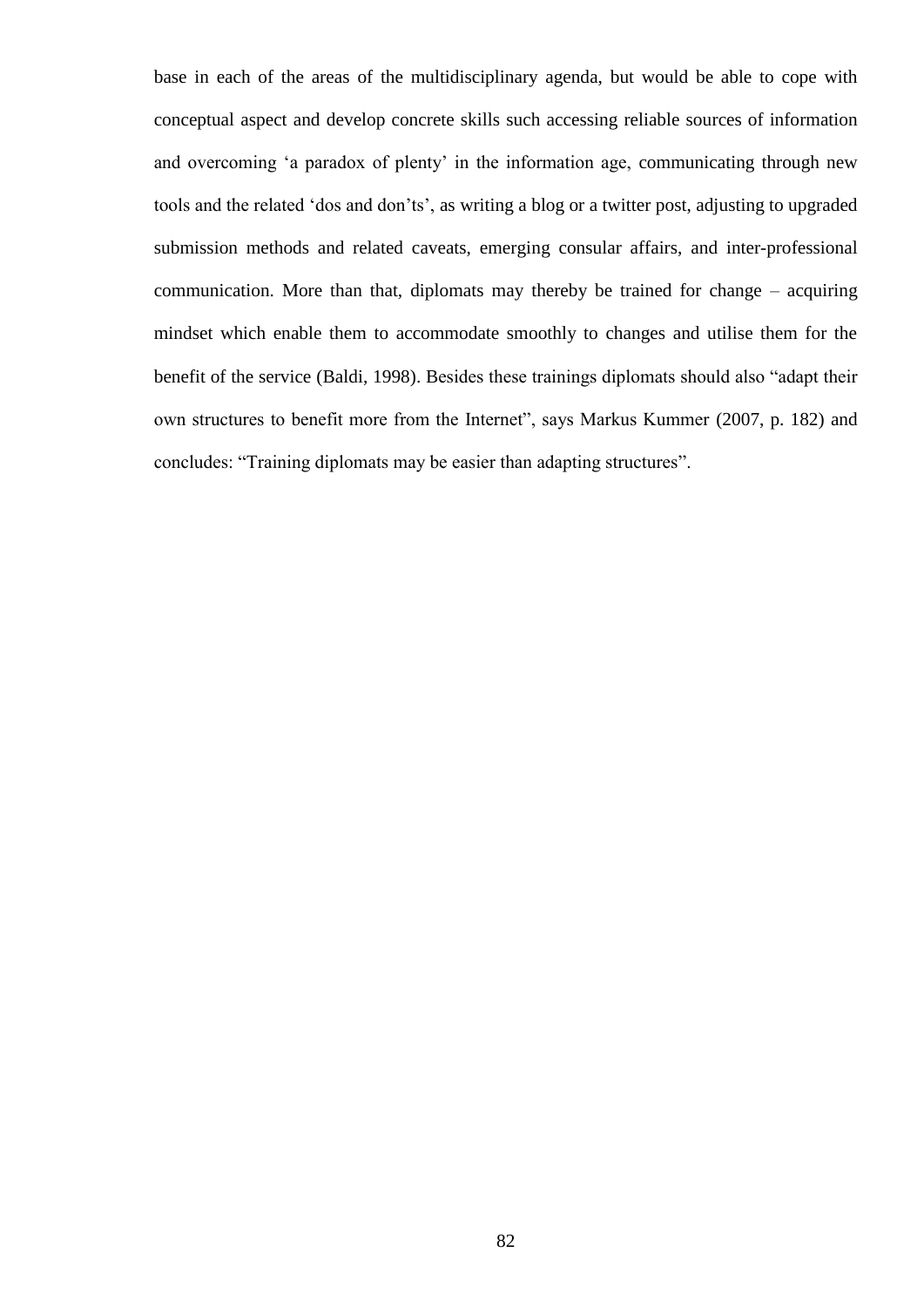# CHAPTER 5

## **CONCLUSION**

Rapid development of information and communication technologies (ICT) has allowed for a direct communication between nearly any persons on earth in a matter of milliseconds, worldwide information sharing and dissemination, and the emergence of countless vivid online communities. Not the least, it has stimulated mobility, almost filling in the missing part of the old dream: access to any information at any time from anywhere. In a nutshell, ICT – and particularly the Internet – has heavily impacted human relations, including social bonds or business models, building up the Information Society.

In a globally connected world links between politics and society with technology, economy, health, culture, education or other areas are openly analysed and discussed by many. Inclusive multidisciplinary debates, facilitated online, easily reach out to the general public through new media, enabling the involved stakeholders – governments, business alliances, civil society groups or media – to directly shape the public opinion on various global and local issues. Thereby influencing official decision-makers, as several academic sources agree, these stakeholders are becoming actual players in the international affairs, gradually involved directly with the diplomatic fora. Number of recent international events and processes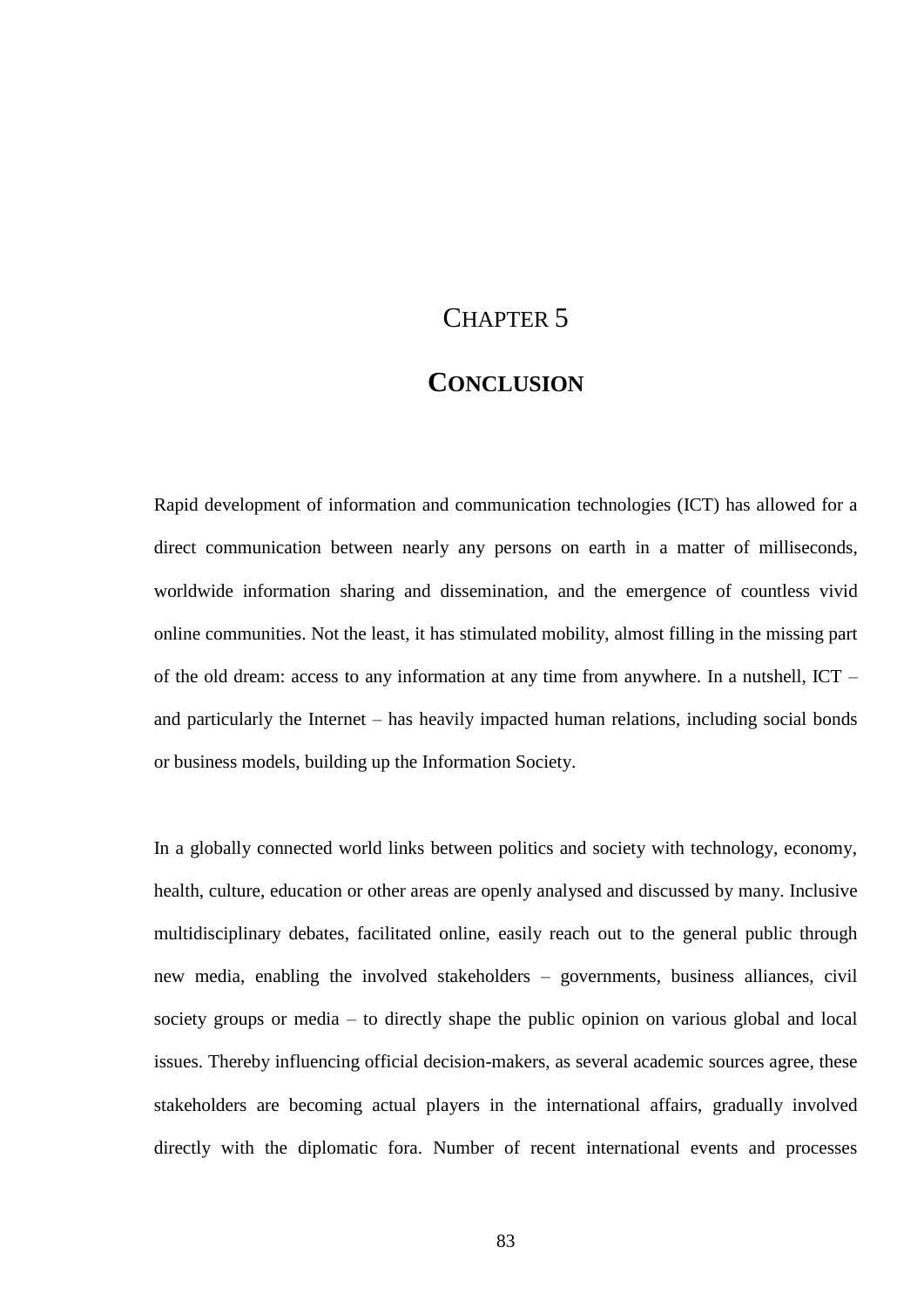certifies that the multistakeholder environment for decision-shaping of multidisciplinary agenda of international relations has become a reality of contemporary diplomacy.

At the same time contemporary diplomacy is facing challenges with its enhanced roles and requests for extended outreach and better performance confronted with rapidly shrinking resources. The list of challenges identified by many researchers includes complexity in communication with multiple stakeholders interested, involved in and influencing the international affairs; need for a fast response with a solid knowledge of or management over multiplicity of emerging increasingly relevant international issues; necessity for an extended outreach of diplomatic services confronted with heavy budget restrictions and therefore downsized staff; much needed training and skill-building repressed by the increasing requests for detailed performance management; and other.

One of the major substantial challenges, however, is the changing balance of power in international affairs. Some scholars claim that, rather than rigid hierarchies, the bottom-up driven Internet empowers individuals and the entities structured in the similar, less formal way. They foresee that the empowered citizenry will somewhat erode the power of states, though not entirely shatter. Some authors, however, challenge such evolution with reminders that number of states have snatched at new technologies for own empowerment – through its better use for information management, or through abuse like censorship. One can nevertheless agree with the academic classics that it is the soft power gaining supremacy over the hard power in the world of digital age, and that it draws on the information management – both the free flow of information and its control.

Diplomatic service has a chance to explore potentials of technology for its own empowerment, in order to preserve its pivotal role in the international relations. Through a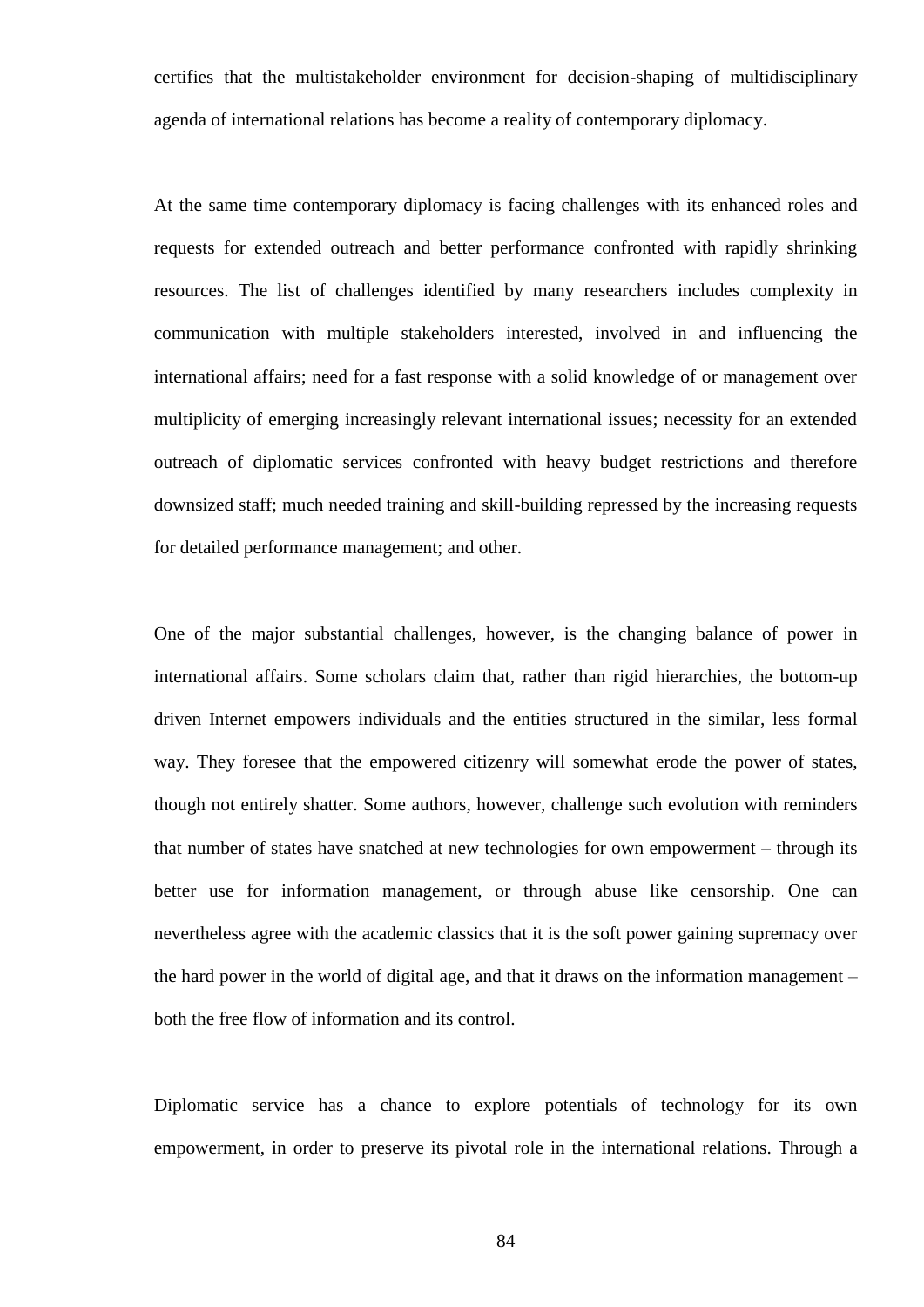profoundly planned and well organised usage of information and communication technologies in the Foreign Service, a state – especially small and developing one – can cope with the loads of challenges and catch up with the emerging trends of the modern diplomacy.

The potentials of the Internet and ICT in diplomacy for communications, collaboration and outreach are manifold, though not often evident. Viewed from the idealistic prism, emerging technology bring benefits to all aspects of diplomatic service.

Diplomats agree that bilateral relations are more than ever one of the key pillars of the diplomatic service. For mediating country"s positions and networking with stakeholders, as well as sounding the voice of the public, the embassies may follow and interact with public blogs, discussion forums, social networks, news feeds and online content. As the examples show, outreaching to the resident public with image building, promotion of cultural heritage or opportunities for business investments can be largely achieved through interactive multilingual web presentations, moderated e-newsletters, virtual tours, targeted advertising and positioning within search engines.

Broadcasting necessary information through the online space, enabling e-government services for distant access to personal documents and facilitating real-time e-communications to get in touch with citizens are an asset to the consular work. Introduction of online application and visa issuance system and databases, such as those of the UK or Lithuania, cut the costs, timeinvestment and complexity of procedures. Increasingly, consular offices are in the forefront of crisis and disaster management – from terrorist attacks to earthquake and tsunami strikes – and are required to provide rapid-reaction assistance to its nationals and others; recent disaster cases and following international agreements certify the importance of harnessing the ICT infrastructure and well maintained contacts through online social networks.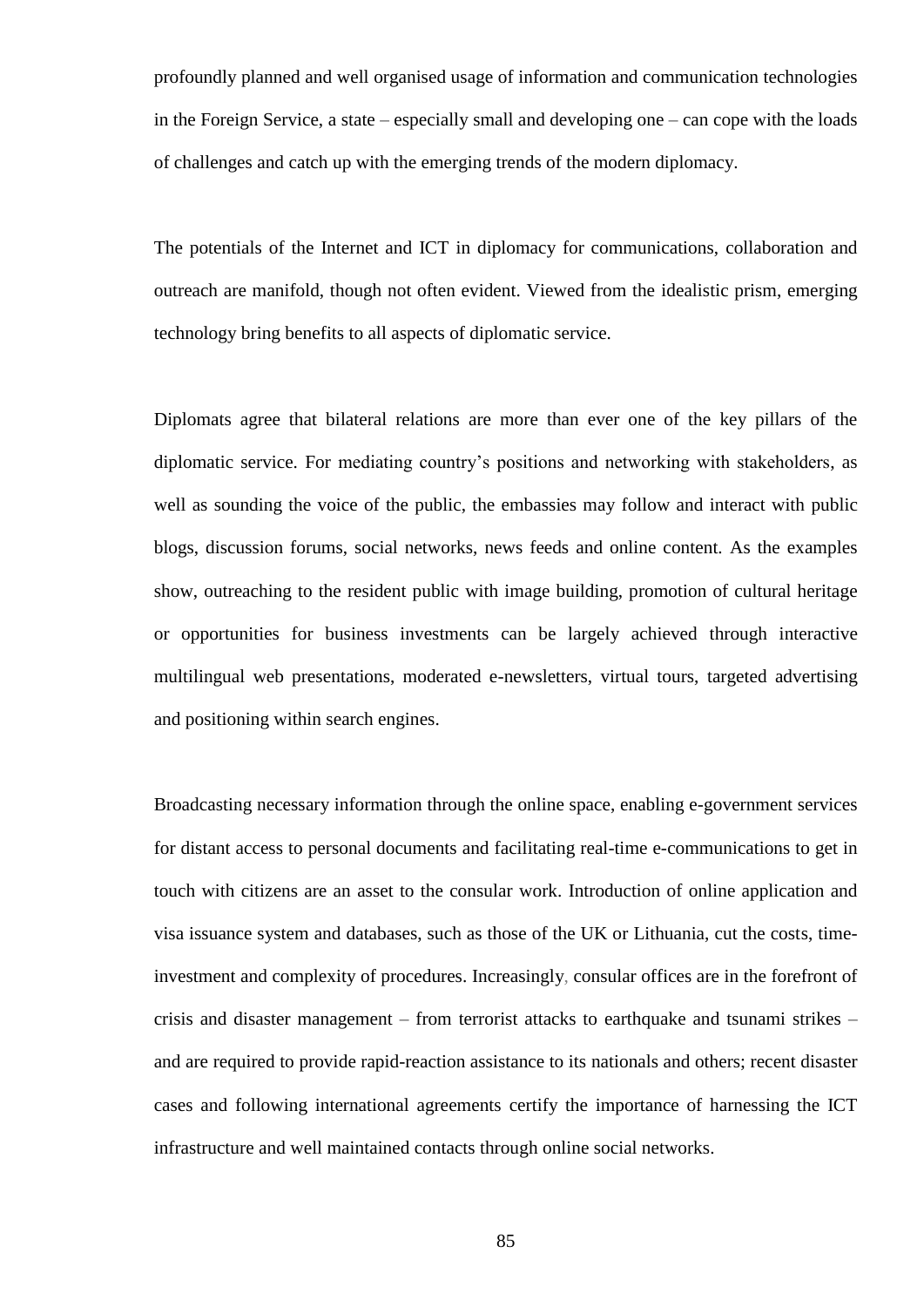Multilateral diplomacy is challenged with the inclusion of new actors and complexity of communications and working methods among representatives scattered around the globe; technology provides facilitated communication and collaboration at distance; the example is the "Electronic United Nations" plan. As result of the extended information sharing capabilities and reaching out to publics and counterparts across the globe, some authors call for creating a common communications culture to replace the mutual mistrustfulness among diplomatic services and other actors. Global partnerships in crisis management, conflict resolution, or fighting terrorism or organised crime are the first to show how harnessing ICT for information sharing and interoperability is important.

In negotiations, as many diplomats confirm, the preparatory phase is equally important as the talks. Background research on actors involved, their interests, positions and respective powers can be assisted by customised search through headquarters' digital databases, browsing the related public websites, online discussion forums and blogs, and even by using public search engines. During the talks, the negotiators can benefit from the instant access to public or internal databases and communication with headquarters through their mobile devices. Examples show that important nuances in diplomatic signalling during negotiations can be introduced through social media broadcasts, while the online tools for documents drafting can allow for ongoing collaborative work on the negotiated text. When direct in-situ talks are not possible, the computer-mediated talks can be an important asset - especially in the case of conflict resolution, as practice confirms.

Public diplomacy comes in response to growing involvement of empowered citizenry. In extending the outreach to all sections of the public – both foreign and domestic – diplomacy can benefit from turning to the Internet: gathering public around interactive web portals of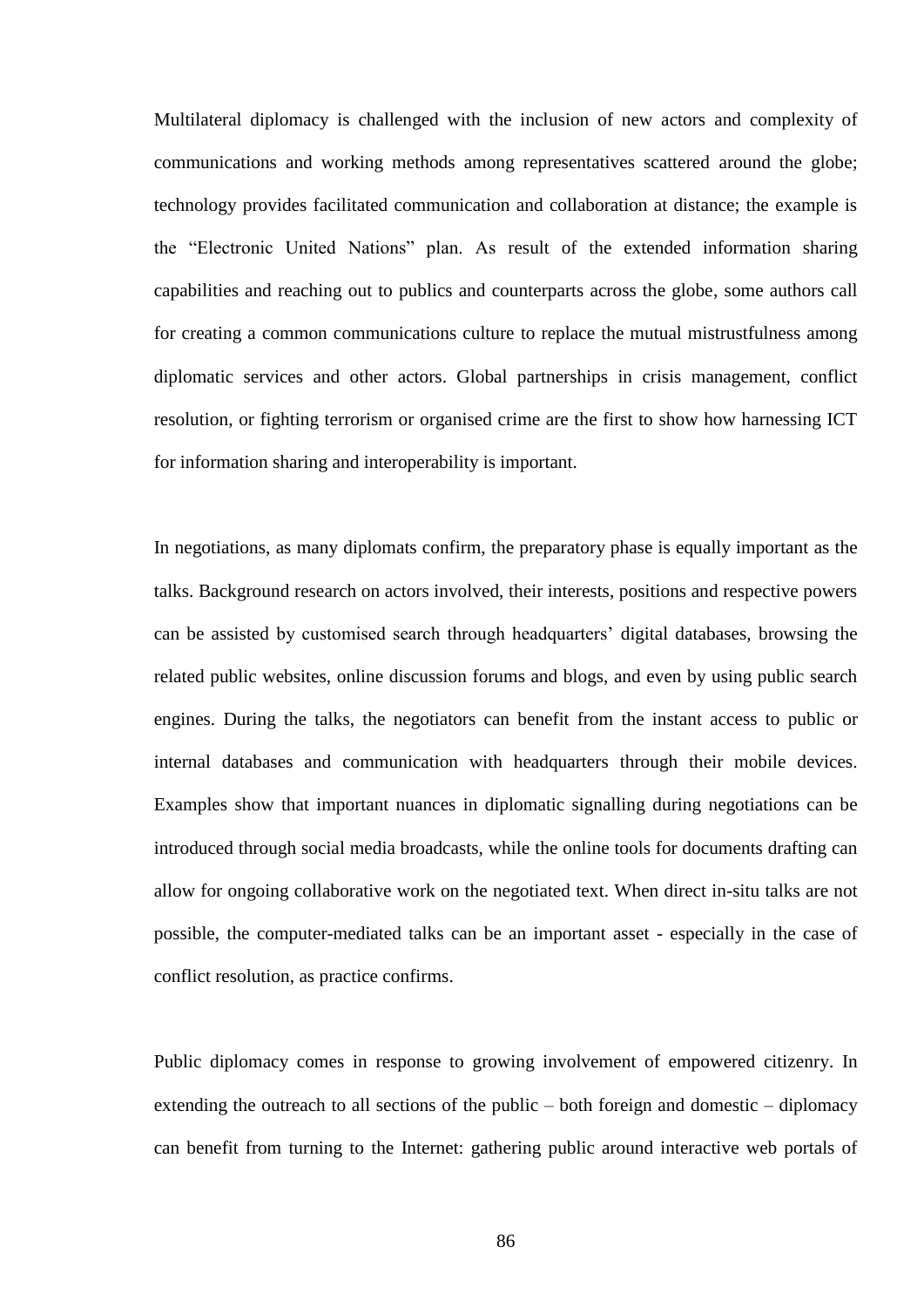aggregated Web2.0 tools, such as the one of Foreign and Commonwealth Office of UK; sounding the voices and concerns of the population through following endless public blogs and forums; communicating and networking with public through social networks and virtual worlds; and even tweaking and spinning desired messages through the mighty new media.

For Ministries, managing a growingly complex spectrum of relations with numerous partners requires the utilisation of the proficient "intranet" services and smart databases with ensured security and deep search possibilities, allowing for easy instant access at any point, as number of cases certify. Regular contacts with new partners – especially the ICT-skilled nongovernmental and business representatives – are inevitably performed over the Internet. The integrated network of embassies and smart use of centralised communication and database systems allow for cutting costs also by reducing number of missions and staff and introducing virtual representation and virtual embassies where applicable. For substantive empowerment, developing internal capacities, knowledge and skills of diplomats and adjusting internal mindset is a necessity, many authors agree. Available cost-effective and timely online learning methodologies and interactive tools, such as virtual classrooms, can enable junior as well as senior professional staff to be trained efficiently, without need to even leave the missions, in not only know-how of the ICT but also the skills of the digital age – such as assessing reliable sources of information or effective blogging, reporting and communications – and the conceptual challenges including inter-professional communication.

A more realistic prism reflecting number of publications highlights also the imperfections in form of limits of the ICT potential and the related risk. Reports on the current penetration rate of the Internet in developing world are not shiny, even though the trends are encouraging.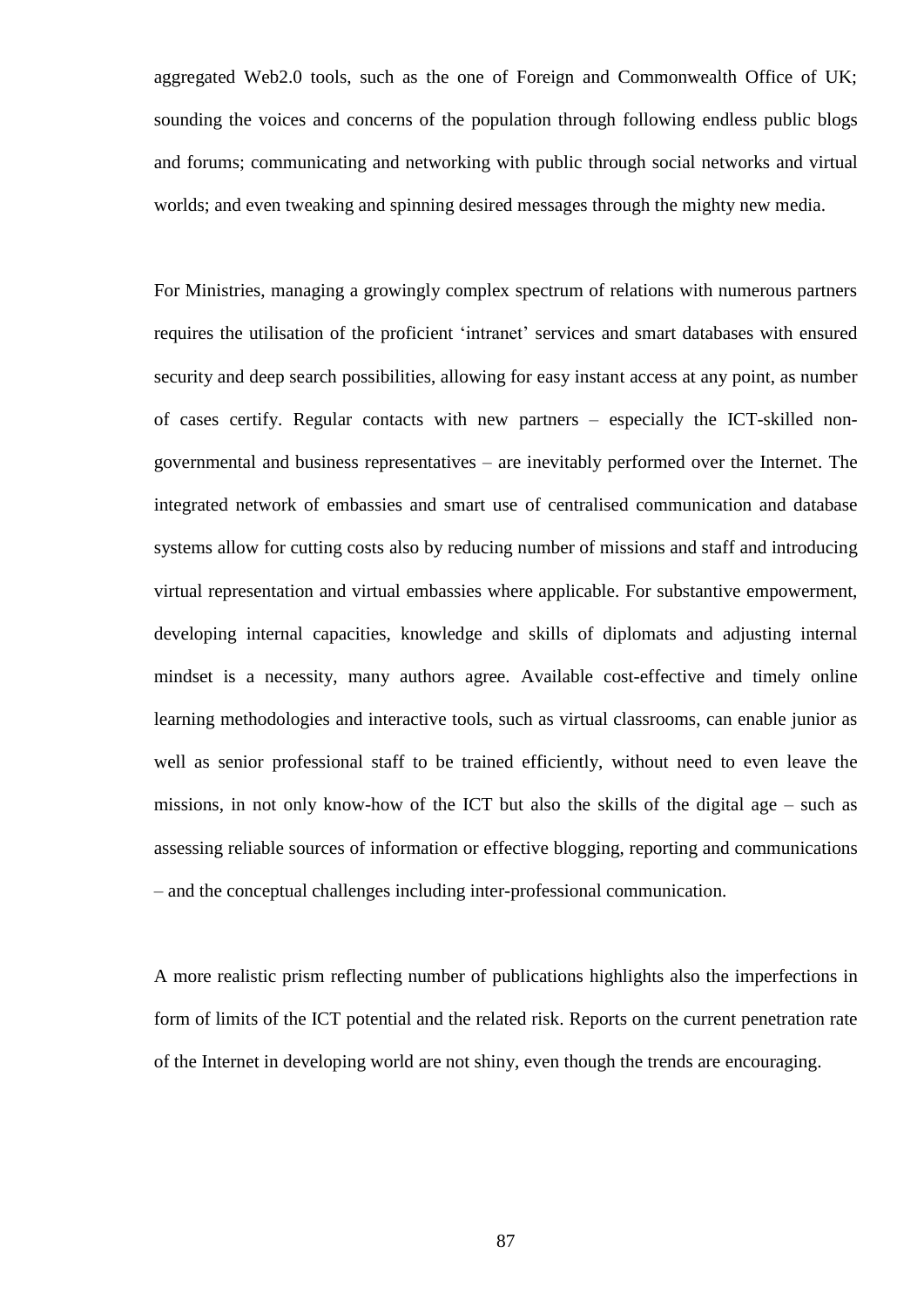Most commonly reiterated concern over the use of online tools is the lack of human dimension, especially for negotiations. Even on daily bases, for using the emerging tools for communicating with new partners and even among themselves, diplomats need many new skills of the digital age: effectiveness in work, sometimes even in negotiations, in spite of the lack of human dimension; ability to extract useful information from endless piles of data and proficiency in attracting the attention of partners and public; adaptability to high frequency of interactions with partners and public imposed by vivid Internet culture and almost permanent online availability. Additionally, the multi-track "direct-dial" communications within the Ministry and with other actors through number of virtual channels – such as e-mail, messenger or social networks – can easily bypass the necessary hierarchy and cause miscommunications, confusion or deliberate manipulation. Even though digitalisation of communications allows for easy back-tracking through records, many digitally-conducted verbal communications, or text-based ones relayed through external commercial servers, may remain unrecorded.

Security of the internal digital network is the most often debated disadvantage in the literature. In spite of strong and fairly affordable encryption technologies, the risks grow with the value the perpetrators can get if breaching the MFA confidentiality and their respective resources invested in eventual cyber-attacks. Moreover, the negligent use of unsecured webbased tools by diplomats bares the risk of disclosing confidential communications to a third party. Case study shows that many Ministries therefore decide for a very limited access to public tools to servants.

Confidential communications with partners, including "deniability" in negotiations, are becoming less certain with digitalised records. Yet many authors suggest that the increased transparency and inclusiveness, not confidentiality, is a chance for greater efficiency. With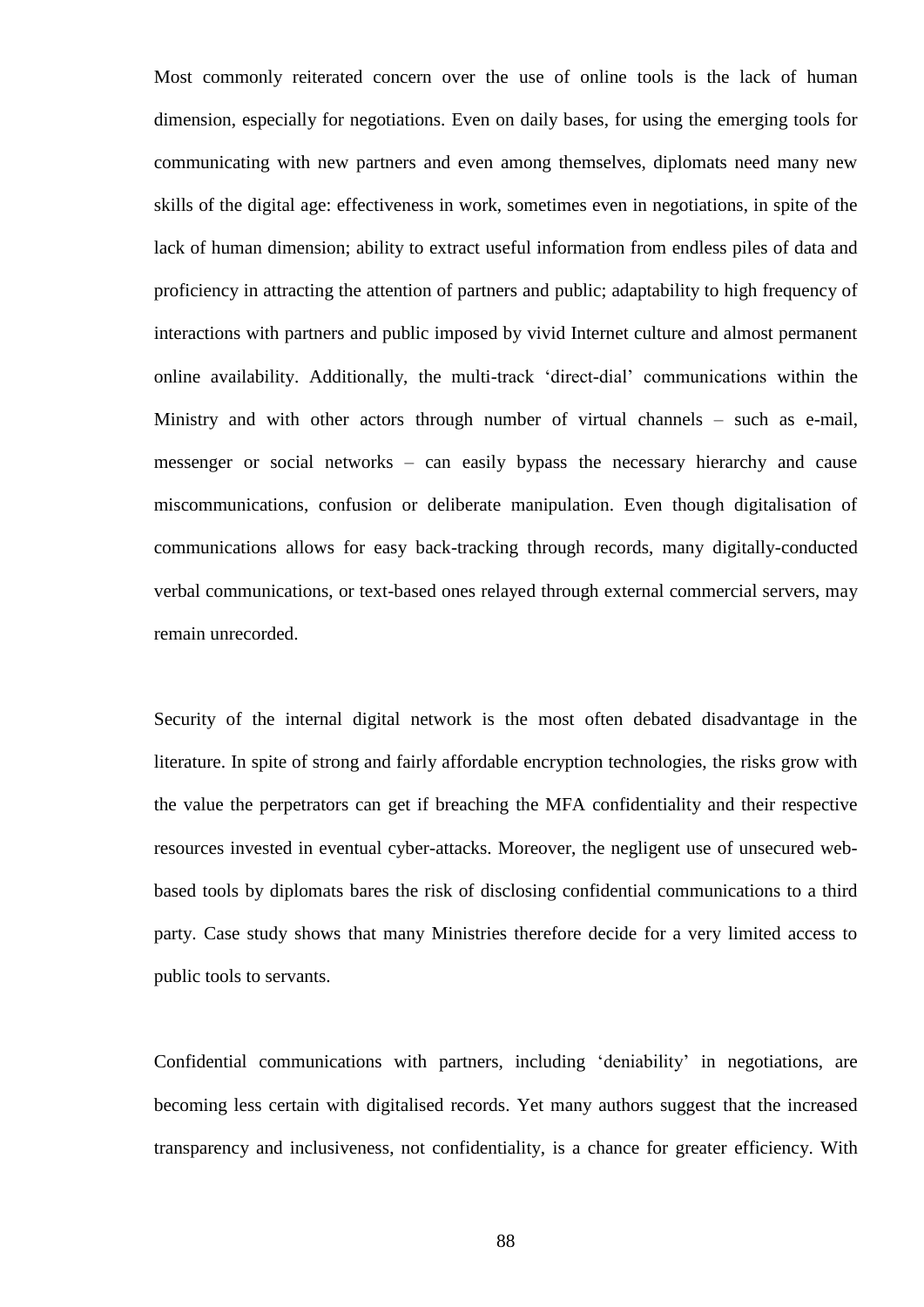global visibility of web space and virtual embassies, however, unmindfully customised diplomatic messages for different partners bring risks to international credibility. Not the least, transparent interaction with public can induce larger expectations and demands for its role in diplomacy, risking to deteriorate mutual trust and relations; while encouraging various models of e-participation, thus, diplomats should profoundly keep the degree of public involvement and the related expectations at balance with ability to conduct diplomatic activities effectively and responsibly.

One of the greatest challenges is the internal organisation of submission and communication procedures and the information management structures of the Foreign Service. While the technology is readily available with all its opportunities and limits, harnessing the potentials depends largely on conciliating the two cultures: diplomatic, which is structured top-tobottom, formal and with strict communication protocols, and the Internet culture which is bottom-up, informal and openly interactive. Finding a right balance would leave space for creativity and improvements in performance while retaining needed confidentiality and security, yet would also prevent abuse of information control within the Ministry itself. There is not enough research available on experiences with transformation of professional culture of diplomacy in that direction. A comparative study on eventual new models of information management within Ministries of number of states worldwide would be beneficial as a follow-up of this thesis.

Apprehension of ICT for paradigm shift in diplomatic service, as a respond to global challenges in international relations, requires the understanding of a growing dominance of soft power in digital era and a political will to loosening rigid hierarchies of traditional service. Detailed analysis of particular needs, opportunities and threats of ICT by each Ministry should lay out the appropriate internal organisation of information management.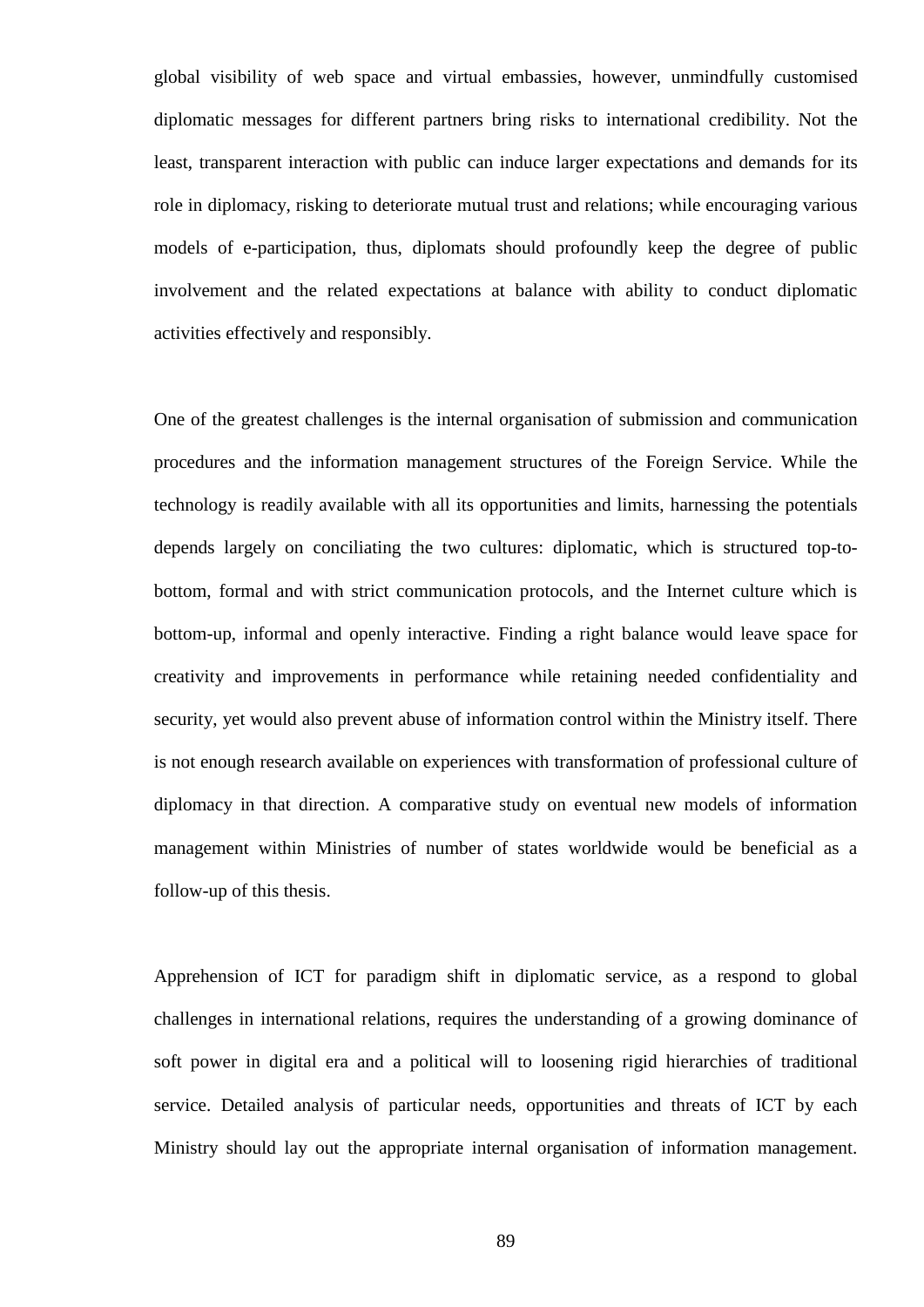Learning from the experience of early adopters – non-government organisations and related individuals – through integrating them directly with the service can lead towards gradual profound reforms of the diplomatic conduct and well planned use of ICT within.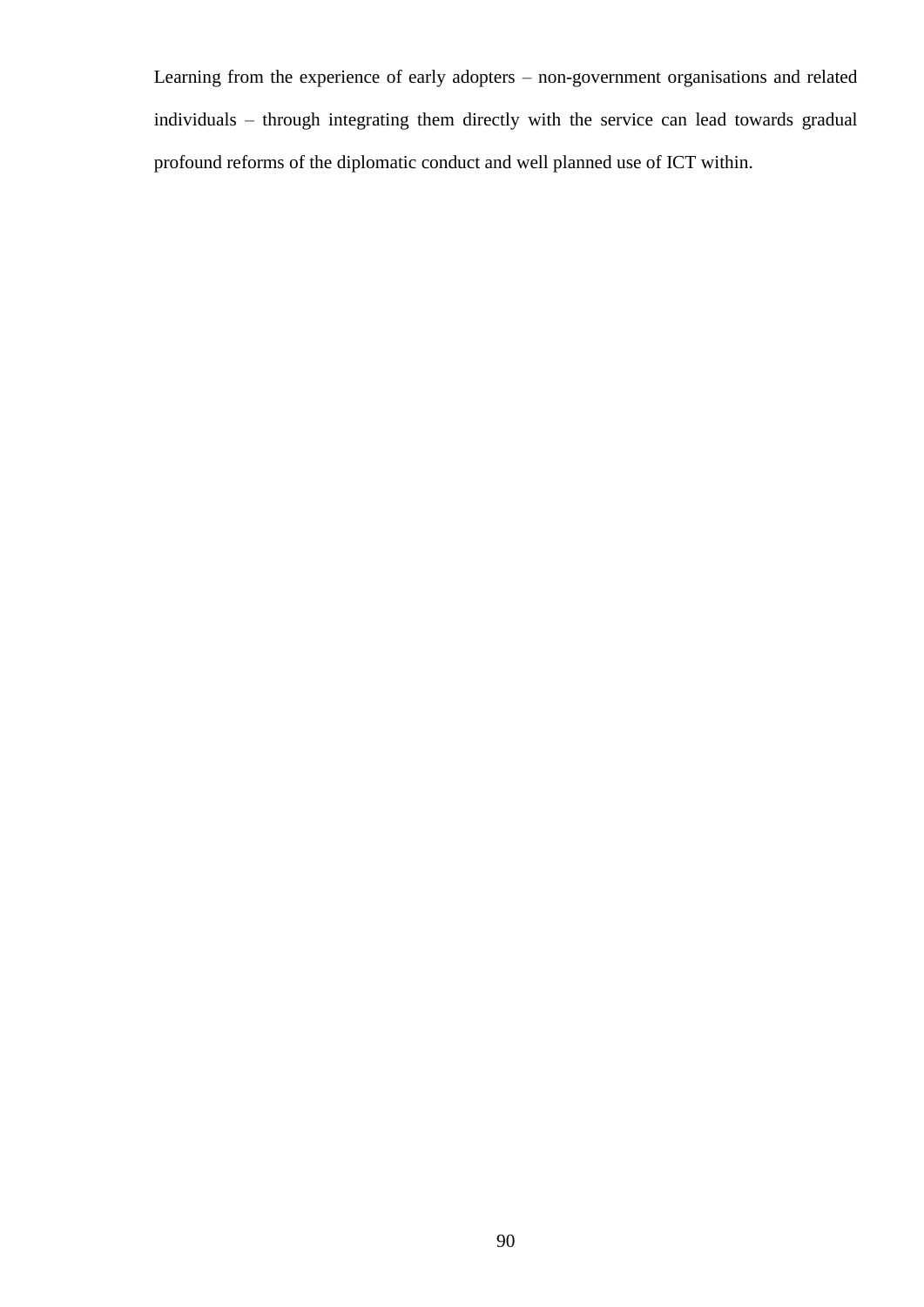### **REFERENCES**

3-C Conference. (2009). *3C roadmap* [online]. Available from: http://www.3cconference2009.ch/en/Home/Conference\_Outcomes [Accessed: 20 May 2010].

AccuraCast. (2010). *100 billion searches a month and still none the wiser* [online]. Available from: http://www.accuracast.com/search-daily-news/search-7471/number-worldwidesearches/ [Accessed: 20 May 2010].

Baldi, S. (1998). The Internet and diplomats of the twenty first century. In: J Kurbalija (eds). *Modern Diplomacy* [online]. Malta: DiploPublishing. Available from: http://www.diplomacy.edu/Books/mdiplomacy\_book/Default.htm [Accessed: 20 May 2010]

Bergman, M.K. (2001). White paper: the deep web: surfacing hidden value. *Journal of Electronic Publishing, University of Michigan* [online]. Available from: http://www.press.umich.edu/jep/07-01/bergman.html [Accessed 20 May 2010].

Berridge, G.R. et al. (2001). *Diplomatic theory from Machiavelli to Kissinger*. Basingstoke: Palgrave.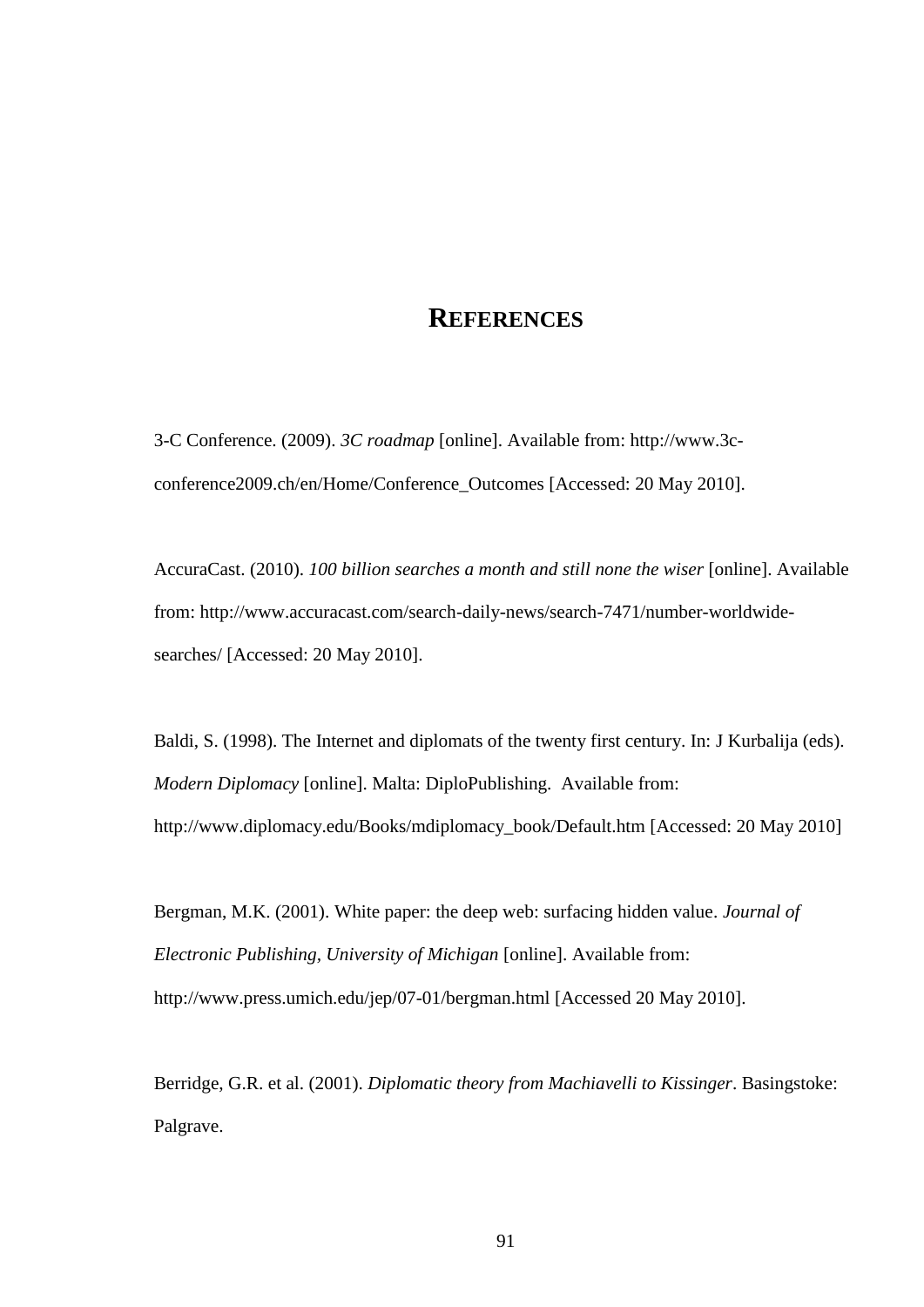Berridge, G.R. (2002). *Diplomacy: theory and practice*. Basingstoke: Palgrave.

Bildt, C. (2009). *Viktiga undertecknanden* [online]. Available from: http://carlbildt.wordpress.com/2009/10/10/viktiga-undertecknanden/ [Accessed: 20 May 2010].

Blog.Com [2010]. *Blog.Com* [online]. Available from: http://blog.com/ [Accessed: 20 May 2010].

Briggs, L. (2005). Chapter 1: A passion for policy. *A passion for policy: Essays in public sector reform* [online]. Available from:

http://epress.anu.edu.au/anzsog/policy/mobile\_devices/ch01.html [Accessed 8 September 2008].

Bristow, M. (2008). China's leader makes live webcast. *BBC* [online] 20 June 2008. Available from: http://news.bbc.co.uk/2/hi/7465224.stm [Accessed 20 May 2010].

Catania, A. (2009). The use of ICT and the Internet in the diplomatic service. *Presented at the 2009 international meeting "Modern Diplomacy for Small States" held in Malta* [online]. Available from: www.diplomacy.edu/workshops/MD/presentations/catania.pps [Accessed 25 May 2010].

Comscore. (2009). *Green Tuesday – Tuesday December 15 reaches record 913 million in online spending* [online]. Available from:

http://www.comscore.com/Press\_Events/Press\_Releases/2009/12/Green\_Tuesday\_Tuesday\_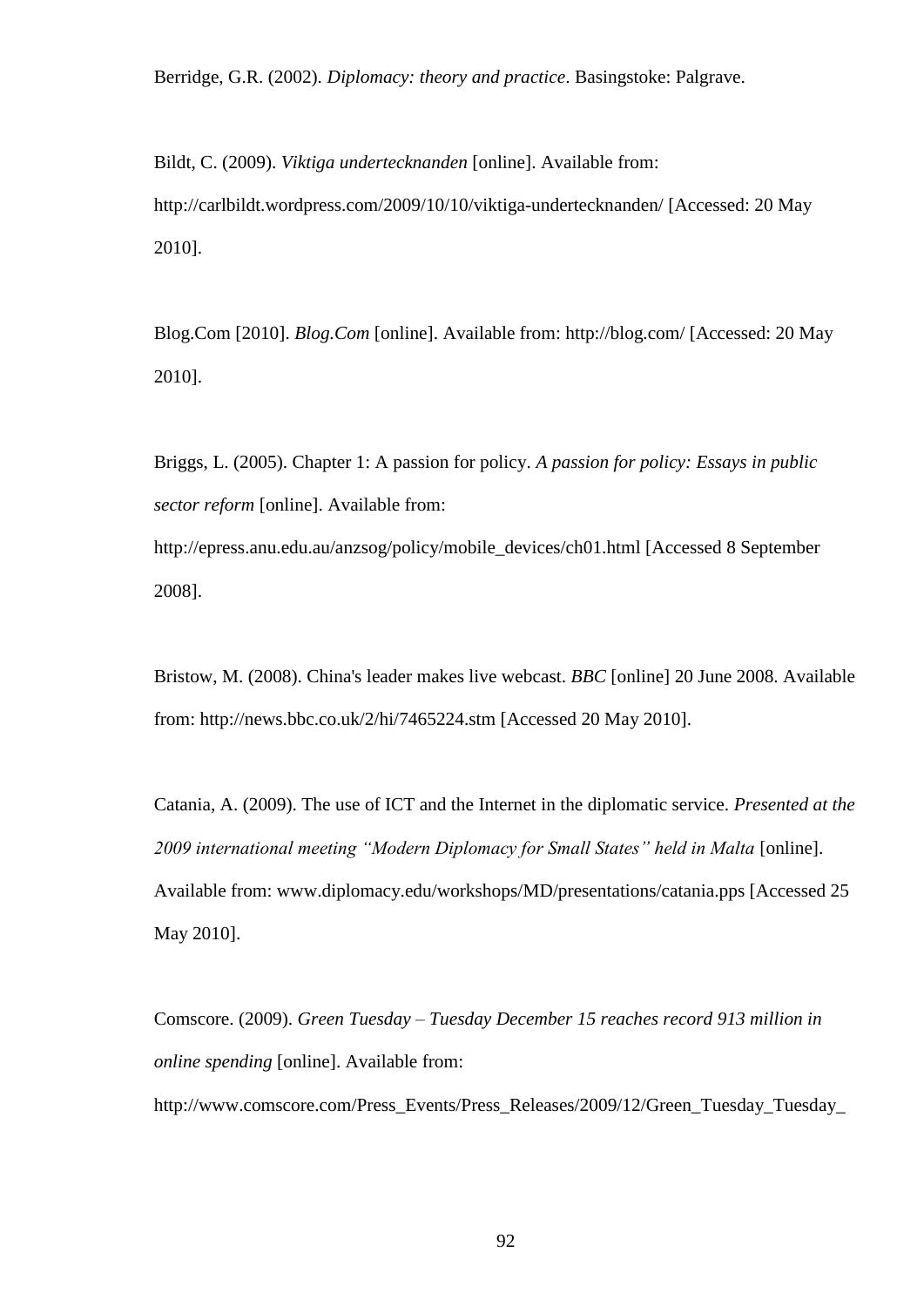December 15 Reaches Record 913 Million in Online Spending [Accessed: 20 May 2010].

Costea, D.R. (2007). Multilateralism: fading or changing?. In: K. Rana and J. Kurbalija (eds.). *Foreign ministries: managing diplomatic networks and optimizing value*. Msida: DiploFoundation, pp. 166-179.

Dickie, J. (2004). *The new mandarins: how British foreign policy works*. New York: I.B.Tauris.

Economist. (2010). *Did you know?* (video) [online]. Available from: http://www.youtube.com/watch?v=C2jDOkzrVew&feature=related [Accessed 22 May 2010].

Elliot, C. (2010). UK@SHANGHAI EXPO 2010: How we are using Social Networking (Part 1). *UK Digital Engagement Blog* [online]. 9 February 2010. Available from: http://blogs.cabinetoffice.gov.uk/digitalengagement/post/2010/02/09/Part-1-UKSHANGHAI-EXPO-2010-How-we-are-using-Social-Networking.aspx [Accessed: 20 May 2010]

Embassy of the United States in the United Kingdom. (2003). *Joint statement by President George W. Bush and Prime Minister Tony Blair on effective multilateralism to build a better world* [online]. Available from:

http://www.usembassy.org.uk/potusnov03/12potusnov03.html [Accessed 20 May 2010].

Facebook. (2010). Press room: Facebook factsheet [online]. Available from: http://www.facebook.com/press/info.php?statistics [Accessed: 19 May 2010].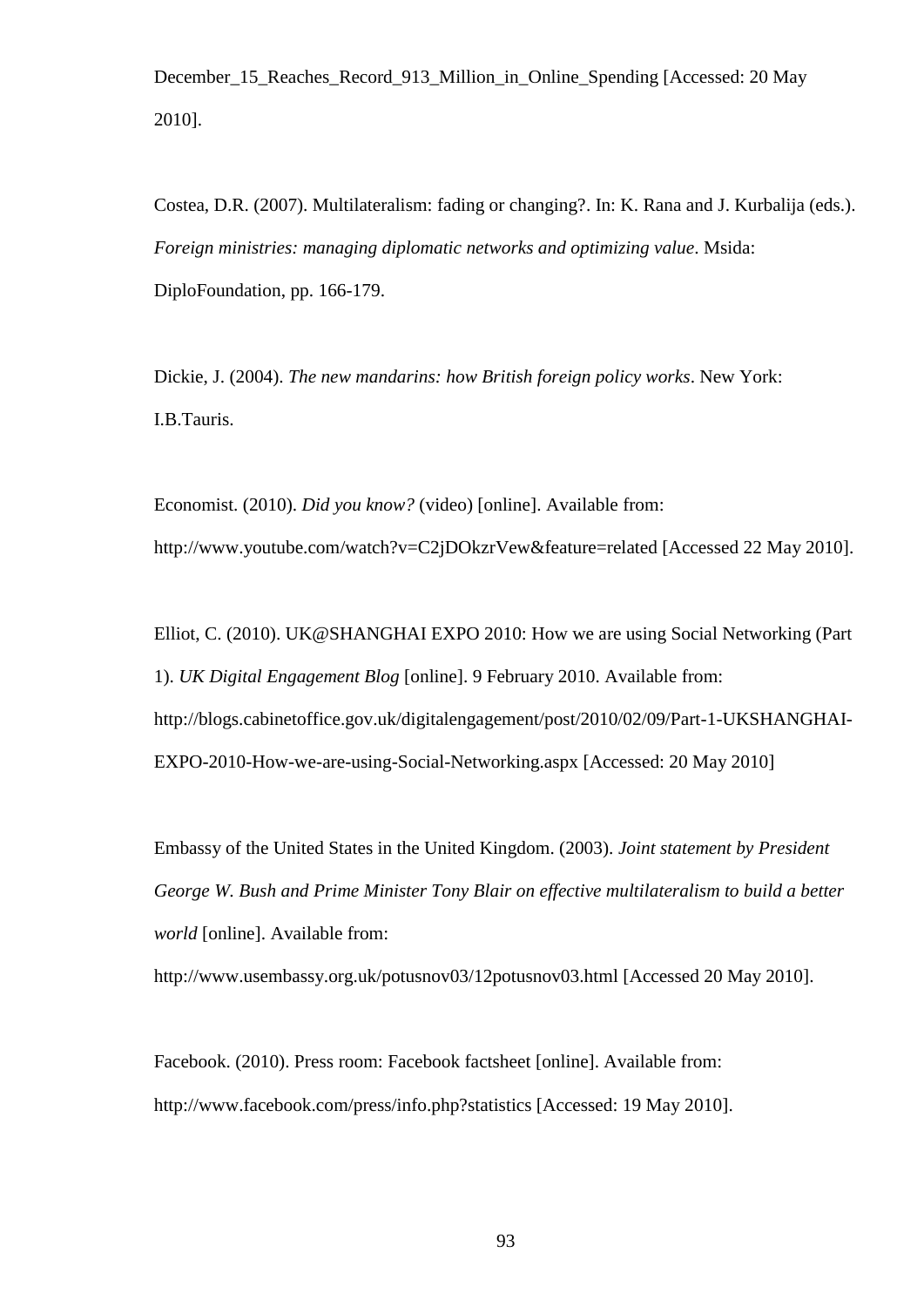Falk, R. (1998). The waning of the state and the waxing of cyberworld. In: J. Kurbalija (eds). *Modern Diplomacy* [online]. Malta: DiploPublishing. Available from:

http://www.diplomacy.edu/Books/mdiplomacy\_book/Default.htm [Accessed: 20 May 2010]

Feketekuty, G. (2004). *A Practical guide to negotiations, macroeconomic and policy assessment skills paper, Module 8* [online]. Washington, DC: World Bank Institute. Available from: http://siteresources.worldbank.org/INTRANETTRADE/Resources/WBI-Training/Geza\_Services\_negotiations.pdf [Accessed 20 May 2010].

Fildes, J. (2009). UN slated for stifling net debate. *BBC News* [online]. 16 November 2009. Available from: http://news.bbc.co.uk/2/hi/technology/8361849.stm [Accessed 20 May 2010].

Foreign and Commonwealth Office. (2010). *What is* d*igital diplomacy?*. [online]. Available from: http://digitaldiplomacy.fco.gov.uk/en/about/digital-diplomacy/ [Accessed: 20 May 2010].

Garson, R. (2007). Canada"s foreign ministry: online and interactive. In: K. Rana and J. Kurbalija (eds.). *Foreign ministries: managing diplomatic networks and optimizing value*. Msida: DiploFoundation, pp. 212-224.

Grech, Olesya M. (2006). *Virtual diplomacy: diplomacy of the digital age*. (Unpublished MA thesis, Faculty of Arts in the University of Malta).

Hemery, J. (2007). Innovations in diplomatic training. In: K. Rana and J. Kurbalija (eds.). *Foreign ministries: managing diplomatic networks and optimizing value*. Msida: DiploFoundation, pp. 281-291.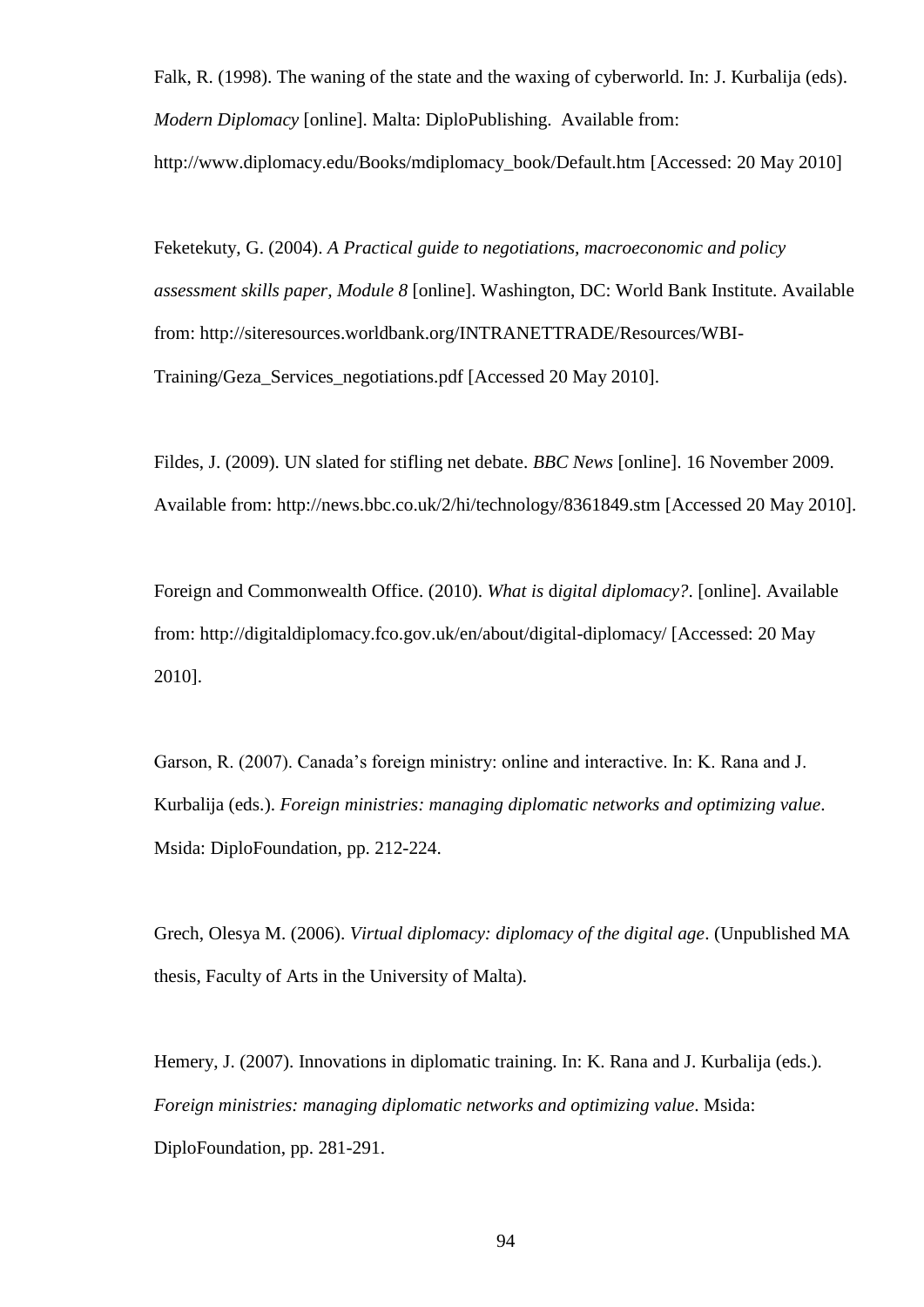International Telecommunication Union. (1998). *Tampere Convention on the provision of telecommunication resources for disaster mitigation and relief operations* [online]. Adopted by the Intergovernmental Conference on Emergency Telecommunications (ICET-98). Available from: http://www.itu.int/ITU-D/emergencytelecoms/tampere.html [Accessed 20 May 2010].

International Telecommunication Union. (2009). *Measuring the information society – the ICT development index* [online]. International Telecommunication Union. Available from: http://www.itu.int/net/pressoffice/backgrounders/general/pdf/5.pdf [Accessed 20 May 2010].

Internet World Stats. (2010). *Internet usage statistics - The internet big picture: World internet users and population stats* [online]. Available from: http://www.internetworldstats.com/stats.htm [Accessed: 20 May 2010].

Keohane, R.O. and Nye, J.S. (2006). Power, interdependence and the information age. In: R. Little and M. Smith (eds). *Perspectives on world politics*. Oxon: Routledge, pp. 186-194.

Klinkenborg, V. (2003). Trying to measure the amount of information that humans create. *The New York Times* [online]. 12 November 2003. Available from: http://www.nytimes.com/2003/11/12/opinion/12WED4.html [Accessed 20 May 2010].

Kummer, M. (2007). Diplomatic services and emerging multidisciplinary issues, such as Internet governance. In: K. Rana and J. Kurbalija (eds.). *Foreign ministries: managing diplomatic networks and optimizing value*. Msida: DiploFoundation, pp. 180-185.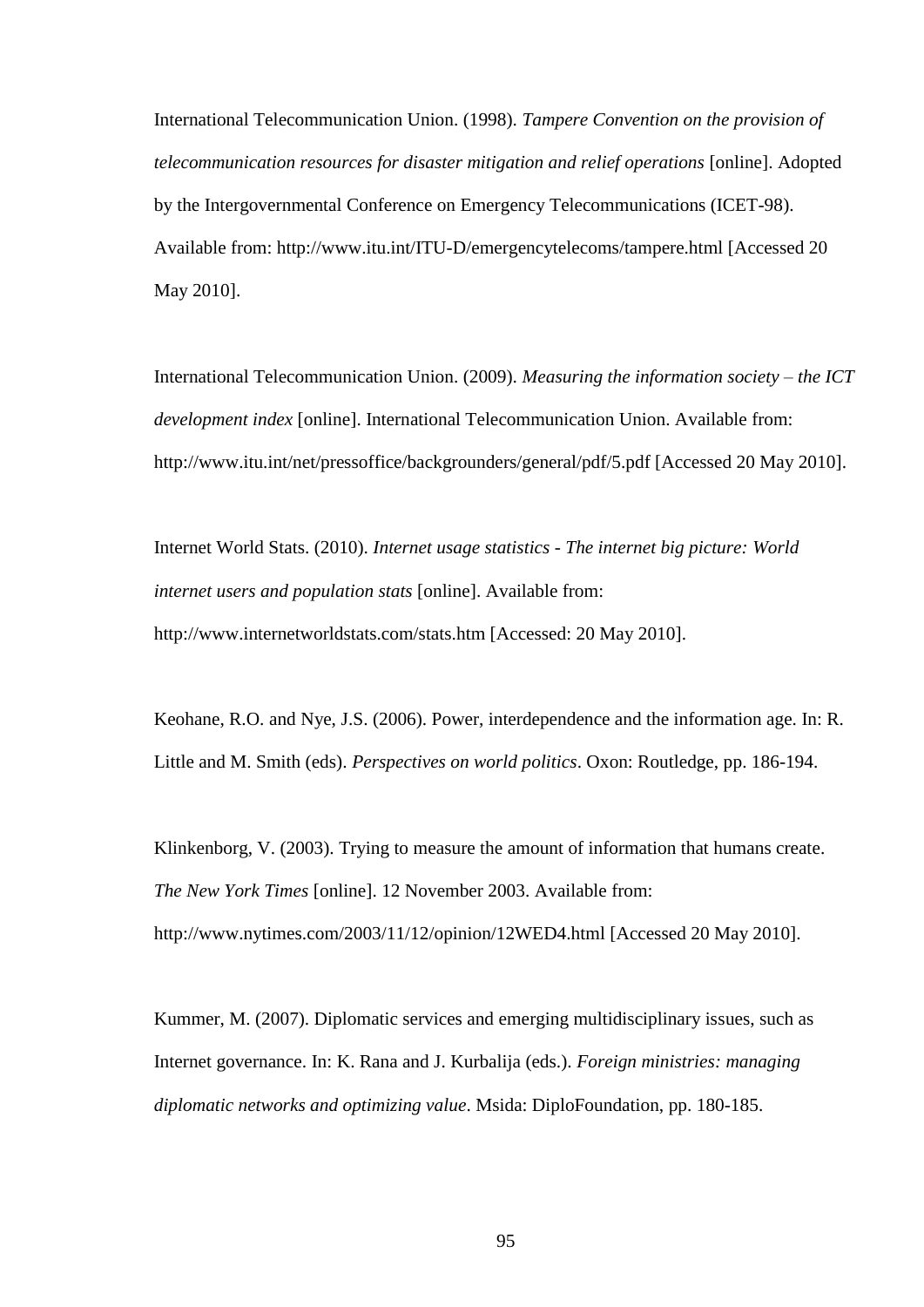Kurbalija J., Baldi S. (2000). *Internet guide for diplomats*. Malta: DiploPublishing.

Kurbalija, Jovan. (2005). *The evolution of diplomacy and technology*. (Unpublished work in progress, DiploFoundation).

Kurbalija, J. (2007). E-diplomacy: the challenge for ministries of foreign affairs. In: K. Rana and J. Kurbalija (eds.). *Foreign ministries: managing diplomatic networks and optimizing value*. Msida: DiploFoundation, pp. 305-338.

Kurbalija, J. (2009). *An introduction to Internet governance*. Malta: DiploFoundation.

Lane, A. (2005). Diplomacy today: delivering results in a world of changing priorities. *Report from 2005 Wilton Park Conference WPS05/4* [online]. Available from: http://www.wiltonpark.org.uk/themes/governance/pastconference.aspx?confref=WPS05/4 [Accessed 20 May 2010].

Levy, J. (2006). Facebook as a campaign tool. *Personal Democracy Forum* [online]. Available from: http://www.personaldemocracy.com/node/1053 [Accessed: 19 May 2010].

Malloch-Brown, M. (2010). How to reform the British Foreign Office. *Financial Times* [online] 13 January 2010. Available from: http://www.ft.com/cms/s/0/5d9031d6-0079-11dfb50b-00144feabdc0.html?catid=9&SID=google [Accessed 20 May 2010].

Marrin, A. (2001). *Filters and freedom 2.0: Free speech perspectives on internet content controls*. Washington, DC: EPIC.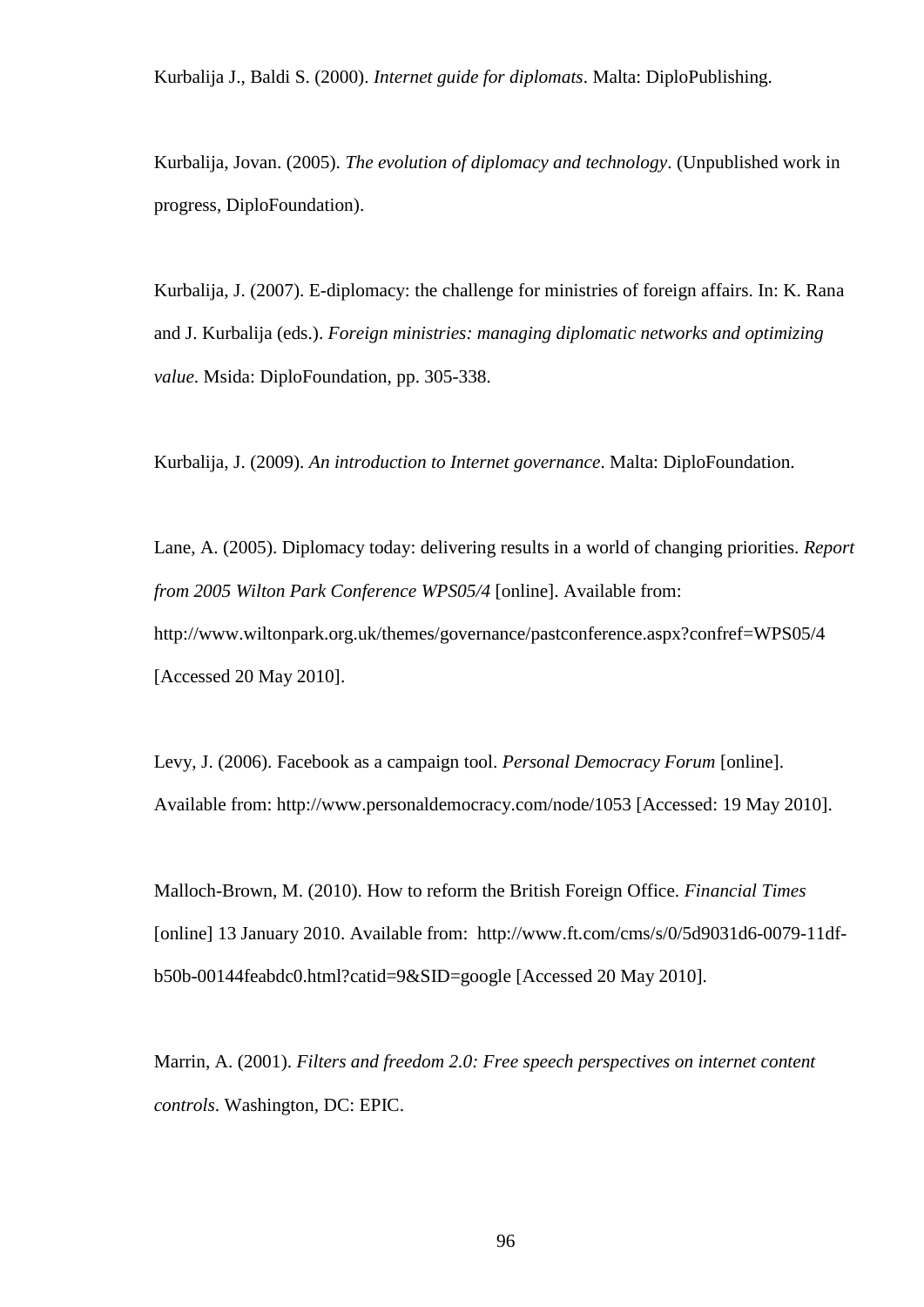Mashayekh, F. (2007). Lifelong learning in knowledge society [online]. Available from: http://cnx.org/content/m14754/latest/ [Accessed: 20 May 2010]

Mills, E. (2005). Google reveals its 300-year plan. *CNET News* [online]. CNET News, 10 October 2005. Available from: http://www.zdnet.co.uk/news/it-strategy/2005/10/10/googlereveals-its-300-year-plan-39228011/ [Accessed 20 May 2010].

Morozov, E. (2009). Iran elections: A twitter revolution?. *The Washington Post* [online] 17 June 2009. Available from: http://www.washingtonpost.com/wpdyn/content/discussion/2009/06/17/DI2009061702232.html [Accessed 20 May 2010].

Nye, J. (2004). *Soft power: the means to success in world politics*. New York: Public Affairs (member of Perseus Book Group).

Oates, S. et al. (2006). *The Internet and politics: citizens, voters and activists*. New York: Routledge.

O'Mahony, P. (2007). Sweden trumped by Maldives in Second Life. *The Local* [Sweden] [online]. 22 May 2007. Available from: http://www.thelocal.se/7379/20070522/ [Accessed 20 May 2010].

O"Keefe, J. (2007). Transformational diplomacy. In: K. Rana and J. Kurbalija (eds.). *Foreign ministries: managing diplomatic networks and optimizing value*. Msida: DiploFoundation, pp. 55-59.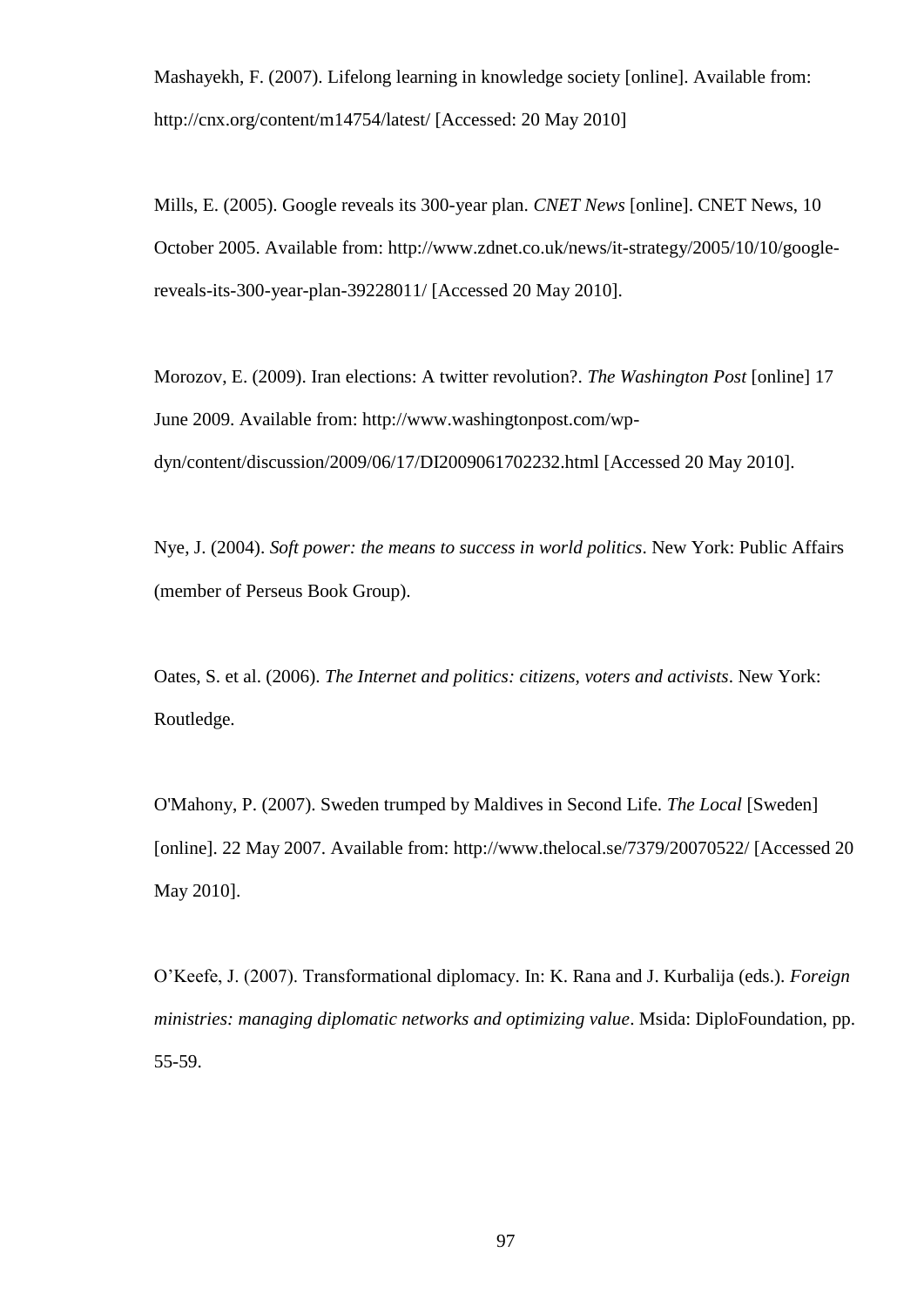Paschke, K.T. (2000). Report on the special inspection of 14 German embassies in the countries of the European Union. In: E. Brandt and C. Buck (eds). *Auswärtiges Amt. Diplomatie als Beruf* [online]. Opladen: Verlag Leske + Budrich. Available from: http://grberridge.diplomacy.edu/Paschke.htm [Accessed 20 May 2010].

Paschke, K. T. (2007). Public diplomacy. In: K. Rana and J. Kurbalija (eds.). *Foreign ministries: managing diplomatic networks and optimizing value*. Msida: DiploFoundation, pp. 207-211.

Pepitone, J. (2010). Twitter mobilizes Haiti aid efforts. *CNN* [online] 13 January 2010. Available from:

http://money.cnn.com/2010/01/13/technology/twitter\_haiti\_donations/index.htm [Accessed 20 May 2010].

Pershing, B. (2009). Kennedy, Byrd the latest victims of Wikipedia errors. *The Washington Post* [online] 21 January 2009. Available from: http://voices.washingtonpost.com/capitolbriefing/2009/01/kennedy\_the\_latest\_victim\_of\_w.html [Accessed 20 May 2010].

Prensky, M. (2001). Digital natives, digital immigrants. *On the Horizon*, *MCB University Press, Vol. 9 No. 5*.

Rana, K. (2000). Modernising the delivery system for foreign policy. *Business Standard*  [online]. Available from: http://textus.diplomacy.edu/Thina/GetXDoc.asp?IDconv=3179 [Accessed 20 May 2010]

Rana K. (2002a). *Bilateral diplomacy*. Malta: DiploProjects.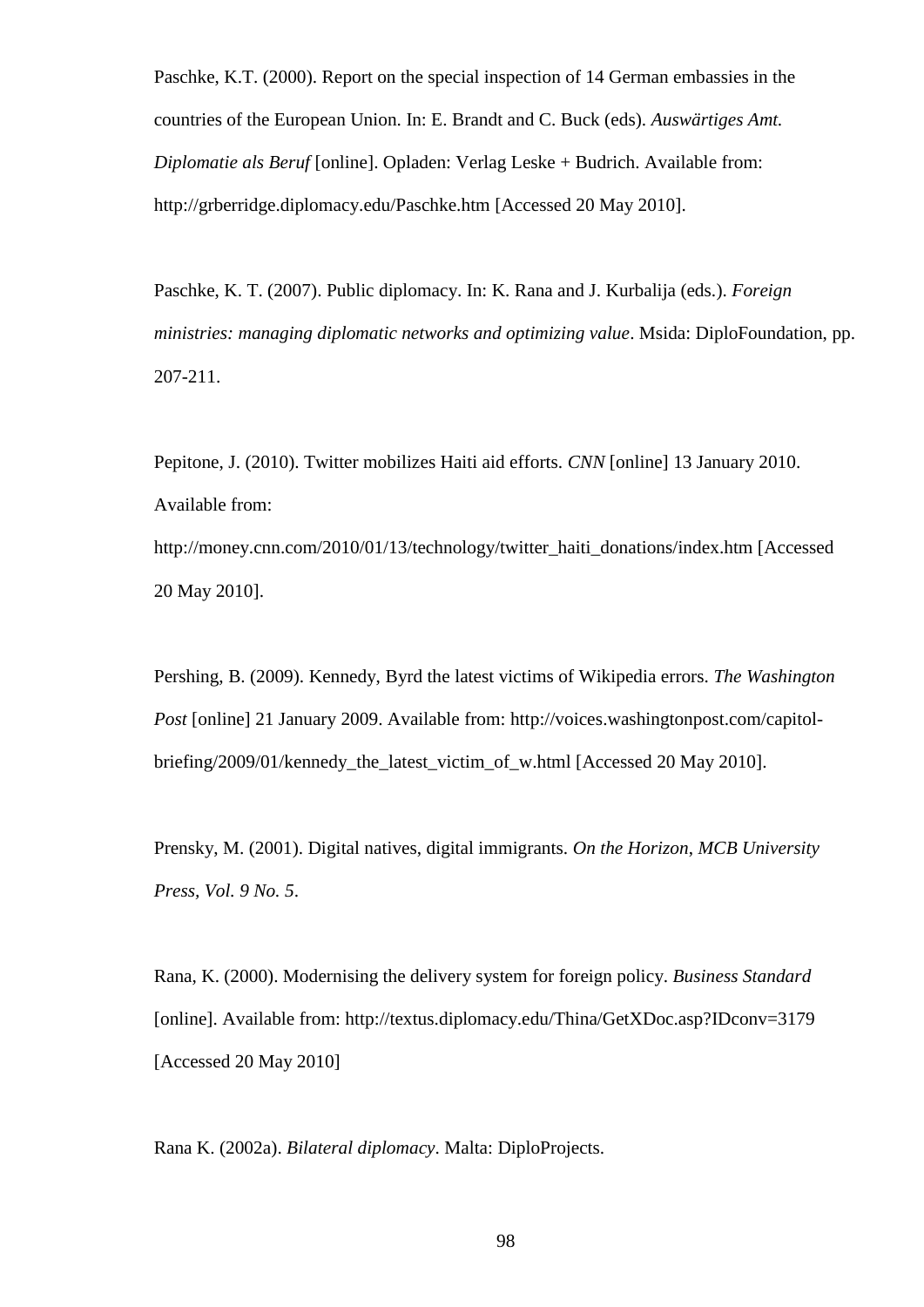Rana, K. (2006). Foreign ministries: change and reform. *Working paper presented at the 2005 International Conference "Challenges for Foreign Ministries: Managing Diplomatic Networks and Optimising Value" held in Geneva* [online]. Available from: http://www.diplomacy.edu/conferences/MFA/ForMin.pdf [Accessed 5 May 2010].

Rana, K. (2007). MFA reform – global trends. In: K. Rana and J. Kurbalija (eds.). *Foreign ministries: managing diplomatic networks and optimizing value*. Msida: DiploFoundation, pp. 20-43.

Resource Shelf. (2009). *Number of mobile devices accessing the Internet expected to surpass one billion by 2013* [online]. Available from:

http://www.resourceshelf.com/2009/12/09/number-of-mobile-devices-accessing-the-internetexpected-to-surpass-one-billion-by-2013-according-to-idc/ [Accessed: 20 May 2010].

Rimkunas, A. (2007). The modernization of the Lithuanian consular service in response to global challenges. In: K. Rana and J. Kurbalija (eds.). *Foreign ministries: managing diplomatic networks and optimizing value*. Msida: DiploFoundation, pp. 186-191.

Royal Pingdom. (2010). *Internet 2009 in numbers* [online]. Available from: http://royal.pingdom.com/2010/01/22/internet-2009-in-numbers/ [Accessed: 20 May 2010].

Scott, B. (2006). Whose story wins? Relevance theory and public diplomacy. *Proceedings of the 2006 annual meeting of the International Studies Association held at the Town & Country Resort and Convention Center, San Diego, California, USA* [online]. Available from: http://www.allacademic.com/meta/p100373\_index.html [Accessed 25 May 2009].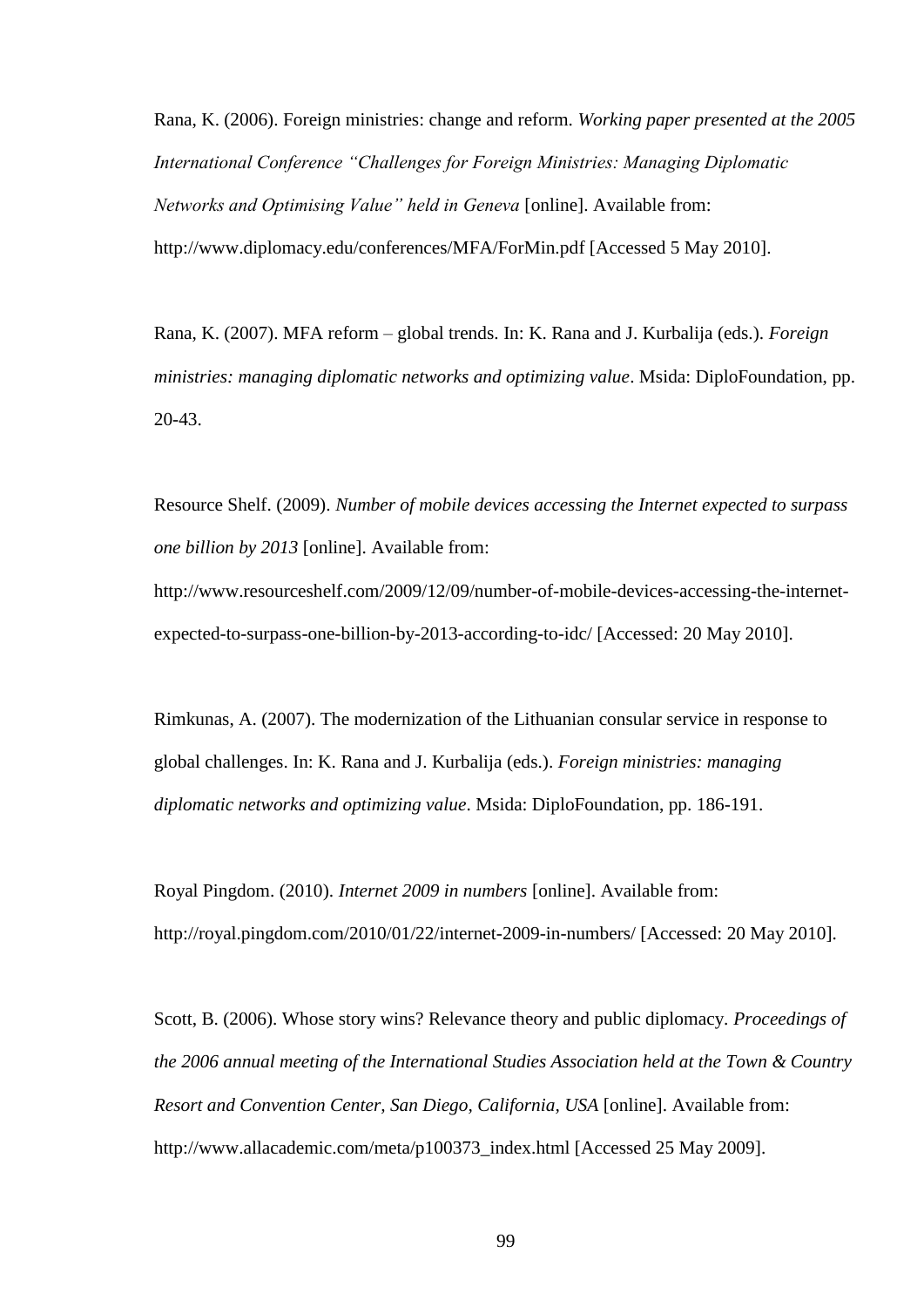Solana, J. (2006). The sound of Europe. *Speech delivered at the 2006 Conference "The Sound of Europe" held in Salzburg* [online]. Available from:

www.eu2006.at/en/news/speeches\_Interviews/2701solana.html [Accessed: 20 May 2010]

Solomon, R.H. et al. (eds). (1997). *Keynote addresses from the Virtual Diplomacy conference* [online]. Washington DC: United States Institute of Peace. Available from: http://www.usip.org/files/resources/pwks18.pdf [Accessed 20 May 2010].

Solomon, R., Brown S.J. (2005). Creating a common communications culture: interoperability in crisis management. *Virtual Diplomacy Series No. 17* [online]. Available from: http://www.usip.org/resources/creating-common-communications-cultureinteroperability-in-crisis-management [Accessed 2 May 2010].

SoftPedia. (2010). *How big is the Internet?* [online]. Available from: http://news.softpedia.com/news/How-Big-Is-the-Internet-10177.shtml [Accessed: 20 May 2010].

Steele, J. (2006). Sudan expels UN official for blog revealing Darfur military defeats. *The Guardian* [online] Monday 23 October 2006. Available from: http://www.guardian.co.uk/society/2006/oct/23/internationalaidanddevelopment.sudan [Accessed 20 May 2010].

Stein, R. (2005). Building a professional foreign service. *Report presented at the 2005 33rd Meeting of Deans and Directors of Diplomatic Academies and Institutes of International Relations held in Chile* [online]. Available from: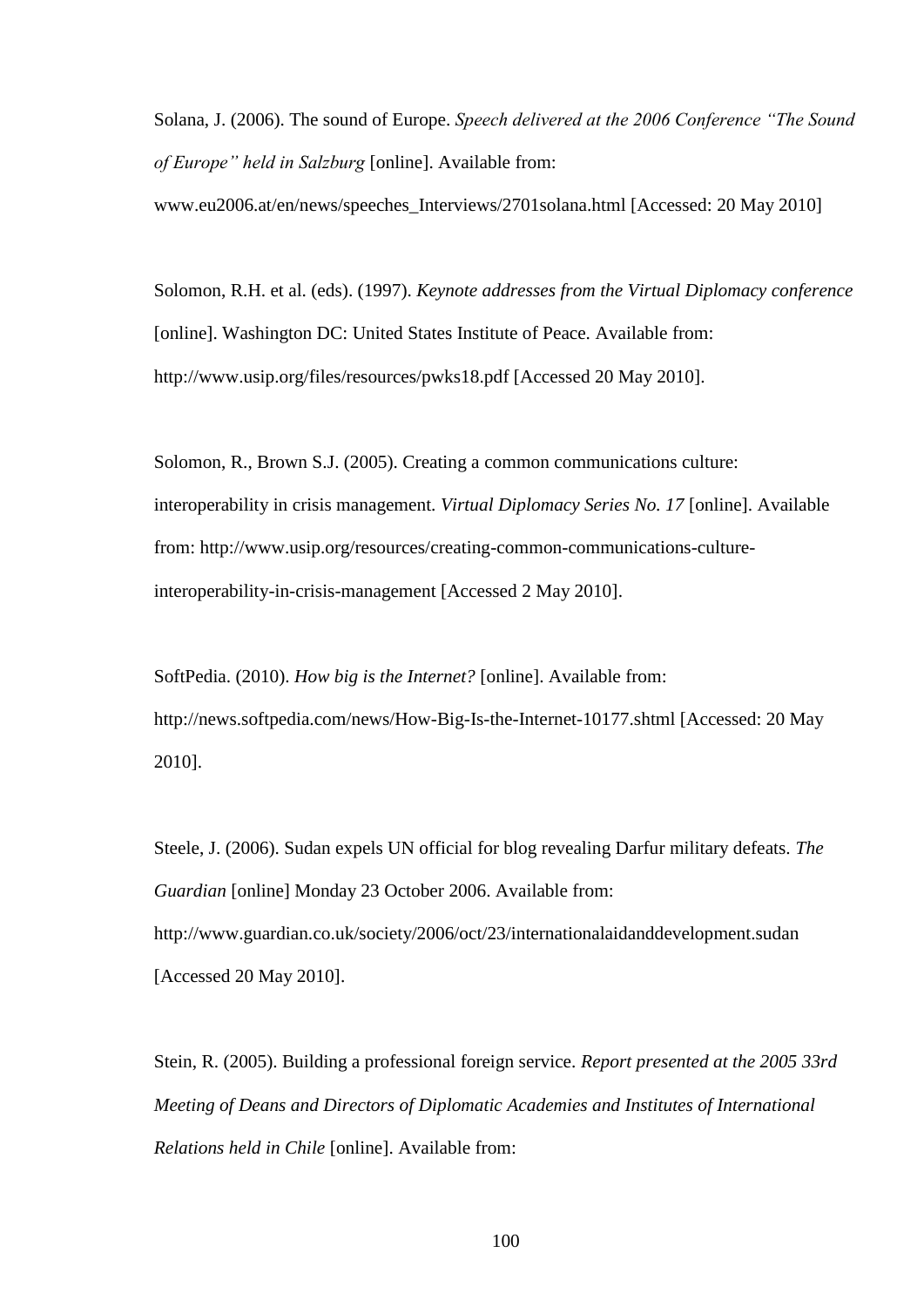http://textus.diplomacy.edu/textusbin/env/scripts/Pool/GetBin.asp?IDPool=1166 [Accessed 15 May 2010].

Stephens, H. (2005). Uncle Sam's blog. *Boston Globe* [online] 14 March 2005. Available at: http://www.boston.com/news/globe/editorial\_opinion/oped/articles/2005/03/14/uncle\_sams\_b log/ [Accessed 20 May 2010].

TechCrunch. (2009). *YouTube video streams top 1.2 billion/day* [online]. Available from: http://techcrunch.com/2009/06/09/youtube-video-streams-top-1-billionday/ [Accessed: 20 May 2010].

Terribile, O. (2007). Crisis management within the context of small states diplomacy. *Paper presented at 2007 International Conference "Diplomacy of Small States" held in Malta*  [online]. Available from: http://www.diplomacy.edu/poolbin.asp?IDPool=358 [Accessed 20 May 2010].

Trigona, A.S (2007). Paradise lost: regaining paradise. *Working paper presented at the 2007 International Conference "Foreign Ministries: Adaptation to a Changing World" held in Bangkok* [online]. Available from:

http://www.diplomacy.edu/conferences/MFA2007/papers/trigona.pdf [Accessed 20 May 2010].

Tscharner, B. (2007). Switzerland"s agreement with the European Union: how to manage complex international negotiations. In: K. Rana and J. Kurbalija (eds.). *Foreign ministries: managing diplomatic networks and optimizing value*. Msida: DiploFoundation, pp. 159-165.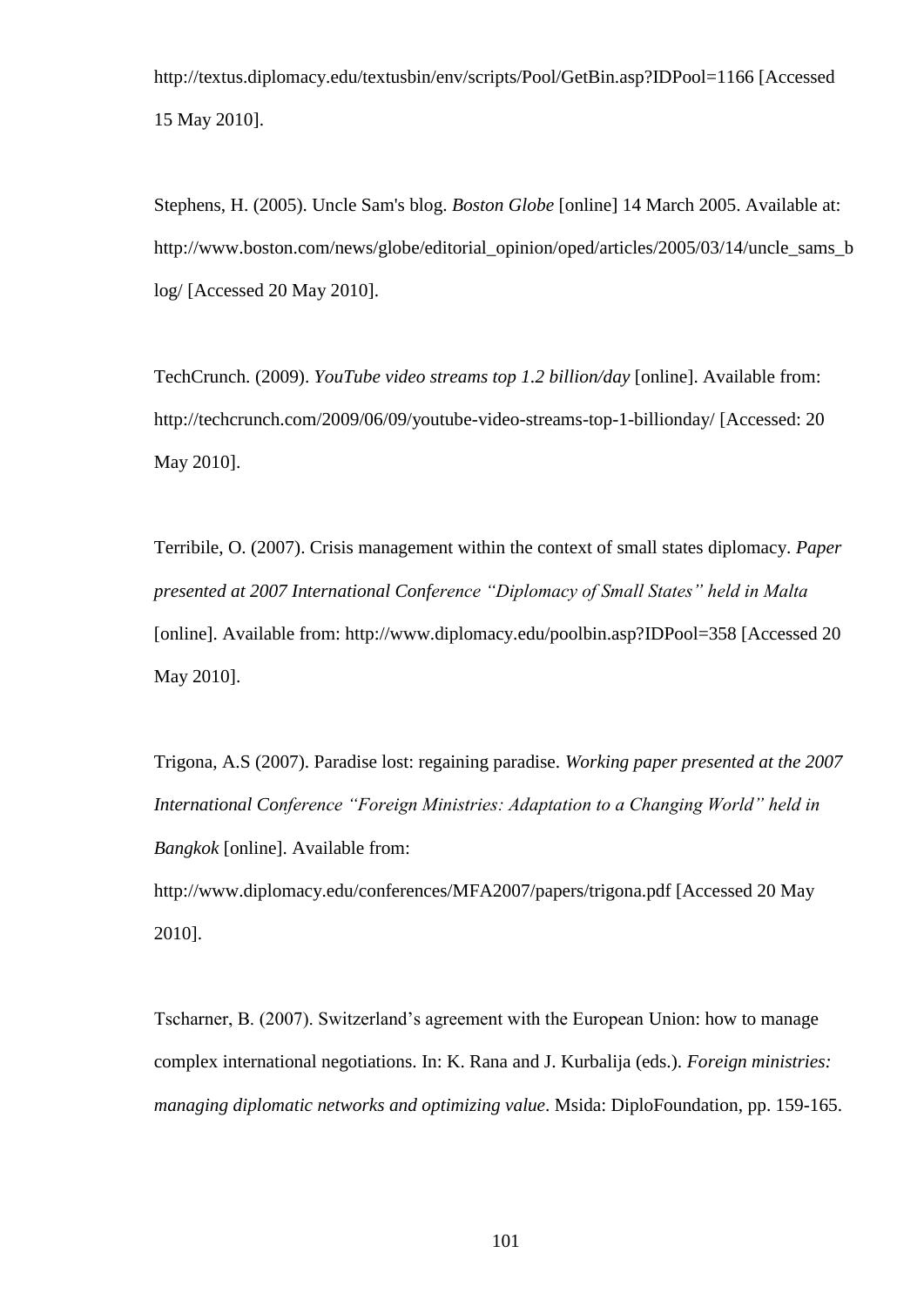United Nations. (1961). *Vienna Convention on Diplomatic Relations*. United Nations, Treaty Series, vol. 500, p. 95.

United Nations. (1992). *Earth Summit: UN Conference on Environment and Development* [online]. Available from: http://www.un.org/geninfo/bp/enviro.html [Accessed: 19 May 2010].

United Nations. (1998). *Report of the Secretary-General on the work of the organization* [online]. United Nations. Available from: http://www.un.org/Docs/SG/Report98/ch6.htm [Accessed 20 May 2010].

United Nations. (2000a). *Millennium Development Goals web* [online]. Available from: http://www.un.org/millenniumgoals/ [Accessed: 19 May 2010].

United Nations. (2000b). *Report of the Panel on United Nations Peace Operations (S/2000/809)* [online]. United Nations. Available from: http://www.globalpolicy.org/images/pdfs/Security\_Council/Report-Panel-UN-peaceoperations.pdf [Accessed 20 May 2010].

United Nations. (2002). *Resolution adopted by the General Assembly of United Nations on World Summit on the Information Society (A/RES/56/183)* [online]. United Nations. Available from: http://www.un.org/Depts/dhl/resguide/r56.htm [Accessed 20 May 2010].

United Nations. (2007). *Report of the Secretary-General on the work of the organization* [online]. United Nations. Available from: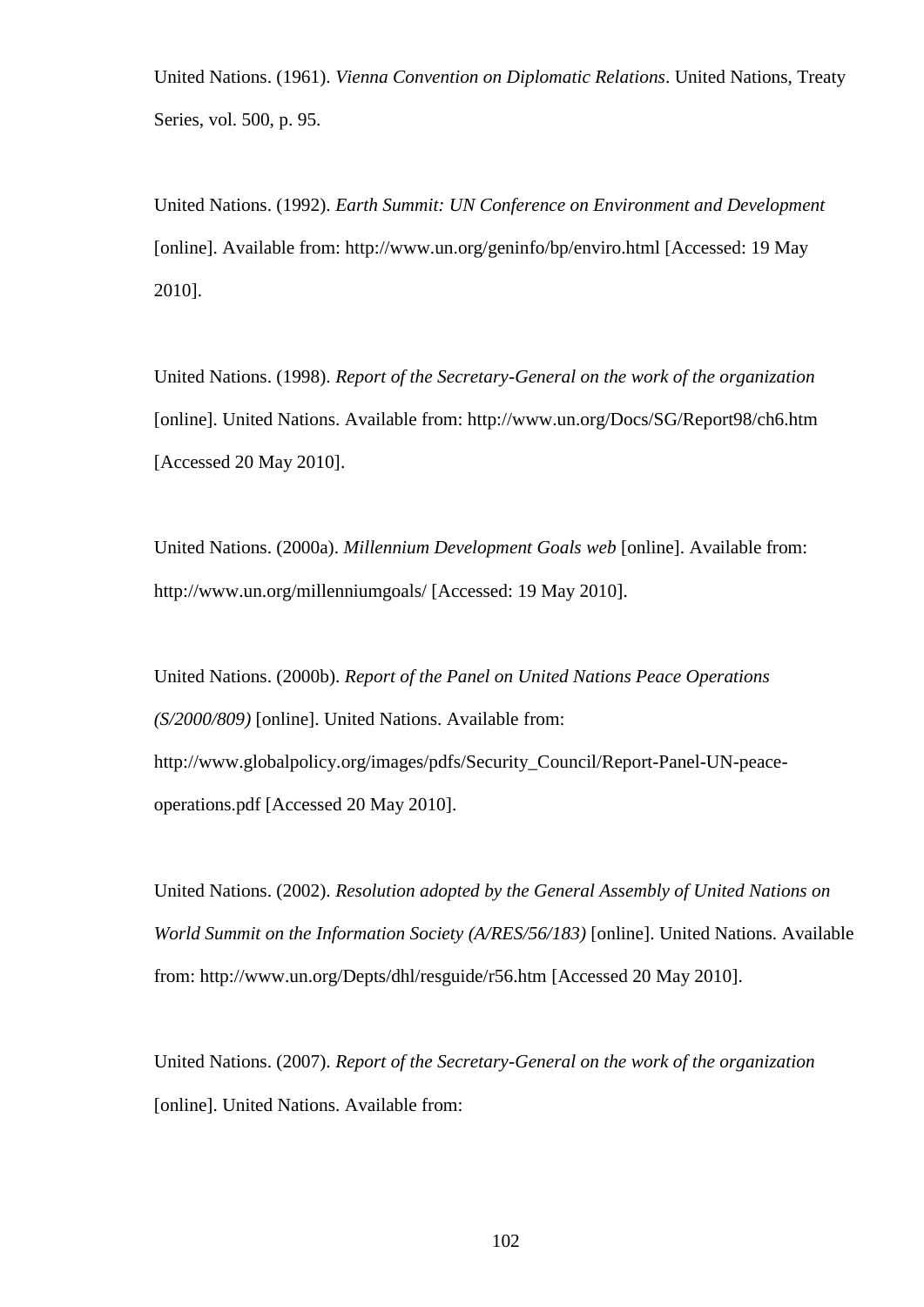http://www.un.org/millenniumgoals/sgreport2007.pdf?OpenElement [Accessed 20 May 2010].

United Nations Educational, Scientific and Cultural Organization. (2005). *Towards knowledge societies*. Paris: UNESCO Publishing.

University of California. (2003). How Much Information?. *Report from the Berkeley's School of Information Management and Systems* [online]. Available from: http://www2.sims.berkeley.edu/research/projects/how-much-info-2003/ [Accessed 20 May 2010].

Waller, J. M. (2007). *The public diplomacy reader*. Washington DC: Institute of World Politics Press.

Walters, B. (2008). Obama on auto execs' private jets: "A little tone deaf". *ABC News* [online] 25 November 2008. Available from:

http://abcnews.go.com/Politics/President44/story?id=6329959&page=2 [Accessed 20 May 2010].

Weimann, G. (2006). *Terror on the Internet: the new arena, the new challenges*. Washington DC: United States Institute of Peace.

What is RSS (2010). *What is RSS? RSS explained* [online]. Available from: http://www.whatisrss.com [Accessed: 19 May 2010].